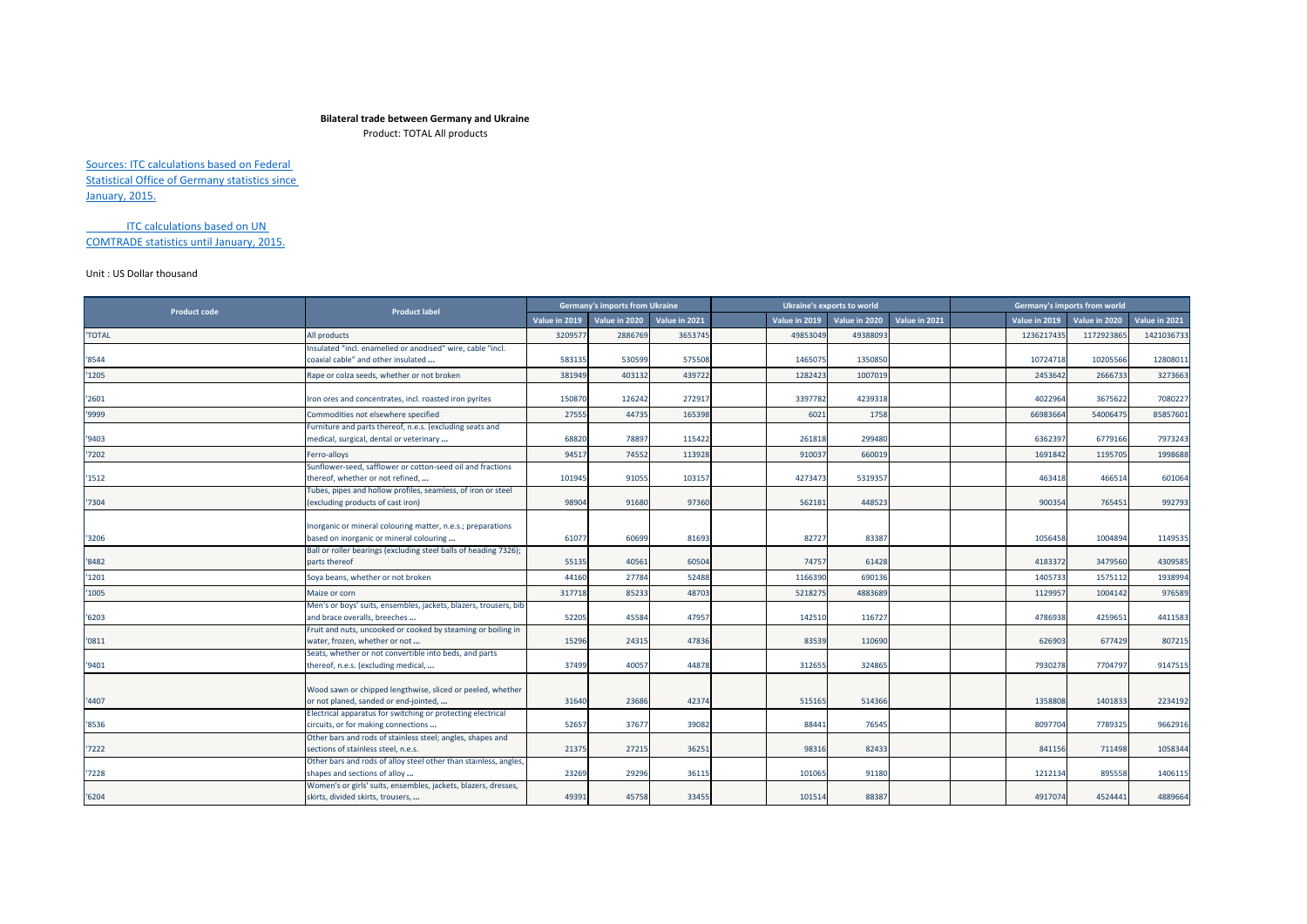| '7326 | Articles of iron or steel, n.e.s. (excluding cast articles)                                         | 19476 | 1759  | 32076 | 11115  | 84189  |  | 459190   | 4115442  | 5156647  |
|-------|-----------------------------------------------------------------------------------------------------|-------|-------|-------|--------|--------|--|----------|----------|----------|
| '0409 | Natural honey                                                                                       | 2668  | 2897  | 29076 | 10107  | 13878  |  | 255409   | 279454   | 311337   |
| '4415 | Packing cases, boxes, crates, drums and similar packings, of<br>wood; cable-drums of wood; pallets, | 1113  | 8442  | 26675 | 6787   | 68785  |  | 596963   | 556511   | 915541   |
| '4408 | Sheets for veneering, incl. those obtained by slicing laminated<br>wood, for plywood or for other   | 1274  | 19539 | 24385 | 19732  | 205799 |  | 168774   | 175462   | 197715   |
| '4421 | Other articles of wood, n.e.s.                                                                      | 15514 | 1741  | 23632 | 4281   | 54281  |  | 802218   | 887363   | 1110152  |
|       | Fuel wood, in logs, billets, twigs, faggots or similar forms;                                       |       |       |       |        |        |  |          |          |          |
| '4401 | wood in chips or particles; sawdust                                                                 | 21519 | 17424 | 22868 | 11176  | 101262 |  | 237672   | 210356   | 248224   |
| '7201 | Pig iron and spiegeleisen, in pigs, blocks or other primary<br>forms                                | 14384 | 1454  | 22130 | 80183  | 922193 |  | 184939   | 89370    | 172263   |
| '7112 | Waste and scrap of precious metal or of metal clad with<br>precious metal; other waste and scrap    | 20426 | 20881 | 21891 | 3828   | 50615  |  | 4693081  | 6457086  | 9118728  |
|       | Plywood, veneered panel and similar laminated wood                                                  |       |       |       |        |        |  |          |          |          |
| '4412 | excluding sheets of compressed wood, cellular                                                       | 8568  | 11634 | 19469 | 6017   | 55500  |  | 887257   | 816095   | 1106011  |
|       | Electric instantaneous or storage water heaters and                                                 |       |       |       |        |        |  |          |          |          |
| '8516 | mmersion heaters; electric space-heating                                                            | 19767 | 2292  | 19134 | 32940  | 39984  |  | 435511   | 4861669  | 5896131  |
| '8607 | Parts of railway or tramway locomotives or rolling stock, n.e.s                                     | 15931 | 23814 | 18293 | 372302 | 302447 |  | 1860105  | 1867310  | 1803576  |
| '1902 | Pasta, whether or not cooked or stuffed with meat or other<br>substances or otherwise prepared,     | 9878  | 12864 | 18050 | 44364  | 53995  |  | 803427   | 907461   | 983829   |
| '8517 | Felephone sets, incl. telephones for cellular networks or for<br>other wireless networks; other     | 2470  | 9470  | 17539 | 24671  | 188065 |  | 22927782 | 25311287 | 25617290 |
|       | Electrical ignition or starting equipment of a kind used for                                        |       |       |       |        |        |  |          |          |          |
| '8511 | spark-ignition or compression-ignition                                                              | 1424  | 1345  | 16628 | 1297   | 1253   |  | 2003245  | 1916316  | 2030172  |
|       | Sugar confectionery not containing cocoa, incl. white                                               |       |       |       |        |        |  |          |          |          |
| '1704 | chocolate                                                                                           | 7293  | 1137  | 16506 | 14849  | 169133 |  | 766941   | 748003   | 805722   |
| '9619 | Sanitary towels (pads) and tampons, napkins and napkin<br>iners for babies, and similar articles,   | 10619 | 12276 | 16183 | 7187   | 78947  |  | 922114   | 930405   | 933563   |
| '6104 | Women's or girls' suits, ensembles, jackets, blazers, dresses,<br>skirts, divided skirts, trousers, | 1654  | 13757 | 15802 | 2748   | 25643  |  | 2984245  | 3036388  | 3761416  |
|       |                                                                                                     |       |       |       |        |        |  |          |          |          |
|       | Machines and mechanical appliances having individual                                                |       |       |       |        |        |  |          |          |          |
| '8479 | functions, not specified or included elsewhere                                                      | 8379  | 6485  | 14818 | 4262   | 59528  |  | 5517121  | 5383850  | 5753897  |
| '2002 | Tomatoes, prepared or preserved otherwise than by vinegar<br>or acetic acid                         | 3449  | 10683 | 13970 | 47553  | 55295  |  | 449510   | 512946   | 574732   |
|       | Wood charcoal, incl. shell or nut charcoal, whether or not                                          |       |       |       |        |        |  |          |          |          |
| '4402 | agglomerated (excluding wood charcoal                                                               | 12155 | 11028 | 13740 | 6626   | 69113  |  | 117357   | 101616   | 93643    |
|       | Wire of alloy steel other than stainless, in coils (excluding bars                                  |       |       |       |        |        |  |          |          |          |
| '7229 | and rods)                                                                                           | 704   | 4492  | 13463 | 6987   | 23826  |  | 25250    | 221033   | 360841   |
| '3904 | Polymers of vinyl chloride or of other halogenated olefins, in<br>primary forms                     | 2334  | 1259  | 13097 | 15801  | 152629 |  | 1119737  | 985109   | 1626868  |
|       |                                                                                                     |       |       |       |        |        |  |          |          |          |
| '2901 | Acyclic hydrocarbons<br>Machinery for sorting, screening, separating, washing,                      | 8166  | 6130  | 12980 | 8575   | 6112   |  | 193123   | 123600   | 1681053  |
| '8474 | crushing, grinding, mixing or kneading                                                              | 9434  | 15147 | 12682 | 78488  | 81815  |  | 647204   | 570847   | 653755   |
|       | Fish fillets and other fish meat, whether or not minced, fresh,                                     |       |       |       |        |        |  |          |          |          |
| '0304 | chilled or frozen                                                                                   | 4356  | 9981  | 12302 | 2314   | 26246  |  | 1802228  | 1745597  | 1683999  |
|       | Wire of iron or non-alloy steel, in coils (excluding bars and<br>rods)                              | 14335 | 9583  | 12284 | 6787   | 57825  |  | 505721   | 438784   | 580019   |
| 7217  | Made-up articles of textile materials, incl. dress patterns,                                        |       |       |       |        |        |  |          |          |          |
| '6307 | n.e.s.                                                                                              | 8491  | 12136 | 11985 | 54108  | 57963  |  | 1264906  | 8414134  | 2806472  |
| '0802 | Other nuts, fresh or dried, whether or not shelled or peeled<br>(excluding coconuts, Brazil nuts    | 7488  | 9323  | 11939 | 13851  | 97545  |  | 2124818  | 2389839  | 2378643  |
|       | Meat and edible offal of fowls of the species Gallus                                                |       |       |       |        |        |  |          |          |          |
| '0207 | domesticus, ducks, geese, turkeys and                                                               | 27720 | 11431 | 11759 | 578439 | 554806 |  | 1857976  | 1650403  | 1752208  |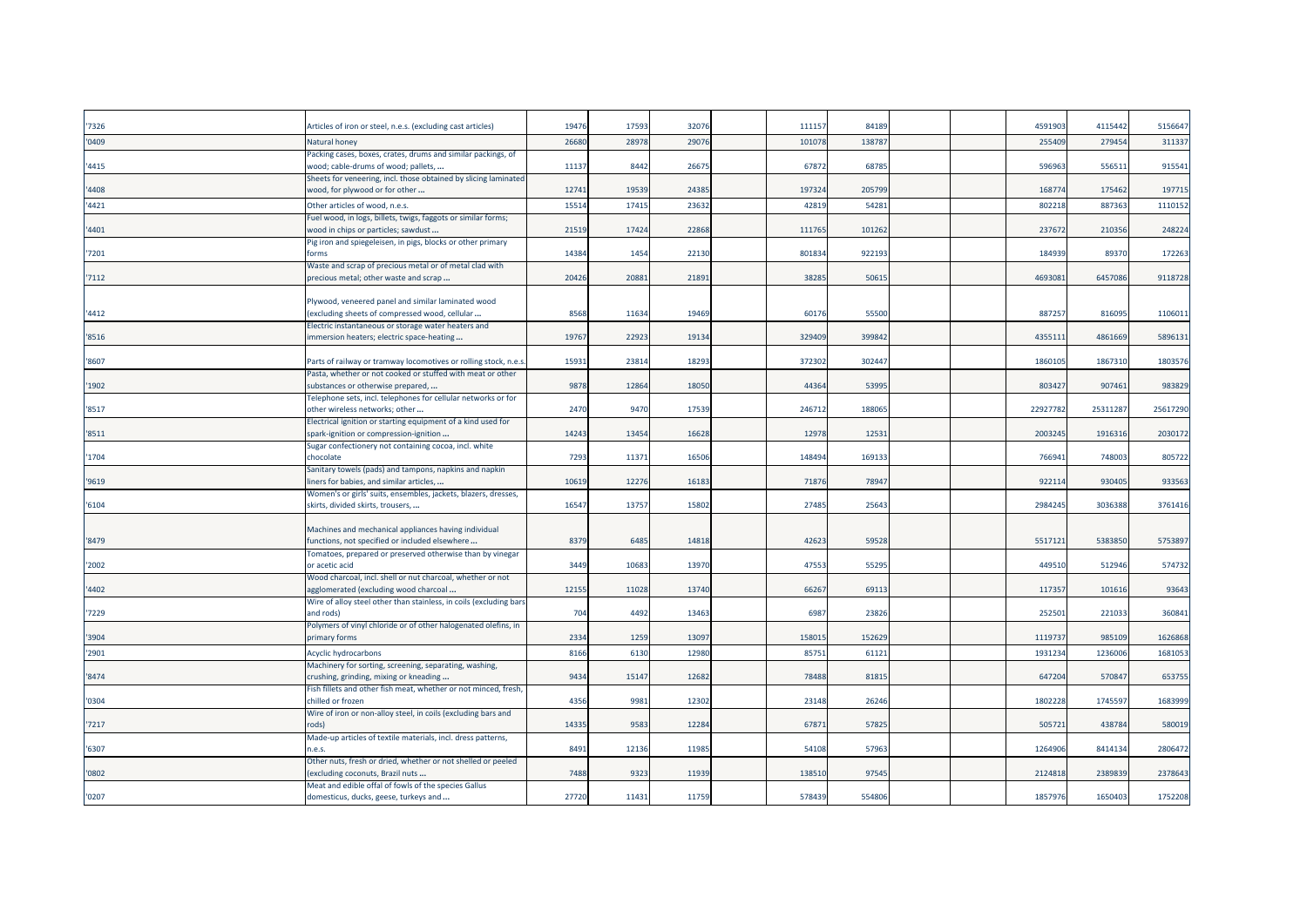|       | Fruit juices, incl. grape must, and vegetable juices,                                                                     |       |                 |       |        |        |  |          |          |          |
|-------|---------------------------------------------------------------------------------------------------------------------------|-------|-----------------|-------|--------|--------|--|----------|----------|----------|
| '2009 | unfermented, not containing added spirit,                                                                                 | 7191  | 1028            | 11691 | 10527  | 74175  |  | 1412167  | 1395651  | 1336201  |
|       |                                                                                                                           |       |                 |       |        |        |  |          |          |          |
| '6109 | T-shirts, singlets and other vests, knitted or crocheted<br>Casein, caseinates and other casein derivatives; casein glues | 16364 | 10100           | 11004 | 24941  | 21188  |  | 4140714  | 3927396  | 4375566  |
| '3501 | excluding those packaged as                                                                                               | 7437  | 1122            | 10683 | 3440   | 3779   |  | 170080   | 187904   | 224835   |
| '3925 | Builders' ware of plastics, n.e.s.                                                                                        | 4572  | 7005            | 1062  | 3616   | 4928   |  | 90065    | 100025   | 1104401  |
|       | Boards, panels, consoles, desks, cabinets and other bases,                                                                |       |                 |       |        |        |  |          |          |          |
| '8537 | equipped with two or more apparatus                                                                                       | 5294  | 9863            | 10585 | 97400  | 112113 |  | 7643101  | 7446525  | 8290595  |
|       | Mattress supports (excluding spring interiors for seats);                                                                 |       |                 |       |        |        |  |          |          |          |
| '9404 | articles of bedding and similar furnishing,                                                                               | 11713 | 7427            | 9795  | 53789  | 6987   |  | 1209318  | 1344551  | 1502519  |
|       | Oils and other products of the distillation of high temperature                                                           |       |                 |       |        |        |  |          |          |          |
| '2707 | coal tar; similar products                                                                                                | 8063  | 361             | 9584  | 10005  | 5362   |  | 64999    | 601804   | 1325345  |
| '8409 | Parts suitable for use solely or principally with internal<br>combustion piston engine of heading                         | 3945  | 6299            | 9406  | 3615   | 32011  |  | 6738956  | 5574027  | 6553807  |
|       | Slag, ash and residues containing metals, arsenic or their                                                                |       |                 |       |        |        |  |          |          |          |
| '2620 | compounds (excluding those from                                                                                           | 5948  | 587             | 9290  | 7339   | 7056   |  | 38086    | 319062   | 480049   |
|       | Builders' joinery and carpentry, of wood, incl. cellular wood                                                             |       |                 |       |        |        |  |          |          |          |
| '4418 | panels, assembled flooring panels,                                                                                        | 7308  | 9840            | 9190  | 18915  | 191050 |  | 1331602  | 1367268  | 1584477  |
| '3901 | Polymers of ethylene, in primary forms                                                                                    |       | 44 <sup>5</sup> | 9140  | 76399  | 4448   |  | 375552   | 326544   | 4979340  |
|       |                                                                                                                           |       |                 |       |        |        |  |          |          |          |
|       | Bread, pastry, cakes, biscuits and other bakers' wares,                                                                   |       |                 |       |        |        |  |          |          |          |
| '1905 | whether or not containing cocoa; communion                                                                                | 6968  | 8124            | 8751  | 173478 | 19738  |  | 2556072  | 2711006  | 3014272  |
| '8108 | Titanium and articles thereof, n.e.s.; titanium waste and scrap<br>excluding ash and residues                             | 5655  | 4574            | 8702  | 91798  | 5500   |  | 747149   | 526458   | 448633   |
|       | Rape, colza or mustard oil and fractions thereof, whether or                                                              |       |                 |       |        |        |  |          |          |          |
| '1514 | not refined, but not chemically                                                                                           | 1815  | 188             | 8649  | 11949  | 114802 |  | 265432   | 282852   | 382958   |
|       | Table, kitchen or other household articles, and parts thereof,                                                            |       |                 |       |        |        |  |          |          |          |
| 7323  | of iron or steel; iron or steel                                                                                           | 6644  | 7006            | 8543  | 39378  | 38452  |  | 830960   | 913427   | 1256638  |
|       | Other oil seeds and oleaginous fruits, whether or not broken                                                              |       |                 |       |        |        |  |          |          |          |
| '1207 | (excluding edible nuts, olives,                                                                                           | 11191 | 855             | 8514  | 36139  | 30996  |  | 237266   | 254751   | 277992   |
| '9506 | Articles and equipment for general physical exercise,<br>gymnastics, athletics, other sports,                             | 10328 | 8285            | 8430  | 7174   | 52519  |  | 176367   | 1805661  | 2679262  |
|       | Metal-rolling mills and rolls therefor; parts of metal-rolling                                                            |       |                 |       |        |        |  |          |          |          |
| '8455 | mills                                                                                                                     | 10596 | 7056            | 8228  | 8373   | 76290  |  | 191629   | 169328   | 179648   |
|       |                                                                                                                           |       |                 |       |        |        |  |          |          |          |
| '2803 | Carbon "carbon blacks and other forms of carbon", n.e.s.                                                                  | 9197  | 6995            | 8078  | 67444  | 45612  |  | 329988   | 244321   | 330888   |
|       | Parts suitable for use solely or principally with the machinery                                                           |       |                 |       |        |        |  |          |          |          |
| '8431 | of heading 8425 to 8430, n.e.s.                                                                                           | 5607  | 6832            | 7874  | 91308  | 73288  |  | 4440757  | 3891943  | 5006813  |
| '8504 | Electrical transformers, static converters, e.g. rectifiers, and<br>nductors; parts thereof                               | 17808 | 12823           | 7873  | 7179   | 70122  |  | 698245   | 7892465  | 9939262  |
|       | Extracts, essences and concentrates, of coffee, tea or maté                                                               |       |                 |       |        |        |  |          |          |          |
| '2101 | and preparations with a basis of                                                                                          | 8194  | 6294            | 7854  | 28959  | 32254  |  | 48891    | 479001   | 466443   |
|       |                                                                                                                           |       |                 |       |        |        |  |          |          |          |
|       | Air or vacuum pumps (excluding gas compound elevators and                                                                 |       |                 |       |        |        |  |          |          |          |
| '8414 | pneumatic elevators and conveyors);                                                                                       | 3456  | 5304            | 7854  | 109804 | 12986  |  | 5144753  | 4941792  | 5722185  |
|       |                                                                                                                           |       |                 |       |        |        |  |          |          |          |
| '1518 | Animal or vegetable fats and oils and their fractions, boiled,<br>oxidised, dehydrated, sulphurised,                      | 2005  | 1481            | 7805  | 163    | 3463   |  | 482652   | 648305   | 654343   |
| '7601 |                                                                                                                           | 3398  | 4774            | 7410  | 21593  | 2823   |  | 508866   | 390819   | 6286452  |
|       | Unwrought aluminium<br>Men's or boys' overcoats, car coats, capes, cloaks, anoraks,                                       |       |                 |       |        |        |  |          |          |          |
| '6201 | incl. ski jackets, windcheaters,                                                                                          | 13618 | 13227           | 6729  | 4009   | 30730  |  | 1238040  | 1184494  | 1264119  |
|       | Unglazed ceramic flags and paving, hearth or wall tiles;                                                                  |       |                 |       |        |        |  |          |          |          |
| '6907 | inglazed ceramic mosaic cubes and                                                                                         | 3390  | 334             | 6584  | 1600   | 4900   |  | 79013    | 887183   | 971181   |
|       | Parts and accessories for tractors, motor vehicles for the                                                                |       |                 |       |        |        |  |          |          |          |
| '8708 | transport of ten or more persons,                                                                                         | 1952  | 2786            | 6539  | 73105  | 6552   |  | 39687068 | 34068019 | 37845595 |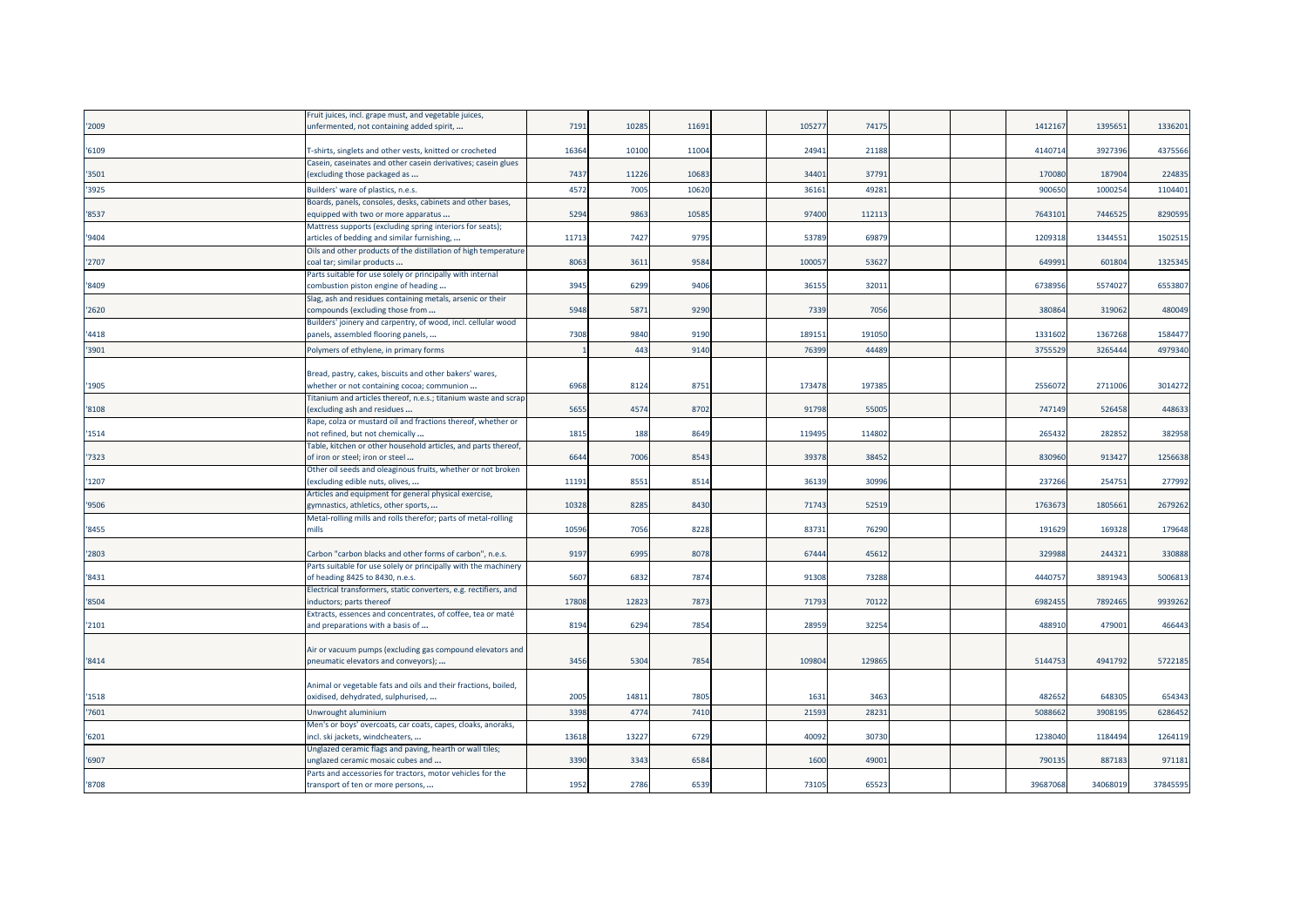| '2923 | Quaternary ammonium salts and hydroxides; lecithins and<br>other phosphoaminolipids, whether or                                                            | 1677 | 3735 | 6410 | 10656  | 13335   |  | 172292  | 181043  | 198128  |
|-------|------------------------------------------------------------------------------------------------------------------------------------------------------------|------|------|------|--------|---------|--|---------|---------|---------|
| '6202 | Women's or girls' overcoats, car coats, capes, cloaks, anoraks,<br>incl. ski jackets, windcheaters,                                                        | 9811 | 9915 | 6172 | 30730  | 24027   |  | 2063301 | 1950624 | 2160988 |
| 7308  | Structures and parts of structures "e.g., bridges and bridge-<br>sections, lock-gates, towers,                                                             | 2903 | 3042 | 6075 | 81288  | 85937   |  | 3320164 | 336587  | 417842  |
| '2306 | Oilcake and other solid residues, whether or not ground or in<br>the form of pellets, resulting                                                            | 3271 | 1326 | 6026 | 101238 | 1178766 |  | 338994  | 389732  | 381432  |
| '6211 | Fracksuits, ski suits, swimwear and other garments, n.e.s.<br>excluding knitted or crocheted)                                                              | 5726 | 6052 | 5993 | 14433  | 13359   |  | 655844  | 583775  | 588147  |
| 6402  | Footwear with outer soles and uppers of rubber or plastics<br>excluding waterproof footwear of                                                             | 8435 | 5218 | 5945 | 25228  | 18540   |  | 2442234 | 2283565 | 2547685 |
| 6111  | Babies' garments and clothing accessories, knitted or<br>crocheted (excluding hats)                                                                        | 5247 | 557  | 5888 | 11248  | 14374   |  | 469912  | 515729  | 639922  |
| 7306  | Tubes, pipes and hollow profiles "e.g., open seam or welded,<br>iveted or similarly closed",<br>Agricultural, horticultural or forestry machinery for soil | 1900 | 2303 | 5845 | 94092  | 62133   |  | 1997458 | 1731114 | 262173  |
| 8432  | preparation or cultivation (excluding<br>Lamps and lighting fittings, incl. searchlights and spotlights,                                                   | 3941 | 357  | 5835 | 39168  | 49154   |  | 556714  | 582411  | 730039  |
| '9405 | and parts thereof, n.e.s; illuminated<br>Artificial corundum, whether or not chemically defined;                                                           | 2192 | 3772 | 5270 | 29849  | 38710   |  | 3461343 | 3355707 | 388981  |
| 2818  | aluminium oxide; aluminium hydroxide<br>Oilcake and other solid residues, whether or not ground or in                                                      | 4039 | 3999 | 5257 | 544243 | 490465  |  | 617272  | 484074  | 668757  |
| '2304 | the form of pellets, resulting<br>Ferrous waste and scrap; remelting scrap ingots of iron or                                                               | 1445 | 1805 | 5163 | 30487  | 225070  |  | 898791  | 784458  | 1015566 |
| 7204  | steel (excluding slag, scale and<br>Carboys, bottles, flasks, jars, pots, phials, ampoules and other                                                       | 2151 | 1093 | 5007 | 1183   | 9491    |  | 1379292 | 1222635 | 255598  |
| 7010  | containers, of glass, of a<br>Natural or artificial abrasive powder or grain, on a base of                                                                 | 6977 | 1092 | 4904 | 147220 | 174204  |  | 471119  | 484326  | 486264  |
| '6805 | extile material, paper, paperboard:<br>Fools, tool bodies, tool handles, broom or brush bodies and                                                         | 3143 | 3401 | 4729 | 7995   | 11473   |  | 563642  | 655287  | 718514  |
| 4417  | handles, of wood; boot or shoe<br>Safety glass, toughened "tempered", laminated safety glass                                                               | 4433 | 3923 | 4681 | 7366   | 7675    |  | 36596   | 35325   | 43140   |
| 7007  | (excluding multiple-walled insulating                                                                                                                      | 2622 | 1930 | 4623 | 7966   | 6977    |  | 1313336 | 115028  | 118307  |
| 1806  | Chocolate and other food preparations containing cocoa                                                                                                     | 3931 | 4115 | 4456 | 169605 | 158368  |  | 2432725 | 2426233 | 255899  |
| '7216 | Angles, shapes and sections of iron or non-alloy steel, n.e.s.<br>Prefabricated buildings, whether or not complete or already                              | 3098 | 742  | 4394 | 22373  | 141223  |  | 956642  | 804261  | 135195  |
| '9406 | assembled<br>Plates, sheets, film, foil and strip, of non-cellular plastics, not                                                                           | 1345 | 2194 | 4354 | 1567   | 16665   |  | 697433  | 822777  | 101715  |
| '3920 | reinforced, laminated,<br>Flat-rolled products of iron or non-alloy steel, of a width >=                                                                   | 2521 | 307  | 4323 | 5896   | 56724   |  | 3380824 | 3345420 | 4060864 |
| 7208  | 600 mm, hot-rolled, not clad,<br>Beauty or make-up preparations and preparations for the                                                                   | 2056 | 6053 | 4288 | 194379 | 1599135 |  | 2727780 | 1942596 | 367491  |
| '3304 | care of the skin, incl. sunscreen or                                                                                                                       | 4620 | 357  | 4274 | 42310  | 38730   |  | 2603911 | 2247672 | 2582503 |
| 7801  | Unwrought lead<br>Millstones, grindstones, grinding wheels and the like, without                                                                           | 6567 | 2585 | 4273 | 27056  | 24996   |  | 432912  | 362791  | 47634   |
| '6804 | frameworks, for milling, grinding,<br>Waste and scrap, of copper (excluding ingots or other similar                                                        | 2410 | 2911 | 4128 | 17562  | 19199   |  | 415207  | 390598  | 445289  |
| 7404  | unwrought shapes, of remelted                                                                                                                              | 4067 | 1261 | 3996 | 1458   | 830     |  | 2777190 | 2598999 | 392033  |
| '4819 | Cartons, boxes, cases, bags and other packing containers, of<br>paper, paperboard, cellulose wadding                                                       | 1166 | 4029 | 3868 | 6639   | 65442   |  | 1581121 | 1612522 | 1783831 |
| '2103 | Sauce and preparations therefor; mixed condiments and<br>mixed seasonings; mustard flour and meal,                                                         | 3462 | 3563 | 3868 | 38815  | 41888   |  | 683807  | 791564  | 886178  |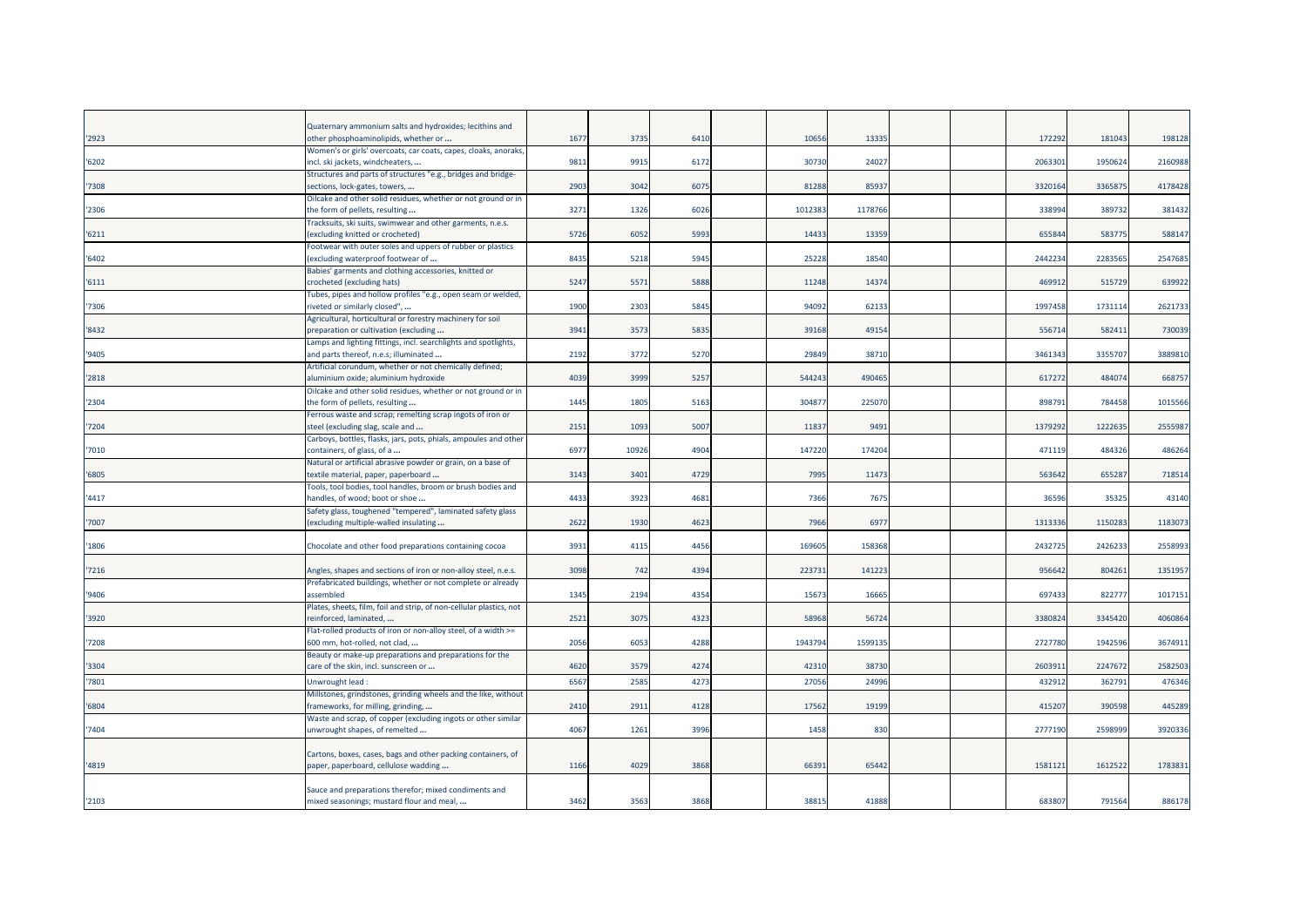|       | Parts suitable for use solely or principally with the apparatus                                    |      |      |      |        |        |  |         |          |          |
|-------|----------------------------------------------------------------------------------------------------|------|------|------|--------|--------|--|---------|----------|----------|
| '8538 | of heading 8535, 8536 or 8537,                                                                     | 5335 | 7261 | 3854 | 8167   | 7937   |  | 241857  | 217105   | 2715001  |
|       | Ceramic sinks, washbasins, washbasin pedestals, baths,                                             |      |      |      |        |        |  |         |          |          |
| '6910 | bidets, water closet pans, flushing                                                                | 2583 | 3042 | 3813 | 22720  | 2189   |  | 42902   | 445998   | 549140   |
|       | Women's or girls' blouses, shirts and shirt-blouses (excluding                                     |      |      |      |        |        |  |         |          |          |
| '6206 | knitted or crocheted and vests)                                                                    | 5585 | 3831 | 3724 | 15662  | 1231   |  | 1335425 | 1076275  | 1050881  |
|       | Articles for the conveyance or packaging of goods, of plastics;                                    |      |      |      |        |        |  |         |          |          |
| '3923 | stoppers, lids, caps and other                                                                     | 3065 | 3508 | 3682 | 12907  | 142722 |  | 378054  | 3820828  | 4371028  |
|       | Bars and rods, of iron or non-alloy steel, cold-formed or cold-                                    |      |      |      |        |        |  |         |          |          |
| '7215 | inished, whether or not further                                                                    | 2169 | 4606 | 3616 | 862    | 1079   |  | 42932   | 33394    | 577923   |
|       | Yachts and other vessels for pleasure or sports; rowing boats                                      |      |      |      |        |        |  |         |          |          |
| '8903 | and canoes                                                                                         | 1722 | 2677 | 3609 | 36214  | 43756  |  | 300433  | 1311822  | 389223   |
|       | Wood wool; wood flour "wood powder able to pass through a                                          |      |      |      |        |        |  |         |          |          |
| '4405 | fine", 0,63 mm mesh, sieve with a                                                                  | 1670 | 2384 | 3530 | 3027   | 3762   |  | 384     | 5166     | 6763     |
|       | Women's or girls' slips, petticoats, briefs, panties,                                              |      |      |      |        |        |  |         |          |          |
| '6108 | nightdresses, pyjamas, négligés, bathrobes,                                                        | 3372 | 2121 | 3416 | 11128  | 8436   |  | 77978   | 76169    | 985939   |
|       | Jerseys, pullovers, cardigans, waistcoats and similar articles,                                    |      |      |      |        |        |  |         |          |          |
| '6110 | knitted or crocheted (excluding                                                                    | 2004 | 1931 | 3411 | 8771   | 6780   |  | 472082  | 4623992  | 5484082  |
|       | Brassieres, girdles, corsets, braces, suspenders, garters and                                      |      |      |      |        |        |  |         |          |          |
| '6212 | similar articles and parts thereof,                                                                | 5656 | 3936 | 3398 | 12825  | 1042   |  | 892788  | 849681   | 968133   |
|       | Granules and powders of pig iron, spiegeleisen, iron or steel                                      |      |      |      |        |        |  |         |          |          |
| '7205 | excluding granules and powders                                                                     | 2382 | 2135 | 3285 | 2334   | 2055   |  | 26794   | 206883   | 275275   |
|       | Plants and parts of plants, incl. seeds and fruits, of a kind used                                 |      |      |      |        |        |  |         |          |          |
| '1211 | primarily in perfumery,                                                                            | 3078 | 3782 | 3153 | 12997  | 18329  |  | 334159  | 373488   | 405357   |
|       | Buckwheat, millet, canary seed and other cereals (excluding                                        |      |      |      |        |        |  |         |          |          |
| '1008 | wheat and meslin, rye, barley,                                                                     | 3006 | 2626 | 312  | 16359  | 2993   |  | 9272    | 133128   | 135022   |
|       | Cigars, cheroots, cigarillos and cigarettes of tobacco or of                                       |      |      |      |        |        |  |         |          |          |
| '2402 | tobacco substitutes                                                                                | 2304 | 1206 | 3117 | 334780 | 32260  |  | 143310  | 166668   | 1810167  |
|       | Dried apricots, prunes, apples, peaches, pears, papaws                                             |      |      |      |        |        |  |         |          |          |
| '0813 | "papayas", tamarinds and other edible                                                              | 762  | 1928 | 3096 | 306    | 547    |  | 199286  | 21116    | 223455   |
| '1001 | Wheat and meslin                                                                                   | 5632 | 3914 | 2964 | 365840 | 359547 |  | 73892   | 912554   | 1091063  |
|       | Articles of apparel and clothing accessories, incl. gloves,                                        |      |      |      |        |        |  |         |          |          |
| '4015 | nittens and mitts, for all purposes,                                                               | 3283 | 3642 | 2923 | 2492   | 1222   |  | 65103   | 1120454  | 2209341  |
|       | Wine of fresh grapes, incl. fortified wines; grape must, partly                                    |      |      |      |        |        |  |         |          |          |
| '2204 | fermented and of an actual                                                                         | 889  | 1181 | 2857 | 11930  | 13075  |  | 2954950 | 3015882  | 3289410  |
|       | Waters, incl. mineral waters and aerated waters, containing                                        |      |      |      |        |        |  |         |          |          |
| '2202 | added sugar or other sweetening                                                                    | 860  | 1154 | 2844 | 51366  | 73457  |  | 1343001 | 1427345  | 1827958  |
| '1206 | Sunflower seeds, whether or not broken                                                             | 1437 | 1665 | 2796 | 3457   | 65158  |  | 25002   | 260848   | 248865   |
|       |                                                                                                    |      |      |      |        |        |  |         |          |          |
| '2507 | Kaolin and other kaolinic clays, whether or not calcined                                           | 1547 | 1541 | 2790 | 58130  | 4863   |  | 10689   | 99696    | 105754   |
|       | Motor cars and other motor vehicles principally designed for                                       |      |      |      |        |        |  |         |          |          |
| '8703 | the transport of persons, incl                                                                     | 678  | 487  | 2776 | 12648  | 8057   |  | 7216213 | 66426786 | 66696409 |
| '3406 |                                                                                                    | 1942 | 2084 | 2762 | 4605   | 4699   |  | 40595   | 44553    | 529775   |
|       | Candles, tapers and the like                                                                       |      |      |      |        |        |  |         |          |          |
| '8421 | Centrifuges, incl. centrifugal dryers (excluding those for<br>isotope separation); filtering or    | 3274 | 4032 | 2732 | 40424  | 4561   |  | 702785  | 7351710  | 8922638  |
|       |                                                                                                    |      |      |      |        |        |  |         |          |          |
|       | Platinum, incl. palladium, rhodium, iridium, osmium and                                            |      |      |      |        |        |  |         |          |          |
| '7110 | ruthenium, unwrought or in semi-manufactured                                                       | 2774 | 3214 | 2724 | 14579  | 2836   |  | 5182417 | 692678   | 11540334 |
|       |                                                                                                    |      |      |      |        |        |  |         |          |          |
| 4411  | Fibreboard of wood or other ligneous materials, whether or<br>not agglomerated with resins or      | 131  | 72   | 2706 | 37080  | 4053   |  | 46590   | 528362   | 648199   |
|       |                                                                                                    |      |      |      |        |        |  |         |          |          |
| '4202 | Trunks, suitcases, vanity cases, executive-cases, briefcases,<br>school satchels, spectacle cases, | 2424 | 1624 | 2646 | 12326  | 11143  |  | 376079  | 3217829  | 3467225  |
|       | Slag-wool, rock-wool and similar mineral wools; exfoliated                                         |      |      |      |        |        |  |         |          |          |
| '6806 | vermiculite, expanded clays, foamed                                                                | 2319 | 1404 | 2639 | 26774  | 2247   |  | 435745  | 412303   | 458386   |
|       | Tubes, pipes and hoses, and fittings therefor, e.g. joints,                                        |      |      |      |        |        |  |         |          |          |
| '3917 | elbows, flanges, of plastics                                                                       | 114  | 408  | 2622 | 30948  | 32408  |  | 1995989 | 2037356  | 2453631  |
|       |                                                                                                    |      |      |      |        |        |  |         |          |          |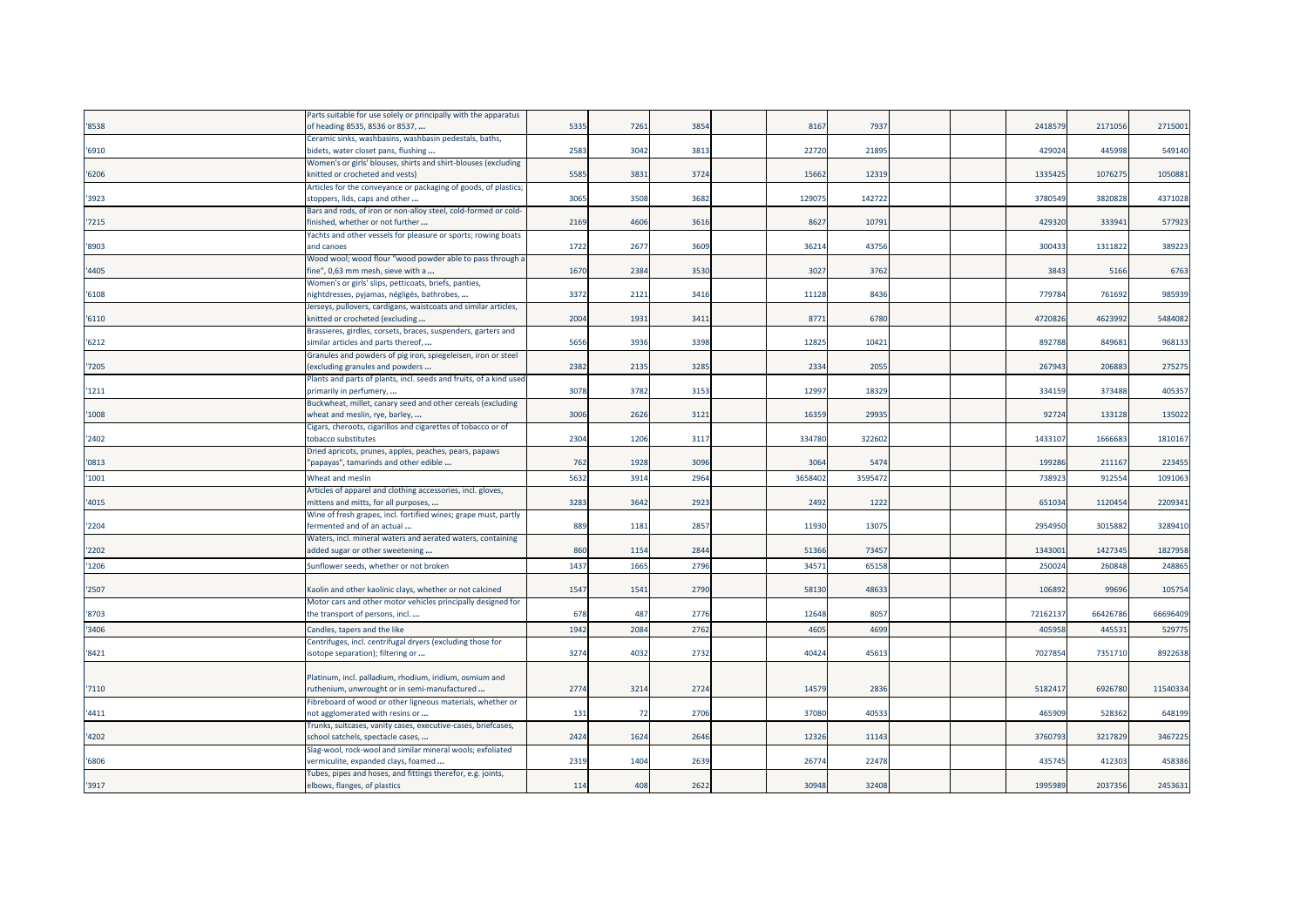|       | Electric accumulators, incl. separators therefor, whether or                                  |      |      |      |       |       |  |         |         |          |
|-------|-----------------------------------------------------------------------------------------------|------|------|------|-------|-------|--|---------|---------|----------|
| '8507 | not square or rectangular; parts                                                              | 2260 | 2551 | 2585 | 4835  | 49203 |  | 553795  | 8110114 | 12453317 |
|       | Fricycles, scooters, pedal cars and similar wheeled toys; dolls                               |      |      |      |       |       |  |         |         |          |
| '9503 | carriages; dolls; other toys;                                                                 | 1378 | 2039 | 2558 | 3113  | 33198 |  | 3345220 | 3439434 | 4057388  |
| '2823 | <b>Titanium oxides</b>                                                                        |      | 653  | 2532 |       | 18    |  | 85239   | 73422   | 116238   |
|       |                                                                                               |      |      |      |       |       |  |         |         |          |
| '4016 | Articles of vulcanised rubber (excluding hard rubber), n.e.s.                                 | 1679 | 1287 | 2471 | 1957  | 19918 |  | 3103265 | 2815752 | 3419244  |
|       |                                                                                               |      |      |      |       |       |  |         |         |          |
| '6112 | Track-suits, ski-suits and swimwear, knitted or crocheted                                     | 3465 | 2563 | 2369 | 807   | 5790  |  | 436562  | 383268  | 419048   |
|       |                                                                                               |      |      |      |       |       |  |         |         |          |
| '7402 | Copper, unrefined; copper anodes for electrolytic refining                                    |      | 454  | 2364 |       |       |  | 57134   | 510601  | 295622   |
|       | Furnace burners for liquid fuel, for pulverised solid fuel or for                             |      |      |      |       |       |  |         |         |          |
| '8416 | gas; mechanical stokers,                                                                      | 153  | 797  | 2308 | 1769  | 6557  |  | 139230  | 140042  | 171936   |
|       | Undenatured ethyl alcohol of an alcoholic strength of < 80%;                                  |      |      |      |       |       |  |         |         |          |
| '2208 | spirits, liqueurs and other spirituous                                                        | 2237 | 2279 | 2300 | 97363 | 70052 |  | 1649964 | 1529535 | 1780697  |
|       |                                                                                               |      |      |      |       |       |  |         |         |          |
|       | Electrical lighting or signalling equipment (excluding lamps of                               |      |      |      |       |       |  |         |         |          |
| '8512 | neading 8539), windscreen wipers,                                                             | 6481 | 3942 | 2296 | 3503  | 3103  |  | 427022  | 4029902 | 4512286  |
|       | Sacks and bags, of a kind used for the packing of goods, of all                               |      |      |      |       |       |  |         |         |          |
| '6305 | types of textile materials                                                                    | 1827 | 2368 | 2227 | 22504 | 27369 |  | 275795  | 282181  | 349049   |
|       | Women's or girls' overcoats, car coats, capes, cloaks, anoraks,                               |      |      |      |       |       |  |         |         |          |
| '6102 | incl. ski jackets, windcheaters,                                                              | 1657 | 1619 | 2204 | 2705  | 2674  |  | 624978  | 583836  | 666528   |
|       | Men's or boys' shirts (excluding knitted or crocheted,                                        |      |      |      |       |       |  |         |         |          |
| '6205 | nightshirts, singlets and other vests)                                                        | 3011 | 2307 | 2172 | 14188 | 7940  |  | 1042091 | 846483  | 756544   |
|       | Containers, incl. containers for the transport of fluids,                                     |      |      |      |       |       |  |         |         |          |
| '8609 | specially designed and equipped for                                                           | 814  | 966  | 2169 | 7039  | 6142  |  | 309289  | 308740  | 394697   |
|       | Carbon electrodes, carbon brushes, lamp carbons, battery                                      |      |      |      |       |       |  |         |         |          |
| '8545 | carbons and other articles of graphite                                                        | 2883 | 1920 | 2160 | 61929 | 23868 |  | 328206  | 217767  | 225548   |
| '8503 | Parts suitable for use solely or principally with electric motors<br>and generators, electric | 151  | 530  | 2127 | 37808 | 22982 |  | 2217562 | 2200722 | 2709065  |
|       | Footwear with outer soles of rubber, plastics, leather or                                     |      |      |      |       |       |  |         |         |          |
| '6404 | composition leather and uppers of                                                             | 1993 | 525  | 2126 | 10924 | 11014 |  | 3897702 | 3939954 | 3884456  |
|       | Seeds of anis, badian, fennel, coriander, cumin or caraway;                                   |      |      |      |       |       |  |         |         |          |
| '0909 | juniper berries                                                                               | 923  | 1526 | 2107 | 3883  | 6466  |  | 43915   | 56567   | 65096    |
|       |                                                                                               |      |      |      |       |       |  |         |         |          |
|       | Transmission shafts, incl. camshafts and crankshafts, and                                     |      |      |      |       |       |  |         |         |          |
| '8483 | cranks; bearing housings and plain                                                            | 1944 | 1387 | 2040 | 5785  | 83012 |  | 5714554 | 4961996 | 5870068  |
| '2849 | Carbides, whether or not chemically defined                                                   | 1024 | 711  | 2034 | 15528 | 6671  |  | 230023  | 183139  | 274598   |
|       | Frailers and semi-trailers; other vehicles, not mechanically                                  |      |      |      |       |       |  |         |         |          |
| '8716 | propelled (excluding railway and                                                              | 1027 | 736  | 1994 | 21658 | 21206 |  | 2594841 | 2418056 | 3144827  |
|       | Engines and motors (excluding steam turbines, internal                                        |      |      |      |       |       |  |         |         |          |
| '8412 | combustion piston engine, hydraulic                                                           | 1265 | 1324 | 1974 | 53286 | 57913 |  | 241616  | 2062619 | 2292540  |
|       | Hats and other headgear, knitted or crocheted, or made up                                     |      |      |      |       |       |  |         |         |          |
| '6505 | from lace, felt or other textile                                                              | 1551 | 1487 | 1974 | 6264  | 5709  |  | 380574  | 384987  | 458804   |
|       |                                                                                               |      |      |      |       |       |  |         |         |          |
|       | Twine, cordage, ropes and cables, whether or not plaited or                                   |      |      |      |       |       |  |         |         |          |
| '5607 | braided and whether or not impregnated,                                                       | 1486 | 1925 | 1919 | 1267  | 1104  |  | 93119   | 99693   | 117507   |
|       |                                                                                               |      |      |      |       |       |  |         |         |          |
|       | Garments made up of felt or nonwovens, whether or not                                         |      |      |      |       |       |  |         |         |          |
| '6210 | impregnated, coated, covered or laminated;                                                    | 1564 | 1823 | 1913 | 10862 | 26223 |  | 872937  | 1517944 | 1130571  |
|       | Fresh strawberries, raspberries, blackberries, back, white or                                 |      |      |      |       |       |  |         |         |          |
| '0810 | red currants, gooseberries and                                                                | 375  | 454  | 1849 | 11907 | 7294  |  | 1431453 | 1627775 | 1744399  |
|       | Other vegetables prepared or preserved otherwise than by                                      |      |      |      |       |       |  |         |         |          |
| '2005 | vinegar or acetic acid, not frozen                                                            | 1350 | 1801 | 1840 | 11719 | 14098 |  | 947521  | 1028343 | 1040739  |
|       | Articles for interior furnishing, of all types of textile materials                           |      |      |      |       |       |  |         |         |          |
| '6304 | (excluding blankets and                                                                       | 1295 | 1426 | 1831 | 44293 | 47054 |  | 207960  | 207745  | 230974   |
| '7325 | Articles of iron or steel, cast, n.e.s.                                                       | 1348 | 997  | 1807 | 6430  | 9494  |  | 611224  | 491855  | 636397   |
|       |                                                                                               |      |      |      |       |       |  |         |         |          |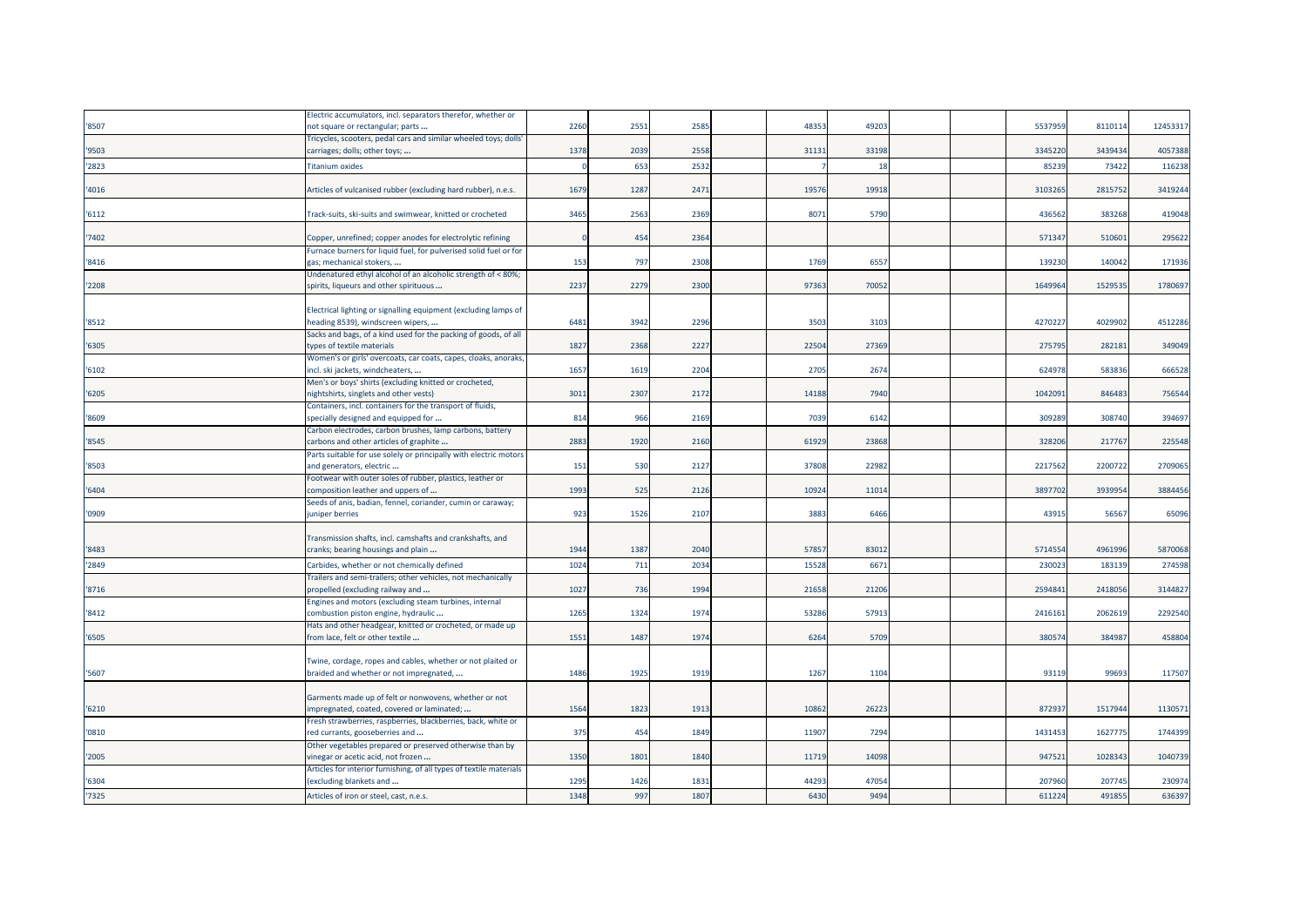|       | Articles of plastics and articles of other materials of heading |       |      |      |         |         |  |         |         |         |
|-------|-----------------------------------------------------------------|-------|------|------|---------|---------|--|---------|---------|---------|
| '3926 | 3901 to 3914, n.e.s.                                            | 2204  | 1470 | 1783 | 31908   | 21441   |  | 6292292 | 6406893 | 7842638 |
|       | Brooms, brushes, incl. brushes constituting parts of machines   |       |      |      |         |         |  |         |         |         |
| '9603 | appliances or vehicles, hand-operated                           | 1334  | 1404 | 1766 | 2524    | 2878    |  | 756394  | 851451  | 1027282 |
|       | Powder and flakes, of aluminium (excluding pellets of           |       |      |      |         |         |  |         |         |         |
| 7603  | aluminium, and spangles)                                        | 1779  | 1156 | 1718 | 1695    | 1127    |  | 86073   | 75030   | 117370  |
| 7207  | Semi-finished products of iron or non-alloy steel               | 318   | 295  | 1714 | 2860004 | 2750308 |  | 426910  | 14047   | 735297  |
|       | Copper wire (excluding surgical sutures, stranded wire,         |       |      |      |         |         |  |         |         |         |
| 7408  | cables, plaited bands and the like                              |       |      | 1710 | 18861   | 16934   |  | 610347  | 533042  | 875076  |
|       | Pumps for liquids, whether or not fitted with a measuring       |       |      |      |         |         |  |         |         |         |
| '8413 | device (excluding ceramic pumps and                             | 10180 | 4068 | 1698 | 116244  | 124371  |  | 510560  | 4561260 | 5219128 |
|       |                                                                 |       |      |      |         |         |  |         |         |         |
|       | Other vegetables, fresh or chilled (excluding potatoes,         |       |      |      |         |         |  |         |         |         |
| '0709 | tomatoes, alliaceous vegetables, edible                         | 1039  | 1329 | 1676 | 5392    | 6712    |  | 1778506 | 2014868 | 2157034 |
|       | Coal; briquettes, ovoids and similar solid fuels manufactured   |       |      |      |         |         |  |         |         |         |
| '2701 | from coal                                                       | 6556  | 951  | 1662 | 724     | 229     |  | 4594043 | 2719899 | 5268449 |
|       | Pantyhose, tights, stockings, socks and other hosiery, incl.    |       |      |      |         |         |  |         |         |         |
| '6115 | graduated compression hosiery                                   | 730   | 1547 | 1644 | 13619   | 10830   |  | 1074860 | 1039854 | 1171237 |
|       | Skins and other parts of birds, with their feathers or down,    |       |      |      |         |         |  |         |         |         |
| '0505 | feathers and parts of feathers,                                 | 2194  | 1929 | 1600 | 4952    | 4713    |  | 120664  | 83639   | 122183  |
|       | Cereal grains otherwise worked, e.g. hulled, rolled, flaked,    |       |      |      |         |         |  |         |         |         |
| '1104 |                                                                 | 1364  | 1004 | 1559 | 20008   | 22845   |  | 89271   | 103971  | 103539  |
|       | pearled, sliced or kibbled; germ                                |       |      |      |         |         |  |         |         |         |
|       | Wood, incl. strips and friezes for parquet flooring, not        |       |      |      |         |         |  |         |         |         |
| 4409  | assembled, continuously shaped "tongued,                        | 1488  | 1318 | 1558 | 2167    | 21129   |  | 271666  | 319754  | 446995  |
|       | Recovered "waste and scrap" paper or paperboard (excluding      |       |      |      |         |         |  |         |         |         |
| 4707  | paper wool)                                                     | 616   | 1575 | 1552 | 3027    | 3087    |  | 708461  | 595284  | 1210405 |
|       | Footwear with outer soles of rubber, plastics, leather or       |       |      |      |         |         |  |         |         |         |
| 6403  | composition leather and uppers of                               | 1251  | 1553 | 1527 | 32743   | 26084   |  | 5417446 | 506205  | 5168921 |
|       | Yeasts, active or inactive; other dead single-cell micro-       |       |      |      |         |         |  |         |         |         |
| '2102 | organisms, prepared baking powders                              | 1118  | 1020 | 1510 | 2033    | 25367   |  | 105163  | 124793  | 123883  |
|       | Dried leguminous vegetables, shelled, whether or not skinned    |       |      |      |         |         |  |         |         |         |
| '0713 | or split                                                        | 3351  | 3148 | 1474 | 137855  | 129656  |  | 133766  | 163134  | 169072  |
|       | Saturated acyclic monocarboxylic acids and their anhydrides,    |       |      |      |         |         |  |         |         |         |
| '2915 | halides, peroxides and peroxyacids;                             | 627   | 432  | 1453 | 16397   | 11370   |  | 1058975 | 969777  | 1489327 |
|       |                                                                 |       |      |      |         |         |  |         |         |         |
|       | Oscilloscopes, spectrum analysers and other instruments and     |       |      |      |         |         |  |         |         |         |
| '9030 | apparatus for measuring or checking                             | 576   | 821  | 1440 | 16640   | 16901   |  | 1073414 | 1055919 | 1334565 |
|       |                                                                 |       |      |      |         |         |  |         |         |         |
|       | Fruits, nuts and other edible parts of plants, prepared or      |       |      |      |         |         |  |         |         |         |
| '2008 | preserved, whether or not containing                            | 790   | 1335 | 1431 | 17154   | 17045   |  | 1301142 | 1454770 | 1528911 |
|       | Toilet paper and similar paper, cellulose wadding or webs of    |       |      |      |         |         |  |         |         |         |
| '4818 | cellulose fibres, of a kind used                                | 2140  | 2177 | 1417 | 32019   | 33129   |  | 965908  | 985300  | 836581  |
|       | Special garments for professional, sporting or other purposes,  |       |      |      |         |         |  |         |         |         |
| 6114  | 1.e.s., knitted or crocheted                                    | 978   | 1538 | 1406 | 1585    | 1576    |  | 108830  | 989282  | 1106165 |
|       | Powered aircraft "e.g. helicopters and aeroplanes";             |       |      |      |         |         |  |         |         |         |
| '8802 | spacecraft, incl. satellites, and suborbital                    | 1681  | 1069 | 1388 | 13225   | 40242   |  | 9077325 | 656699  | 5448299 |
|       | Insulating fittings for electrical machines, appliances or      |       |      |      |         |         |  |         |         |         |
| '8547 | equipment, being fittings wholly                                | 1374  | 2138 | 1376 | 9240    | 5090    |  | 676491  | 581380  | 696898  |
|       | Women's or girls' blouses, shirts and shirt-blouses, knitted or |       |      |      |         |         |  |         |         |         |
| '6106 | crocheted (excluding T-shirts                                   | 3347  | 1449 | 1348 | 6053    | 5364    |  | 346292  | 296195  | 299914  |
|       | Carpets and other textile floor coverings, woven, not tufted or |       |      |      |         |         |  |         |         |         |
| 5702  | flocked, whether or not made                                    | 333   | 380  | 1338 | 17414   | 20950   |  | 331652  | 366235  | 434092  |
|       | Vegetable saps and extracts; pectic substances, pectinates      |       |      |      |         |         |  |         |         |         |
| 1302  | and pectates; agar-agar and other                               |       | 126  | 1330 | 816     | 943     |  | 529621  | 600078  | 648221  |
|       | Industrial monocarboxylic fatty acids; acid oils from refining; |       |      |      |         |         |  |         |         |         |
| 3823  | industrial fatty alcohols                                       | 1783  | 873  | 1326 | 1151    | 13485   |  | 514079  | 522740  | 725679  |
|       | Ferro-cerium and other pyrophoric alloys in all forms;          |       |      |      |         |         |  |         |         |         |
| '3606 | metaldehyde, hexamethylenetetramine                             | 695   | 845  | 1251 | 474     | 608     |  | 23443   | 20268   | 23320   |
|       |                                                                 |       |      |      |         |         |  |         |         |         |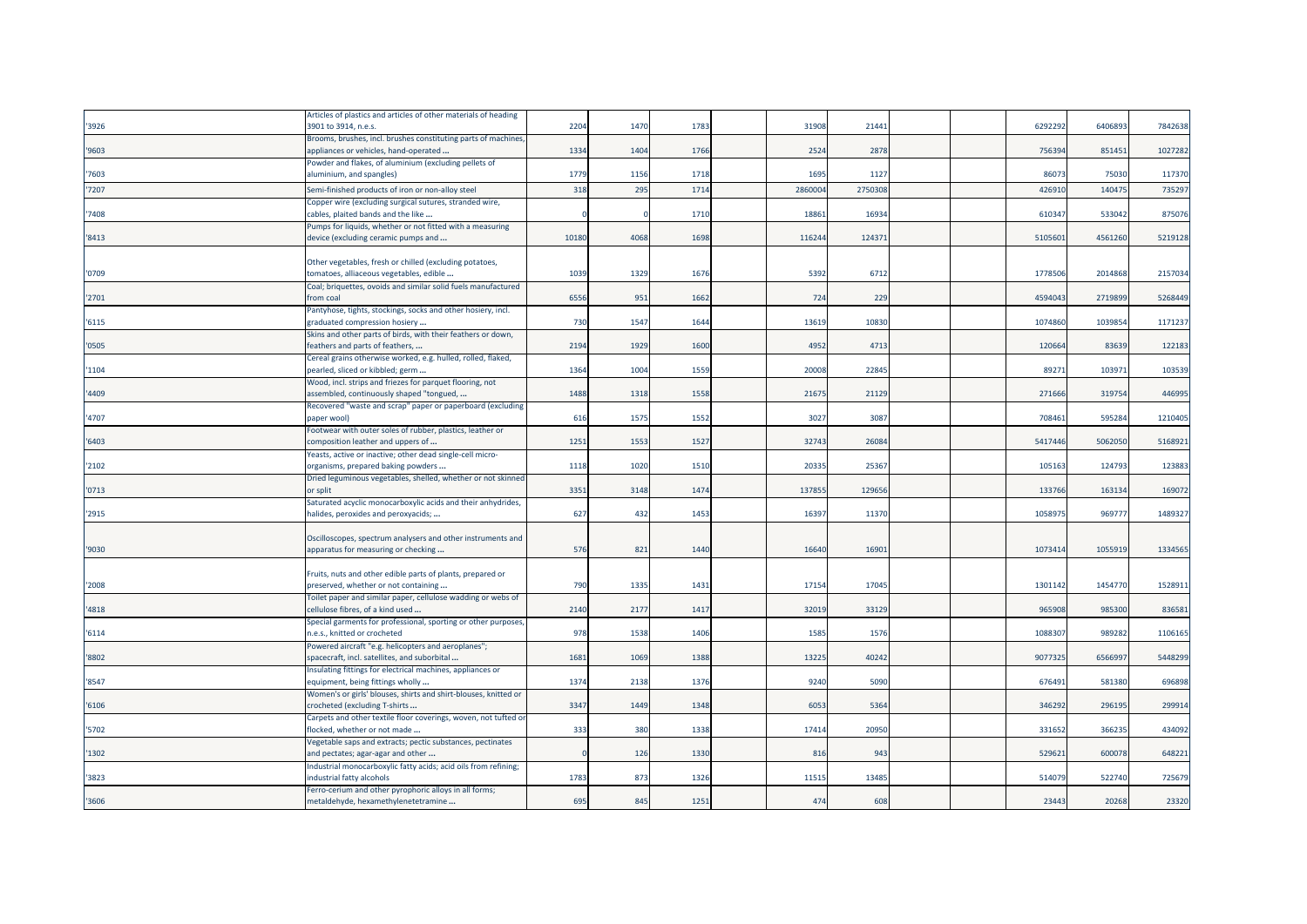| '2811  | norganic acids and inorganic oxygen compounds of non-<br>metals (excluding hydrogen chloride "hydrochloric                                                    | 938  | 874  | 1237 | 7123  | 6488  |  | 312110   | 278101   | 294536   |
|--------|---------------------------------------------------------------------------------------------------------------------------------------------------------------|------|------|------|-------|-------|--|----------|----------|----------|
| '8466  | Parts and accessories suitable for use solely or principally with<br>the machine tools of heading                                                             | 1372 | 1167 | 1180 | 12620 | 9077  |  | 183257   | 1452014  | 1821540  |
| '8450  | Household or laundry-type washing machines, incl. machines<br>which both wash and dry; parts thereof                                                          | 390  | 472  | 1159 | 3630  | 49869 |  | 721042   | 828940   | 941934   |
| '8309  | Stoppers, caps and lids, incl. crown corks, screw caps and<br>pouring stoppers, capsules for bottles,                                                         | 196  | 797  | 1147 | 64705 | 67141 |  | 356835   | 407348   | 480902   |
| '9021  | Orthopaedic appliances, incl. crutches, surgical belts and<br>trusses; splints and other fracture                                                             | 855  | 802  | 1146 | 4114  | 3832  |  | 5750102  | 533899:  | 6121237  |
| 2933   | Heterocyclic compounds with nitrogen hetero-atom[s] only                                                                                                      | 349  | 2047 | 1139 | 4942  | 9321  |  | 16726204 | 1645655  | 12407579 |
| '4810  | Paper and paperboard, coated on one or both sides with<br>kaolin "China clay" or other inorganic<br>Leather further prepared after tanning or crusting "incl. |      | 34   | 1100 | 2007  | 24784 |  | 2907908  | 258883   | 2728006  |
| 4107   | parchment-dressed leather", of bovine<br>Prepared foods obtained by the swelling or roasting of cereals                                                       | 315  | 628  | 1098 | 54153 | 54783 |  | 340870   | 265442   | 295770   |
| '1904  | or cereal products, e.g. corn<br>Vegetables, uncooked or cooked by steaming or boiling in                                                                     | 705  | 982  | 1064 | 10880 | 11824 |  | 389707   | 461956   | 483379   |
| '0710' | water, frozen<br>Paintings, e.g. oil paintings, watercolours and pastels, and                                                                                 | 785  | 460  | 1061 | 9990  | 7575  |  | 622024   | 625290   | 611755   |
| '9701  | drawings executed entirely by<br>Retreaded or used pneumatic tyres of rubber; solid or cushior                                                                | 280  | 435  | 1058 | 347   | 168   |  | 411908   | 1202098  | 290709   |
| 4012   | tyres, tyre treads and tyre flaps,<br>Uncoated paper and paperboard, of a kind used for writing,                                                              | 946  | 688  | 1035 | 1288  | 902   |  | 221006   | 20637    | 232264   |
| '4802  | printing or other graphic purposes,                                                                                                                           | 274  | 269  | 1025 | 3180  | 432   |  | 1590374  | 1441158  | 1405967  |
| '1404  | Vegetable products, n.e.s.                                                                                                                                    | 574  | 671  | 1014 | 5122  | 46304 |  | 3573     | 3005     | 28467    |
| 3921   | Plates, sheets, film, foil and strip, of plastics, reinforced,<br>laminated, supported or similarly                                                           | 285  | 567  | 1010 | 2309  | 19708 |  | 1931549  | 183529   | 2281625  |
| '2711  | Petroleum gas and other gaseous hydrocarbons                                                                                                                  | 606  |      | 1005 | 32550 | 7229  |  | 31402594 | 23626934 | 47258474 |
| '2301  | Flours, meals and pellets, of meat or meat offal, of fish or of<br>crustaceans, molluscs or other                                                             | 250  | 530  | 999  | 4499  | 5806  |  | 242466   | 256358   | 261378   |
| '8422  | Dishwashing machines; machinery for cleaning or drying<br>bottles or other containers; machinery                                                              | 790  | 537  | 971  | 22981 | 26330 |  | 1853616  | 1922576  | 2182288  |
| '4205  | Articles of leather or composition leather (excluding saddlery<br>and harness bags; cases and                                                                 | 20   | 91   | 964  | 1487  | 11334 |  | 87874    | 70786    | 81050    |
| 3908   | Polyamides, in primary forms                                                                                                                                  | 616  | 609  | 922  | 1612  | 1457  |  | 176890   | 138707   | 2152827  |
| 1108   | Starches; inulin                                                                                                                                              | 54   | 1084 | 920  | 2881  | 29113 |  | 248461   | 251762   | 298000   |
| 6103   | Men's or boys' suits, ensembles, jackets, blazers, trousers, bib<br>and brace overalls, breeches                                                              | 873  | 328  | 916  | 3507  | 2415  |  | 373137   | 410971   | 550351   |
| 7224   | Steel, alloy, other than stainless, in ingots or other primary<br>forms, semi-finished products                                                               | 556  | 616  | 915  | 38833 | 50946 |  | 325172   | 22381    | 318928   |
| 1204   | Linseed, whether or not broken                                                                                                                                | 998  | 809  | 896  | 7299  | 5267  |  | 94154    | 102908   | 122266   |
| '9018  | Instruments and appliances used in medical, surgical, dental<br>or veterinary sciences, incl                                                                  | 889  | 1183 | 895  | 7845  | 7953  |  | 10186701 | 11155114 | 12457335 |
| '2804  | Hydrogen, rare gases and other non-metals                                                                                                                     | 781  | 2952 | 883  | 1892  | 34940 |  | 943180   | 95930    | 1043564  |
| '3301  | Essential oils, whether or not terpeneless, incl. concretes and<br>absolutes; resinoids; extracted                                                            | 53   | 144  | 876  | 2765  | 3273  |  | 380443   | 373234   | 400026   |
| 3824   | Prepared binders for foundry moulds or cores; chemical<br>products and preparations for the chemical                                                          | 917  | 1276 | 873  | 9610  | 10113 |  | 2964935  | 2742908  | 3211022  |
| '3801  | Artificial graphite; colloidal or semi-colloidal graphite;<br>preparations based on graphite or                                                               | 1121 | 861  | 872  | 35628 | 16338 |  | 147613   | 152630   | 158511   |
| '6301  | Blankets and travelling rugs of all types of textile materials<br>(excluding table covers, bedspreads                                                         | 242  | 344  | 863  | 6858  | 6078  |  | 163690   | 176456   | 222033   |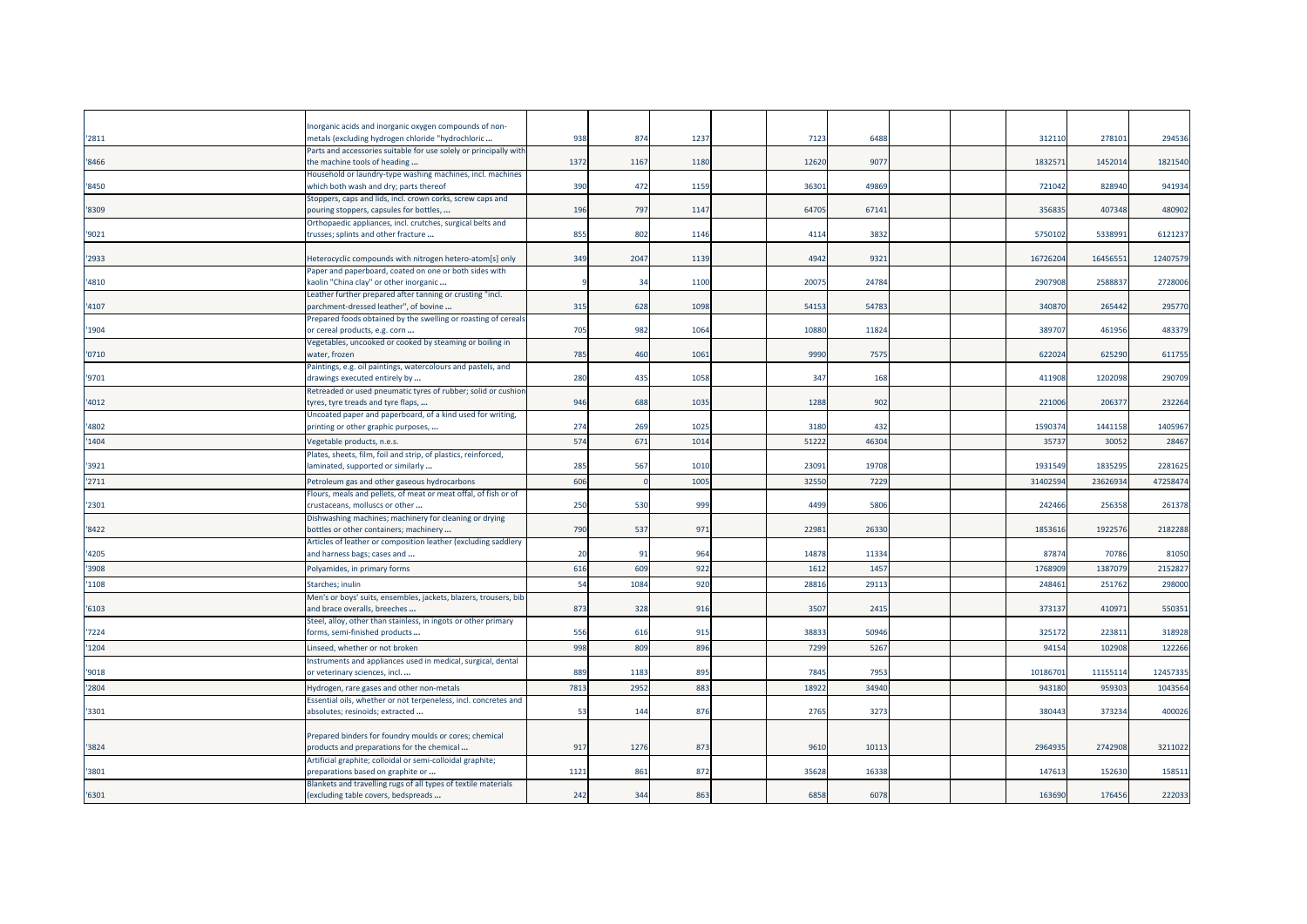|       | Wood marquetry and inlaid wood; caskets and cases for                                               |      |      |     |        |        |  |          |          |          |
|-------|-----------------------------------------------------------------------------------------------------|------|------|-----|--------|--------|--|----------|----------|----------|
| '4420 | jewellery or cutlery, and similar articles,                                                         | 351  | 512  | 859 | 1031   | 1589   |  | 186924   | 177966   | 208585   |
| '6801 | Setts, curbstones and flagstones, of natural stone (excluding<br>slate)                             | 271  | 157  | 850 | 13946  | 13907  |  | 130428   | 111729   | 110798   |
| '3102 | Mineral or chemical nitrogenous fertilisers (excluding those ir<br>pellet or similar forms, or      | 67   | 676  | 832 | 207581 | 371035 |  | 622036   | 552767   | 757345   |
| '4011 | New pneumatic tyres, of rubber                                                                      | 1416 | 742  | 811 | 4161   | 38962  |  | 659978   | 600380   | 7102036  |
|       | Central heating boilers, non-electric; parts thereof (excluding                                     |      |      |     |        |        |  |          |          |          |
| 8403  | vapour generating boilers and                                                                       | 1018 | 725  | 803 | 2013   | 13145  |  | 987490   | 1164190  | 1405224  |
|       |                                                                                                     |      |      |     |        |        |  |          |          |          |
|       | Shaving preparations, incl. pre-shave and aftershave                                                |      |      |     |        |        |  |          |          |          |
| 3307  | products, personal deodorants, bath and                                                             |      | 21   | 799 | 10919  | 13369  |  | 764317   | 776261   | 842124   |
|       | Men's or boys' underpants, briefs, nightshirts, pyjamas,                                            |      |      |     |        |        |  |          |          |          |
| '6107 | bathrobes, dressing gowns and similar                                                               | 443  | 568  | 797 | 1733   | 1818   |  | 474006   | 481572   | 589340   |
|       |                                                                                                     |      |      |     |        |        |  |          |          |          |
|       | Nucleic acids and their salts, whether or not chemically                                            |      |      |     |        |        |  |          |          |          |
| '2934 | defined; heterocyclic compounds (excluding                                                          | 56   | 338  | 784 | 1757   | 2059   |  | 1730455  | 2569748  | 2944639  |
|       | Cloth, incl. endless bands, grill, netting and fencing, of iron or                                  |      |      |     |        |        |  |          |          |          |
| '7314 | steel wire, expanded metal                                                                          | 267  | 424  | 782 | 11637  | 14169  |  | 464219   | 473072   | 689563   |
|       | Tubes, pipes and hoses, of vulcanised rubber other than hard                                        |      |      |     |        |        |  |          |          |          |
| '4009 | rubber, with or without their                                                                       | 555  | 661  | 778 | 5771   | 6905   |  | 1012500  | 860993   | 1017134  |
|       | Machine tools for planing, shaping, slotting, broaching, gear                                       |      |      | 775 | 443    | 408    |  | 135799   | 84352    | 87783    |
| '8461 | cutting, gear grinding or gear<br>Articles of stone or of other mineral substances, incl. carbon    | 31   |      |     |        |        |  |          |          |          |
| 6815  | fibres, articles of carbon fibres                                                                   | 917  | 749  | 767 | 3611   | 3074   |  | 962976   | 714831   | 762127   |
|       |                                                                                                     |      |      |     |        |        |  |          |          |          |
| 7616  | Articles of aluminium, n.e.s.                                                                       | 234  | 340  | 727 | 4346   | 2017   |  | 1532519  | 134269   | 1704810  |
|       | Screws, bolts, nuts, coach screws, screw hooks, rivets, cotters                                     |      |      |     |        |        |  |          |          |          |
| 7318  | cotter pins, washers, incl                                                                          | 756  | 976  | 709 | 14530  | 14041  |  | 4071496  | 3546396  | 4506213  |
|       | Festival, carnival or other entertainment articles, incl.                                           |      |      |     |        |        |  |          |          |          |
| '9505 | conjuring tricks and novelty jokes,                                                                 | 785  | 659  | 701 | 8598   | 9382   |  | 271883   | 263724   | 293647   |
|       | Binoculars, monoculars, astronomical and other optical                                              |      |      |     |        |        |  |          |          |          |
| '9005 | telescopes, and mountings therefor;                                                                 | 402  | 622  | 698 | 4619   | 2938   |  | 132113   | 124569   | 150425   |
| 1401  | Vegetable materials of a kind used primarily for plaiting, e.g.<br>bamboos, rattans, reeds, rushes, | 593  | 579  | 695 | 1012   | 1107   |  | 12991    | 13804    | 15704    |
|       | Automatic data-processing machines and units thereof;                                               |      |      |     |        |        |  |          |          |          |
| '8471 | magnetic or optical readers, machines                                                               | 766  | 533  | 690 | 11857  | 19880  |  | 24449696 | 27733270 | 32958773 |
|       | Glass fibres, incl. glass wool, and articles thereof (excluding                                     |      |      |     |        |        |  |          |          |          |
| 7019  | mineral wools and articles                                                                          | 759  | 351  | 689 | 9140   | 8563   |  | 1182998  | 103927   | 1320140  |
|       | Birds' eggs, not in shell, and egg yolks, fresh, dried, cooked by                                   |      |      |     |        |        |  |          |          |          |
| '0408 | steaming or by boiling in                                                                           | 452  | 1360 | 686 | 1737   | 1831   |  | 176070   | 170800   | 175676   |
|       | Ice cream and other edible ice, whether or not containing                                           |      |      |     |        |        |  |          |          |          |
| '2105 | cocoa                                                                                               | 800  | 527  | 675 | 14460  | 15889  |  | 424566   | 422713   | 483376   |
|       | Vegetables, fruit, nuts and other edible parts of plants,                                           |      |      |     |        |        |  |          |          |          |
| 2001  | prepared or preserved by vinegar                                                                    | 413  | 260  | 670 | 5469   | 6209   |  | 232666   | 262480   | 274247   |
|       | Fixed vegetable fats and oils, incl. jojoba oil, and their                                          |      |      |     |        |        |  |          |          |          |
| '1515 | fractions, whether or not refined,                                                                  | 326  | 502  | 659 | 12630  | 13008  |  | 289172   | 274158   | 316306   |
|       |                                                                                                     |      |      |     |        |        |  |          |          |          |
|       | Printed books, brochures and similar printed matter, whether                                        |      |      |     |        |        |  |          |          |          |
| '4901 | or not in single sheets (excluding                                                                  | 348  | 754  | 645 | 16683  | 7447   |  | 1370543  | 1465706  | 1834177  |
|       | Corrugated paper and paperboard "with or without glued flat                                         |      |      |     |        |        |  |          |          |          |
| '4808 | surface sheets", creped, crinkled,                                                                  | 1487 | 558  | 638 | 9907   | 6627   |  | 88898    | 84725    | 122536   |
|       | Optical fibres and optical fibre bundles; optical fibre cables                                      |      |      |     |        |        |  |          |          |          |
| '9001 | excluding made up of individually                                                                   | 887  | 845  | 622 | 3885   | 3577   |  | 1667169  | 1600930  | 1892776  |
|       | Paper, paperboard, cellulose wadding and webs of cellulose                                          |      |      |     |        |        |  |          |          |          |
| '4811 | fibres, coated, impregnated, covered,                                                               | 4752 | 780  | 619 | 44388  | 42198  |  | 1040118  | 991810   | 1137099  |
|       | Video game consoles and machines, articles for funfair, table                                       |      |      |     |        |        |  |          |          |          |
| '9504 | or parlour games, incl. pintables,                                                                  | 348  | 390  | 616 | 6210   | 7668   |  | 2649252  | 2818098  | 3457753  |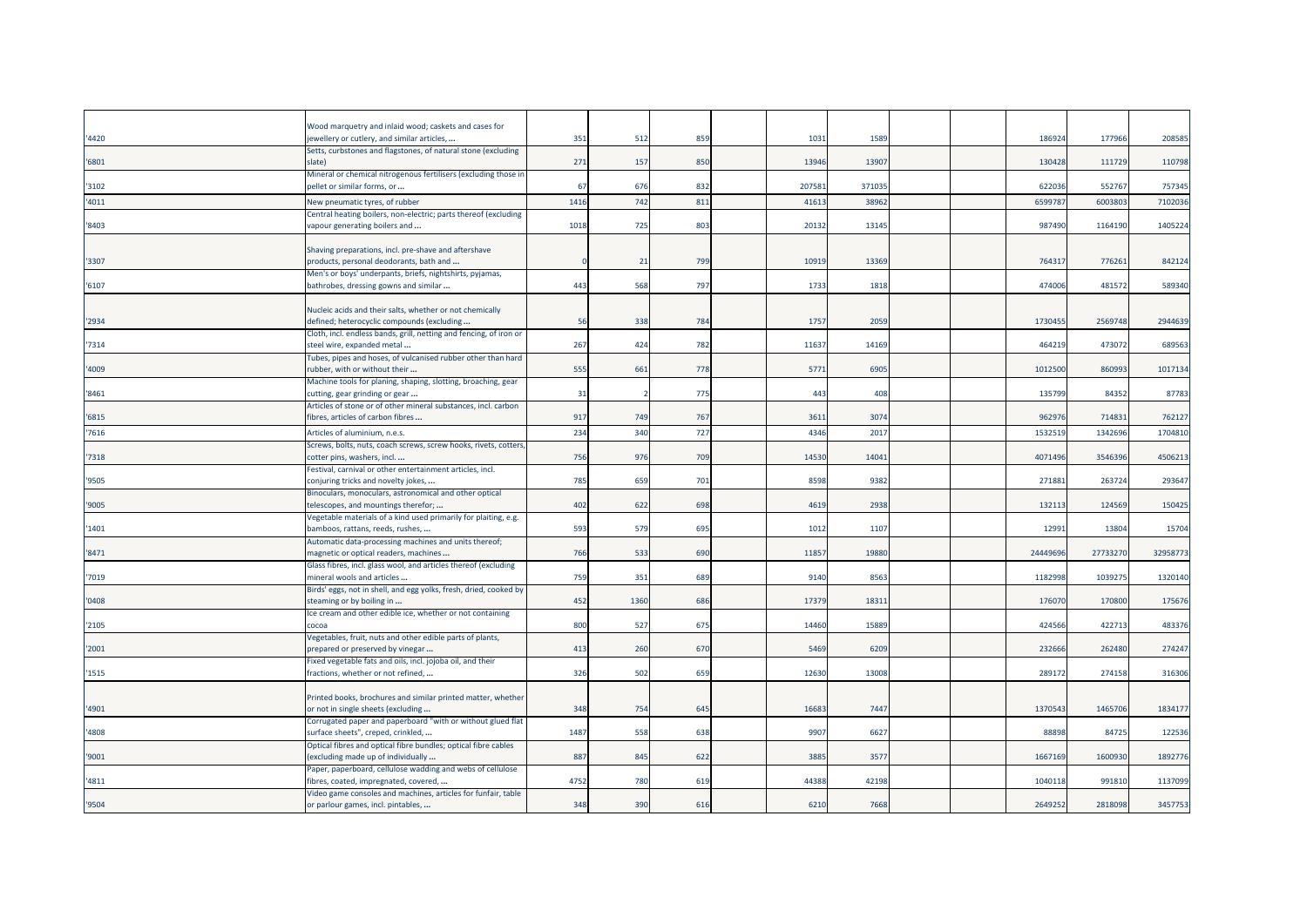|       | Paper, paperboard, cellulose wadding and webs of cellulose         |      |      |     |       |        |  |          |          |          |
|-------|--------------------------------------------------------------------|------|------|-----|-------|--------|--|----------|----------|----------|
| '4823 | fibres, in strips or rolls of a                                    | 215  | 303  | 614 | 1908  | 20722  |  | 521712   | 522796   | 661641   |
|       | Lifting, handling, loading or unloading machinery, e.g. lifts,     |      |      |     |       |        |  |          |          |          |
| '8428 | escalators, conveyors, teleferics                                  | 794  | 910  | 602 | 37906 | 39192  |  | 176068   | 1745204  | 1848653  |
|       | Parts and accessories for musical instruments, e.g.                |      |      |     |       |        |  |          |          |          |
| '9209 | mechanisms for musical boxes, cards, discs                         | 144  | 739  | 601 | 46    | 324934 |  | 154670   | 159029   | 166105   |
|       | Measuring or checking instruments, appliances and machines         |      |      |     |       |        |  |          |          |          |
| '9031 | not elsewhere specified in chapter                                 | 203  | 481  | 600 | 22816 | 40072  |  | 3479126  | 3051892  | 3645489  |
|       |                                                                    |      |      |     |       |        |  |          |          |          |
| '3902 | Polymers of propylene or of other olefins, in primary forms        |      |      | 584 | 273   | 489    |  | 2983730  | 2508058  | 3724491  |
|       |                                                                    |      |      |     |       |        |  |          |          |          |
|       | Monofilament of which any cross-sectional dimension > 1            |      |      |     |       |        |  |          |          |          |
| '3916 | mm, rods, sticks and profile shapes,                               | 958  | 321  | 580 | 24963 | 2500   |  | 375255   | 400071   | 511033   |
|       |                                                                    |      |      |     |       |        |  |          |          |          |
|       | Human blood; animal blood prepared for therapeutic,                |      |      |     |       |        |  |          |          |          |
| '3002 |                                                                    | 146  | 124  | 578 | 26901 | 26867  |  | 23090068 | 27444671 | 40131826 |
|       | prophylactic or diagnostic uses; antisera                          |      |      |     |       |        |  |          |          |          |
|       | Knitted or crocheted fabrics, of a width <= 30 cm (excluding       |      |      |     |       |        |  |          |          |          |
| '6003 | those containing by weight >=                                      | 530  | 493  | 577 |       |        |  | 6144     | 9800     | 11975    |
|       | Copper, refined, and copper alloys, unwrought (excluding           |      |      |     |       |        |  |          |          |          |
| '7403 | copper alloys of heading 7405)                                     |      | 455  | 576 | 2877  | 6552   |  | 3736179  | 3886969  | 5089764  |
|       | Sulphonated, nitrated or nitrosated derivatives of                 |      |      |     |       |        |  |          |          |          |
| '2904 | hydrocarbons, whether or not halogenated                           |      |      | 569 | 1482  | 2100   |  | 99194    | 80971    | 84643    |
|       | Tanks, casks, drums, cans, boxes and similar containers, of        |      |      |     |       |        |  |          |          |          |
| '7310 | iron or steel, for any material                                    | 174  | 134  | 559 | 14146 | 18923  |  | 427720   | 424372   | 517551   |
| '2614 | <b>Titanium ores and concentrates</b>                              | 884  | 404  | 556 | 15454 | 138334 |  | 266249   | 197777   | 248149   |
|       | Bars and rods, of iron or non-alloy steel, not further worked      |      |      |     |       |        |  |          |          |          |
| '7214 | than forged, hot-rolled, hot-drawn                                 | 2734 | 227  | 556 | 62685 | 399874 |  | 1068443  | 875262   | 1458666  |
|       | Articles of jewellery and parts thereof, of precious metal or of   |      |      |     |       |        |  |          |          |          |
| '7113 | metal clad with precious metal                                     | 265  | 333  | 556 | 2779  | 2301   |  | 1614267  | 1561323  | 1691301  |
|       |                                                                    |      |      |     |       |        |  |          |          |          |
| '0902 | Tea, whether or not flavoured                                      | 247  | 88   | 547 | 4962  | 5225   |  | 22890    | 200226   | 239799   |
|       | Refrigerators, freezers and other refrigerating or freezing        |      |      |     |       |        |  |          |          |          |
| '8418 | equipment, electric or other; heat                                 | 397  | 937  | 544 | 45452 | 45098  |  | 305916:  | 3143589  | 4065741  |
|       | Machinery, apparatus and equipment (other than the                 |      |      |     |       |        |  |          |          |          |
| '8442 | machine-tools of headings 8456 to 8465)                            | 295  | 305  | 540 | 1399  | 877    |  | 97290    | 84185    | 101303   |
|       | Fishing rods, fish-hooks and other line fishing tackle n.e.s; fish |      |      |     |       |        |  |          |          |          |
| '9507 | landing nets, butterfly                                            | 247  | 383  | 522 | 1439  | 2412   |  | 98180    | 112321   | 123151   |
|       | Glass mirrors, whether or not framed, incl. rear-view mirrors      |      |      |     |       |        |  |          |          |          |
| '7009 | (excluding optical mirrors, optically                              | 180  | 309  | 521 | 1959  | 2069   |  | 909344   | 788472   | 818826   |
|       | Parts of aircraft and spacecraft of heading 8801 or 8802,          |      |      |     |       |        |  |          |          |          |
| '8803 | n.e.s.                                                             | 316  | 435  | 496 | 5437  | 39986  |  | 8280464  | 7387591  | 6261646  |
|       |                                                                    |      |      |     |       |        |  |          |          |          |
|       |                                                                    |      |      |     |       |        |  |          |          |          |
|       | Weighing machinery, incl. weight-operated counting or              |      |      |     |       |        |  |          |          |          |
| '8423 | checking machines (excluding balances                              | 302  | 339  | 494 | 2751  | 3267   |  | 242035   | 270253   | 314804   |
|       |                                                                    |      |      |     |       |        |  |          |          |          |
|       | Epoxides, epoxyalcohols, epoxyphenols and epoxyethers,             |      |      |     |       |        |  |          |          |          |
| '2910 | with a three-membered ring, and their                              |      |      | 482 | 61    | 112    |  | 406008   | 366391   | 542286   |
|       |                                                                    |      |      |     |       |        |  |          |          |          |
| '4911 | Printed matter, incl. printed pictures and photographs, n.e.s.     | 244  | 280  | 481 | 2785  | 18761  |  | 782159   | 669574   | 694093   |
|       | Machinery, plant or laboratory equipment whether or not            |      |      |     |       |        |  |          |          |          |
| '8419 | electrically heated (excluding furnaces,                           | 237  | 144  | 477 | 5444  | 89135  |  | 2574876  | 2415582  | 2876565  |
|       | Reaction initiators, reaction accelerators and catalytic           |      |      |     |       |        |  |          |          |          |
| '3815 | preparations, n.e.s. (excluding rubber                             | 1019 | 3115 | 476 | 6894  | 11365  |  | 2816791  | 2727875  | 3931528  |
|       |                                                                    |      |      |     |       |        |  |          |          |          |
|       | Regulating or controlling instruments and apparatus                |      |      |     |       |        |  |          |          |          |
| '9032 | (excluding taps, cocks and valves of heading                       | 323  | 433  | 473 | 45906 | 20926  |  | 310320   | 2530777  | 2627248  |
|       | Agricultural, horticultural, forestry, poultry-keeping or bee-     |      |      |     |       |        |  |          |          |          |
| '8436 | keeping machinery, incl. germination                               | 472  | 366  | 470 | 6202  | 7729   |  | 47178    | 499735   | 533192   |
|       |                                                                    |      |      |     |       |        |  |          |          |          |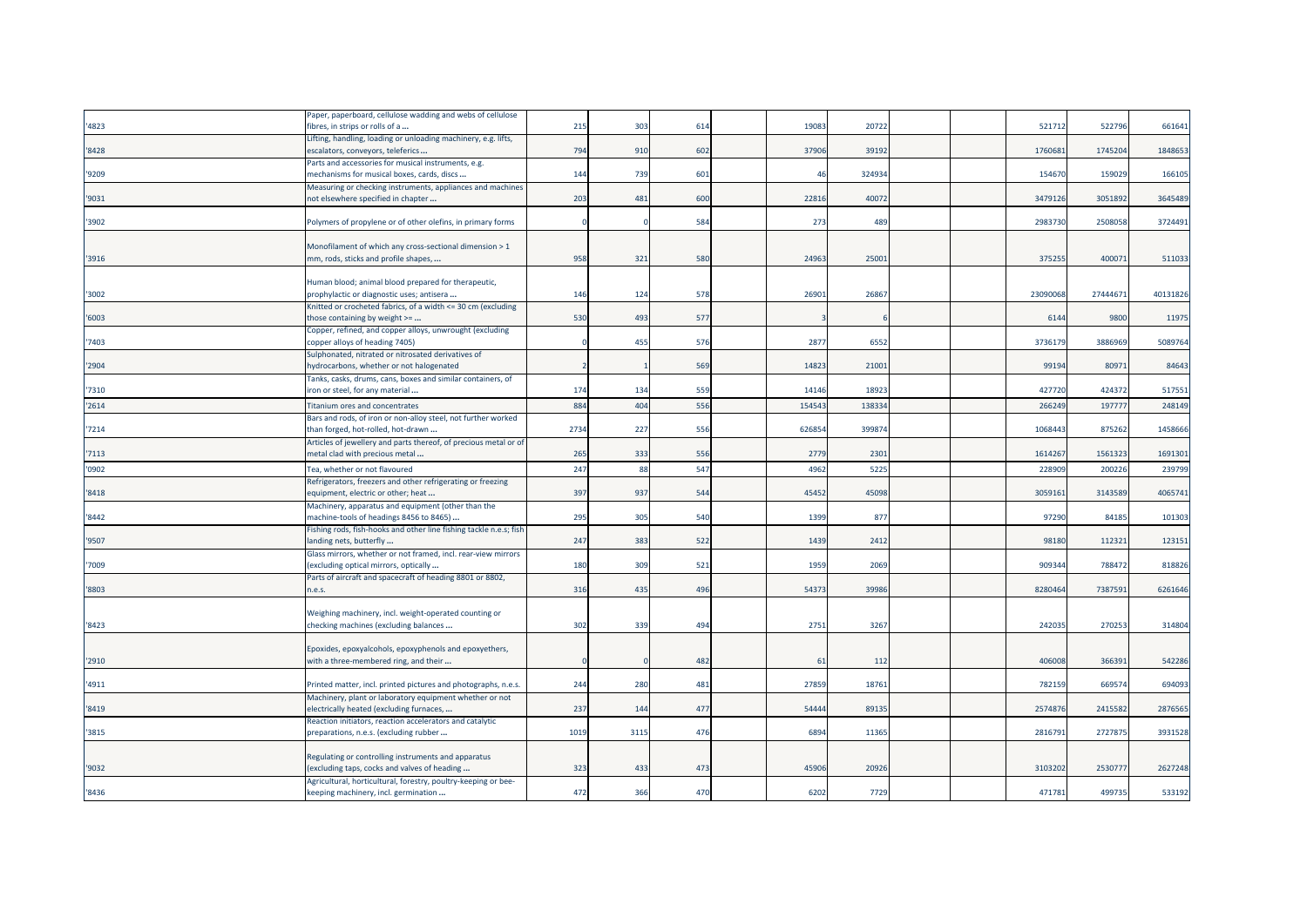| '1701 | Cane or beet sugar and chemically pure sucrose, in solid form                                 | 148  | 752             | 468 | 85159  | 5933  |  | 30547   | 35877   | 314937  |
|-------|-----------------------------------------------------------------------------------------------|------|-----------------|-----|--------|-------|--|---------|---------|---------|
| '1604 | Prepared or preserved fish; caviar and caviar substitutes<br>prepared from fish eggs          | 244  | 276             | 465 | 7504   | 8254  |  | 105263  | 124351  | 1153802 |
|       |                                                                                               |      |                 |     |        |       |  |         |         |         |
| '4902 | Newspapers, journals and periodicals, whether or not<br>illustrated or containing advertising | 129  | 137             | 463 | 11225  |       |  | 27150   | 233620  | 25582   |
|       | Machines for cleaning, sorting or grading seed, grain or dried                                |      |                 |     |        |       |  |         |         |         |
| '8437 | leguminous vegetables; machinery                                                              | 377  | 280             | 458 | 8157   | 9078  |  | 59717   | 67925   | 68295   |
|       | Balloons and dirigibles; gliders, hang gliders and other non-                                 |      |                 |     |        |       |  |         |         |         |
| '8801 | powered aircraft                                                                              | 269  | 251             | 456 | 473    | 40    |  | 3541    | 2618    | 2777    |
|       | <b>Fableware and kitchenware, of wood (excluding interior</b>                                 |      |                 |     |        |       |  |         |         |         |
| '4419 | fittings, ornaments, cooperage products,                                                      | 89   | 362             | 451 | 1156   | 2614  |  | 12844   | 137888  | 186949  |
|       | Flat-rolled products of iron or non-alloy steel, of a width of >=                             |      |                 |     |        |       |  |         |         |         |
| '7209 | 600 mm, cold-rolled "cold-reduced",                                                           |      |                 | 449 | 371920 | 31610 |  | 802072  | 557475  | 1062372 |
|       | Tanned or crust hides and skins of bovine "incl. buffalo" or                                  |      |                 |     |        |       |  |         |         |         |
| '4104 | equine animals, without hair on,                                                              | 803  | 599             | 448 | 2791   | 1840  |  | 5487    | 3551    | 52188   |
|       |                                                                                               |      |                 |     |        |       |  |         |         |         |
|       | Electrical resistors, incl. rheostats and potentiometers                                      |      |                 |     |        |       |  |         |         |         |
| '8533 | (excluding heating resistors); parts                                                          | 455  | 511             | 442 | 2303   | 145   |  | 108454  | 986754  | 1232416 |
|       | Synthetic staple fibres, not carded, combed or otherwise                                      |      |                 |     |        |       |  |         |         |         |
| '5503 | processed for spinning                                                                        | 1141 | 165             | 438 | 19142  | 12710 |  | 550230  | 467164  | 620000  |
|       | Nonwovens, whether or not impregnated, coated, covered or                                     |      |                 |     |        |       |  |         |         |         |
| '5603 | laminated, n.e.s.                                                                             | 7166 | 1158            | 435 | 9615   | 1491  |  | 1120741 | 117367  | 1394978 |
| '8534 | <b>Printed circuits</b>                                                                       | 170  | 40 <sup>2</sup> | 435 | 3701   | 3111  |  | 198173  | 177278  | 2264826 |
| '7604 |                                                                                               |      | 8 <sup>2</sup>  | 429 | 24208  | 2715  |  | 206299  | 192321  | 273708  |
|       | Bars, rods and profiles, of aluminium, n.e.s.                                                 |      |                 |     |        |       |  |         |         |         |
|       |                                                                                               |      |                 |     |        |       |  |         |         |         |
|       | Cider, perry, mead and other fermented beverages and                                          |      |                 |     |        |       |  |         |         |         |
| '2206 | mixtures of fermented beverages and non-alcoholic                                             | 348  | 145             | 429 | 1028   | 766   |  | 5130    | 41266   | 53625   |
|       | Plates, sheets, strip, rods and profile shapes, of vulcanised                                 |      |                 |     |        |       |  |         |         |         |
| '4008 | rubber (excluding hard rubber)                                                                | 249  | 288             | 428 | 1421   | 157   |  | 31578   | 29331   | 337846  |
|       | Men's or boys' overcoats, car coats, capes, cloaks, anoraks,                                  |      |                 |     |        |       |  |         |         |         |
| '6101 | incl. ski jackets, windcheaters,                                                              | 650  | 256             | 424 | 1594   | 746   |  | 22342   | 23454   | 327679  |
|       | Fish, fit for human consumption, dried, salted or in brine;                                   |      |                 |     |        |       |  |         |         |         |
| '0305 | smoked fish, fit for human consumption,                                                       | 519  | 441             | 416 | 4234   | 4568  |  | 98550   | 992742  | 902725  |
|       | Harvesting or threshing machinery, incl. straw or fodder                                      |      |                 |     |        |       |  |         |         |         |
| '8433 | balers; grass or hay mowers; machines                                                         | 408  | 1601            | 405 | 18648  | 1929  |  | 185538  | 185555  | 2296515 |
|       | Women's or girls' singlets and other vests, slips, petticoats,                                |      |                 |     |        |       |  |         |         |         |
| '6208 | briefs, panties, nightdresses,                                                                | 97   | 153             | 401 | 1107   | 199   |  | 10741   | 115718  | 145925  |
|       | Armoured or reinforced safes, strongboxes and doors and                                       |      |                 |     |        |       |  |         |         |         |
| '8303 | safe deposit lockers for strongrooms,                                                         | 138  | 369             | 392 | 2120   | 2318  |  | 10885   | 11088   | 127271  |
|       | Bedlinen, table linen, toilet linen and kitchen linen of all types                            |      |                 |     |        |       |  |         |         |         |
| '6302 | of textile materials (excluding                                                               | 571  | 330             | 385 | 6426   | 6711  |  | 1508729 | 1531824 | 1750448 |
|       |                                                                                               |      |                 |     |        |       |  |         |         |         |
|       | Electrical machines and apparatus, having individual                                          |      |                 |     |        |       |  |         |         |         |
| '8543 | functions, n.e.s. in chapter 85 and parts                                                     | 394  | 414             | 382 | 1051   | 4142  |  | 218647  | 2309892 | 2773513 |
|       | Industrial or laboratory electric furnaces and ovens, incl.                                   |      |                 |     |        |       |  |         |         |         |
| '8514 | those functioning by induction                                                                | 265  | 275             | 377 | 3109   | 250   |  | 163141  | 142241  | 194997  |
|       | Wooden frames for paintings, photographs, mirrors or similar                                  |      |                 |     |        |       |  |         |         |         |
| '4414 | objects                                                                                       | 74   | 201             | 371 | 598    | 743   |  | 8110    | 8723    | 93733   |
|       | Tools, interchangeable, for hand tools, whether or not power-                                 |      |                 |     |        |       |  |         |         |         |
| '8207 | operated, or for machine tools                                                                | 240  | 323             | 371 | 1209:  | 1245  |  | 224030  | 1992662 | 2469669 |
| '0101 | Live horses, asses, mules and hinnies                                                         | 162  | 376             | 362 | 391    | 1261  |  | 3988    | 41269   | 41004   |
|       | Dried vegetables, whole, cut, sliced, broken or in powder, but                                |      |                 |     |        |       |  |         |         |         |
| '0712 | not further prepared                                                                          | 161  | 346             | 361 | 552    | 750   |  | 22883   | 266909  | 284416  |
|       | Men's or boys' shirts, knitted or crocheted (excluding                                        |      |                 |     |        |       |  |         |         |         |
| '6105 | nightshirts, T-shirts, singlets and                                                           | 170  | 203             | 359 | 546    | 553   |  | 64351   | 549547  | 592304  |
|       |                                                                                               |      |                 |     |        |       |  |         |         |         |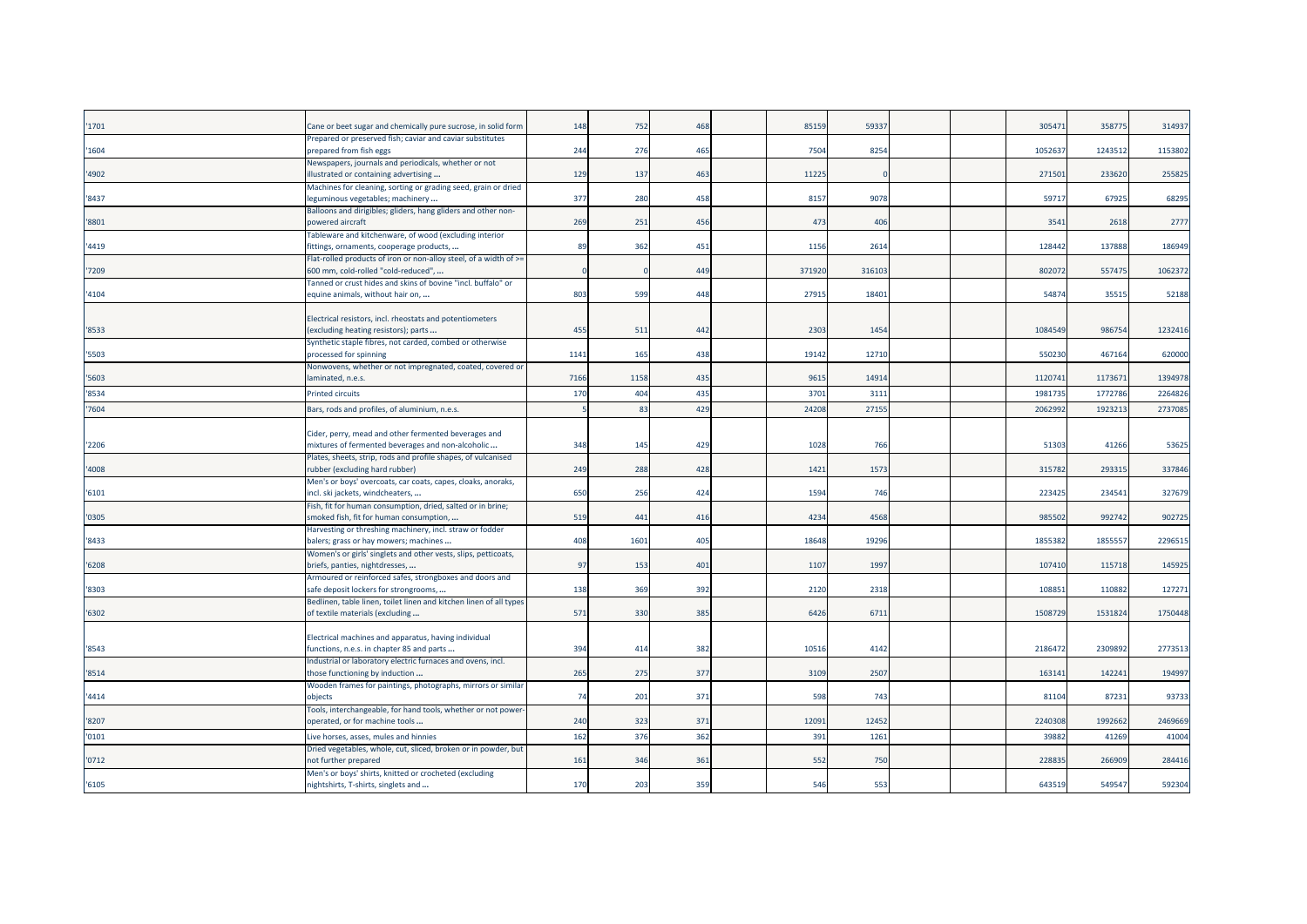|                | Monumental or building stone, natural (excluding slate),                                 |            |                |            |                 |              |  |                |                |                 |
|----------------|------------------------------------------------------------------------------------------|------------|----------------|------------|-----------------|--------------|--|----------------|----------------|-----------------|
| '6802          | worked, and articles; mosaic cubes                                                       | 192        | 275            | 358        | 1481            | 14659        |  | 337909         | 353011         | 413090          |
|                | Swedes, mangolds, fodder roots, hay, alfalfa, clover, sainfoin,                          |            |                |            |                 |              |  |                |                |                 |
| '1214          | forage kale, lupines, vetches                                                            | 198        | 140            | 352        | 359             | 2839         |  | 54820          | 58779          | 50378           |
|                | Soups and broths and preparations therefor; food                                         |            |                |            |                 |              |  |                |                |                 |
| '2104          | preparations consisting of finely homogenised                                            | 284        | 342            | 345        | 5178            | 6870         |  | 164549         | 170393         | 201175          |
|                | Jams, fruit jellies, marmalades, fruit or nut purée and fruit or                         |            |                |            |                 |              |  |                |                |                 |
| '2007          | nut pastes, obtained by cooking,                                                         | 46         | 141            | 344        | 4124            | 4672         |  | 29565          | 312402         | 322639          |
|                | Instruments and apparatus for physical or chemical analysis,                             |            |                |            |                 |              |  |                |                |                 |
| '9027          | .g. polarimeters, refractometers,                                                        | 289        | 426            | 340        | 2097            | 2532         |  | 451130         | 462625         | 5138130         |
|                | Base metal mountings, fittings and similar articles suitable for                         |            |                |            |                 |              |  |                |                |                 |
| '8302          | furniture, doors, staircases,                                                            | 1922       | 379            | 335        | 3962            | 49204        |  | 2784502        | 2799478        | 3263560         |
|                | Footwear with outer soles of rubber or plastics, with uppers                             |            |                |            |                 |              |  |                |                |                 |
| '6405          | other than rubber, plastics, leather                                                     | 254        | 246            | 335        | 339             | 3635         |  | 261896         | 209498         | 215858          |
|                | Clays, andalusite, kyanite and sillimanite, whether or not                               |            |                |            |                 |              |  |                |                |                 |
| '2508          | calcined; mullite; chamotte or dinas                                                     | 216        | 196            | 333        | 223322          | 19187        |  | 182443         | 186822         | 215660          |
|                | Structures and parts of structures "e.g., bridges and bridge-                            |            |                |            |                 |              |  |                |                |                 |
| '7610          | sections, towers, lattice masts,                                                         | 537        | 345            | 332        | 6320            | 1225         |  | 987080         | 1002796        | 1190253         |
|                |                                                                                          |            |                |            |                 |              |  |                |                |                 |
| '2203          | Beer made from malt                                                                      | 267        | 352            | 332        | 38610           | 44949        |  | 52231          | 46360          | 465486          |
|                | Tubes and pipes, having circular cross-sections and an                                   |            |                |            |                 |              |  |                |                |                 |
| '7305          | external diameter of > 406,4 mm, of                                                      | 619        | 441            | 325        | 11039           | 9091         |  | 183606         | 165637         | 182865          |
|                | Stoves, ranges, grates, cookers, incl. those with subsidiary                             |            |                |            |                 |              |  |                |                |                 |
| '7321          | boilers for central heating, barbecues,                                                  | 193        | 124            | 324        | 13216           | 14740        |  | 662478         | 726973         | 1012746         |
|                | Pulley tackle and hoists (other than skip hoists); winches and                           |            |                |            |                 |              |  |                |                |                 |
| '8425          | capstans; jacks                                                                          | 30         | 2 <sup>2</sup> | 321        | 2250            | 2382         |  | 345779         | 306741         | 391834          |
|                | Moulding boxes for metal foundry; mould bases; moulding                                  |            |                |            |                 |              |  |                |                |                 |
| '8480          | patterns; moulds for metal (other than                                                   | 868        | 211            | 312        | 17519           | 18836        |  | 1291405        | 1088191        | 1154499         |
| '2941          | <b>Antibiotics</b>                                                                       | 4522       | 1945           | 295        | 11 <sup>2</sup> | 218          |  | 1164703        | 101146         | 892049          |
|                | Flour, meal and powder of peas, beans, lentils and other dried                           |            |                |            |                 |              |  |                |                |                 |
| '1106          | leguminous vegetables of heading                                                         | 96         | 1413           | 275        | 232             | 135          |  | 41639          | 51006          | 79720           |
|                | Animal products n.e.s.; dead animals of all types, unfit for                             |            |                |            |                 |              |  |                |                |                 |
| '0511          | numan consumption                                                                        | 262        | 346            | 272        | 1566            | 3504         |  | 26564          | 293069         | 354347          |
|                | Machinery for working rubber or plastics or for the                                      |            |                |            |                 |              |  |                |                |                 |
| '8477          | manufacture of products from these materials,                                            | 52         | 193            | 269        | 7493            | 8918         |  | 1425022        | 125890         | 1514289         |
|                | Mineral or chemical potassic fertilisers (excluding those in                             |            |                |            |                 |              |  |                |                |                 |
| '3104          | tablets or similar forms, or in                                                          | 129        | 218            | 269        | 518             | 716          |  | 40169          | 45961          | 42975           |
| '2820          | Manganese oxides                                                                         | 26         | 75             | 261        | 209             | 333          |  |                |                | 32662           |
|                | Tube or pipe fittings "e.g. couplings, elbows, sleeves", of iron                         |            |                |            |                 |              |  |                |                |                 |
| '7307          |                                                                                          |            |                |            |                 |              |  | 3008           | 29420          |                 |
|                |                                                                                          |            |                |            |                 |              |  |                |                |                 |
|                | or steel                                                                                 | 152        | 142            | 260        | 9269            | 15460        |  | 126627         | 116573         | 1448290         |
|                | Uncoated kraft paper and paperboard, in rolls of a width > 36                            |            |                |            |                 |              |  |                |                |                 |
| '4804          | cm or in square or rectangular                                                           | 73         | 115            | 257        | 1090            | 11462        |  | 133019         | 1246499        | 1516087         |
|                | Radiators for central heating, non-electrically heated, and                              |            |                |            |                 |              |  |                |                |                 |
| '7322          | parts thereof, of iron or steel;                                                         | 499        | 489            | 255        | 2488            | 19980        |  | 345060         | 361499         | 400426          |
|                | Fungsten "wolfram" and articles thereof, n.e.s.; tungsten                                |            |                |            |                 |              |  |                |                |                 |
| '8101          | waste and scrap (excluding ash and                                                       | 511        | 207            | 251        | -51             | 81           |  | 136653         | 117479         | 167241          |
|                | Vegetables provisionally preserved, e.g. by sulphur dioxide                              |            |                |            |                 |              |  |                |                |                 |
| '0711          | gas, in brine, in sulphur water                                                          | 619        | 361            | 247        | 1169            | 764          |  | 32371          | 32123          | 30445           |
|                | Hand tools, incl. glaziers' diamonds, of base metal, n.e.s.;                             |            |                |            |                 |              |  |                |                |                 |
| '8205          | blowlamps and the like; vices,                                                           | 48         | 213            | 247        | 202             | 1937         |  | 594891         | 58659          | 705325          |
|                | Parts suitable for use solely or principally with transmission                           |            |                |            |                 |              |  |                |                |                 |
| '8529          | and reception apparatus for                                                              | 638        | 125            | 242        | 21239           | 999          |  | 316647         | 3597419        | 4052220         |
|                | Cast glass and rolled glass, in sheets or profiles, whether or                           |            |                |            |                 |              |  |                |                |                 |
| '7003          | not having an absorbent, reflecting                                                      | 246        | 276            | 239        | 2627            | 2553         |  | 2351           | 20803          | 25586           |
|                | Railway or tramway track fixtures and fittings (excluding                                |            |                |            |                 |              |  |                |                |                 |
| '8608<br>'2833 | sleepers of wood, concrete or steel,<br>Sulphates; alums; peroxosulphates "persulphates' | 170<br>285 | 244<br>159     | 237<br>234 | 1797<br>7960    | 13558<br>926 |  | 34748<br>11984 | 24948<br>11427 | 31351<br>143738 |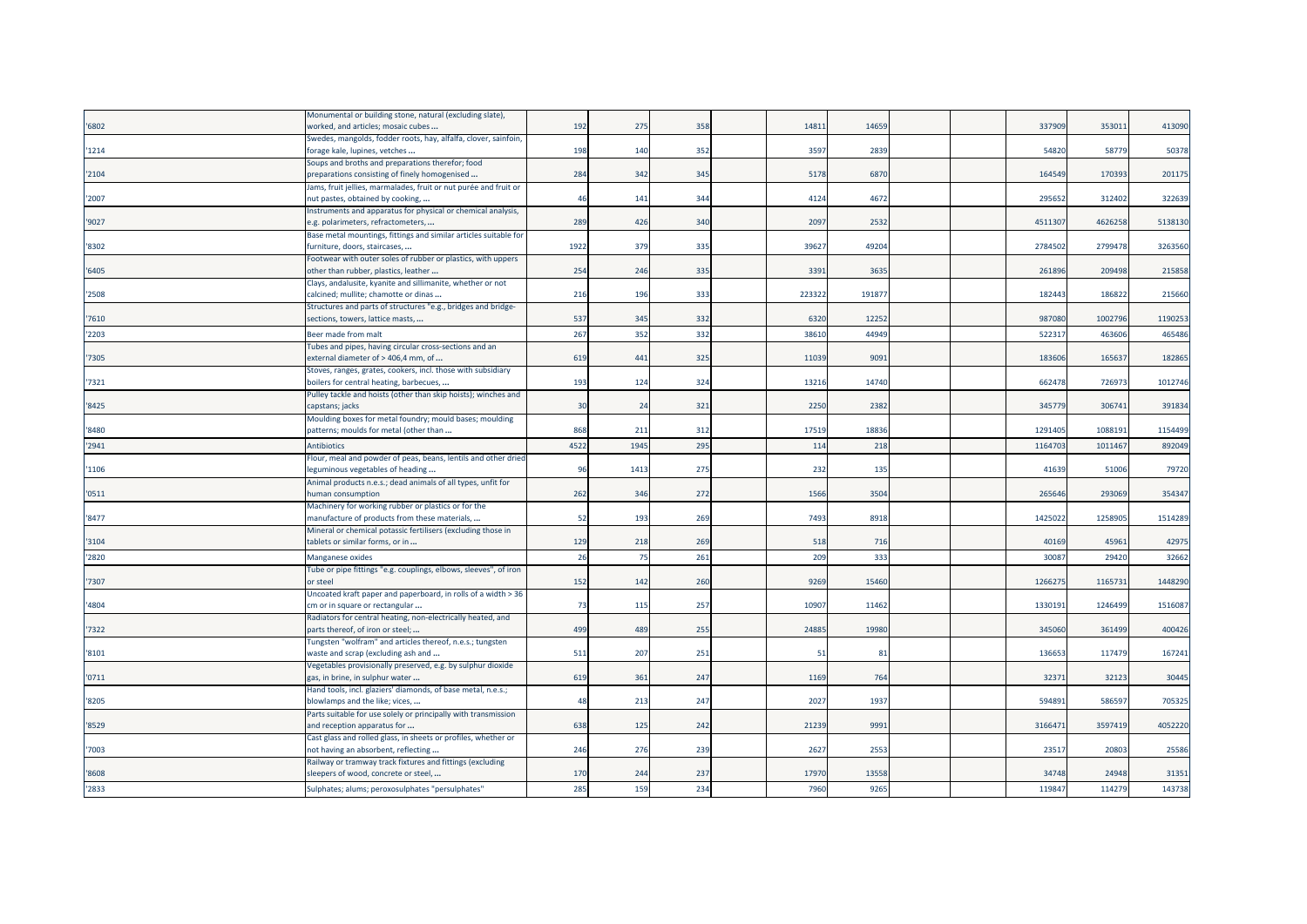|        | Liquid crystal devices not constituting articles provided for                             |            |                 |     |        |        |  |          |         |          |
|--------|-------------------------------------------------------------------------------------------|------------|-----------------|-----|--------|--------|--|----------|---------|----------|
| '9013  | more specifically in other heading;                                                       | 276        | 262             | 231 | 18260  | 14103  |  | 1145896  | 1118472 | 1423047  |
|        | Automatic goods-vending machines, e.g. postage stamp,                                     |            |                 |     |        |        |  |          |         |          |
| '8476  | cigarette, food or beverage machines,                                                     | 412        | 31              | 231 | 1220   | 409    |  | 100055   | 78772   | 97555    |
|        | Mechano-therapy appliances; massage apparatus;                                            |            |                 |     |        |        |  |          |         |          |
| '9019  | psychological aptitude-testing apparatus; ozone                                           | <b>159</b> | 82              | 228 | 1476   | 4281   |  | 787385   | 1164128 | 1257303  |
|        | Artist's, student's or signboard painter's colours, modifying                             |            |                 |     |        |        |  |          |         |          |
| '3213  | tints, amusement colours and                                                              | 124        | 252             | 226 | 895    | 1451   |  | 38519    | 53799   | 73987    |
|        |                                                                                           |            |                 |     |        |        |  |          |         |          |
|        | Made-up clothing accessories, knitted or crocheted; knitted                               |            |                 |     |        |        |  |          |         |          |
| '6117  | or crocheted parts of garments                                                            | 126        | 158             | 225 | 559    | 967    |  | 15609    | 158138  | 161298   |
|        | Diagnostic or laboratory reagents on a backing, prepared                                  |            |                 |     |        |        |  |          |         |          |
| '3822  | diagnostic or laboratory reagents                                                         | 91         | 179             | 219 | 36918  | 54040  |  | 2865580  | 4617220 | 6557611  |
|        | Microphones and stands therefor (excluding cordless                                       |            |                 |     |        |        |  |          |         |          |
| '8518  | microphones with built-in transmitter);                                                   | 63         | 138             | 216 | 8679   | 8147   |  | 300773   | 350617  | 3812743  |
| '1004  | Oats                                                                                      | 181        | 11 <sup>2</sup> | 215 | 2312   | 3286   |  | 12199    | 14941   | 151864   |
|        | Retorts, crucibles, mufflers, nozzles, plugs, supports, cupels,                           |            |                 |     |        |        |  |          |         |          |
| '6903' | tubes, pipes, sheaths, rods                                                               | 212        | 194             | 215 | 2245   | 1696   |  | 97135    | 95386   | 114706   |
|        | Self-adhesive plates, sheets, film, foil, tape, strip and other                           |            |                 |     |        |        |  |          |         |          |
| '3919  | flat shapes, of plastics, whether                                                         | 40         | 100             | 215 | 7381   | 8229   |  | 1260580  | 1253299 | 1514928  |
| '6914  | Ceramic articles, n.e.s.                                                                  |            | 148             | 214 | 401    | 737    |  | 6802     | 79405   | 94148    |
|        | Machinery for preparing or making up tobacco, not specified                               |            |                 |     |        |        |  |          |         |          |
| '8478  | or included elsewhere in this chapter;                                                    |            |                 | 211 | 2238   | 2432   |  | 118800   | 83352   | 57020    |
|        | Polyacetals, other polyethers and epoxide resins, in primary                              |            |                 |     |        |        |  |          |         |          |
| '3907  | forms; polycarbonates, alkyd resins,                                                      | 2061       | 248             | 207 | 2089   | 10971  |  | 3865478  | 3552141 | 4943228  |
|        | Printing machinery used for printing by means of plates,                                  |            |                 |     |        |        |  |          |         |          |
| '8443  | cylinders and other printing components                                                   | 192        | 118             | 206 | 2681   | 20493  |  | 809509   | 7867344 | 8426342  |
|        | Articles of yarn, strip or the like of heading 5404 or 5405, or                           |            |                 |     |        |        |  |          |         |          |
| '5609  | of twine, cordage, ropes or                                                               |            | 53              | 206 | -82    | 68     |  | 32489    | 34798   | 50408    |
|        | Other paper and paperboard, uncoated, in rolls of a width >                               |            |                 |     |        |        |  |          |         |          |
| '4805  | 36 cm or in square or rectangular                                                         |            | 169             | 205 | 4847   | 39614  |  | 783143   | 753250  | 1143096  |
|        | Articles of apparel and clothing accessories, of leather or                               |            |                 |     |        |        |  |          |         |          |
| '4203  | composition leather (excluding                                                            | 54         | 50              | 205 | 1291   | 8364   |  | 630250   | 556266  | 567614   |
|        | Machine tools, incl. machines for nailing, stapling, glueing or                           |            |                 |     |        |        |  |          |         |          |
| '8465  | otherwise assembling, for working                                                         | 108        | 295             | 202 | 3692   | 3138   |  | 447266   | 51904   | 569381   |
|        | Babies' garments and clothing accessories of textile materials                            |            |                 |     |        | 417    |  | 157509   | 144999  |          |
| '6209  | excluding knitted or crocheted                                                            | 49         | 185             | 201 | 817    |        |  |          |         | 167862   |
| '9614  | Smoking pipes, incl. pipe bowls, cigar or cigarette holders, and<br>parts thereof, n.e.s. | 28         | 54              | 199 | 591    | 1428   |  | 44826    | 55792   | 81911    |
|        |                                                                                           |            |                 |     |        |        |  |          |         |          |
|        | Organic surface-active agents (excluding soap); surface-active                            |            |                 |     |        |        |  |          |         |          |
| '3402  | preparations, washing preparations,                                                       | 334        | 121             | 197 | 1316   | 11465  |  | 2539106  | 246600  | 2614858  |
|        |                                                                                           |            |                 |     |        |        |  |          |         |          |
| '2530  | Vermiculite, perlite and other mineral substances, n.e.s.                                 | 207        | 222             | 196 | 887    | 1021   |  | 107926   | 97192   | 105291   |
|        | Electric filament or discharge lamps, incl. sealed beam lamp                              |            |                 |     |        |        |  |          |         |          |
| '8539  | units and ultraviolet or infra-red                                                        | 150        | 232             | 195 | 4056   | 5986   |  | 907147   | 855758  | 885882   |
|        |                                                                                           |            |                 |     |        |        |  |          |         |          |
|        | Petroleum oils and oils obtained from bituminous minerals                                 |            |                 |     |        |        |  |          |         |          |
| '2710  | excluding crude); preparations containing                                                 | 56         | 19987           | 193 | 267007 | 103249 |  | 24443477 | 1507527 | 21678019 |
|        | Foliage, branches and other parts of plants, without flowers                              |            |                 |     |        |        |  |          |         |          |
| '0604  | or flower buds, and grasses, mosses                                                       | 14         | 114             | 193 | 357    | 574    |  | 159430   | 165190  | 170667   |
|        | Floor coverings of plastics, whether or not self-adhesive, in                             |            |                 |     |        |        |  |          |         |          |
| '3918  | rolls or in the form of tiles;                                                            | 24         | 30              | 191 | 9476   | 8056   |  | 767372   | 772932  | 995084   |
|        | Paper or paperboard labels of all kinds, whether or not                                   |            |                 |     |        |        |  |          |         |          |
| '4821  | printed                                                                                   | 74         | 119             | 187 | 1692   | 1622   |  | 311704   | 304737  | 303815   |
|        | Flat-rolled products of iron or non-alloy steel, of a width >=                            |            |                 |     |        |        |  |          |         |          |
| '7210  | 600 mm, hot-rolled or cold-rolled                                                         |            |                 | 184 | 152399 | 156365 |  | 3381001  | 2615318 | 4165673  |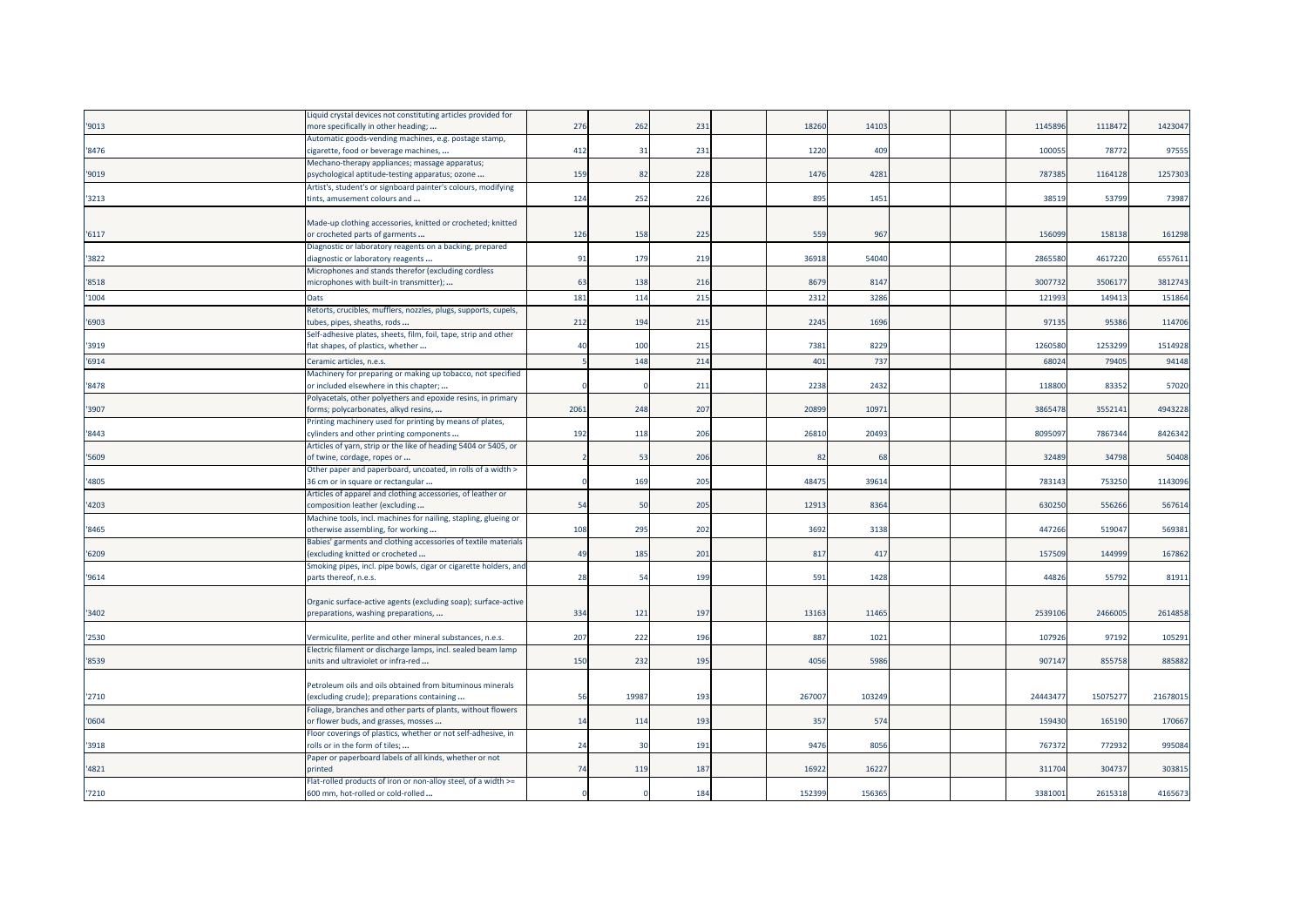|        | Synthetic filament yarn, incl. synthetic monofilaments of < 67                                         |      |      |     |       |       |  |         |         |          |
|--------|--------------------------------------------------------------------------------------------------------|------|------|-----|-------|-------|--|---------|---------|----------|
| '5402  | decitex (excluding sewing thread                                                                       |      |      | 183 | 8337  | 6545  |  | 763103  | 620028  | 727145   |
| '6912  | Tableware, kitchenware, other household articles and toilet<br>articles, of ceramics other than        | 82   | 118  | 181 | 2813  | 2121  |  | 21320   | 240122  | 302374   |
| '2825  | Hydrazine and hydroxylamine and their inorganic salts;<br>inorganic bases, metal oxides, hydroxides    | 129  | 29   | 180 | 78    | 37    |  | 212682  | 156433  | 207853   |
|        |                                                                                                        |      |      |     |       |       |  |         |         |          |
|        | Carbonates; peroxocarbonates "percarbonates"; commercial                                               |      |      |     |       |       |  |         |         |          |
| '2836  | ammonium carbonate containing ammonium                                                                 |      |      | 178 | 149   | 291   |  | 321285  | 328993  | 356334   |
| '8542  | Electronic integrated circuits; parts thereof                                                          | 152  | 128  | 178 | 1215  | 9865  |  | 1696063 | 1326586 | 16855696 |
| '1007  | Grain sorghum                                                                                          | 93   | 98   | 169 | 19608 | 20864 |  | 2274    | 2732    | 3020     |
|        |                                                                                                        |      |      |     |       |       |  |         |         |          |
|        | Surveying, incl. photogrammetrical surveying, hydrographic,                                            |      |      |     |       |       |  |         |         |          |
| '9015  | oceanographic, hydrological, meteorological                                                            | 83   | 42   | 165 | 2392  | 2526  |  | 505566  | 462134  | 566614   |
| '2308  | Acorns, horse-chestnuts, marc and other vegetable materials<br>and vegetable waste, vegetable          | 429  | 190  | 163 | 1071  | 1109  |  | 61419   | 63943   | 77361    |
|        | Table, kitchen or other household articles, sanitary ware, and                                         |      |      |     |       |       |  |         |         |          |
| '7615  | parts thereof, of aluminium,                                                                           | 51   | 118  | 160 | 8715  | 8678  |  | 32413   | 361690  | 475924   |
|        |                                                                                                        |      |      |     |       |       |  |         |         |          |
|        | Instruments and apparatus for measuring or checking the                                                | 184  |      | 159 |       | 3299  |  | 2408127 | 2137584 |          |
| '9026  | flow, level, pressure or other variables                                                               |      | 204  |     | 3633  |       |  |         |         | 2477451  |
| '8113  | Cermets and articles thereof, n.e.s.; waste and scrap of<br>cermets (excluding ash and residues        |      |      | 158 | 997   | 734   |  | 288980  | 199937  | 275318   |
|        |                                                                                                        |      |      |     |       |       |  |         |         |          |
|        | Beryllium, chromium, germanium, vanadium, gallium,                                                     |      |      |     |       |       |  |         |         |          |
| '8112  | hafnium "celtium", indium, niobium "columbium",                                                        | 2739 | 3340 | 158 | 3206  | 2979  |  | 150236  | 12899   | 155816   |
|        | Malt extract; food preparations of flour, groats, meal, starch                                         |      |      |     |       |       |  |         |         |          |
| '1901  | or malt extract, not containing                                                                        | 128  | 107  | 157 | 40645 | 49748 |  | 763898  | 722251  | 729682   |
|        | Frozen fish (excluding fish fillets and other fish meat of                                             |      |      |     |       |       |  |         |         |          |
| '0303  | eading 0304)                                                                                           | 172  | 147  | 156 | 107   | 1062  |  | 210723  | 199639  | 197886   |
|        | Taps, cocks, valves and similar appliances for pipes, boiler                                           |      |      |     |       |       |  |         |         |          |
| '8481  | shells, tanks, vats or the like,                                                                       | 261  | 101  | 155 | 5007  | 47982 |  | 693144  | 6432519 | 7655228  |
| '9705  | Collections and collector's pieces of zoological, botanical,<br>mineralogical, anatomical, historical, | 93   | 84   | 153 |       | 12    |  | 156023  | 139703  | 368673   |
|        | Machinery, not specified or included elsewhere in this                                                 |      |      |     |       |       |  |         |         |          |
| '8438  | chapter, for the industrial preparation                                                                | 322  | 780  | 151 | 14259 | 15269 |  | 552485  | 562966  | 587290   |
|        |                                                                                                        |      |      |     |       |       |  |         |         |          |
|        | Parts of footwear, incl. uppers whether or not attached to                                             |      |      |     |       |       |  |         |         |          |
| '6406' | soles other than outer soles; removable                                                                | 10   | 39   | 151 | 10002 | 90933 |  | 461435  | 386453  | 462730   |
|        | Gloves, mittens and mitts, knitted or crocheted (excluding for                                         |      |      |     |       |       |  |         |         |          |
| '6116  | babies)                                                                                                | 122  | 158  | 150 | 434   | 384   |  | 405301  | 392934  | 476545   |
| '7118  | Coin, incl. legal tender (excluding medals, jewellery made<br>from coins, collectors' items of         | 73   | 193  | 148 |       |       |  | 2251850 | 3739167 | 3617200  |
|        | Anti-knock preparations, oxidation inhibitors, gum inhibitors,                                         |      |      |     |       |       |  |         |         |          |
| '3811  | viscosity improvers, anti-corrosive                                                                    | 145  | 109  | 148 | 1106  | 1146  |  | 793942  | 795385  | 812879   |
|        | Medical, surgical, dental or veterinary furniture, e.g.                                                |      |      |     |       |       |  |         |         |          |
| '9402  | operating tables, examination tables,                                                                  | 74   | 50   | 147 | 518   | 339   |  | 251799  | 288536  | 285243   |
|        | Parts and accessories (other than covers, carrying cases and                                           |      |      |     |       |       |  |         |         |          |
| '8473  | the like) suitable for use solely                                                                      | 91   | 103  | 145 | 4947  | 8176  |  | 5243126 | 5601279 | 5589991  |
|        | Synthetic organic colouring matter, whether or not chemically                                          |      |      |     |       |       |  |         |         |          |
| '3204  | defined; preparations based on                                                                         | 60   | 172  | 145 | 1089  | 1538  |  | 921728  | 840498  | 989769   |
| '4820  | Registers, account books, notebooks, order books, receipt<br>books, letter pads, memorandum pads,      | 18   | 128  | 143 | 3273  | 3179  |  | 304272  | 271323  | 305608   |
|        | Knitted or crocheted fabrics, of a width <= 30 cm, containing                                          |      |      |     |       |       |  |         |         |          |
| '6002  | by weight >= 5% of elastomeric                                                                         |      | 193  | 142 | 50    | 199   |  | 941     | 11997   | 11063    |
|        | Machinery for making pulp of fibrous cellulosic material or for                                        |      |      |     |       |       |  |         |         |          |
| '8439  | making or finishing paper or                                                                           | 41   | 172  | 142 | 1010  | 998   |  | 393386  | 452026  | 341195   |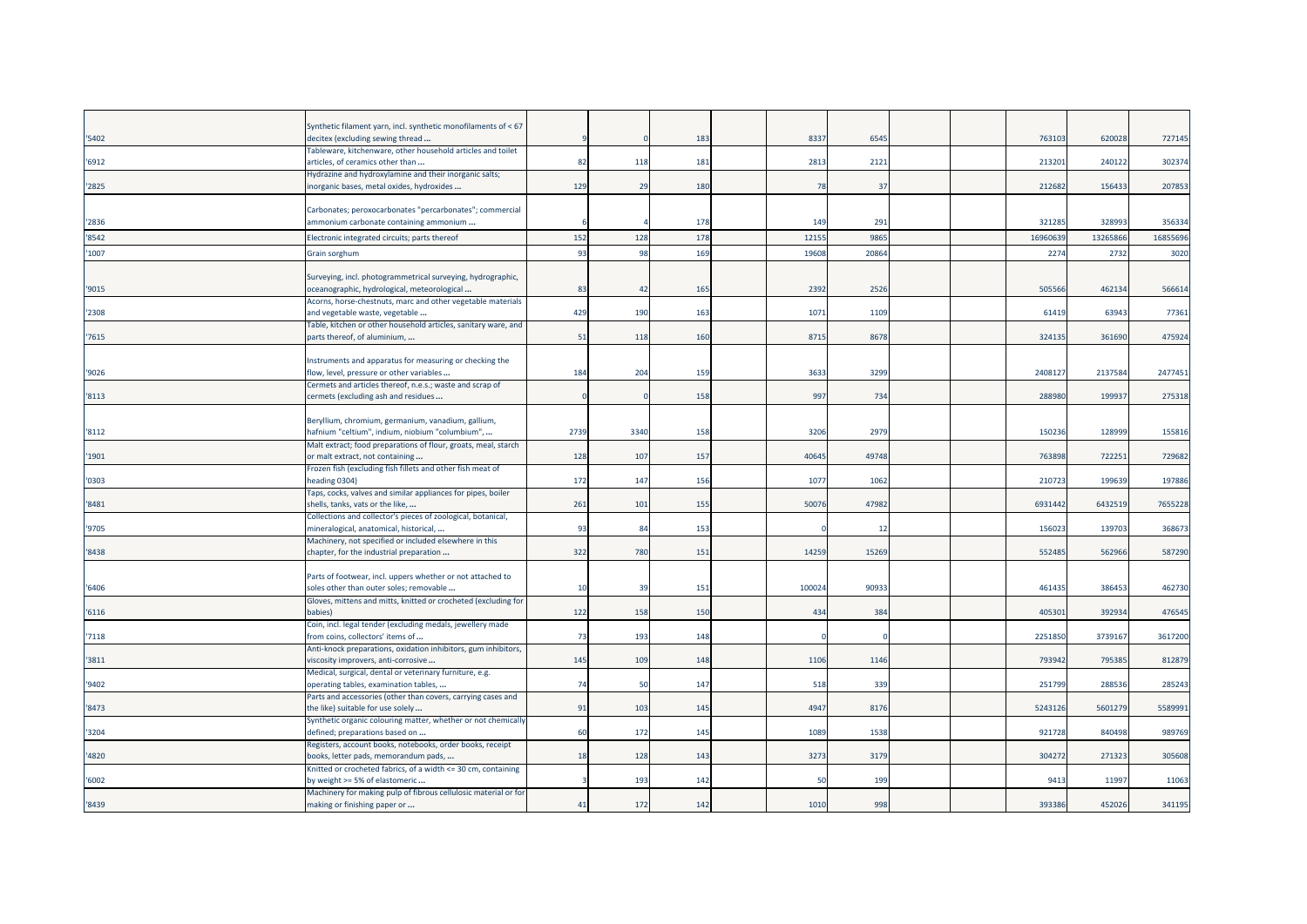|       | Paints and varnishes, incl. enamels and lacquers, based on      |                |                |     |       |                |  |        |         |         |
|-------|-----------------------------------------------------------------|----------------|----------------|-----|-------|----------------|--|--------|---------|---------|
| '3209 | synthetic polymers or chemically                                | 16             |                | 141 | 2685  | 327            |  | 34532  | 342342  | 413309  |
|       | Granite, porphyry, basalt, sandstone and other monumental       |                |                |     |       |                |  |        |         |         |
| '2516 | or building stone, whether or not                               | 23             | 19             | 140 | 7073  | 621            |  | 35528  | 32975   | 33346   |
|       | Wallpaper and similar wallcoverings of paper; window            |                |                |     |       |                |  |        |         |         |
| '4814 | transparencies of paper                                         | 291            | 100            | 135 | 80956 | 7283           |  | 31491  | 33418   | 33457   |
| '1103 |                                                                 | 79             | 144            | 133 | 8116  | 1078           |  | 4051   | 5360    | 43716   |
|       | Cereal groats, meal and pellets                                 |                |                |     |       |                |  |        |         |         |
|       | Precious and semi-precious stones, synthetic or                 |                |                |     |       |                |  |        |         |         |
| '7104 | reconstructed, whether or not worked or graded                  | 16             | 187            | 133 | 4820  | 9092           |  | 4054   | 29476   | 39432   |
|       | Diodes, transistors and similar semiconductor devices;          |                |                |     |       |                |  |        |         |         |
| '8541 | photosensitive semiconductor devices,                           | 65             | 43             | 129 | 9492  | 8146           |  | 678883 | 628309  | 8094069 |
|       | Vegetable waxes, beeswax, other insect waxes and                |                |                |     |       |                |  |        |         |         |
| 1521  | spermaceti, whether or not refined or coloured                  |                | 192            | 127 | 1286  | 2683           |  | 46975  | 51632   | 59840   |
|       |                                                                 |                |                |     |       |                |  |        |         |         |
|       | Machinery parts, n.e.s. in chapter 84 (excluding parts          |                |                |     |       |                |  |        |         |         |
| '8487 | containing electrical connectors, insulators,                   | 38             | -18            | 123 | 441   | 2993           |  | 576141 | 509878  | 660246  |
| '7407 | Bars, rods and profiles, of copper, n.e.s                       | 181            |                | 123 | 3463  | 3852           |  | 41412  | 375808  | 675406  |
|       | Farpaulins, awnings and sunblinds; tents; sails for boats,      |                |                |     |       |                |  |        |         |         |
| '6306 | sailboards or landcraft; camping                                | 24             | 39             | 122 | 1511  | 151            |  | 40589  | 41453   | 531930  |
|       |                                                                 |                |                |     |       |                |  |        |         |         |
| '2932 | Heterocyclic compounds with oxygen hetero-atom[s] only          |                | -65            | 119 | 684   | 1162           |  | 55791  | 624175  | 672765  |
|       |                                                                 |                |                |     |       |                |  |        |         |         |
| '2907 | Phenols; phenol-alcohols                                        | 204            | 143            | 117 | 662   | 545            |  | 51795  | 42421   | 768148  |
|       | Auxiliary plant for use with boilers of heading 8402 or 8403,   |                |                |     |       |                |  |        |         |         |
| '8404 | e.g. economizers, superheaters,                                 | 44             |                | 110 | 613   | 506            |  | 32445  | 42104   | 32328   |
|       | Musical instruments, the sound of which is produced, or must    |                |                |     |       |                |  |        |         |         |
| '9207 | be amplified, electrically, e.g.                                | 12             | 11             | 11C |       | $\overline{1}$ |  | 31794  | 35987   | 407690  |
|       | Woven fabrics of cotton, containing >= 85% cotton by weight     |                |                |     |       |                |  |        |         |         |
| '5208 | and weighing $\leq$ 200 g/m <sup>2</sup>                        | 281            | 107            | 109 | 688   | 977            |  | 23889  | 215399  | 211370  |
|       | Natural sands of all kinds, whether or not coloured (excluding  |                |                |     |       |                |  |        |         |         |
| '2505 | gold- and platinum-bearing sands,                               |                |                | 103 | 5446  | 4149           |  | 91941  | 89922   | 87337   |
|       | Panels, boards, tiles, blocks and similar articles of vegetable |                |                |     |       |                |  |        |         |         |
| '6808 | fibre, of straw or of shavings,                                 |                |                | 102 | 243   | 158            |  | 3215   | 32101   | 37555   |
|       | Motorcycles, incl. mopeds, and cycles fitted with an auxiliary  |                |                |     |       |                |  |        |         |         |
| '8711 | motor, with or without side-cars;                               | 76             | 59             | 99  | 39    | 39             |  | 231152 | 2598388 | 3161219 |
|       |                                                                 | 26             |                | 98  |       | 541            |  |        |         |         |
| '7117 | Imitation jewellery                                             |                | 105            |     | 1039  |                |  | 48229  | 39822   | 425901  |
|       |                                                                 |                |                |     |       |                |  |        |         |         |
| '8501 | Electric motors and generators (excluding generating sets)      | 56             | 436            | 98  | 44775 | 2756           |  | 569335 | 538868  | 6358288 |
|       | Cereal straw and husks, unprepared, whether or not              |                |                |     |       |                |  |        |         |         |
| '1213 | chopped, ground, pressed or in the form                         | 230            | 159            | 97  | 436   | 1180           |  | 25163  | 22032   | 22128   |
|       | Sanitary ware, and parts thereof, of iron or steel (excluding   |                |                |     |       |                |  |        |         |         |
| '7324 | cans, boxes and similar containers                              | 19             | 77             | 96  | 985   | 163            |  | 18872  | 20384   | 222665  |
|       | Stranded wire, cables, plaited bands and the like, of copper    |                |                |     |       |                |  |        |         |         |
| '7413 | (excluding electrically insulated                               | 211            | 56             | 94  | 4315  | 4709           |  | 111635 | 127175  | 194486  |
|       |                                                                 |                |                |     |       |                |  |        |         |         |
|       | Prepared or preserved meat, offal or blood (excluding           |                |                |     |       |                |  |        |         |         |
| '1602 | sausages and similar products, and meat                         | 54             | 1 <sup>′</sup> | 93  | 8820  | 1018           |  | 107934 | 99724   | 1020915 |
|       |                                                                 |                |                |     |       |                |  |        |         |         |
| 7608  | Aluminium tubes and pipes (excluding hollow profiles)           |                | 28             | 93  | 1594  | 155            |  | 24390  | 211568  | 270850  |
|       | Dust and powder of natural or synthetic precious or semi-       |                |                |     |       |                |  |        |         |         |
| '7105 | precious stones                                                 | 4 <sup>5</sup> | -63            | 92  | 465   | 412            |  | 1690   | 14424   | 17865   |
|       | Basketwork, wickerwork and other articles, made directly to     |                |                |     |       |                |  |        |         |         |
| '4602 | shape from plaiting materials or                                | 35             | 86             | 92  | 421   | 495            |  | 113184 | 125735  | 161880  |
|       | Waste and scrap, of nickel (excluding ingots or other similar   |                |                |     |       |                |  |        |         |         |
| '7503 | unwrought shapes, of remelted                                   |                |                | 90  |       |                |  | 92943  | 77023   | 108639  |
|       | Salts, incl. table salt and denatured salt, and pure sodium     |                |                |     |       |                |  |        |         |         |
| '2501 | chloride, whether or not in aqueous                             | 58             | 98             | 86  | 28376 | 15769          |  | 192854 | 199381  | 234891  |
|       |                                                                 |                |                |     |       |                |  |        |         |         |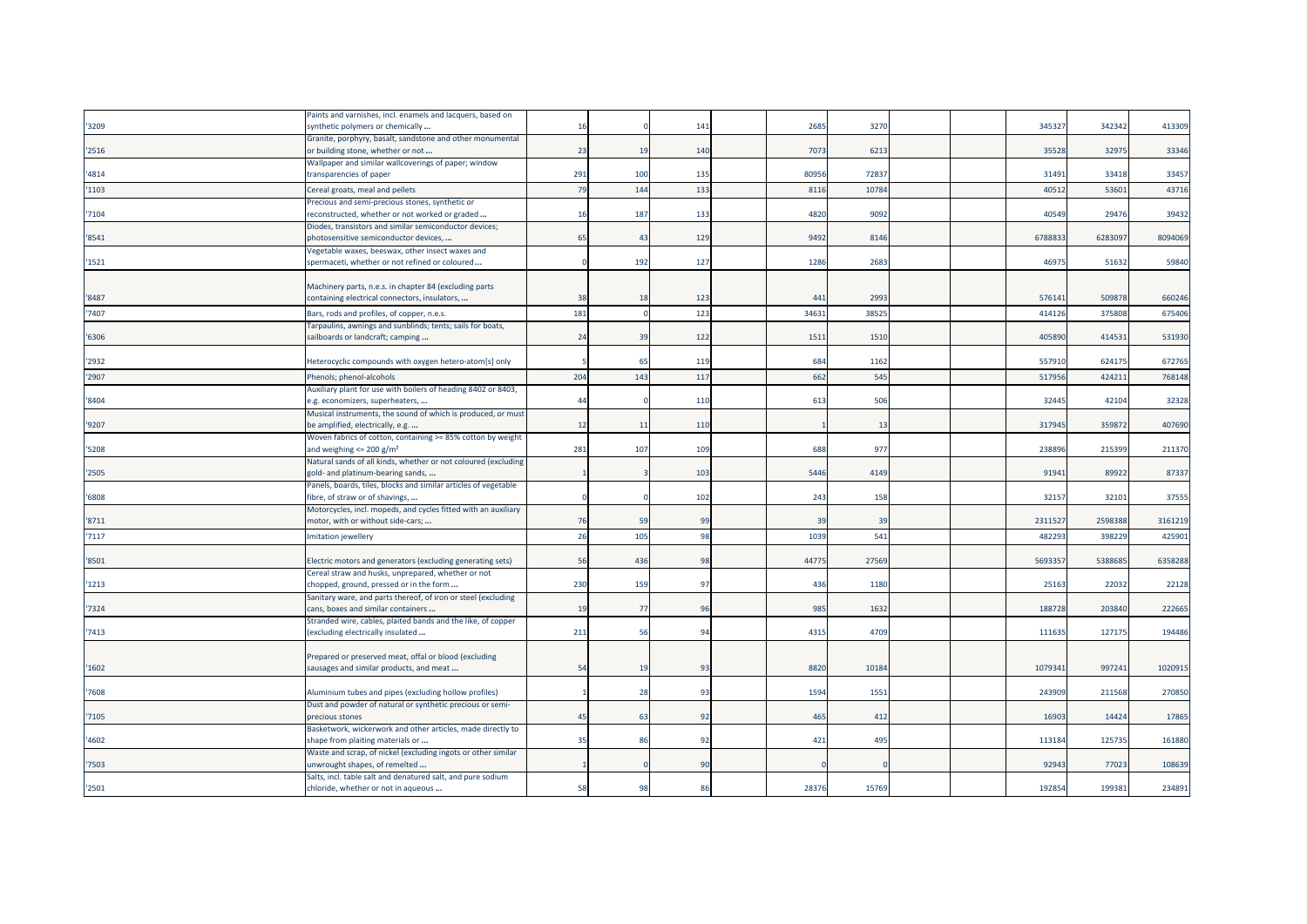|       | Live animals (excluding horses, asses, mules, hinnies, bovine                                               |     |     |    |       |       |  |         |         |         |
|-------|-------------------------------------------------------------------------------------------------------------|-----|-----|----|-------|-------|--|---------|---------|---------|
| '0106 | animals, swine, sheep, goats,                                                                               | 33  | 60  | 85 | 4818  | 4786  |  | 49116   | 68414   | 77727   |
|       | Parts and accessories for motorcycles and bicycles and for                                                  |     |     |    |       |       |  |         |         |         |
| '8714 | carriages for disabled persons,                                                                             | 88  | 62  | 85 | 419   | 369   |  | 2478221 | 270581  | 3786429 |
|       | Instruments, apparatus and models designed for                                                              |     |     |    |       |       |  |         |         |         |
| '9023 | demonstrational purposes, e.g. in education                                                                 | 95  | 56  | 85 | 4285  | 2206  |  | 132248  | 104088  | 115471  |
|       | Mineral or chemical fertilisers containing two or three of the                                              |     |     |    |       |       |  |         |         |         |
| '3105 | fertilising elements nitrogen,                                                                              |     | 45  | 80 | 4236  | 3341  |  | 349124  | 330149  | 389126  |
|       |                                                                                                             |     |     |    |       |       |  |         |         |         |
|       | Crustaceans, molluscs and other aquatic invertebrates,                                                      |     |     |    |       |       |  |         |         |         |
| 1605  | prepared or preserved (excluding smoked)                                                                    |     | 158 | 79 | 5028  | 1439  |  | 363983  | 410971  | 404382  |
|       | Particle board, oriented strand board "OSB" and similar board                                               |     |     |    |       |       |  |         |         |         |
| '4410 | 'e.g. waferboard" of wood or                                                                                | 11  |     | 76 | 63427 | 54605 |  | 787791  | 769631  | 1051818 |
|       | Bicycles and other cycles, incl. delivery tricycles, not                                                    |     |     |    |       |       |  |         |         |         |
| '8712 | motorised                                                                                                   | 48  | 75  | 76 | 73    | 205   |  | 798974  | 826074  | 907420  |
|       | Tableware, kitchenware, other household articles and toilet                                                 | 80  | 76  | 75 | 14092 | 14636 |  | 1048151 | 1151717 | 1223887 |
| '3924 | articles, of plastics (excluding                                                                            |     |     |    |       |       |  |         |         |         |
| '8448 | Auxiliary machinery for use with machines of heading 8444,<br>8445, 8446 or 8447, e.g. dobbies,             | 212 | 112 | 73 | 266   | 165   |  | 243782  | 200349  | 308620  |
|       |                                                                                                             |     |     |    |       |       |  |         |         |         |
|       | Dextrins and other modified starches, e.g. pregelatinised or                                                |     |     |    |       |       |  |         |         |         |
| '3505 | esterified starches; glues based                                                                            |     | 13  | 73 | 2211  | 3306  |  | 358003  | 338696  | 378318  |
|       | Electric sound or visual signalling apparatus, e.g. bells, sirens,                                          |     |     |    |       |       |  |         |         |         |
| '8531 | indicator panels, burglar                                                                                   | 395 | 176 | 72 | 29465 | 55983 |  | 137373  | 1415131 | 1606657 |
|       | Ceramic pipes, conduits, guttering and pipe fittings (excluding                                             |     |     |    |       |       |  |         |         |         |
| '6906 | of siliceous fossil meals or                                                                                |     |     | 72 |       |       |  | 12755   | 10804   | 12414   |
|       | Milk and cream, concentrated or containing added sugar or                                                   |     |     |    |       |       |  |         |         |         |
| 0402  | other sweetening matter                                                                                     | 23  | 62  | 71 | 76205 | 55507 |  | 394110  | 439812  | 461330  |
|       |                                                                                                             |     |     |    |       |       |  |         |         |         |
|       | Dried glands and other organs for organo-therapeutic uses,                                                  |     |     |    |       |       |  |         |         |         |
| '3001 | whether or not powdered; extracts                                                                           | 84  |     | 70 | 1846  | 1503  |  | 180149  | 215880  | 206001  |
|       | Discs, tapes, solid-state non-volatile storage devices, "smart                                              |     |     |    |       |       |  |         |         |         |
| '8523 | cards" and other media for the                                                                              | 94  | 19  | 69 | 18592 | 17070 |  | 3136234 | 2875691 | 3031649 |
|       | Machines and appliances for testing the hardness, strength,                                                 |     |     |    |       |       |  |         |         |         |
| '9024 | compressibility, elasticity or                                                                              | 97  | 89  | 69 | 845   | 890   |  | 132606  | 117097  | 129968  |
|       | Paints and varnishes, incl. enamels and lacquers, based on                                                  |     |     |    |       |       |  |         |         |         |
| 3208  | synthetic polymers or chemically                                                                            |     |     | 67 | 7192  | 7829  |  | 705583  | 679398  | 783035  |
|       | Soap; organic surface-active products and preparations for                                                  |     |     |    |       |       |  |         |         |         |
| 3401  | use as soap, in the form of bars,                                                                           | 68  | 54  | 67 | 14140 | 20943 |  | 58853   | 687659  | 676901  |
|       | Radar apparatus, radio navigational aid apparatus and radio                                                 |     |     |    |       |       |  |         |         |         |
| '8526 | remote control apparatus                                                                                    | 24  | 14  | 67 | 11638 | 4869  |  | 2185508 | 1443789 | 1401497 |
|       | Machines for assembling electric or electronic lamps, tubes or                                              |     |     |    |       |       |  |         |         |         |
| '8475 | valves or flashbulbs, in glass                                                                              | 23  | 18  | 63 | 1315  | 227   |  | 128790  | 126463  | 189737  |
|       | Waterproof footwear with outer soles and uppers of rubber                                                   |     |     |    |       |       |  |         |         |         |
| '6401 | or of plastics, the uppers of which                                                                         |     |     | 63 | 2046  | 2291  |  | 92411   | 101220  | 136204  |
|       | Chemical elements and compounds doped for use in                                                            |     |     |    |       |       |  |         |         |         |
| '3818 | electronics, in the form of discs, wafers,                                                                  | 69  | 30  | 61 | 1667  | 1110  |  | 539449  | 499441  | 639365  |
|       | Mixtures of odoriferous substances and mixtures, incl.                                                      |     |     |    |       |       |  |         |         |         |
| 3302  | alcoholic solutions, based on one or                                                                        | 80  | 122 | 61 | 6026  | 4619  |  | 1402292 | 1336488 | 1213508 |
|       | Slag and ash, incl. seaweed ash "kelp"; ash and residues from                                               |     |     |    |       |       |  |         |         |         |
| '2621 | the incineration of municipal                                                                               |     |     | 60 | 526   | 379   |  | 20988   | 18964   | 72279   |
|       |                                                                                                             |     |     |    |       |       |  |         |         |         |
|       | Sewing machines (other than book-sewing machines of                                                         |     |     | 59 | 945   |       |  | 234871  | 295129  | 288573  |
| 8452  | heading 8440); furniture, bases and covers<br>Narrow woven fabrics of textile materials, with a width of <= |     |     |    |       | 763   |  |         |         |         |
| 5806  | 30 cm (excluding labels, badges                                                                             | 13  | 63  | 59 | 898   | 1287  |  | 105753  | 101883  | 114941  |
|       | Curtains, incl. drapes, and interior blinds; curtain or bed                                                 |     |     |    |       |       |  |         |         |         |
| '6303 | valances of all types of textile                                                                            | 20  | 26  | 59 | 12625 | 12641 |  | 485239  | 497813  | 518267  |
|       |                                                                                                             |     |     |    |       |       |  |         |         |         |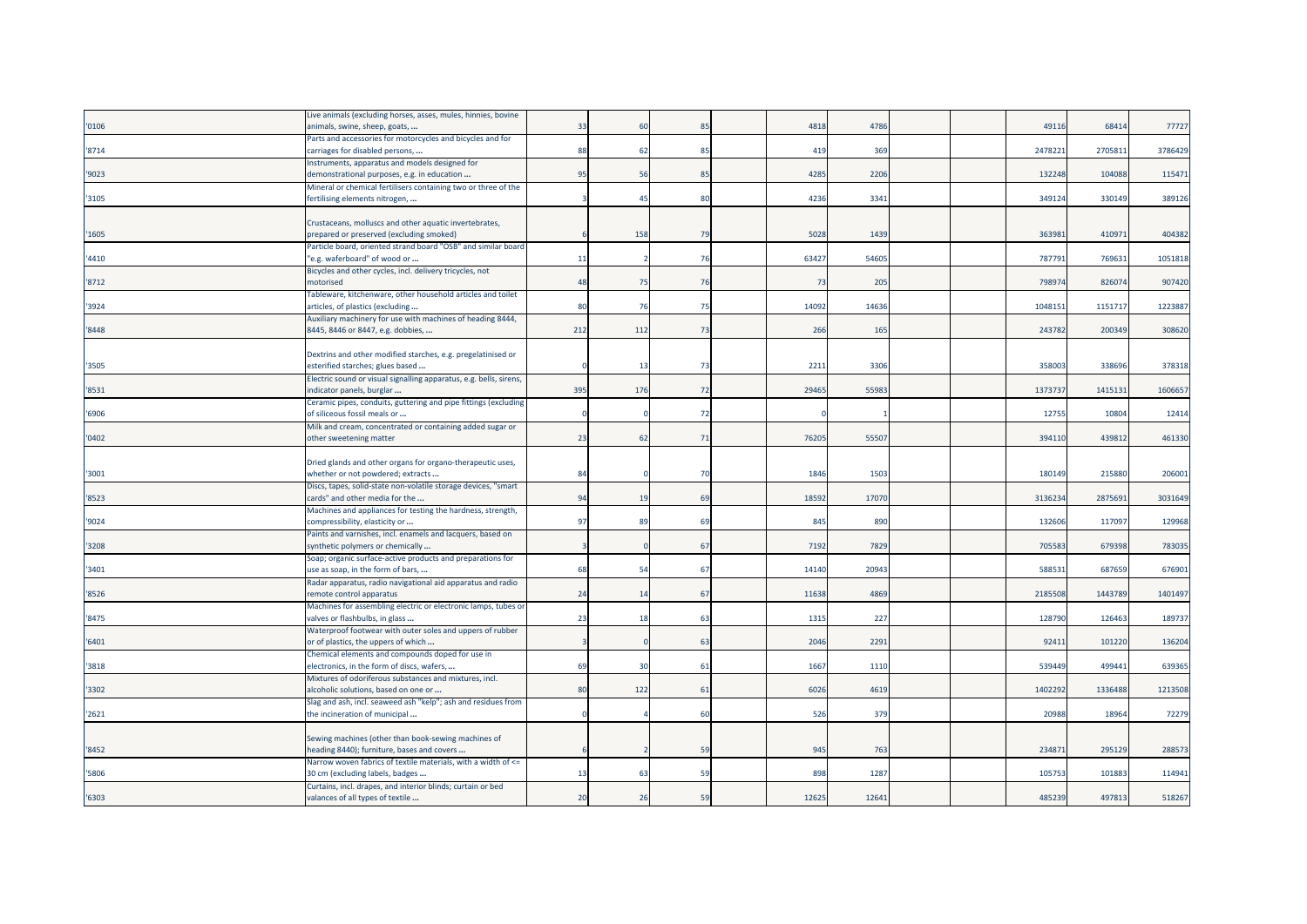|       | Human hair, unworked, whether or not washed or scoured;                                                                                                                |     |                |                |       |       |  |         |         |         |
|-------|------------------------------------------------------------------------------------------------------------------------------------------------------------------------|-----|----------------|----------------|-------|-------|--|---------|---------|---------|
| '0501 | waste of human hair                                                                                                                                                    | 119 | 141            | 59             |       | 125   |  | 494     | 695     | 211     |
| '3305 | Preparations for use on the hair                                                                                                                                       | 54  | 87             | 58             | 16594 | 1737  |  | 707248  | 74171   | 836831  |
| '6913 | Statuettes and other ornamental ceramic articles, n.e.s.                                                                                                               | 33  | -57            | 55             | 3477  | 269   |  | 12711   | 120338  | 143114  |
| '7013 | Glassware of a kind used for table, kitchen, toilet, office,<br>indoor decoration or similar purposes                                                                  | 109 | 141            | 55             | 5767  | 5525  |  | 55271   | 51681   | 601806  |
| '4201 | Saddlery and harness for any animal, incl. traces, leads, knee<br>pads, muzzles, saddle cloths,                                                                        | 242 | 132            | 54             | 6770  | 8283  |  | 17627   | 179403  | 263192  |
| '6504 | Hats and other headgear, plaited or made by assembling<br>strips of any material, whether or not                                                                       |     |                | 53             | 33    | 68    |  | 2644    | 21255   | 19865   |
| '4403 | Wood in the rough, whether or not stripped of bark or<br>sapwood, or roughly squared (excluding                                                                        | 10  |                | 52             |       |       |  | 47742   | 381609  | 500834  |
| '1209 | Seeds, fruits and spores, for sowing (excluding leguminous<br>vegetables and sweetcorn, coffee,                                                                        | 69  | 108            | 52             | 16159 | 1768  |  | 41425   | 484433  | 497703  |
| '5703 | Carpets and other textile floor coverings, tufted "needle<br>punched", whether or not made up                                                                          |     | $\Delta$       | 48             | 267   | 155   |  | 551717  | 53873   | 532252  |
| '7212 | Flat-rolled products of iron or non-alloy steel, of a width of <<br>600 mm, hot-rolled or cold-rolled                                                                  |     |                | 48             | 6685  | 9395  |  | 458346  | 382454  | 572714  |
| '2106 | Food preparations, n.e.s.                                                                                                                                              | 161 |                | 47             | 34930 | 3729  |  | 1853560 | 211692  | 2368724 |
| '6506 | Headgear, whether or not lined or trimmed, n.e.s.                                                                                                                      | 79  | 67             | 46             | 362   | 52    |  | 34504   | 34800   | 438387  |
| '6704 | Wigs, false beards, eyebrows and eyelashes, switches and the<br>like, of human or animal hair                                                                          |     | 34             | 46             | 796   | 376   |  | 82906   | 69323   | 83720   |
| '9033 | Parts and accessories for machines, appliances, instruments<br>or other apparatus in chapter 90,                                                                       | 21  |                | 46             | 3300  | 4617  |  | 23201   | 236756  | 207157  |
| '7606 | Plates, sheets and strip, of aluminium, of a thickness of > 0,2<br>mm (excluding expanded plates,                                                                      | 23  | 26             | 46             | 3141  | 1915  |  | 295864  | 249952  | 349583  |
| '8211 | Knives with cutting blades, serrated or not, incl. pruning<br>knives, and blades therefor, of                                                                          |     | 41             | 44             | 115   | 114   |  | 22939   | 256572  | 322474  |
| '8525 | Transmission apparatus for radio-broadcasting or television,<br>whether or not incorporating reception<br>Calendering or other rolling machines (other than for metals | 83  | 12             | 4 <sup>3</sup> | 1077  | 4284  |  | 267621  | 274105  | 2937594 |
| '8420 | or glass) and cylinders therefor;                                                                                                                                      | 27  |                | 42             | 1192  | 824   |  | 5051    | 43068   | 63060   |
| '7411 | Copper tubes and pipes                                                                                                                                                 |     |                | 42             | 9137  | 839   |  | 30423   | 29895   | 46057   |
| '9102 | Wrist-watches, pocket-watches and other watches, incl. stop-<br>watches (excluding of precious                                                                         | 11  | 59             | 41             | 1584  | 690   |  | 145118  | 1502458 | 1644643 |
| '8209 | Plates, sticks, tips and the like for tools, unmounted, of<br>sintered metal carbides or cermets                                                                       | 47  | 59             | 41             | 173   | 210   |  | 78839   | 64675   | 86128   |
| '3808 | Insecticides, rodenticides, fungicides, herbicides, anti-<br>sprouting products and plant-growth                                                                       | 12  | 78             | 40             | 15855 | 2083  |  | 1625546 | 1733634 | 1710147 |
| '4416 | Casks, barrels, vats, tubs and other coopers' products parts<br>thereof, of wood, incl. staves                                                                         | 17  | 2 <sup>l</sup> | $\Delta$ C     | 8393  | 1068  |  | 9114    | 9323    | 11211   |
| '8201 | Hand tools, the following: spades, shovels, mattocks, picks,<br>noes, forks and rakes, of base                                                                         | 12  | 2 <sup>0</sup> | 4(             | 519   | 68    |  | 14649   | 147409  | 196411  |
| '4404 | Hoopwood; split poles; piles, pickets and stakes of wood,<br>pointed but not sawn lengthwise;                                                                          | 15  | 33             | 39             | 2369  | 3691  |  | 10433   | 1437    | 14389   |
| '3303 | Perfumes and toilet waters (excluding aftershave lotions,<br>personal deodorants and hair lotions)                                                                     | 54  | 127            | 39             | 31190 | 1672  |  | 173430  | 1328804 | 1563850 |
| '1507 | Soya-bean oil and its fractions, whether or not refined<br>(excluding chemically modified)                                                                             |     | 153            | 39             | 24087 | 22663 |  | 75231   | 91860   | 134344  |
| '9105 | Clocks (excluding wrist-watches, pocket-watches and other<br>watches of heading 9101 or 9102,                                                                          | 12  | 33             | 38             | 25    | 19    |  | 8447    | 81948   | 92252   |
| '8208 | Knives and cutting blades, of base metal, for machines or for<br>mechanical appliances                                                                                 | 34  | 34             | 37             | 1686  | 2176  |  | 238329  | 237497  | 292425  |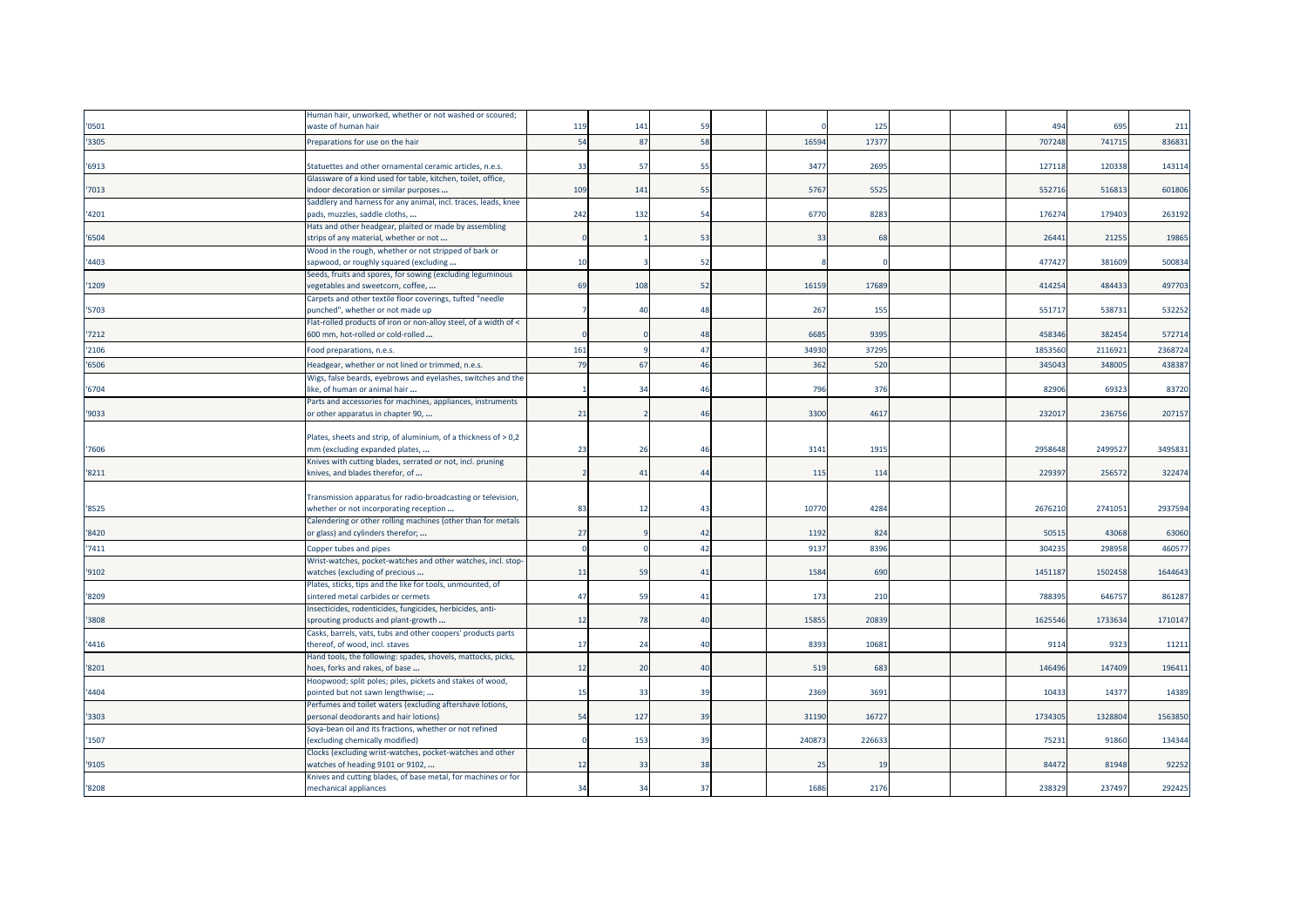|       | Hydrides, nitrides, azides, silicides and borides, whether or                                          |     |       |                |       |      |  |         |         |         |
|-------|--------------------------------------------------------------------------------------------------------|-----|-------|----------------|-------|------|--|---------|---------|---------|
| '2850 | not chemically defined (excluding                                                                      | 41  | -32   | 37             | 146   | 111  |  | 41026   | 40854   | 45231   |
|       |                                                                                                        |     |       |                |       |      |  |         |         |         |
| '8307 | Flexible tubing of base metal, with or without fittings                                                |     |       | 37             | 2311  | 2311 |  | 147823  | 144797  | 159245  |
|       | Sets consisting of woven fabric and yarn, whether or not with                                          |     |       |                |       |      |  |         |         |         |
| '6308 | accessories, for making up into                                                                        |     | 16    | 37             | 710   | 753  |  | 2097    | 3405    | 4324    |
|       | Apparatus based on the use of X-rays or of alpha, beta or                                              | 107 | 27    | 36             | 6917  | 5628 |  | 1377800 | 139204  | 1481718 |
| '9022 | gamma radiations, whether or not<br>Sodium hydroxide "caustic soda", potassium hydroxide               |     |       |                |       |      |  |         |         |         |
| '2815 | "caustic potash"; peroxides of sodium                                                                  | 225 | 341   | 36             | 28124 | 2452 |  | 240157  | 218065  | 189212  |
|       | Rubberised textile fabrics (excluding tyre cord fabric of high-                                        |     |       |                |       |      |  |         |         |         |
| '5906 | tenacity yarn of nylon or other                                                                        | 11  |       | 36             | 363   | 255  |  | 12654   | 118278  | 134715  |
|       | Lenses, prisms, mirrors and other optical elements, of any                                             |     |       |                |       |      |  |         |         |         |
| '9002 | material, mounted, being parts of                                                                      | 489 | 266   | 35             | 147   | 244  |  | 86558   | 791886  | 939991  |
|       | Wire, rods, tubes, plates, electrodes and similar products, of                                         |     |       |                |       |      |  |         |         |         |
| '8311 | base metal or of metal carbides,                                                                       | 18  | 33    | 35             | 14743 | 1723 |  | 8376    | 6368    | 79489   |
|       | Percussion musical instruments, e.g. drums, xylophones,                                                |     |       |                |       |      |  |         |         |         |
| '9206 | cymbals, castanets, maracas                                                                            | 15  | 31    | 34             |       |      |  | 5461    | 50274   | 57345   |
|       | Fabrics, knitted or crocheted, of a width of > 30 cm (excluding                                        |     |       |                |       |      |  |         |         |         |
| '6006 | warp knit fabrics "incl. those                                                                         | 40  | $-15$ | 33             | 2290  | 2550 |  | 16284   | 14898   | 171060  |
| '2925 | Carboxyimide-function compounds, incl. saccharin and its                                               | 11  | 11    | 33             | 122   | 82   |  | 11673   | 129522  | 148269  |
|       | salts, and imine-function compounds                                                                    |     |       |                |       |      |  |         |         |         |
|       | Air conditioning machines comprising a motor-driven fan and                                            |     |       |                |       |      |  |         |         |         |
| '8415 | elements for changing the temperature                                                                  | 30  | 29    | 32             | 11030 | 1160 |  | 2164632 | 2192355 | 2277372 |
| '7020 | Articles of glass, n.e.s.                                                                              |     | 34    | 32             | 1998  | 2791 |  | 26181   | 25283   | 365443  |
|       | Woven fabrics of cotton, containing >= 85% cotton by weight                                            |     |       |                |       |      |  |         |         |         |
| '5209 | and weighing $> 200$ g/m <sup>2</sup>                                                                  | 14  | 181   | 32             | 299   | 233  |  | 125046  | 89592   | 87301   |
|       | Made-up clothing accessories and parts of garments or                                                  |     |       |                |       |      |  |         |         |         |
| '6217 | clothing accessories, of all types of                                                                  | 10  |       | 31             | 631   | 887  |  | 77355   | 79857   | 82572   |
| '2504 | Natural graphite                                                                                       | 265 | 116   | 31             | 2390  | 2366 |  | 4738    | 3808    | 51886   |
|       | Compression-ignition internal combustion piston engine                                                 |     |       |                |       |      |  |         |         |         |
| '8408 | "diesel or semi-diesel engine"                                                                         |     |       | 3 <sub>C</sub> | 7055  | 2249 |  | 444729  | 417279  | 3918868 |
|       |                                                                                                        |     |       |                |       |      |  |         |         |         |
|       | Sign-plates, nameplates, address-plates and similar plates,                                            |     |       |                |       |      |  |         |         |         |
| '8310 | numbers, letters and other symbols,                                                                    | 13  |       | 3 <sup>c</sup> | 111   | 50   |  | 5020    | 49681   | 62854   |
|       | Spoons, forks, ladles, skimmers, cake-servers, fish-knives,                                            |     |       |                |       | 77   |  |         |         |         |
| '8215 | butter-knives, sugar tongs and                                                                         | 10  |       | 30             | 36    |      |  | 19672   | 170240  | 180698  |
| '0702 | Tomatoes, fresh or chilled                                                                             |     |       | 29             | 5307  | 4828 |  | 142677  | 155966  | 1685740 |
|       | Prepared pigments, prepared opacifiers and prepared                                                    |     |       |                |       |      |  |         |         |         |
| '3207 | colours, vitrifiable enamels and glazes,                                                               |     | 159   | 28             | 475   | 716  |  | 237353  | 237834  | 295278  |
| '8701 | Tractors (other than tractors of heading 8709)                                                         | 54  | 341   | 28             | 4695  | 4811 |  | 304242  | 2511852 | 2853838 |
|       |                                                                                                        |     |       |                |       |      |  |         |         |         |
| '9007 | Cinematographic cameras and projectors, whether or not                                                 | 14  |       | 28             |       | 18   |  | 2587    | 24329   | 33892   |
|       | incorporating sound recording or reproducing<br>Bells, gongs and the like, non-electric, of base metal |     |       |                |       |      |  |         |         |         |
| '8306 | (excluding musical instruments); statuettes                                                            | 104 | 88    | 28             | 429   | 414  |  | 20425   | 205930  | 253780  |
|       | Electric, incl. electrically heated gas, laser or other light or                                       |     |       |                |       |      |  |         |         |         |
| '8515 | photon beam, ultrasonic, electron                                                                      | 75  | 58    | 27             | 17419 | 6749 |  | 60493   | 610094  | 703754  |
|       | Articles of cement, concrete or artificial stone, whether or not                                       |     |       |                |       |      |  |         |         |         |
| '6810 | reinforced                                                                                             | 18  | 134   | 27             | 5481  | 683  |  | 387929  | 410848  | 489649  |
|       |                                                                                                        |     |       |                |       |      |  |         |         |         |
|       | Handsaws, with working parts of base metal (excluding power                                            |     |       |                |       |      |  |         |         |         |
| '8202 | operated saws); blades for saws                                                                        |     | 11    | 26             | 270   | 386  |  | 317273  | 332636  | 415919  |
|       |                                                                                                        |     |       |                |       |      |  |         |         |         |
| '9025 | Hydrometers, areometers and similar floating instruments,<br>thermometers, pyrometers, barometers,     | 44  | 51    | 26             | 4457  | 5667 |  | 558607  | 644913  | 791815  |
|       |                                                                                                        |     |       |                |       |      |  |         |         |         |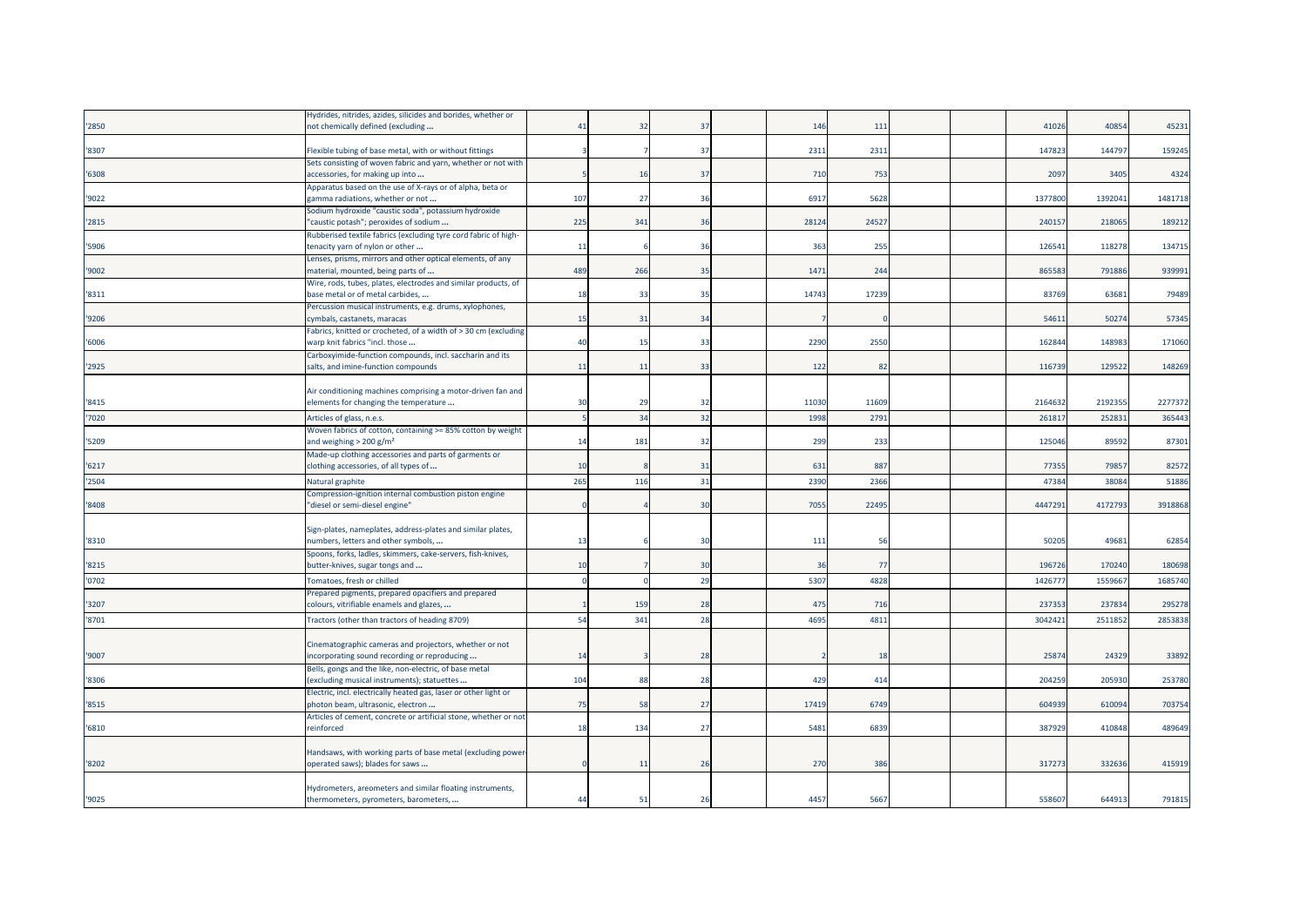|       | Compounded rubber, unvulcanised, in primary forms or in                                                |     |     |                |        |        |  |        |         |         |
|-------|--------------------------------------------------------------------------------------------------------|-----|-----|----------------|--------|--------|--|--------|---------|---------|
| '4005 | plates, sheets or strip (excluding<br>Unused postage, revenue or similar stamps of current or new      | 24  | 31  | 26             | 5172   | 5750   |  | 481218 | 417142  | 516795  |
| '4907 | issue in the country in which they                                                                     |     | 18  | 25             | 1446   | 7782   |  | 10296  | 7882    | 9754    |
|       | True hemp "Cannabis sativa L.", raw or processed, but not                                              |     |     |                |        |        |  |        |         |         |
| '5302 | spun; tow and waste of true hemp,                                                                      |     | 49  | 25             |        | 51     |  | 3646   | 2913    | 3992    |
|       |                                                                                                        |     |     |                |        |        |  |        |         |         |
|       | Pigments, incl. metallic powders and flakes, dispersed in non-                                         |     |     |                |        |        |  |        |         |         |
| '3212 | aqueous media, in liquid or paste                                                                      | 13  | -11 | 24             | 794    | 969    |  | 13510  | 11582   | 150643  |
|       | Animal or vegetable fertilisers, whether or not mixed together                                         |     |     | 24             | 12521  | 2299   |  | 30533  | 37188   | 45196   |
| '3101 | or chemically treated; fertilisers<br>Ginger, saffron, turmeric "curcuma", thyme, bay leaves, curry    |     |     |                |        |        |  |        |         |         |
| '0910 | and other spices (excluding pepper                                                                     | 10  | 18  | 23             | 303    | 394    |  | 173274 | 210626  | 223730  |
|       | Reservoirs, tanks, vats and similar containers, of iron or steel,                                      |     |     |                |        |        |  |        |         |         |
| '7309 | for any material "other than                                                                           | 116 | 34  | 22             | 5473   | 8499   |  | 194402 | 172678  | 190657  |
|       | Machines and apparatus of a kind used solely or principally                                            |     |     |                |        |        |  |        |         |         |
| '8486 | for the manufacture of semiconductor                                                                   |     |     | 22             | 162    | 20     |  | 117322 | 128101  | 1984735 |
|       | Apricots, cherries, peaches incl. nectarines, plums and sloes,                                         |     |     |                |        |        |  |        |         |         |
| '0809 | fresh                                                                                                  | 42  |     | 22             | 2910   | 988    |  | 69776  | 807436  | 795122  |
|       | Other sugars, incl. chemically pure lactose, maltose, glucose                                          |     |     |                |        |        |  |        |         |         |
| '1702 | and fructose, in solid form;<br>Used or new rags, scrap twine, cordage, rope and cables and            |     |     | 21             | 17183  | 20195  |  | 56891  | 567182  | 653754  |
| '6310 | worn-out articles thereof, of textile                                                                  | 74  | 31  | 21             | 859    | 890    |  | 22400  | 21716   | 25618   |
|       | Hand-operated mechanical devices, of base metal, weighing                                              |     |     |                |        |        |  |        |         |         |
| '8210 | <= 10 kg, used in the preparation,                                                                     |     | 12  | 21             | 4605   | 4917   |  | 60586  | 65667   | 81197   |
|       | Direction finding compasses; other navigational instruments                                            |     |     |                |        |        |  |        |         |         |
| '9014 | and appliances (excluding radio                                                                        |     | 22  | 21             | 2239   | 1202   |  | 99822  | 63374   | 564244  |
| '2309 | Preparations of a kind used in animal feeding                                                          | 14  | 10  | 21             | 21701  | 2432   |  | 242530 | 265177  | 2999516 |
|       | Acyclic alcohols and their halogenated, sulphonated, nitrated                                          |     |     |                |        |        |  |        |         |         |
| '2905 | or nitrosated derivatives                                                                              |     | 88  | 21             | 8996   | 885    |  | 135229 | 120556  | 1916664 |
|       | Bars and rods of iron or non-alloy steel, hot-rolled, in                                               |     |     |                |        |        |  |        |         |         |
| '7213 | irregularly wound coils                                                                                |     |     | 20             | 343060 | 282682 |  | 554382 | 447914  | 891264  |
|       | Drawing, marking-out or mathematical calculating                                                       |     |     |                |        |        |  |        |         |         |
| '9017 | instruments, e.g. drafting machines, pantographs,                                                      | 46  | 24  | 20             | 1270   | 1007   |  | 176884 | 156536  | 197670  |
|       |                                                                                                        |     |     |                |        |        |  |        |         |         |
|       | Prepared rubber accelerators; compound plasticisers for                                                |     |     |                |        |        |  |        |         |         |
| '3812 | rubber or plastics, n.e.s.; anti-oxidising                                                             |     | 62  | 20             | 3567   | 4765   |  | 36992  | 317972  | 386012  |
|       | Postage or revenue stamps, stamp-postmarks, first-day                                                  |     |     |                |        |        |  |        |         |         |
| '9704 | covers, postal stationery, stamped paper                                                               | 14  | 21  | 20             | 40     | 18     |  | 12739  | 9981    | 28590   |
|       | Vegetables prepared or preserved otherwise than by vinegar                                             |     |     |                |        |        |  |        |         |         |
| '2004 | or acetic acid, frozen (excluding<br>Nails, tacks, drawing pins, corrugated nails, staples and similar | 25  | 35  | 19             | 362    | 817    |  | 47283  | 46315   | 471350  |
| '7317 | articles of iron or steel,                                                                             | 322 |     | 1 <sup>c</sup> | 5365   | 5949   |  | 120167 | 116699  | 152765  |
|       | Sewing thread of man-made staple fibres, whether or not put                                            |     |     |                |        |        |  |        |         |         |
| '5508 | up for retail sale                                                                                     |     | 24  | 19             | 31     | -45    |  | 12995  | 13267   | 11585   |
|       | Containers of iron or steel, for compressed or liquefied gas                                           |     |     |                |        |        |  |        |         |         |
| '7311 | (excluding containers specifically                                                                     |     | 14  |                | 1075   | 629    |  | 18233  | 164495  | 210332  |
| '4908 | Transfers "decalcomanias"                                                                              |     |     | 17             | 847    | 1117   |  | 3551   | 33260   | 43364   |
|       | Electrical capacitors, fixed, variable or adjustable "pre-set";                                        |     |     |                |        |        |  |        |         |         |
| '8532 | parts thereof                                                                                          |     |     | 17             | 2126   | 2283   |  | 246581 | 1975069 | 2769116 |
|       | Unsaturated acyclic monocarboxylic acids, cyclic                                                       |     |     |                |        |        |  |        |         |         |
| '2916 | monocarboxylic acids, their anhydrides, halides,                                                       |     |     | 17             | 1205   | 1805   |  | 66557  | 585173  | 975743  |
| '8907 | Rafts, tanks, coffer-dams, landing stages, buoys, beacons and<br>other floating structures (excluding  | 79  | 15  | 16             | 1124   | 1673   |  | 10213  | 82402   | 59283   |
|       | Machinery for making up paper pulp, paper or paperboard,                                               |     |     |                |        |        |  |        |         |         |
| '8441 | incl. cutting machines of all kinds,                                                                   | 58  | 65  | 16             | 1039   | 592    |  | 354817 | 344439  | 411505  |
|       |                                                                                                        |     |     |                |        |        |  |        |         |         |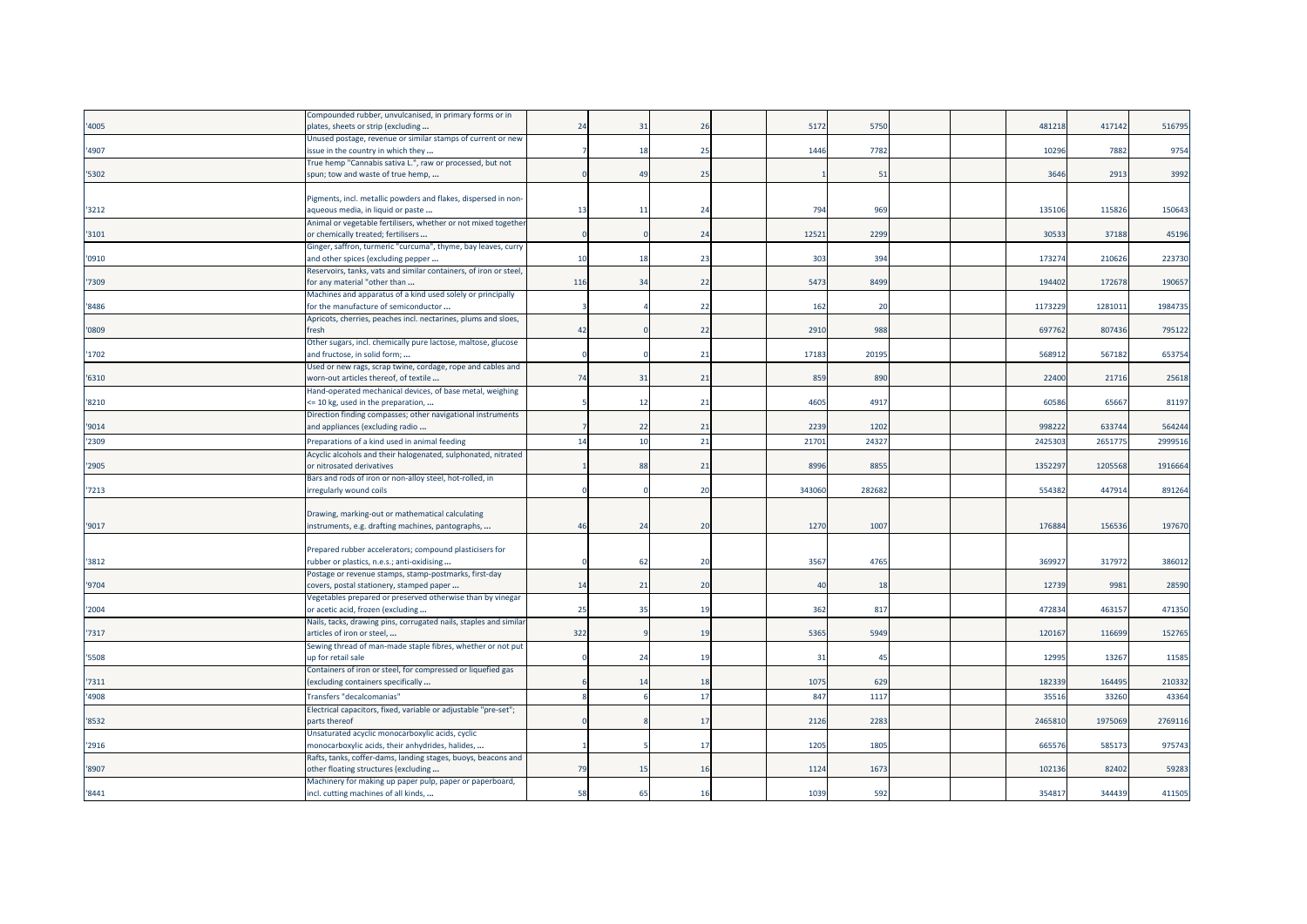|       | Monitors and projectors, not incorporating television                                                     | 171 | 102          | 16 | 30166  | 1977  |  | 5916660  | 611087   | 7098118 |
|-------|-----------------------------------------------------------------------------------------------------------|-----|--------------|----|--------|-------|--|----------|----------|---------|
| '8528 | reception apparatus; reception apparatus<br>Baths, shower-baths, sinks, washbasins, bidets, lavatory pans |     |              |    |        |       |  |          |          |         |
| '3922 | seats and covers, flushing cisterns                                                                       |     | -1           | 16 | 2953   | 2020  |  | 46620    | 504179   | 587768  |
| '0808 | Apples, pears and quinces, fresh                                                                          | 36  |              | 16 | 17257  | 965   |  | 701198   | 903484   | 864668  |
|       | Spring, air or gas guns and pistols, truncheons and other non-                                            |     |              |    |        |       |  |          |          |         |
| '9304 | firearms (excluding swords, cutlasses,                                                                    | 12  | 38           | 15 |        |       |  | 2890     | 33793    | 39345   |
| '7312 | Stranded wire, ropes, cables, plaited bands, slings and the<br>like, of iron or steel (excluding          |     |              | 15 | 9555   | 8818  |  | 394216   | 316104   | 381346  |
|       | Waste and scrap of primary cells, primary batteries and                                                   |     |              |    |        |       |  |          |          |         |
| '8548 | electric accumulators; spent primary                                                                      |     |              | 15 | 357    | 308   |  | 61954    | 56592    | 628986  |
|       | Springs and leaves for springs, of iron or steel (excluding clock                                         |     |              |    |        |       |  |          |          |         |
| '7320 | and watch springs, springs                                                                                |     |              | 15 | 2046   | 1406  |  | 575118   | 505159   | 634249  |
| '3214 | Glaziers' putty, grafting putty, resin cements, caulking<br>compounds and other mastics; painters'        |     | $\mathbf{1}$ | 14 | 7630   | 8546  |  | 54562    | 536820   | 633526  |
|       | Tableware, kitchenware, other household articles and toilet                                               |     |              |    |        |       |  |          |          |         |
| '6911 | articles, of porcelain or china                                                                           |     |              | 14 | 450    | 186   |  | 248002   | 237212   | 287493  |
|       | Shoe polish, furniture wax and floor waxes, polishes and                                                  |     |              |    |        |       |  |          |          |         |
| '3405 | creams for coachwork, glass or metal,                                                                     | 200 | 16           | 14 | 1079   | 941   |  | 147409   | 147329   | 154962  |
|       |                                                                                                           |     |              |    |        |       |  |          |          |         |
|       | Medicaments consisting of mixed or unmixed products for                                                   |     |              |    |        |       |  |          |          |         |
| '3004 | therapeutic or prophylactic uses, put<br>Fanned or dressed furskins, incl. heads, tails, paws and other   | 22  |              | 14 | 215280 | 23477 |  | 30577106 | 33901605 | 3367989 |
| '4302 | pieces, scraps and remnants,                                                                              | 84  | 44           | 14 | 163    | 160   |  | 47060    | 35636    | 48642   |
|       | Combs, hair-slides and the like; hairpins; curling pins, curling                                          |     |              |    |        |       |  |          |          |         |
| '9615 | grips, hair-curlers and the                                                                               |     | 11           | 13 | 171    | 156   |  | 5993     | 6231     | 72535   |
|       | Thermionic, cold cathode or photo-cathode valves and tubes,                                               |     |              |    |        |       |  |          |          |         |
| '8540 | e.g. vacuum or vapour or gas filled                                                                       |     | 11           | 13 | 1294   | 670   |  | 11530    | 105133   | 136530  |
|       | Carpets and other textile floor coverings, whether or not                                                 |     |              |    |        |       |  |          |          |         |
| '5705 | made up (excluding knotted, woven                                                                         |     |              | 13 | 35     | 26    |  | 45100    | 57352    | 78745   |
| '3407 | Modelling pastes, incl. those put up for children's<br>amusement; preparations known as "dental           | 11  | 11           | 13 | 909    | 768   |  | 6640     | 65756    | 87687   |
| '1804 | Cocoa butter, fat and oil                                                                                 |     |              | 13 | 17     | 361   |  | 92956    | 884847   | 833772  |
|       |                                                                                                           |     |              |    |        |       |  |          |          |         |
|       | Swords, cutlasses, bayonets, lances and similar arms and                                                  |     |              |    |        |       |  |          |          |         |
| '9307 | parts thereof, and scabbards and sheaths                                                                  |     |              | 12 |        |       |  | 6242     | 5383     | 6424    |
|       | Maps and hydrographic or similar charts of all kinds, incl.                                               |     |              |    |        |       |  |          |          |         |
| '4905 | atlases, wall maps, topographical                                                                         | 48  | 56           | 12 | 722    | 356   |  | 1201     | 17457    | 10861   |
| '9620 | Monopods, bipods, tripods and similar articles                                                            |     |              | 12 |        | 5895  |  | 6110     | 6173     | 88765   |
|       | Paving blocks, slabs, bricks, squares, tiles and other articles of                                        |     |              |    |        |       |  |          |          |         |
| '7016 | pressed or moulded glass,                                                                                 |     |              | 12 | 1255   | 378   |  | 3976     | 42238    | 54839   |
| '6602 | Walking sticks, seat-sticks, whips, riding-crops and the like<br>(excluding measure walking sticks,       |     |              | 12 |        |       |  | 2376     | 25458    | 28689   |
|       | Slates and boards, with writing or drawing surfaces, whether                                              |     |              |    |        |       |  |          |          |         |
| '9610 | or not framed                                                                                             | 19  | 82           | 12 | 113    | 108   |  | 56430    | 51058    | 57609   |
|       | Woven fabrics of cotton, containing predominantly, but <                                                  |     |              |    |        |       |  |          |          |         |
| '5212 | 85% cotton by weight, other than those                                                                    |     |              | 12 | 56     | 13    |  | 7911     | 6367     | 8792    |
|       | Prepared glues and other prepared adhesives, n.e.s.; products                                             |     |              |    |        |       |  | 82588    |          |         |
| '3506 | suitable for use as glues or                                                                              |     | 11           | 11 | 2003   | 2461  |  |          | 781449   | 942289  |
| '9703 | Original sculptures and statuary, in any material                                                         |     | 13           | 11 | 173    | 360   |  | 7459     | 5987     | 98446   |
|       | Refractory bricks, blocks, tiles and similar refractory ceramic                                           |     |              |    |        |       |  |          |          |         |
| '6902 | constructional goods (excluding                                                                           |     | 11           | 11 | 17946  | 1405  |  | 17729    | 149790   | 162672  |
|       | Mechanical appliances, whether or not hand-operated, for                                                  |     |              |    |        |       |  |          |          |         |
| '8424 | projecting, dispersing or spraying                                                                        | 10  | 76           | 11 | 7724   | 11253 |  | 1301132  | 1336634  | 1603501 |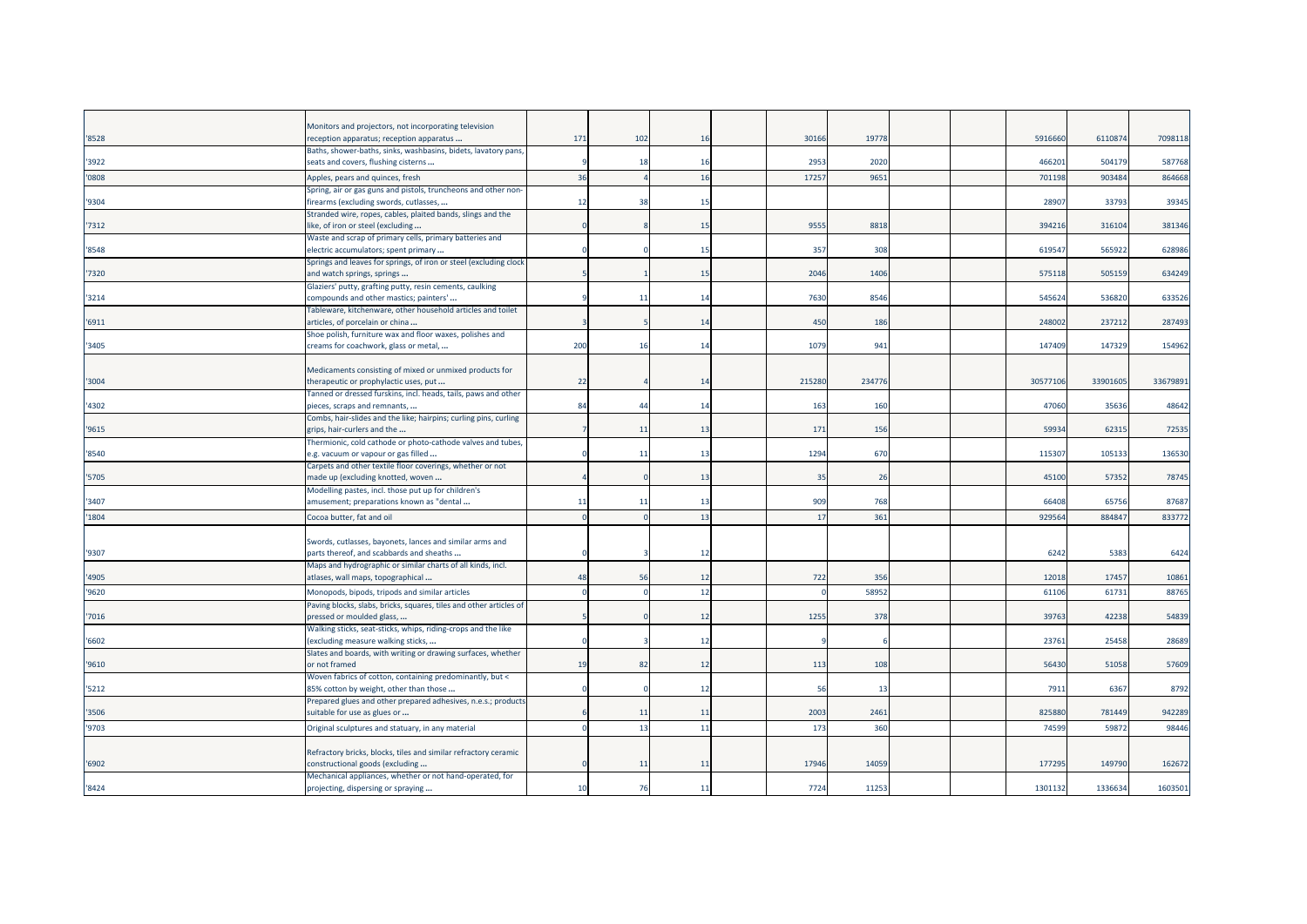|       | Nails, tacks, drawing pins, staples and similar articles, of                                     |     |                |    |                 |      |  |         |         |         |
|-------|--------------------------------------------------------------------------------------------------|-----|----------------|----|-----------------|------|--|---------|---------|---------|
| '7415 | copper or with shafts of iron                                                                    |     |                | 11 | 567             | 602  |  | 10787   | 106255  | 137953  |
|       | Shawls, scarves, mufflers, mantillas, veils and similar articles                                 |     |                |    |                 |      |  |         |         |         |
| '6214 | excluding knitted or crocheted)                                                                  | 108 | -12            | 11 | 812             | 385  |  | 234259  | 207647  | 182974  |
|       | Typewriter or similar ribbons, inked or otherwise prepared for                                   |     |                |    |                 |      |  |         |         |         |
| '9612 | giving impressions, whether                                                                      | 14  |                | 10 | 311             | 134  |  | 142223  | 127455  | 134999  |
|       | Glass beads, imitation pearls, imitation precious or semi-                                       |     |                |    |                 |      |  |         |         |         |
| '7018 | precious stones and similar glass                                                                | 28  | 22             | 10 | 554             | 170  |  | 51108   | 44267   | 52419   |
|       | Metallised wood and other densified wood in blocks, plates,                                      |     |                |    |                 |      |  |         |         |         |
| '4413 | strips or profile shapes                                                                         |     |                | 10 | 142             | 167  |  | 17452   | 22949   | 34915   |
|       | Tubes, pipes and tube or pipe fittings "e.g., couplings, elbows,                                 |     |                |    |                 |      |  |         |         |         |
| '7507 | sleeves", of nickel                                                                              | 264 | 30             | 10 | 1749            | 750  |  | 56307   | 70775   | 69574   |
|       | /egetables, fruit, nuts, fruit-peel and other edible parts of                                    |     |                |    |                 |      |  |         |         |         |
| '2006 | plants, preserved by sugar "drained,                                                             |     |                | 10 | 106             | 146  |  | 18569   | 20387   | 22880   |
|       | Garments, knitted or crocheted, rubberised or impregnated,                                       |     |                |    |                 |      |  |         |         |         |
| '6113 | coated or covered with plastics                                                                  | 20  | -29            | 10 |                 | 95   |  | 74864   | 102669  | 129978  |
|       | Clasps, frames with clasps, buckles, buckle-clasps, hooks,                                       |     |                |    |                 |      |  |         |         |         |
| '8308 | eyes, eyelets and the like, of base                                                              |     | 15             | 10 | 1186            | 932  |  | 28267   | 232951  | 250576  |
|       | Onions, shallots, garlic, leeks and other alliaceous vegetables,                                 |     |                |    |                 |      |  |         |         |         |
| '0703 | resh or chilled                                                                                  | 15  |                | 10 | 4703            | 5765 |  | 36046   | 343333  | 384433  |
|       | Carboxyamide-function compounds; amide-function                                                  |     |                |    |                 |      |  |         |         |         |
| '2924 | compounds of carbonic acid                                                                       |     |                | 10 | 251             | 767  |  | 1118984 | 945857  | 1085965 |
|       |                                                                                                  |     |                |    |                 |      |  |         |         |         |
| '5207 | Cotton yarn put up for retail sale (excluding sewing thread)                                     |     | -13            | 10 | 38              | 188  |  | 17934   | 20636   | 26410   |
|       | Gaskets and similar joints of metal sheeting combined with                                       |     |                |    |                 |      |  |         |         |         |
| '8484 | other material or of two or more                                                                 | 17  | 22             |    | 4384            | 5035 |  | 551220  | 459659  | 556424  |
|       |                                                                                                  |     |                |    |                 |      |  |         |         |         |
| 7412  | Copper tube or pipe fittings "e.g., couplings, elbows, sleeves'                                  |     |                |    | 5656            | 8174 |  | 471312  | 461825  | 612647  |
|       | Base metals or silver, clad with gold, not further worked than                                   |     |                |    |                 |      |  |         |         |         |
| '7109 | semi-manufactured<br>Articles of apparel, clothing accessories and other furskin                 |     |                |    |                 |      |  | 1153    | 7326    | 8546    |
| '4303 | articles (excluding gloves made                                                                  |     |                |    | 193             | 46   |  | 51029   | 39208   | 39894   |
|       | Woven fabrics containing predominantly, but < 85% synthetic                                      |     |                |    |                 |      |  |         |         |         |
| '5513 | staple fibres by weight, mixed                                                                   |     | 2 <sup>2</sup> |    | 159             | 186  |  | 28778   | 25270   | 20746   |
|       | Photographic cameras, photographic flashlight apparatus and                                      |     |                |    |                 |      |  |         |         |         |
| '9006 | flashbulbs (excluding discharge                                                                  |     |                |    | 242             | 64   |  | 97079   | 95644   | 117183  |
|       | Woven fabrics of carded wool or of carded fine animal hair                                       |     |                |    |                 |      |  |         |         |         |
| '5111 | excluding fabrics for technical                                                                  |     |                |    | 2884            | 1276 |  | 36359   | 30648   | 28534   |
|       |                                                                                                  |     |                |    |                 |      |  |         |         |         |
| '2935 | Sulphonamides                                                                                    |     |                |    | 173             | 278  |  | 51775   | 484030  | 346172  |
| '8453 | Machinery for preparing, tanning or working hides, skins or<br>eather or for making or repairing | 117 |                |    | 30 <sub>5</sub> | 469  |  | 14049   | 13158   | 13467   |
|       | String musical instruments, e.g. guitars, violins, and harps                                     |     |                |    |                 |      |  |         |         |         |
| '9202 | (excluding with keyboard)                                                                        |     |                |    | $2^{\circ}$     | 17   |  | 69539   | 75413   | 89998   |
|       | Roofing tiles, chimney pots, cowls, chimney liners,                                              |     |                |    |                 |      |  |         |         |         |
| '6905 | architectural ornaments and other ceramic                                                        |     |                |    |                 | 14   |  | 14506   | 19384   | 21467   |
|       | Cyclic alcohols and their halogenated, sulphonated, nitrated                                     |     |                |    |                 |      |  |         |         |         |
| '2906 | or nitrosated derivatives                                                                        |     |                |    | 474             | 910  |  | 14632   | 127200  | 157957  |
|       |                                                                                                  |     |                |    |                 |      |  |         |         |         |
|       | Animal or vegetable fats and oils and their fractions, partly or                                 |     |                |    |                 |      |  |         |         |         |
| '1516 | wholly hydrogenated, inter-esterified,                                                           |     | 43             |    | 1316            | 733  |  | 168010  | 168921  | 181033  |
|       | Worked vegetable or mineral carving material and articles of                                     |     |                |    |                 |      |  |         |         |         |
| '9602 | these materials n.e.s; moulded                                                                   |     |                |    | 106             | 296  |  | 57451   | 61698   | 61302   |
|       | Tools for working in the hand, pneumatic, hydraulic or with                                      |     |                |    |                 |      |  |         |         |         |
| '8467 | self-contained electric or non-electric                                                          | 45  | 26             |    | 2531            | 3777 |  | 2419169 | 2602041 | 3055375 |
|       | Pencils, crayons, pencil leads, pastels, drawing charcoals,                                      |     |                |    |                 |      |  |         |         |         |
| '9609 | writing or drawing chalks and tailors'                                                           |     |                |    | 196             | 108  |  | 10033   | 107793  | 124596  |
|       | Gypsum; anhydrite; plasters consisting of calcined gypsum or                                     |     |                |    |                 |      |  |         |         |         |
| '2520 | calcium sulphate, whether or not                                                                 |     |                |    | 1653            | 2527 |  | 13504   | 17733   | 18030   |
|       |                                                                                                  |     |                |    |                 |      |  |         |         |         |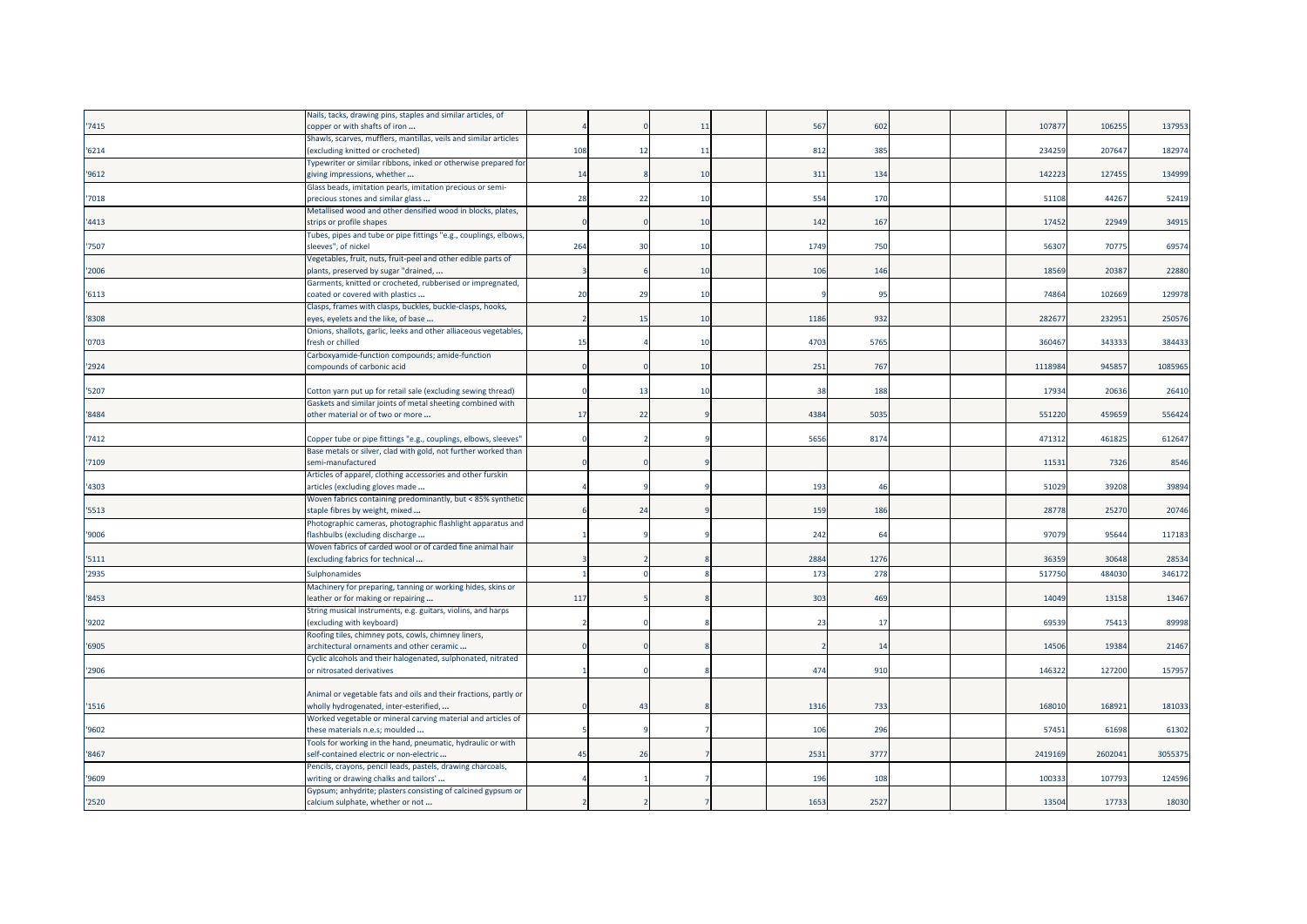|       | Machine tools, incl. presses, for working metal by forging,                                            |            |      |  |       |       |  |         |        |          |
|-------|--------------------------------------------------------------------------------------------------------|------------|------|--|-------|-------|--|---------|--------|----------|
| '8462 | nammering or die-stamping; machine                                                                     | 12         | 91   |  | 12941 | 9295  |  | 45881   | 357493 | 392942   |
|       | Roundabouts, swings, shooting galleries and other fairground                                           |            |      |  |       |       |  |         |        |          |
| '9508 | amusements; travelling circuses<br>Float glass and surface ground or polished glass, in sheets,        | 30         | 13   |  | 1173  | 67    |  | 59303   | 42639  | 18506    |
| '7005 | whether or not having an absorbent,                                                                    |            |      |  | 80    | 34    |  | 184699  | 150137 | 179622   |
| '2921 | Amine-function compounds                                                                               |            |      |  | 594   | 921   |  | 112951  | 87681  | 1259678  |
|       | Woven fabrics of cotton, containing predominantly, but <                                               |            |      |  |       |       |  |         |        |          |
| '5211 | 85% cotton by weight, mixed principally                                                                |            |      |  | 1268  | 954   |  | 77006   | 60406  | 74980    |
|       | Tanned or crust hides and skins of goats or kids, pigs, reptiles                                       |            |      |  |       |       |  |         |        |          |
| '4106 | and other animals, without                                                                             |            |      |  | 344   | 222   |  | 3388    | 1543   | 2535     |
|       | Gas, liquid or electricity supply or production meters, incl.                                          |            |      |  | 6076  |       |  | 39456   | 33797  | 398655   |
| '9028 | calibrating meters therefor                                                                            | 11         |      |  |       | 6910  |  |         |        |          |
| '8411 | Turbojets, turbopropellers and other gas turbines                                                      | 67         | 3516 |  | 31607 | 38561 |  | 1420105 | 996247 | 10882605 |
|       | Separate chemically defined organo-inorganic compounds                                                 |            |      |  |       |       |  |         |        |          |
| '2931 | excluding organo-sulphur compounds                                                                     |            |      |  | 347   | 612   |  | 31290   | 280800 | 360521   |
|       | Woven pile fabrics and chenille fabrics (excluding terry                                               |            |      |  |       |       |  |         |        |          |
| '5801 | towelling and similar woven terry                                                                      |            |      |  | 85    | 79    |  | 66215   | 59194  | 66787    |
|       |                                                                                                        |            |      |  |       |       |  |         |        |          |
|       | Machine tools for working stone, ceramics, concrete,                                                   |            |      |  |       |       |  |         |        |          |
| '8464 | asbestos-cement or like mineral materials                                                              |            |      |  | 572   | 827   |  | 10373   | 97281  | 101174   |
| '8203 | Files, rasps, pliers, incl. cutting pliers, pincers and tweezers for<br>non-medical use, metal-cutting |            |      |  | 924   | 1090  |  | 177086  | 183018 | 222855   |
|       |                                                                                                        |            |      |  |       |       |  |         |        |          |
|       | Warp knit fabrics "incl. those made on galloon knitting                                                |            |      |  |       |       |  |         |        |          |
| '6005 | machines", of a width of > 30 cm (excluding                                                            |            |      |  | 1498  | 1821  |  | 114890  | 116991 | 139439   |
|       | Electromagnets (excluding magnets for medical use);                                                    |            |      |  |       |       |  |         |        |          |
| '8505 | permanent magnets and articles intended                                                                | 29         |      |  | 1471  | 895   |  | 941739  | 904102 | 1178672  |
| '1006 | Rice                                                                                                   |            |      |  | 4470  | 4005  |  | 38955   | 47552  | 432413   |
| '9607 | Slide fasteners and parts thereof                                                                      |            | 19   |  | 491   | 546   |  | 4027    | 3586   | 42708    |
|       | Cocoa powder, not containing added sugar or other                                                      |            |      |  |       |       |  |         |        |          |
| '1805 | sweetening matter                                                                                      |            |      |  | 528   | 1063  |  | 12078   | 111838 | 122495   |
| '2922 | Oxygen-function amino-compounds                                                                        | 16         |      |  | 666   | 1584  |  | 240818  | 163564 | 1693070  |
| '9114 | Clock or watch parts, n.e.s.                                                                           | $\sqrt{ }$ |      |  | 497   | 534   |  | 6256    | 52629  | 66905    |
|       | Woven fabrics of synthetic filament yarn, incl. monofilament                                           |            |      |  |       |       |  |         |        |          |
| '5407 | of >= 67 decitex and with a cross                                                                      | 16         |      |  | 3010  | 2304  |  | 47841   | 425269 | 453076   |
| '8715 | Baby carriages and parts thereof, n.e.s.                                                               |            |      |  | 3895  | 2305  |  | 17190   | 18607  | 196024   |
| '7907 | Articles of zinc, n.e.s.                                                                               | 18         |      |  | 449   | 52    |  | 16285   | 14543  | 173581   |
|       | Machinery and apparatus for soldering, brazing or welding,                                             |            |      |  |       |       |  |         |        |          |
| '8468 | whether or not capable of cutting                                                                      |            |      |  | 1133  | 951   |  | 48309   | 52723  | 59213    |
| '1208 | Flours and meals of oil seeds or oleaginous fruits (excluding<br>mustard)                              |            |      |  | 49    | 22    |  | 47533   | 34228  | 21576    |
|       | Artificial fur and articles thereof (excluding gloves made of                                          |            |      |  |       |       |  |         |        |          |
| '4304 | leather and artificial fur, footware                                                                   |            |      |  | 212   | 117   |  | 3517    | 3686   | 3229     |
|       | Ion-exchangers based on polymers of heading 3901 to 3913,                                              |            |      |  |       |       |  |         |        |          |
| '3914 | in primary forms                                                                                       |            |      |  | 1177  | 3414  |  | 12660   | 140907 | 158731   |
|       | Coconut, abaca "Manila hemp or Musa textilis Nee", ramie,                                              |            |      |  |       |       |  |         |        |          |
| '5305 | agave and other vegetable textile                                                                      |            |      |  |       |       |  | 862     | 8696   | 14693    |
| '4903 | Children's picture, drawing or colouring books                                                         |            |      |  | 843   | 1084  |  | 8284    | 11865  | 155932   |
|       | Vinegar, fermented vinegar and substitutes for vinegar                                                 |            |      |  |       |       |  |         |        |          |
| '2209 | obtained from acetic acid<br>Buttons, press-fasteners, snap-fasteners and press studs,                 |            |      |  | 136   | 134   |  | 79441   | 88506  | 92618    |
| '9606 | button moulds and other parts of                                                                       |            | 15   |  | 214   | 185   |  | 37168   | 30329  | 29068    |
|       |                                                                                                        |            |      |  |       |       |  |         |        |          |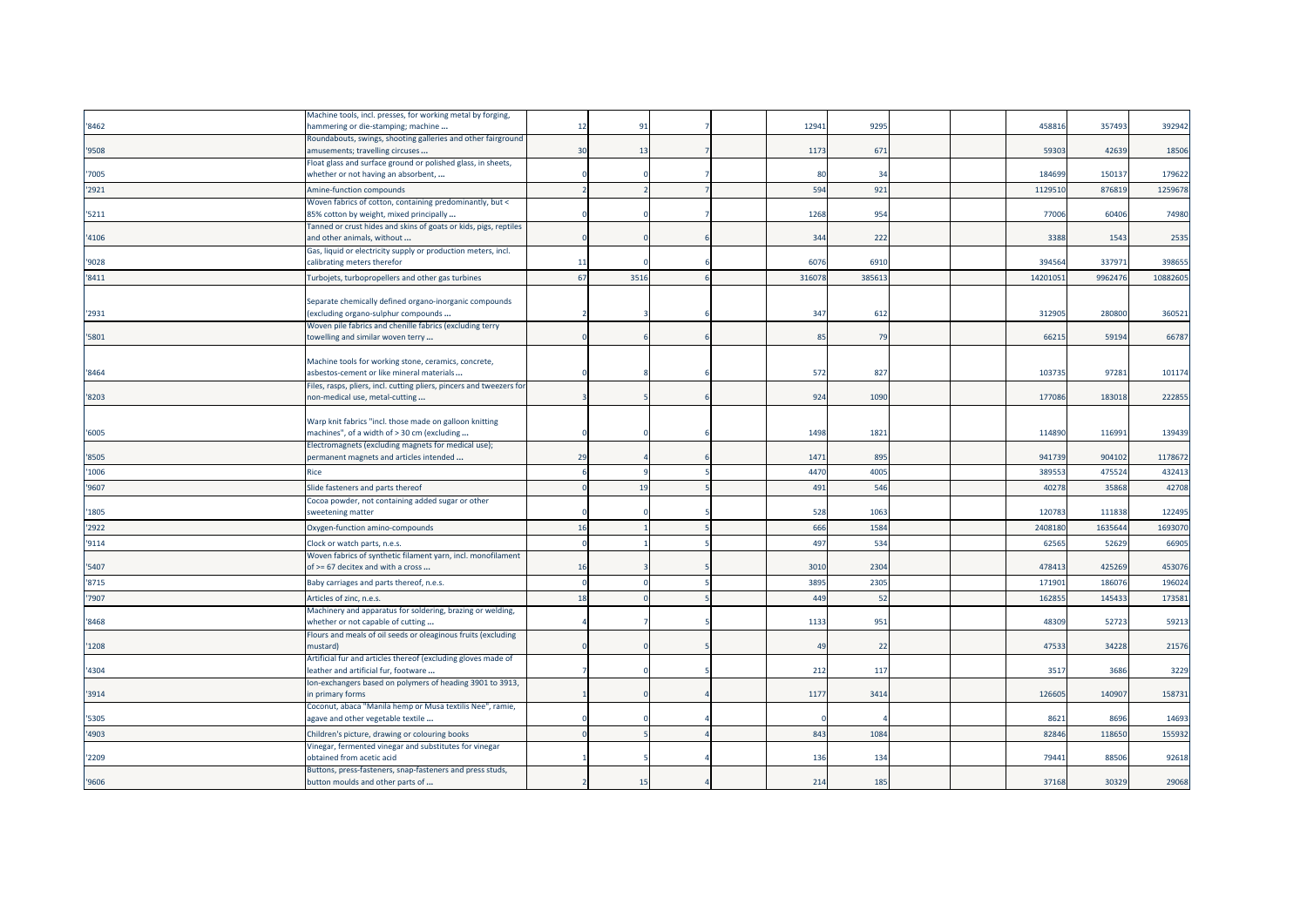|       | Electrical signalling, safety or traffic control equipment for                                      |     |                |  |      |      |  |         |         |         |
|-------|-----------------------------------------------------------------------------------------------------|-----|----------------|--|------|------|--|---------|---------|---------|
| '8530 | railways, tramways, roads, inland                                                                   |     |                |  | 3427 | 555  |  | 97780   | 101842  | 98881   |
|       | Men's or boys' singlets and other vests, underpants, briefs,                                        |     |                |  |      |      |  |         |         |         |
| '6207 | nightshirts, pyjamas, bathrobes,                                                                    |     |                |  | 96   | 59   |  | 65186   | 67819   | 81981   |
| 7008  | Multiple-walled insulating units of glass                                                           | 23  | 22             |  | 952  | 1699 |  | 47481   | 48793   | 53062   |
|       | Hygienic or pharmaceutical articles, incl. teats, of vulcanised                                     |     |                |  |      |      |  |         |         |         |
| 4014  | rubber (excluding hard rubber),                                                                     |     | 14             |  | 3710 | 2928 |  | 56362   | 60741   | 59082   |
|       |                                                                                                     |     |                |  |      |      |  |         |         |         |
| '8508 | Vacuum cleaners, incl. dry cleaners and wet vacuum cleaners                                         |     |                |  | 2208 | 1801 |  | 164510  | 1807759 | 2131941 |
|       | Conveyor or transmission belts or belting, of vulcanised                                            |     |                |  |      |      |  |         |         |         |
| 4010  | rubber                                                                                              |     |                |  | 1209 | 963  |  | 417969  | 381009  | 451964  |
|       | Molluscs, fit for human consumption, even smoked, whether                                           |     |                |  |      |      |  |         |         |         |
| '0307 | in shell or not, live, fresh, chilled,                                                              |     |                |  | 3518 | 4489 |  | 145792  | 125236  | 121907  |
|       | Hand-operated date, sealing or numbering stamps, and the                                            |     |                |  |      |      |  |         |         |         |
| '9611 | like; hand-operated composing sticks                                                                |     |                |  | 74   |      |  | 28188   | 28482   | 36234   |
|       |                                                                                                     |     |                |  |      |      |  |         |         |         |
|       | Silicates; commercial alkali metal silicates (excluding inorganic                                   |     |                |  |      |      |  |         |         |         |
| 2839  | or organic compounds of mercury)                                                                    |     |                |  | 9063 | 8607 |  | 44792   | 4201    | 53178   |
|       |                                                                                                     |     |                |  |      |      |  |         |         |         |
|       | Laboratory, hygienic or pharmaceutical glassware, whether or                                        |     |                |  |      |      |  |         |         |         |
| '7017 | not graduated or calibrated (excluding                                                              |     |                |  | 514  | 487  |  | 103755  | 101032  | 118873  |
|       | Complete, unassembled or partly assembled watch or clock                                            |     |                |  |      |      |  |         |         |         |
| '9110 | movements or movement sets; incomplete                                                              |     |                |  |      |      |  | 1764    | 1339    | 1364    |
|       | Printing ink, writing or drawing ink and other inks, whether or                                     |     |                |  |      |      |  |         |         |         |
| '3215 | not concentrated or solid                                                                           | 379 |                |  | 3825 | 3128 |  | 202853  | 2214096 | 2177477 |
|       | Articles of goldsmiths' or silversmiths' wares and parts                                            |     |                |  |      |      |  |         |         |         |
| 7114  | thereof, of precious metal or of metal                                                              |     | 31             |  |      | 24   |  | 6198    | 10931   | 31315   |
|       | Articles of cutlery, n.e.s., e.g. hair clippers, butchers' or                                       |     |                |  |      |      |  |         |         |         |
| '8214 | kitchen cleavers, choppers and                                                                      |     | 2 <sup>2</sup> |  | 3831 | 4349 |  | 62980   | 60123   | 64437   |
| '2841 | Salts of oxometallic or peroxometallic acids                                                        |     |                |  | 24   | 97   |  | 11188   | 8881    | 101661  |
|       | Artificial flowers, foliage and fruit and parts thereof, and                                        |     |                |  |      |      |  |         |         |         |
| 6702  | articles made of artificial flowers,                                                                |     |                |  | 70   | 116  |  | 172247  | 167549  | 188606  |
| '5309 | Woven fabrics of flax                                                                               |     |                |  | 87   | 20   |  | 29150   | 26496   | 27711   |
|       |                                                                                                     |     |                |  |      |      |  |         |         |         |
| 5804  | Tulles and other net fabrics (excluding woven, knitted or<br>crocheted fabrics); lace in the piece, |     |                |  | 74   | 54   |  | 7969    | 6247    | 6901    |
|       | Sets of two or more tools of heading 8202 to 8205, put up in                                        |     |                |  |      |      |  |         |         |         |
| '8206 | sets for retail sale                                                                                |     |                |  | 121  | 129  |  | 114012  | 115063  | 133256  |
|       |                                                                                                     |     |                |  |      |      |  |         |         |         |
|       | Lubricant preparations, incl. cutting-oil preparations, bolt or                                     |     |                |  |      |      |  |         |         |         |
| 3403  | nut release preparations, anti-rust                                                                 | 13  |                |  | 1773 | 2847 |  | 64377   | 568604  | 653111  |
|       | Machine tools for deburring, sharpening, grinding, honing,                                          |     |                |  |      |      |  |         |         |         |
| '8460 | lapping, polishing or otherwise                                                                     |     |                |  | 404  | 671  |  | 455424  | 247510  | 304739  |
|       | Precious stones and semi-precious stones, whether or not                                            |     |                |  |      |      |  |         |         |         |
| 7103  | worked or graded, but not strung,                                                                   |     |                |  | 161  | 341  |  | 138014  | 71111   | 85320   |
|       |                                                                                                     |     |                |  |      |      |  |         |         |         |
| '4910 | Calendars of any kinds, printed, incl. calendars blocks                                             |     |                |  | 156  | 108  |  | 57058   | 60610   | 67267   |
|       | Colouring matter of vegetable or animal origin, incl. dye                                           |     |                |  |      |      |  |         |         |         |
| '3203 | extracts (excluding animal black),                                                                  |     |                |  | 2806 | 3216 |  | 107891  | 111217  | 115156  |
|       | Knotted netting of twine, cordage or rope, by the piece or                                          |     |                |  |      |      |  |         |         |         |
| '5608 | metre; made-up fishing nets and                                                                     |     |                |  | 434  | 505  |  | 75010   | 76781   | 94615   |
|       |                                                                                                     |     |                |  |      |      |  |         |         |         |
|       | Articles of plaster or of compositions based on plaster                                             |     |                |  |      |      |  | 43786   | 50856   |         |
| '6809 | (excluding plaster bandages for straightening                                                       |     |                |  | 3912 | 3246 |  |         |         | 52691   |
| '7219 | Flat-rolled products of stainless steel, of a width of >= 600<br>mm, hot-rolled or cold-rolled      |     |                |  | 195  | 333  |  | 3600680 | 3044632 | 4828330 |
|       |                                                                                                     |     |                |  |      |      |  |         |         |         |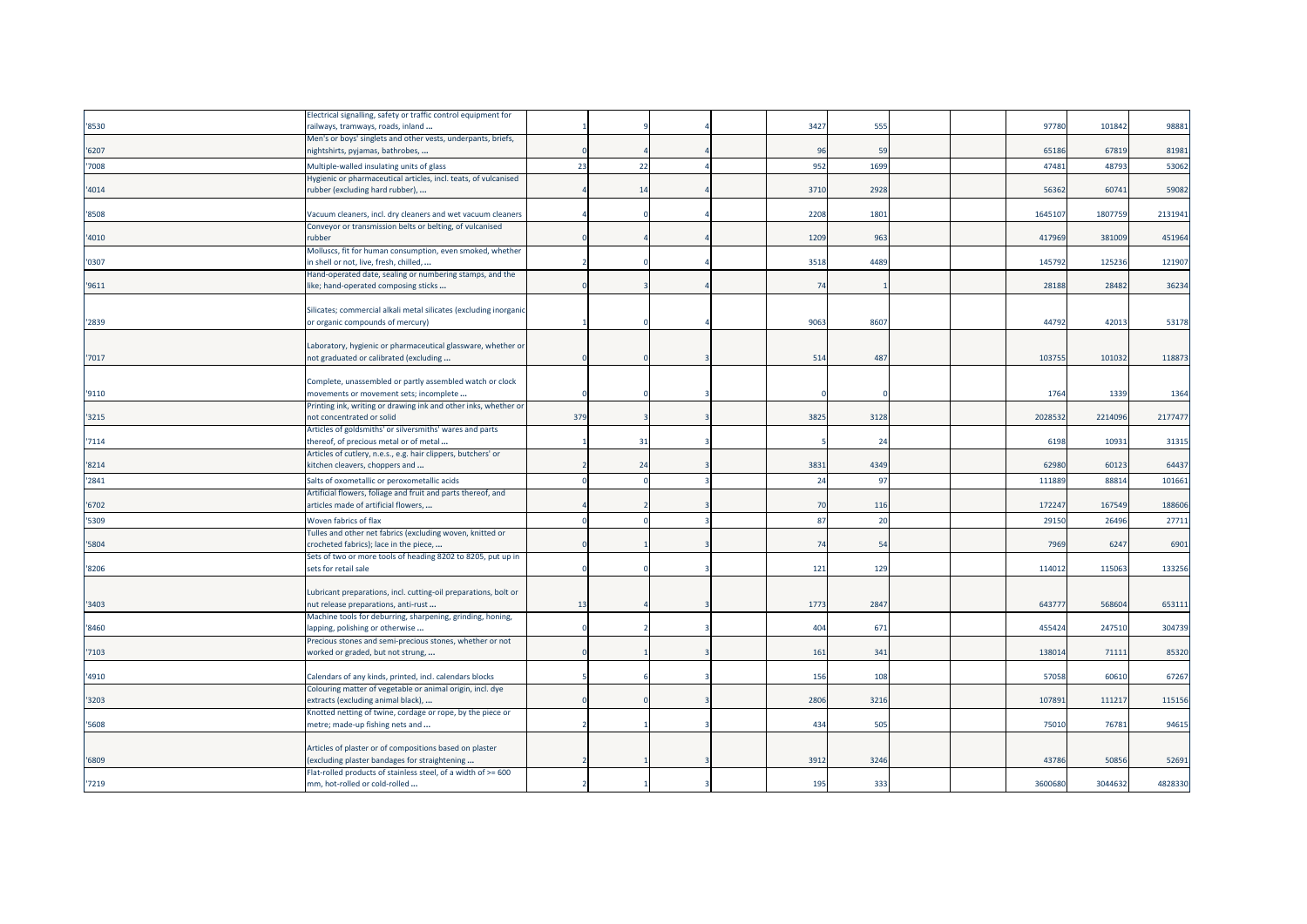|       | Printed or illustrated postcards; printed cards bearing                                               |     |                |                          |                |      |  |        |        |         |
|-------|-------------------------------------------------------------------------------------------------------|-----|----------------|--------------------------|----------------|------|--|--------|--------|---------|
| '4909 | personal greetings, messages or announcements,                                                        |     |                |                          | 237            | 124  |  | 10983  | 99149  | 109836  |
| '6501 | Hat-forms, hat bodies and hoods of felt, neither blocked to<br>shape nor with made brims; plateaux    | 15  | 13             |                          | 282            | 535  |  | 743    | 452    | 195     |
|       | Chain and parts thereof, or iron or steel (excluding watch                                            |     |                |                          |                |      |  |        |        |         |
| 7315  | chains, necklace chains and the                                                                       |     | 67             |                          | 5126           | 6018 |  | 30020  | 282863 | 393327  |
|       | Transmission or conveyor belts or belting, of textile material,                                       |     |                |                          |                |      |  |        |        |         |
| '5910 | whether or not impregnated,                                                                           |     |                |                          | 182            | 107  |  | 28168  | 29279  | 37947   |
|       |                                                                                                       |     |                |                          |                |      |  |        |        |         |
| '8445 | Machines for preparing textile fibres; spinning, doubling or<br>twisting machines and other machinery |     |                |                          | 267            | 63   |  | 2621   | 28735  | 33791   |
|       |                                                                                                       |     |                |                          |                |      |  |        |        |         |
| '1101 | Wheat or meslin flour                                                                                 |     | 11             | $\overline{\phantom{a}}$ | 93469          | 5947 |  | 4495   | 56264  | 55338   |
| '2509 | Chalk                                                                                                 |     |                |                          |                |      |  | 1467   | 1557   | 14362   |
|       | Electric shavers, hair clippers and hair-removing appliances,                                         |     |                |                          |                |      |  |        |        |         |
| '8510 | with self-contained electric                                                                          | 19  | $\overline{4}$ |                          | 10094          | 4748 |  | 69734  | 828387 | 825034  |
| '3210 | Paints and varnishes, incl. enamels, lacquers and distempers                                          |     |                |                          | 124            | 110  |  | 35914  | 29548  | 27042   |
|       | (excluding those based on synthetic                                                                   |     |                |                          |                |      |  |        |        |         |
| '3903 | Polymers of styrene, in primary forms                                                                 |     |                |                          | 795            | 458  |  | 123300 | 102380 | 1722036 |
|       |                                                                                                       |     |                |                          |                |      |  |        |        |         |
| '8204 | Hand-operated spanners and wrenches, incl. torque meter                                               | 27  |                |                          | 298            | 440  |  | 25658  | 252806 | 327652  |
|       | wrenches (excluding tap wrenches),<br>Machinery for the manufacture or finishing of felt or           |     |                |                          |                |      |  |        |        |         |
| '8449 | nonwovens in the piece or in shapes,                                                                  |     |                |                          |                |      |  | 31380  | 72275  | 53139   |
|       | Video recording or reproducing apparatus, whether or not                                              |     |                |                          |                |      |  |        |        |         |
| '8521 | incorporating a video tuner (excluding                                                                |     |                |                          | 86             | 232  |  | 17467  | 186610 | 146320  |
|       | Clock and watch cases and parts thereof, n.e.s. (excluding for                                        |     |                |                          |                |      |  |        |        |         |
| '9112 | wrist-watches, pocket-watches                                                                         |     |                |                          |                |      |  | 2016   | 1265   | 1964    |
| '2903 | Halogenated derivatives of hydrocarbons                                                               |     |                |                          | 185            | 651  |  | 63439  | 56302  | 580924  |
|       |                                                                                                       |     |                |                          |                |      |  |        |        |         |
| '1703 | Molasses resulting from the extraction or refining of sugar                                           |     |                |                          | 3553           | 1558 |  | 1937   | 19109  | 18199   |
|       | Textile products and articles, for technical use, specified in                                        |     |                |                          |                |      |  |        |        |         |
| '5911 | Note 7 to chapter 59                                                                                  |     |                |                          | 3378           | 3248 |  | 42321  | 433047 | 499693  |
| 7806  | Articles of lead, n.e.s.                                                                              |     |                |                          | $\overline{1}$ | 16   |  | 661    | 7039   | 12673   |
|       |                                                                                                       |     |                |                          |                |      |  |        |        |         |
|       | Human hair, dressed, thinned, bleached or otherwise worked                                            |     |                |                          |                |      |  |        |        |         |
| '6703 | wool, other animal hair or other<br>Knitted or crocheted fabrics, of a width > 30 cm, containing by   | 15  | 33             |                          | 39             | 52   |  | 795    | 8094   | 11583   |
| '6004 | weight >= 5% of elastomeric                                                                           |     |                |                          | 1184           | 354  |  | 10734  | 94891  | 101693  |
|       |                                                                                                       |     |                |                          |                |      |  |        |        |         |
|       | Phosphoric esters and their salts, incl. lactophosphates; their                                       |     |                |                          |                |      |  |        |        |         |
| '2919 | halogenated, sulphonated, nitrated                                                                    |     |                |                          | 21             | 23   |  | 6860   | 61749  | 98465   |
|       | Hydraulic brake fluids and other prepared liquids for hydrauli                                        |     |                |                          |                |      |  |        |        |         |
| 3819  | transmission not containing                                                                           |     |                |                          | 2091           | 1635 |  | 6226   | 5641   | 68978   |
|       | Residual lyes from the manufacture of wood pulp, whether or                                           |     |                |                          |                |      |  |        |        |         |
| '3804 | not concentrated, desugared or                                                                        |     |                |                          | 294            | 449  |  | 3079   | 23704  | 30077   |
|       |                                                                                                       |     |                |                          |                |      |  |        |        |         |
|       | Agglomerated cork, with or without a binding substance, and                                           |     |                |                          |                |      |  |        |        |         |
| '4504 | articles of agglomerated cork (excluding                                                              |     |                |                          | 692            | 838  |  | 81446  | 85513  | 82802   |
|       | Vegetable parchment, greaseproof papers, tracing papers and                                           |     |                |                          |                |      |  |        |        |         |
| '4806 | glassine and other glazed transparent                                                                 |     |                |                          | 347            | 483  |  | 28461  | 253867 | 293452  |
|       | Headbands, linings, covers, hat foundations, hat frames,                                              |     |                |                          |                |      |  |        |        |         |
| '6507 | peaks and chinstraps, for headgear                                                                    |     | 10             |                          | 1              | 24   |  | 1996   | 15748  | 18714   |
|       | Textile fabrics impregnated, coated, covered or laminated                                             |     |                |                          |                |      |  |        |        |         |
| '5903 | with plastics (excluding tyre cord                                                                    | 509 | 49             |                          | 1312           | 1492 |  | 30188  | 259658 | 309659  |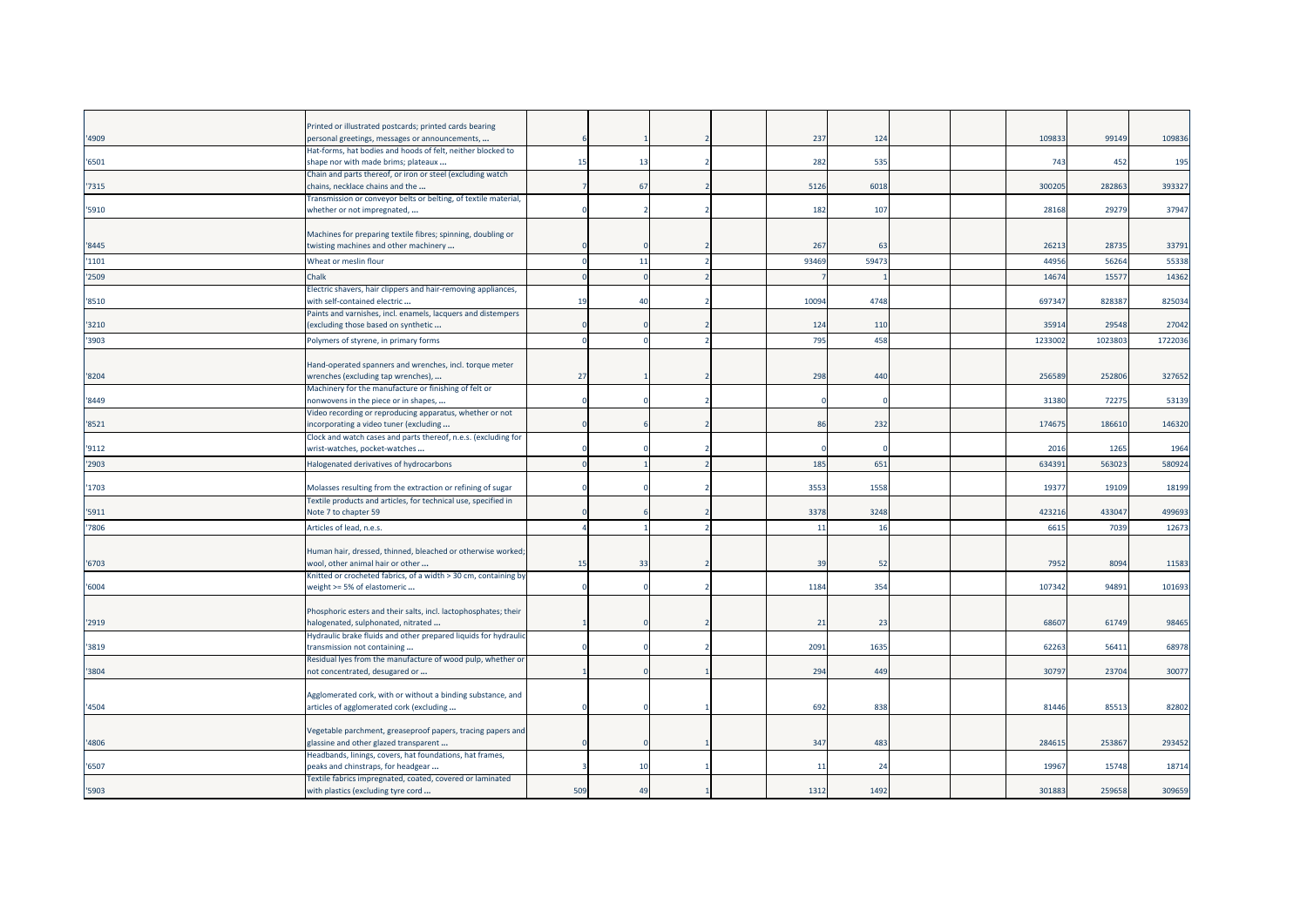|       | Reception apparatus for radio-broadcasting, whether or not                                            |     |    |  |               |               |  | 835422  | 654240  |         |
|-------|-------------------------------------------------------------------------------------------------------|-----|----|--|---------------|---------------|--|---------|---------|---------|
| '8527 | combined, in the same housing, with                                                                   | 233 |    |  | 241<br>710054 | 253<br>877475 |  | 287480  | 300469  | 578359  |
| '1003 | <b>Barley</b>                                                                                         |     |    |  |               |               |  |         |         | 353407  |
| '1102 | Cereal flours (excluding wheat or meslin)                                                             |     |    |  | 962           | 777           |  | 4195    | 43491   | 51154   |
| 3816  | Refractory cements, mortars, concretes and similar<br>compositions (excluding preparations based      |     |    |  | 977           | 1150          |  | 101275  | 10087   | 105212  |
|       |                                                                                                       |     |    |  |               |               |  |         |         |         |
| '7613 | Aluminium containers for compressed or liquefied gas                                                  |     |    |  | 228           | 81            |  | 78138   | 132072  | 114822  |
|       |                                                                                                       |     |    |  |               |               |  |         |         |         |
|       | Wadding, gauze, bandages and the like, e.g. dressings,                                                |     |    |  |               |               |  |         |         |         |
| '3005 | adhesive plasters, poultices, impregnated                                                             |     |    |  | 1122          | 1157          |  | 943741  | 951510  | 968075  |
|       |                                                                                                       |     |    |  |               |               |  |         |         |         |
| '2928 | Organic derivatives of hydrazine or of hydroxylamine                                                  |     |    |  | 320           | 97            |  | 153856  | 177588  | 166429  |
| '2513 | Pumice stone; emery; natural corundum, natural garnet and<br>other natural abrasives, whether         |     |    |  | 106           | 125           |  | 9121    | 7107    | 5962    |
|       | Sheets or profiles of glass, whether or not having an                                                 |     |    |  |               |               |  |         |         |         |
| 7006  | absorbent, reflecting or non-reflecting                                                               |     |    |  | 2301          | 2415          |  | 94019   | 85650   | 109499  |
|       | Textile wicks, woven, plaited or knitted, for lamps, stoves,                                          |     |    |  |               |               |  |         |         |         |
| 5908  | lighters, candles or the like;                                                                        |     |    |  |               |               |  | 3755    | 3611    | 3581    |
|       | Bodies, incl. cabs, for tractors, motor vehicles for the                                              |     |    |  |               |               |  |         |         |         |
| '8707 | transport of ten or more persons,                                                                     |     |    |  | 2646          | 443           |  | 197831  | 133062  | 155971  |
|       | Casks, drums, cans, boxes and similar containers, incl. rigid or                                      |     |    |  |               |               |  |         |         |         |
| '7612 | collapsible tubular containers,                                                                       |     | 10 |  | 21634         | 17966         |  | 326509  | 356494  | 340697  |
| 7419  | Other articles of copper, n.e.s.                                                                      | 13  |    |  | 598           | 230           |  | 26374   | 25560   | 318140  |
|       | Labels, badges and similar articles, of textile materials, in the                                     |     |    |  |               |               |  |         |         |         |
| 5807  | piece, in strips or cut to                                                                            |     |    |  | 75            | - 79          |  | 19242   | 17095   | 19183   |
| '0807 | Melons, incl. watermelons, and papaws (papayas), fresh                                                | 101 |    |  | 2620          | 561           |  | 455316  | 517580  | 452794  |
|       | Padlocks and locks "key, combination or electrically                                                  |     |    |  |               |               |  |         |         |         |
| '8301 | operated", of base metal; clasps and frames                                                           |     | 13 |  | 2230          | 4434          |  | 1074393 | 963309  | 1091259 |
|       | Spark-ignition reciprocating or rotary internal combustion                                            |     |    |  |               |               |  |         |         |         |
| '8407 | piston engine                                                                                         |     |    |  | 1126          | 915           |  | 3930852 | 2929492 | 3019509 |
|       | Watch straps, watch bands and watch bracelets, and parts                                              |     |    |  |               |               |  |         |         |         |
| '9113 | thereof, n.e.s.                                                                                       |     |    |  | 18            |               |  | 67112   | 59037   | 63946   |
| '6309 | Worn clothing and clothing accessories, blankets and<br>travelling rugs, household linen and articles | 38  | 27 |  | 3516          | 4129          |  | 31748   | 28050   | 50547   |
| '9702 |                                                                                                       |     |    |  |               |               |  | 1513    | 1595    | 22941   |
|       | Original engravings, prints and lithographs                                                           |     |    |  |               |               |  |         |         |         |
| '2902 | Cyclic hydrocarbons                                                                                   |     |    |  | 57640         | 32995         |  | 1142566 | 84599   | 1431325 |
|       | Clocks with watch movements (excluding wrist-watches,                                                 |     |    |  |               |               |  |         |         |         |
| '9103 | pocket-watches and other watches of heading                                                           |     |    |  |               |               |  | 1878    | 2029    | 1576    |
|       | Sheet piling of iron or steel, whether or not drilled, punched                                        |     |    |  |               |               |  |         |         |         |
| '7301 | or made from assembled elements;                                                                      |     |    |  |               |               |  | 131355  | 104980  | 152533  |
|       |                                                                                                       |     |    |  |               |               |  |         |         |         |
|       | Ketones and quinones, whether or not with other oxygen                                                |     |    |  |               |               |  |         |         |         |
| '2914 | function, and their halogenated, sulphonated,                                                         |     |    |  | 480           | 706           |  | 492116  | 464222  | 645499  |
| '2930 | Organo-sulphur compounds                                                                              |     |    |  | 284           | 587           |  | 351475  | 367918  | 434207  |
|       | Finishing agents, dye carriers to accelerate the dyeing or                                            |     |    |  |               |               |  |         |         |         |
| '3809 | fixing of dyestuffs and other products                                                                |     |    |  | 1341          | 1379          |  | 333732  | 307956  | 343909  |
| '0904 | Pepper of the genus Piper; dried or crushed or ground fruits<br>of the genus Capsicum or of the       |     |    |  | 854           | 984           |  | 18789   | 182732  | 230437  |
|       |                                                                                                       |     |    |  |               |               |  |         |         |         |
| '5109 | Yarn of wool or fine animal hair, put up for retail sale                                              |     |    |  |               |               |  | 57769   | 53751   | 68285   |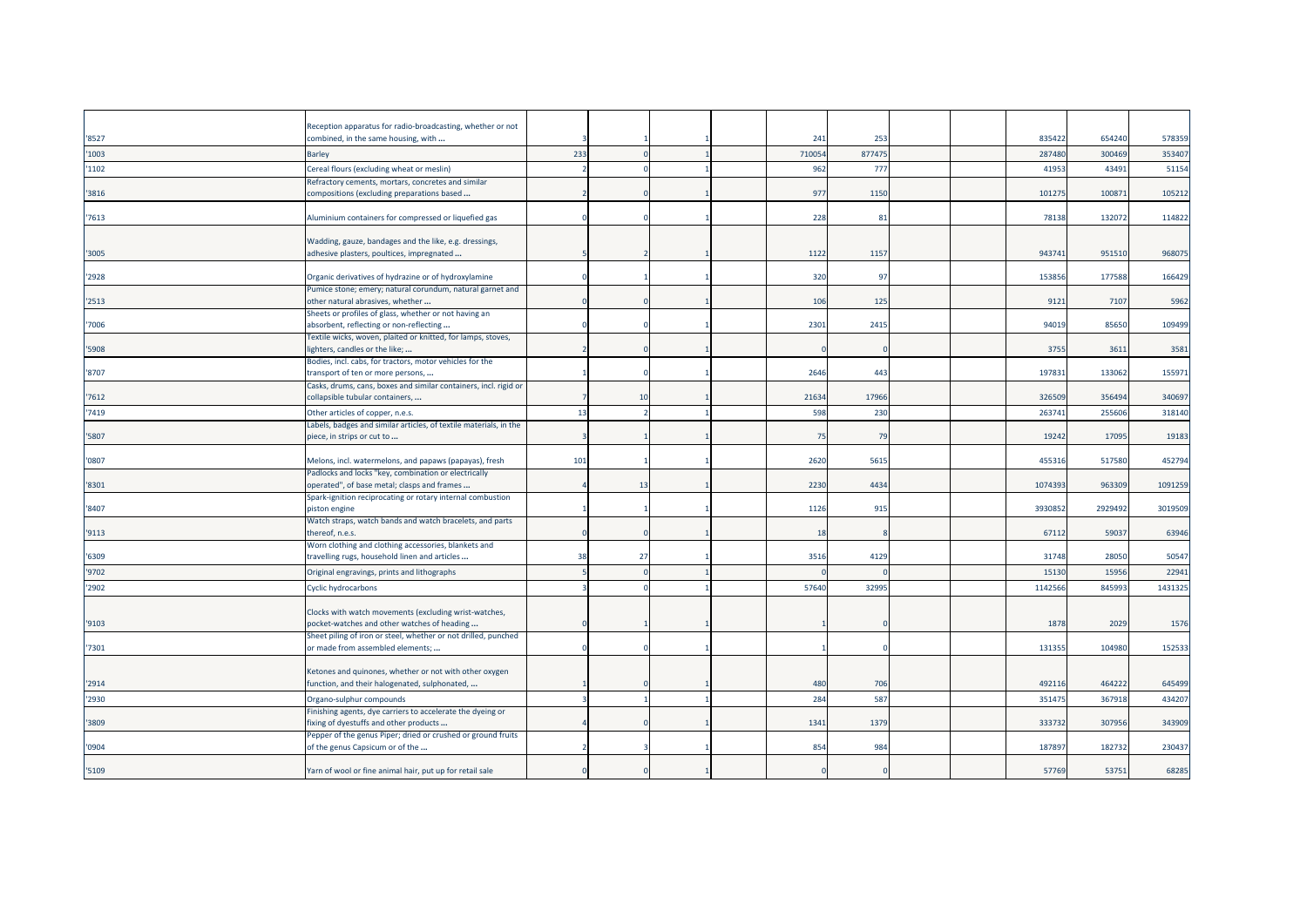| '8509 | Electromechanical domestic appliances, with self-contained<br>electric motor; parts thereof (excluding |    | 51 |  | 4283           | 4835 |  | 127750 | 148902 | 180108 |
|-------|--------------------------------------------------------------------------------------------------------|----|----|--|----------------|------|--|--------|--------|--------|
|       | Portable electric lamps designed to function by their own                                              |    |    |  |                |      |  |        |        |        |
| '8513 | source of energy, e.g. dry batteries,                                                                  |    |    |  | 181            | 302  |  | 18368  | 178358 | 221542 |
|       | Parts and accessories suitable for use solely or principally with                                      |    |    |  |                |      |  |        |        |        |
| '8522 | sound reproducing and recording                                                                        |    |    |  |                | 13   |  | 7608   | 40630  | 47131  |
| '8502 | Electric generating sets and rotary converters                                                         |    |    |  | 586            | 4088 |  | 40932  | 402278 | 431660 |
| 8446  | Weaving machines "looms"                                                                               |    |    |  | 680            | 84   |  | 1267   | 13918  | 16644  |
| 8456  | Machine tools for working any material by removal of<br>material, by laser or other light or photon    |    |    |  | 2779           | 4864 |  | 65183  | 473493 | 575549 |
|       | Machine tools, incl. way-type unit head machines, for drilling,                                        |    |    |  |                |      |  |        |        |        |
| '8459 | boring, milling, threading                                                                             | 40 |    |  | 275            | 448  |  | 20042  | 150094 | 15292  |
|       | Lead plates, sheets, strip and foil; lead powders and flakes                                           |    |    |  |                |      |  |        |        |        |
| 7804  | (excluding grains of lead, and                                                                         |    |    |  |                |      |  | 4720   | 4236   | 3728   |
|       | Cadmium and articles thereof, n.e.s.; cadmium waste and                                                |    |    |  |                |      |  |        |        |        |
| '8107 | scrap (excluding ash and residues containing                                                           |    |    |  |                |      |  | 272    | 592    | 787    |
|       | Worked ivory, bone, tortoiseshell, horn, antlers, coral, mother                                        |    |    |  |                |      |  |        |        |        |
| '9601 | of-pearl and other animal carving                                                                      |    |    |  | 127            | 216  |  | 6300   | 5238   | 6900   |
|       | Travel sets for personal toilet, sewing or shoe or clothes                                             |    |    |  |                |      |  |        |        |        |
| '9605 | cleaning (excluding manicure sets)                                                                     |    |    |  | $\overline{1}$ |      |  | 1055   | 8535   | 8740   |
|       | Railway or tramway maintenance or service vehicles, whether                                            |    |    |  |                |      |  |        |        |        |
| '8604 | or not self-propelled, e.g., workshops,                                                                |    |    |  |                |      |  | 8354   | 40940  | 10468  |
| '8904 | Tugs and pusher craft                                                                                  |    |    |  | 4900           | 2973 |  | 601    | 796    | 11408  |
|       |                                                                                                        |    |    |  |                |      |  |        |        |        |
|       | Breathing appliances and gas masks (excluding protective                                               |    |    |  |                |      |  |        |        |        |
| '9020 | masks having neither mechanical parts                                                                  |    | 25 |  | 555            | 759  |  | 20115  | 26459  | 175468 |
|       | Instrument panel clocks and clocks of a similar type for                                               |    |    |  |                |      |  |        |        |        |
| '9104 | vehicles, aircraft, vessels and other<br>Clock movements, complete and assembled (excluding watch      |    |    |  |                |      |  | 6464   | 3085   | 3442   |
| '9109 | movements)                                                                                             |    |    |  |                |      |  | 213    | 2213   | 2884   |
|       | Skins and other parts of birds with their feathers or down,                                            |    |    |  |                |      |  |        |        |        |
| '6701 | feathers, parts of feathers, down                                                                      |    |    |  |                | 33   |  | 5853   | 4979   | 4737   |
|       | Ceramic building bricks, flooring blocks, support or filler tiles                                      |    |    |  |                |      |  |        |        |        |
| '6904 | and the like (excluding those<br>Flax, raw or processed, but not spun; flax tow and waste, incl.       |    |    |  | 6864           | 5795 |  | 59228  | 69239  | 79438  |
| '5301 | yarn waste and garnetted stock                                                                         |    |    |  | 780            | 385  |  | 358    | 3587   | 3423   |
|       | Artificial monofilament of >= 67 decitex and with a cross                                              |    |    |  |                |      |  |        |        |        |
| 5405  | sectional dimension of <= 1 mm; strip                                                                  |    |    |  |                |      |  | 629    | 391    | 454    |
|       | Man-made filament yarn, put up for retail sale (excluding                                              |    |    |  |                |      |  |        |        |        |
| 5406  | sewing thread)<br>Synthetic staple fibres, carded, combed or otherwise                                 |    |    |  | 138            | 178  |  | 2147   | 2265   | 3012   |
| '5506 | processed for spinning                                                                                 |    |    |  | 2 <sup>2</sup> | 43   |  | 3220   | 4100   | 6197   |
|       | Yarn of artificial staple fibres (excluding sewing thread and                                          |    |    |  |                |      |  |        |        |        |
| '5510 | yarn put up for retail sale)                                                                           |    |    |  |                |      |  | 2438   | 19366  | 24262  |
|       | Carpets and other floor coverings, of felt, not tufted or                                              |    |    |  |                |      |  |        |        |        |
| 5704  | flocked, whether or not made up                                                                        |    |    |  |                |      |  | 12513  | 112981 | 115111 |
| 5803  | Gauze (excluding narrow woven fabrics of heading 5806)                                                 |    |    |  |                |      |  | 199    | 1511   | 2856   |
| '5905 | <b>Textile wallcoverings</b>                                                                           |    |    |  | 32             |      |  | 1902   | 1858   | 2404   |
|       | Impregnated, coated or covered textile fabrics; painted                                                |    |    |  |                |      |  |        |        |        |
| '5907 | canvas being theatrical scenery, studio                                                                |    |    |  | -62            | 122  |  | 46158  | 39934  | 42553  |
|       | Bars and rods of alloy steel other than stainless, hot-rolled, in                                      |    |    |  |                |      |  |        |        |        |
| '7227 | irregularly wound coils                                                                                |    |    |  | 765            | 1545 |  | 28397  | 246679 | 356950 |
| '7303 | Tubes, pipes and hollow profiles, of cast iron                                                         |    |    |  | 2012           | 1949 |  | 4429   | 45739  | 65771  |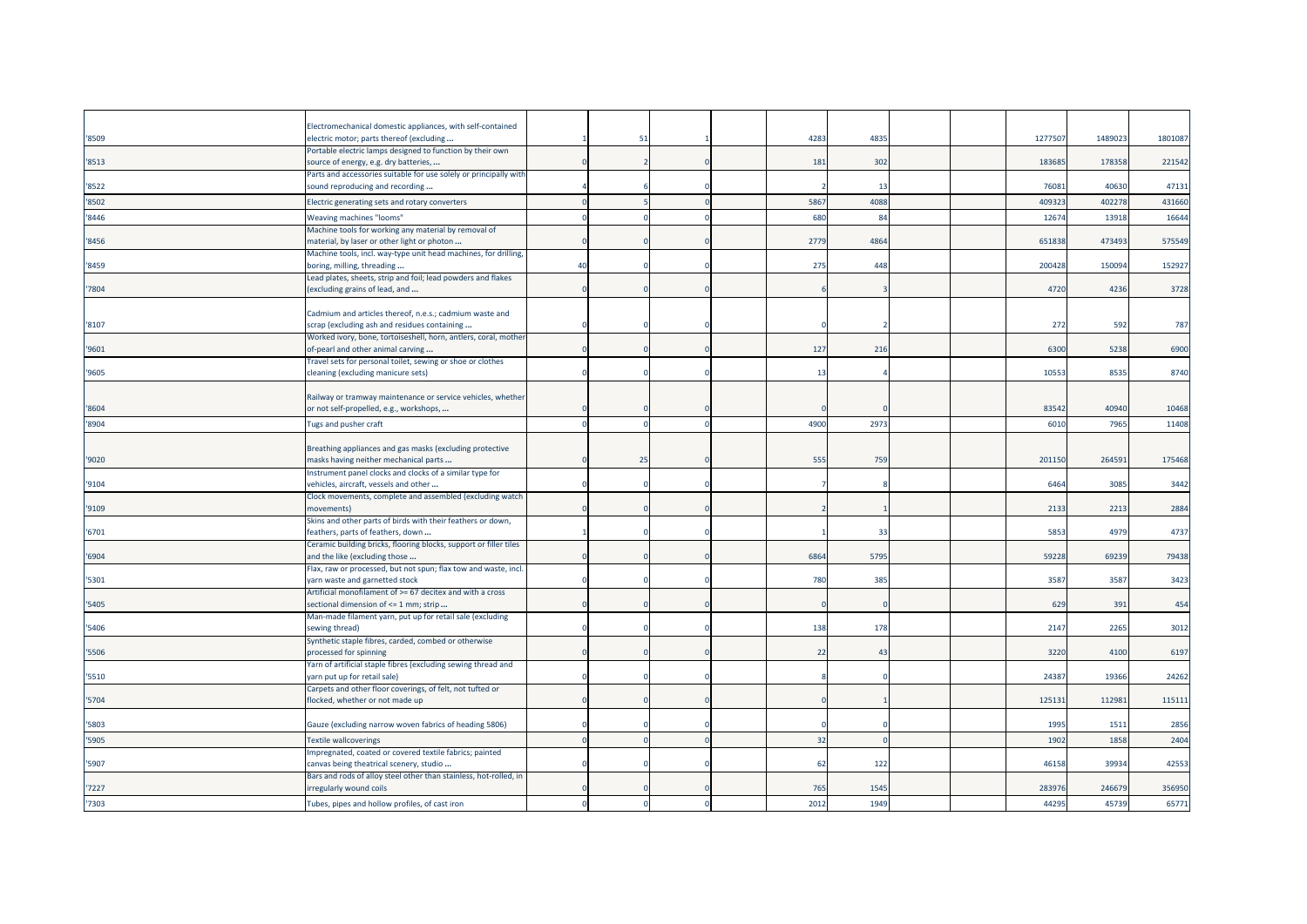| '7316 | Anchors, grapnels and parts thereof, of iron or steel                                                                   |     |    |  |              | 36    |  | 2338    | 2035    | 3306    |
|-------|-------------------------------------------------------------------------------------------------------------------------|-----|----|--|--------------|-------|--|---------|---------|---------|
|       | Pearls, natural or cultured, whether or not worked or graded,                                                           |     |    |  |              |       |  | 8575    | 5787    |         |
| '7101 | but not strung, mounted or set,<br>Fittings for loose-leaf binders or files, letter clips, letter                       |     |    |  |              |       |  |         |         | 8323    |
| '8305 | corners, paper clips, indexing                                                                                          |     |    |  | 734          | 756   |  | 54440   | 50145   | 59725   |
| '8406 | Steam turbines and other vapour turbines; parts thereof                                                                 |     |    |  | 14508        | 9677  |  | 158840  | 160596  | 106244  |
| '7502 | Unwrought nickel                                                                                                        |     |    |  | 290          | 463   |  | 947122  | 767100  | 1094431 |
|       | Waste and scrap, of aluminium (excluding slags, scale and the                                                           |     |    |  |              |       |  |         |         |         |
| '7602 | ike from iron and steel production,<br>Aluminium foil, "whether or not printed or backed with                           |     |    |  | 2609         | 2298  |  | 1307246 | 1113408 | 1669136 |
| '7607 | paper, paperboard, plastics or similar                                                                                  |     | 31 |  | 3692         | 4100  |  | 848081  | 847609  | 918638  |
| '0204 | Meat of sheep or goats, fresh, chilled or frozen                                                                        |     |    |  | 68           | 934   |  | 394110  | 429624  | 320003  |
| '1803 | Cocoa paste, whether or not defatted                                                                                    |     |    |  | 34380        | 41586 |  | 260425  | 335168  | 333394  |
| '2525 | Mica, whether or not rifted into sheets or splittings; mica<br>waste                                                    |     |    |  |              |       |  | 18754   | 16267   | 23159   |
| '2603 | Copper ores and concentrates                                                                                            |     |    |  |              |       |  | 192516  | 242067  | 3055965 |
| '2608 | Zinc ores and concentrates                                                                                              |     |    |  |              |       |  | 27338   | 196866  | 359772  |
| '2611 | Tungsten ores and concentrates                                                                                          |     |    |  |              |       |  |         | 18      |         |
| '2703 | Peat, incl. peat litter, whether or not agglomerated                                                                    | 25  |    |  | 597          | 720   |  | 93425   | 97900   | 115094  |
| '2714 | Bitumen and asphalt, natural; bituminous or oil-shale and tar<br>sands; asphaltites and asphaltic                       |     |    |  |              |       |  | 2793    | 3664    | 10148   |
| '2802 | Sulphur, sublimed or precipitated; colloidal sulphur                                                                    |     |    |  |              |       |  | 356     | 254     | 400     |
| '2837 | Cyanides, cyanide oxides and complex cyanides                                                                           |     |    |  |              |       |  | 8396    | 5839    | 6651    |
| '2842 | Salts of inorganic acids or peroxoacids, incl. aluminosilicates<br>whether or not chemically defined                    |     |    |  | 21           | 42    |  | 13781   | 114021  | 105439  |
| '2845 | Non-radioactive isotopes; inorganic or organic compounds of<br>such isotopes, whether or not chemically                 |     |    |  |              |       |  | 45596   | 40938   | 55234   |
| '2853 | Inorganic compounds, incl. distilled or conductivity water and<br>water of similar purity, n.e.s.;                      | 19  |    |  | $\mathbf{1}$ | 11    |  | 32070   | 41762   | 44322   |
| '1601 | Sausages and similar products, of meat, offal or blood; food<br>preparations based on these products                    |     |    |  | 1489         | 2479  |  | 624750  | 718325  | 769023  |
| '1603 | Extracts and juices of meat, fish or crustaceans, molluscs and<br>other aquatic invertebrates                           |     |    |  |              |       |  | 19681   | 16810   | 10664   |
| '1504 | Fats and oils and their fractions of fish or marine mammals,<br>whether or not refined (excluding                       |     |    |  |              |       |  | 2015    | 22286   | 32278   |
| '1509 | Olive oil and its fractions obtained from the fruit of the olive<br>tree solely by mechanical                           |     |    |  | - 72         | 89    |  | 322712  | 365062  | 391936  |
| '0407 | Birds' eggs, in shell, fresh, preserved or cooked                                                                       |     |    |  | 11187        | 97298 |  | 634349  | 649496  | 600096  |
|       | Ambergris, castoreum, civet and musk; cantharides; bile,                                                                |     |    |  |              |       |  |         |         |         |
| '0510 | whether or not dried; glands and other                                                                                  |     |    |  | 184          | 78    |  | 26627   | 32043   | 35543   |
| '0701 | Potatoes, fresh or chilled                                                                                              |     |    |  | 1588         | 824   |  | 360218  | 253276  | 223566  |
| '0708 | Leguminous vegetables, shelled or unshelled, fresh or chilled<br>Coconuts, Brazil nuts and cashew nuts, fresh or dried, | 106 |    |  | 9675         | 3610  |  | 8760    | 95966   | 97287   |
| '0801 | whether or not shelled or peeled                                                                                        |     |    |  | 24           | 39    |  | 579343  | 602593  | 561969  |
| '0806 | Grapes, fresh or dried                                                                                                  |     |    |  | 101          | 134   |  | 851169  | 976502  | 936681  |
| '0812 | Fruit and nuts, provisionally preserved, e.g. by sulphur dioxide<br>gas, in brine, in sulphur                           |     |    |  | -51          | 89    |  | 10367   | 9639    | 11060   |
| '3810 | Pickling preparations for metal surfaces; fluxes and other<br>auxiliary preparations for soldering,                     |     |    |  | 9699         | 9523  |  | 62390   | 52716   | 65042   |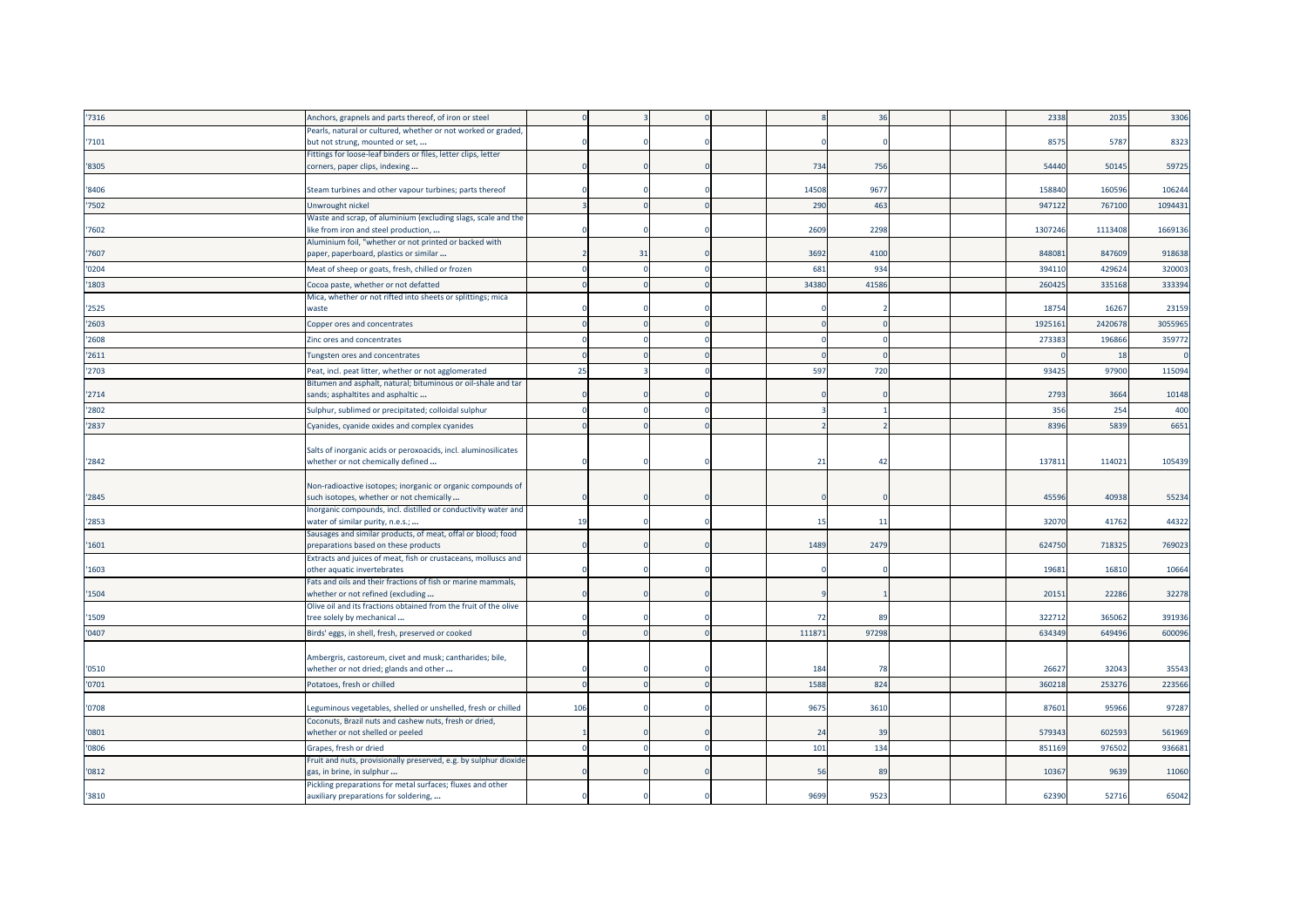| '3825 | Residual products of the chemical or allied industries, n.e.s.;<br>municipal waste; sewage sludge;  |    |     |  |                |      |  | 9560   | 11788  | 1300   |
|-------|-----------------------------------------------------------------------------------------------------|----|-----|--|----------------|------|--|--------|--------|--------|
|       | Natural polymers, e.g. alginic acid, and modified natural                                           |    |     |  |                |      |  |        |        |        |
| '3913 | polymers, e.g. hardened proteins,                                                                   |    |     |  | -89            | 204  |  | 17123  | 179818 | 209546 |
| '3507 | Enzymes; prepared enzymes, n.e.s.                                                                   |    |     |  | 341            | 37   |  | 37485  | 39329  | 469161 |
|       |                                                                                                     |    |     |  |                |      |  |        |        |        |
| 3602  | Prepared explosives (excluding propellent powders)                                                  |    |     |  | $\overline{1}$ | 283  |  | 2581   | 2837   | 28555  |
|       | Chemical preparations for photographic uses (excluding                                              |    |     |  |                |      |  |        |        |        |
| '3707 | varnishes, glues, adhesives and similar                                                             |    |     |  | 142            | 81   |  | 568468 | 458842 | 451555 |
|       | Halogenated, sulphonated, nitrated or nitrosated derivatives                                        |    |     |  |                |      |  |        |        |        |
| '2908 | of phenols or phenol-alcohols                                                                       |    |     |  | 34             | 52   |  | 1432   | 14123  | 13630  |
|       | Carded or combed yarn of fine animal hair (excluding that of                                        |    |     |  |                |      |  |        |        |        |
| 5108  | wool or that put up for retail                                                                      |    |     |  |                |      |  | 1033   | 7427   | 8931   |
| '4702 | Chemical wood pulp, dissolving grades                                                               |    |     |  |                |      |  | 36150  | 356140 | 404551 |
|       | Carbon paper, self-copy paper and other copying or transfer<br>papers, in rolls of a width of       |    |     |  |                |      |  |        |        |        |
| '4816 | Articles of natural cork (excluding cork in square or                                               |    |     |  | 27             |      |  | 5302   | 5576   | 5799   |
| '4503 | rectangular blocks, plates, sheets or                                                               |    |     |  | 92             | 196  |  | 1495   | 11894  | 13696  |
|       | Natural rubber, balata, gutta-percha, guayule, chicle and                                           |    |     |  |                |      |  |        |        |        |
| '4001 | similar natural gums, in primary                                                                    |    |     |  |                |      |  | 40340  | 35006  | 554139 |
|       | Other raw hides and skins, fresh, or salted, dried, limed,                                          |    |     |  |                |      |  |        |        |        |
| '4103 | pickled or otherwise preserved,                                                                     |    |     |  |                | 11   |  | 3977   | 3762   | 32203  |
| '4115 | Composition leather with a basis of leather or leather fibre, in<br>slabs, sheets or strip, whether |    |     |  |                |      |  | 304    | 1738   | 3031   |
|       | Plates, sheets and strip, of copper, of a thickness of > 0,15                                       |    |     |  |                |      |  |        |        |        |
| 7409  | mm (excluding expanded sheet                                                                        |    |     |  | 1268           | 600  |  | 33520  | 320159 | 569065 |
|       | Table, kitchen or other household articles, sanitary ware, and                                      |    |     |  |                |      |  |        |        |        |
| '7418 | parts thereof, of copper; pot                                                                       |    |     |  | 331            | 137  |  | 8059   | 75197  | 89331  |
|       | Hat-shapes, plaited or made by assembling strips of any                                             |    |     |  |                |      |  |        |        |        |
| '6502 | material (excluding blocked to shape,                                                               |    |     |  |                |      |  | 344    | 208    | 152    |
| '6901 | Bricks, blocks, tiles and other ceramic goods of siliceous fossi                                    |    |     |  | 18             |      |  | 6367   | 7881   | 8591   |
|       | meals, e.g. kieselguhr, tripolite<br>Clock or watch glasses and similar glasses, glasses for non-   |    |     |  |                |      |  |        |        |        |
| 7015  | corrective or corrective spectacles,                                                                |    |     |  | 20             |      |  | 372    | 3168   | 5041   |
|       | Woven fabrics containing predominantly, but < 85% synthetic                                         |    |     |  |                |      |  |        |        |        |
| '5514 | staple fibres by weight, mixed                                                                      |    |     |  | 124            | 89   |  | 6728   | 6188   | 70503  |
|       | Textile fabrics coated with gum or amylaceous substances, of                                        |    |     |  |                |      |  |        |        |        |
| '5901 | a kind used for the outer covers                                                                    |    |     |  | 222            | 372  |  | 2364   | 25814  | 36296  |
| '5904 | Linoleum, whether or not cut to shape; floor coverings<br>consisting of a coating or covering       |    |     |  | 5478           | 4366 |  | 4175   | 42703  | 39507  |
|       | Revolvers and pistols (excluding those of heading 9303 or                                           |    |     |  |                |      |  |        |        |        |
| '9302 | 9304 and sub-machine guns for military                                                              |    |     |  |                |      |  | 1524   | 11339  | 11706  |
|       | Parts and accessories for weapons and the like of heading                                           |    |     |  |                |      |  |        |        |        |
| '9305 | 9301 to 9304, n.e.s.                                                                                |    | 22  |  |                |      |  | 53638  | 54599  | 72741  |
| '9604 | Hand sieves and hand riddles (excluding colanders)                                                  |    |     |  | 25             | 24   |  | 922    | 8936   | 13044  |
|       | Ball-point pens; felt tipped and other porous-tipped pens and                                       |    |     |  |                |      |  |        |        |        |
| '9608 | markers; fountain pens, stylograph<br>Aircraft launching gear (excluding motor winches for          |    |     |  | 747            | 515  |  | 37075  | 381928 | 443099 |
| '8805 | launching gliders); deck-arrestor or similar                                                        |    |     |  |                | 105  |  | 1749   | 32770  | 27932  |
|       | Electrical apparatus for switching or protecting electrical                                         |    |     |  |                |      |  |        |        |        |
| '8535 | circuits, or for making connections                                                                 | 17 | 356 |  | 3372           | 2280 |  | 431492 | 331769 | 364463 |
|       | Rail locomotives powered from an external source of                                                 |    |     |  |                |      |  |        |        |        |
| '8601 | electricity or by electric accumulators                                                             |    |     |  | 1088           | 997  |  | 1530   | 16923  | 68522  |
|       | Primary cells and primary batteries, electrical; parts thereof                                      |    |     |  |                |      |  |        |        |        |
| '8506 | (excluding spent)                                                                                   |    |     |  | 406            | 638  |  | 56390  | 566739 | 620840 |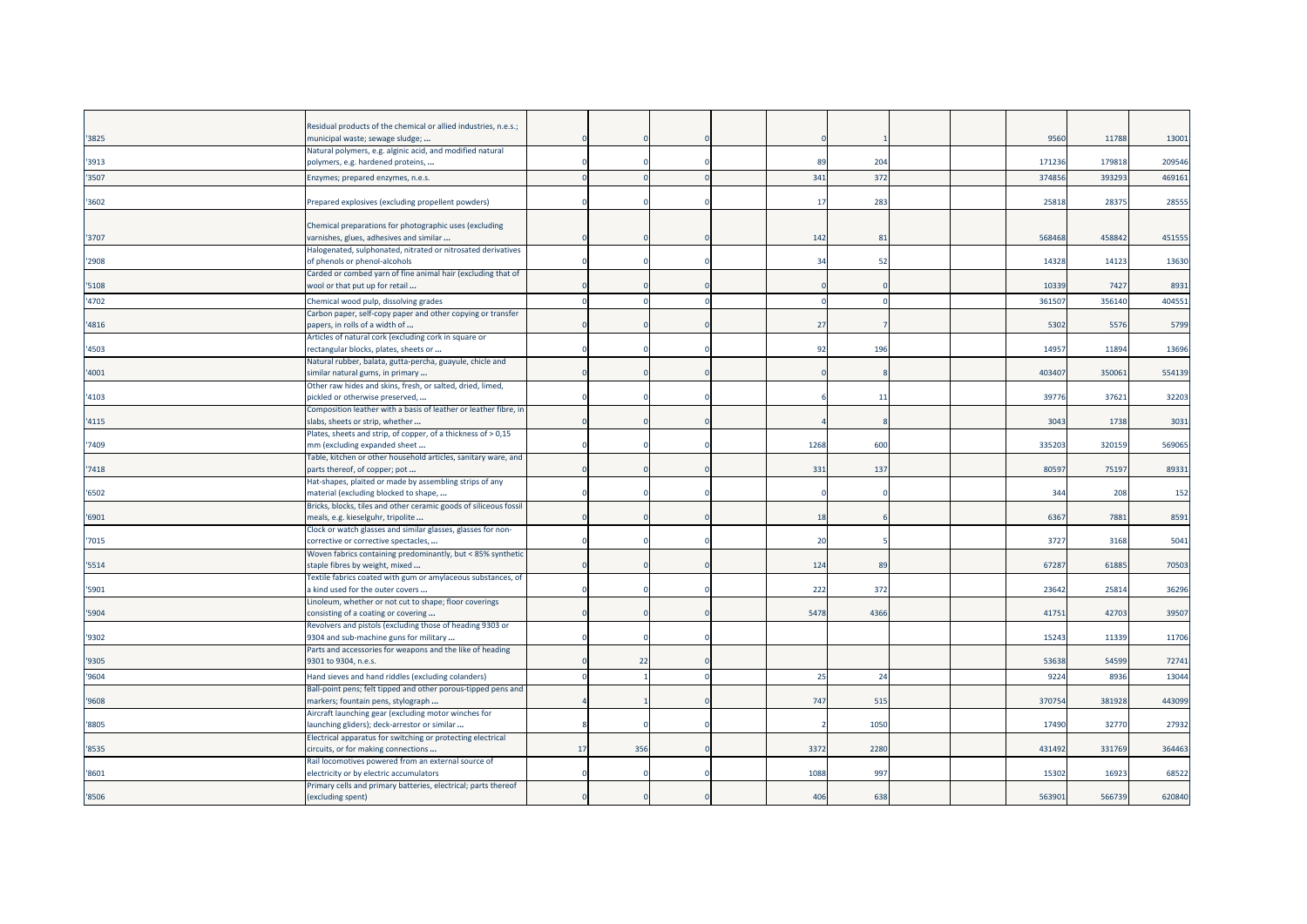| '8519 | Sound recording or sound reproducing apparatus                                                       | 12  |  | 526            | 287   |  | 440739 | 427314 | 436264 |
|-------|------------------------------------------------------------------------------------------------------|-----|--|----------------|-------|--|--------|--------|--------|
|       | Steam or other vapour generating boilers (excluding central                                          |     |  |                |       |  |        |        |        |
| '8402 | heating hot water boilers capable                                                                    | 661 |  | 2289           | 460   |  | 40152  | 39675  | 66043  |
| '8002 | Fin waste and scrap (excluding ash and residues from the<br>manufacture of tin of heading 2620,      |     |  |                |       |  | 8078   | 6529   | 19026  |
| '7904 | Zinc bars, rods, profiles and wire, n.e.s.                                                           |     |  |                |       |  | 7106   | 3910   | 6040   |
| '8110 | Antimony and articles thereof, n.e.s.; antimony waste and<br>scrap (excluding ash and residues       |     |  |                |       |  | 2023   | 1527   | 3322   |
|       | Residues of starch manufacture and similar residues, beet-                                           |     |  |                |       |  |        |        |        |
| '2303 | pulp, bagasse and other waste of                                                                     |     |  | 46525          | 48728 |  | 118500 | 131383 | 140835 |
| '2929 | Compounds with other nitrogen function (excluding amine-<br>function compounds; oxygen-function      |     |  | 125            | 244   |  | 308423 | 244828 | 286364 |
| '2942 | Separate chemically defined organic compounds, n.e.s.                                                |     |  | 34             | 53    |  | 51888  | 42028  | 49559  |
| '3701 | Photographic plates and film in the flat, sensitised,<br>unexposed, of any material other than       |     |  | 162            | 215   |  | 259548 | 223192 | 237981 |
|       | Photographic paper, paperboard and textiles, sensitised,                                             |     |  |                |       |  |        |        |        |
| '3703 | unexposed                                                                                            |     |  |                |       |  | 51699  | 40437  | 46383  |
|       | Cinematographic film, exposed and developed, whether or                                              |     |  |                |       |  |        |        |        |
| '3706 | not incorporating soundtrack or consisting                                                           |     |  |                |       |  | 37     | 18     | 26     |
| '3814 | Organic composite solvents and thinners, n.e.s.; prepared<br>paint or varnish removers (excluding    |     |  | 328            | 306   |  | 76231  | 80341  | 102809 |
|       |                                                                                                      |     |  |                |       |  |        |        |        |
|       | Mixed alkylbenzenes and mixed alkylnaphthalenes produced                                             |     |  |                |       |  |        |        |        |
| '3817 | by the alkylation of benzene and naphthalene                                                         |     |  | 16             |       |  | 101472 | 91819  | 102213 |
|       | Wool and fine or coarse animal hair, carded or combed, incl.                                         |     |  |                |       |  |        |        |        |
| '5105 | combed wool in fragments                                                                             |     |  | 715            | 1136  |  | 166699 | 116167 | 169104 |
| '5110 | Yarn of coarse animal hair or of horsehair, incl. gimped<br>horsehair yarn, whether or not put       |     |  |                |       |  | 451    | 396    | 98     |
|       | Sewing thread of man-made filaments, whether or not put up                                           |     |  |                |       |  |        |        |        |
| '5401 | for retail sale                                                                                      |     |  | 221            | 171   |  | 60928  | 61331  | 72754  |
|       | Artificial staple fibres, not carded, combed or otherwise                                            |     |  |                |       |  |        |        |        |
| '5504 | processed for spinning                                                                               |     |  |                |       |  | 121031 | 88128  | 105421 |
| '4017 | Hard rubber, e.g. ebonite, in all forms, incl. waste and scrap;<br>articles of hard rubber, n.e.s.   |     |  | 18             | 105   |  | 7408   | 5455   | 6495   |
|       | Carbon paper, self-copy paper and other copying or transfer                                          |     |  |                |       |  |        |        |        |
| '4809 | papers, incl. coated or impregnated<br>Cigarette paper, whether or not cut to size or in the form of |     |  |                | 12    |  | 19264  | 15413  | 15247  |
| '4813 | booklets or tubes                                                                                    |     |  | 2526           | 3948  |  | 16226  | 161966 | 174468 |
| '2528 | Borates, natural, and concentrates thereof, whether or not<br>calcined, and natural boric acids      |     |  |                |       |  | 2062   | 2405   | 2250   |
| '2604 | Nickel ores and concentrates                                                                         |     |  | 312            |       |  | 6008   | 7762   | 4395   |
|       |                                                                                                      |     |  |                |       |  |        |        |        |
| '2607 | Lead ores and concentrates                                                                           |     |  |                |       |  | 37155  | 337376 | 429632 |
| '2812 | Halides and halide oxides of non-metals                                                              |     |  | 12             |       |  | 18458  | 21332  | 16252  |
| '2813 | Sulphides of non-metals; commercial phosphorus trisulphide                                           |     |  |                |       |  | 5736   | 6095   | 6863   |
| '2817 | Zinc oxide; zinc peroxide                                                                            |     |  | $\overline{4}$ | 37    |  | 86128  | 75021  | 122388 |
| '2829 | Chlorates and perchlorates; bromates and perbromates;<br>iodates and periodates                      |     |  |                |       |  | 15297  | 13914  | 15781  |
| '2832 | Sulphites; thiosulphates                                                                             |     |  |                |       |  | 4614   | 4621   | 4701   |
|       | Tapioca and substitutes therefor prepared from starch, in the                                        |     |  |                |       |  |        |        |        |
| '1903 | form of flakes, grains, pearls,                                                                      |     |  |                |       |  | 2176   | 2009   | 4721   |
| '1505 | Wool grease and fatty substances derived therefrom, incl.<br>lanolin                                 |     |  |                |       |  | 26259  | 25565  | 34891  |
|       |                                                                                                      |     |  |                |       |  |        |        |        |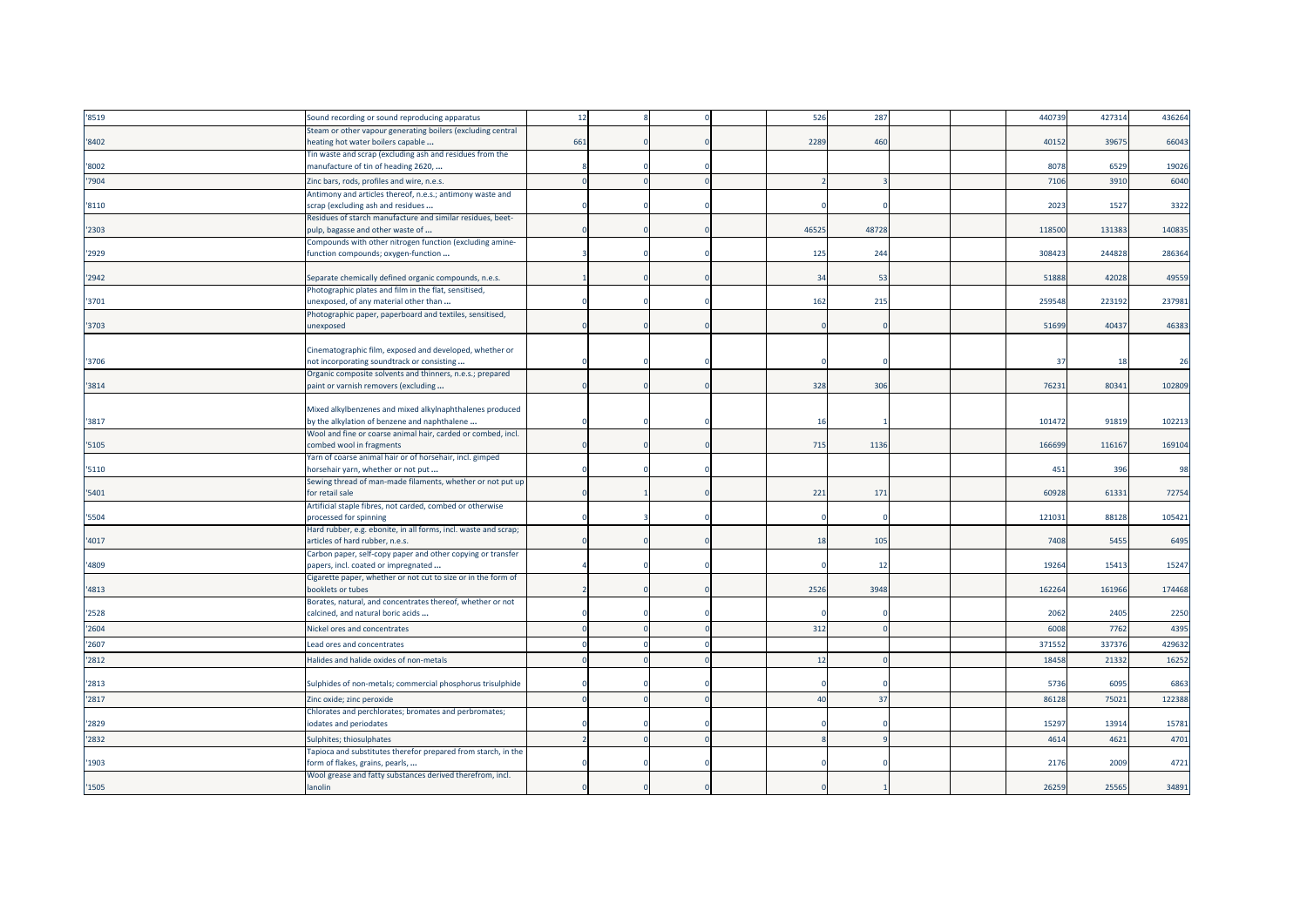|       | Groundnut oil and its fractions, whether or not refined, but                                             |      |     |  |                 |       |  |         |         |         |
|-------|----------------------------------------------------------------------------------------------------------|------|-----|--|-----------------|-------|--|---------|---------|---------|
| '1508 | not chemically modified                                                                                  |      |     |  | $-36$           |       |  | 7209    | 7368    | 8021    |
|       | Other oils and their fractions, obtained solely from olives,                                             |      |     |  |                 |       |  |         |         |         |
| '1510 | whether or not refined, but not                                                                          |      |     |  | 20              | 15    |  | 12561   | 11162   | 9999    |
|       | Palm oil and its fractions, whether or not refined (excluding                                            |      |     |  |                 |       |  |         |         |         |
| '1511 | chemically modified)                                                                                     |      |     |  | 3786            | 1011  |  | 521405  | 605772  | 747053  |
| '0907 | Cloves, whole fruit, cloves and stems                                                                    |      |     |  | 31              | 35    |  | 675     | 668     | 6384    |
| '0908 | Nutmeg, mace and cardamoms                                                                               |      |     |  | 30              | 33    |  | 3775    | 4332    | 47639   |
| '0805 | Citrus fruit, fresh or dried                                                                             |      |     |  | 94              | 686   |  | 118073  | 1565169 | 1509903 |
|       |                                                                                                          |      |     |  |                 |       |  |         |         |         |
| '0205 | Meat of horses, asses, mules or hinnies, fresh, chilled or<br>frozen                                     |      |     |  |                 |       |  | 4314    | 4963    | 4608    |
|       | Cut flowers and flower buds of a kind suitable for bouquets or                                           |      |     |  |                 |       |  |         |         |         |
| '0603 | for ornamental purposes, fresh,                                                                          | 45   |     |  | 1230            | 1521  |  | 1194809 | 1195497 | 1497273 |
|       | Aquatic invertebrates other than crustaceans and molluscs,                                               |      |     |  |                 |       |  |         |         |         |
| '0308 | live, fresh, chilled, frozen, dried,                                                                     |      |     |  |                 |       |  | 2814    | 3759    | 4809    |
|       |                                                                                                          |      |     |  |                 |       |  |         |         |         |
|       | Whey, whether or not concentrated or containing added                                                    |      |     |  |                 |       |  |         |         |         |
| '0404 | sugar or other sweetening matter; products                                                               |      |     |  | 18255           | 22302 |  | 25508   | 24695   | 307747  |
|       | Butter, incl. dehydrated butter and ghee, and other fats and                                             |      |     |  |                 |       |  |         |         |         |
| '0405 | oils derived from milk; dairy                                                                            | 1259 |     |  | 77086           | 48718 |  | 830411  | 798128  | 931833  |
|       |                                                                                                          |      |     |  |                 |       |  |         |         |         |
|       | Hand-woven tapestries of the type Gobelin, Flanders,                                                     |      |     |  |                 |       |  |         |         |         |
| 5805  | Aubusson, Beauvais and the like, and needle-worked                                                       |      |     |  |                 |       |  | 271     | 242     | 415     |
|       | Textile hosepiping and similar textile tubing, whether or not                                            |      |     |  |                 |       |  |         |         |         |
| '5909 | impregnated or coated, with or                                                                           |      |     |  | 37              | 51    |  | 14318   | 17467   | 16270   |
|       | Ceramic wares for laboratory, chemical or other technical                                                |      |     |  |                 |       |  |         |         |         |
| '6909 | uses; ceramic troughs, tubs and similar                                                                  |      |     |  | 1095            | 1593  |  | 802144  | 611255  | 825619  |
|       |                                                                                                          |      |     |  |                 |       |  |         |         |         |
|       | Worked slate and articles of slate or of agglomerated slate                                              |      |     |  |                 |       |  |         |         |         |
| '6803 | (excluding slate granules, chippings                                                                     |      |     |  |                 |       |  | 51604   | 54837   | 60714   |
|       | Fabricated asbestos fibres; mixtures with a basis of asbestos                                            |      |     |  |                 |       |  |         |         |         |
| '6812 | or with a basis of asbestos and                                                                          |      |     |  | 176             | 197   |  |         |         |         |
|       |                                                                                                          |      |     |  |                 |       |  |         |         |         |
|       | Worked mica and articles of mica, incl. agglomerated or                                                  |      |     |  |                 |       |  |         |         |         |
| '6814 | reconstituted mica, whether or not                                                                       |      |     |  | 469             | 503   |  | 29114   | 27274   | 33997   |
|       | Bars and rods of stainless steel, hot-rolled, in irregularly                                             |      |     |  |                 |       |  |         |         |         |
| 7221  | wound coils                                                                                              |      |     |  |                 |       |  | 214263  | 188098  | 270771  |
|       | Copper foil "whether or not printed or backed with paper,                                                |      |     |  |                 |       |  |         |         |         |
| 7410  | paperboard, plastics or similar backing                                                                  |      |     |  |                 | 16    |  | 99936   | 99483   | 130350  |
|       | Bars, rods, profiles and wire, of nickel (excluding electrically                                         |      |     |  | 1565            |       |  |         |         | 366305  |
| 7505  | insulated products)                                                                                      |      |     |  |                 | 1441  |  | 389886  | 329324  |         |
| 7614  | Stranded wire, cables, plaited bands and the like, of<br>aluminium (excluding such products electrically |      |     |  | 551             | 328   |  | 49827   | 43409   | 59614   |
|       | Zinc waste and scrap (excluding ash and residues from zinc                                               |      |     |  |                 |       |  |         |         |         |
| 7902  | production "heading 2620", ingots                                                                        |      |     |  |                 |       |  | 30627   | 15611   | 14803   |
|       | Tantalum and articles thereof, n.e.s.; tantalum waste and                                                |      |     |  |                 |       |  |         |         |         |
| '8103 | scrap (excluding ash and residues                                                                        | 883  | 175 |  |                 |       |  | 42433   | 37010   | 56216   |
|       |                                                                                                          |      |     |  |                 |       |  |         |         |         |
|       | Master alloys of copper (excluding phosphorus-copper                                                     |      |     |  |                 |       |  |         |         |         |
| 7405  | compounds "copper phosphide" containing                                                                  |      |     |  |                 |       |  | 54106   | 48762   | 79282   |
|       | Wrist-watches, pocket-watches and other watches, incl. stop-                                             |      |     |  |                 |       |  |         |         |         |
| '9101 | watches, with case of precious                                                                           |      | 16  |  | 240             | 201   |  | 498709  | 416415  | 635058  |
|       | Scent sprays and similar toilet sprays, and mounts and heads                                             |      |     |  |                 |       |  |         |         |         |
| '9616 | therefor; powder puffs and pads                                                                          |      |     |  | 104             | 327   |  | 97603   | 97188   | 94629   |
|       | Tailors' dummies and other lay figures, automata and other                                               |      |     |  |                 |       |  |         |         |         |
| '9618 | animated displays used for shop                                                                          |      |     |  | $\overline{11}$ |       |  | 29083   | 18327   | 19054   |
|       |                                                                                                          |      |     |  |                 |       |  |         |         |         |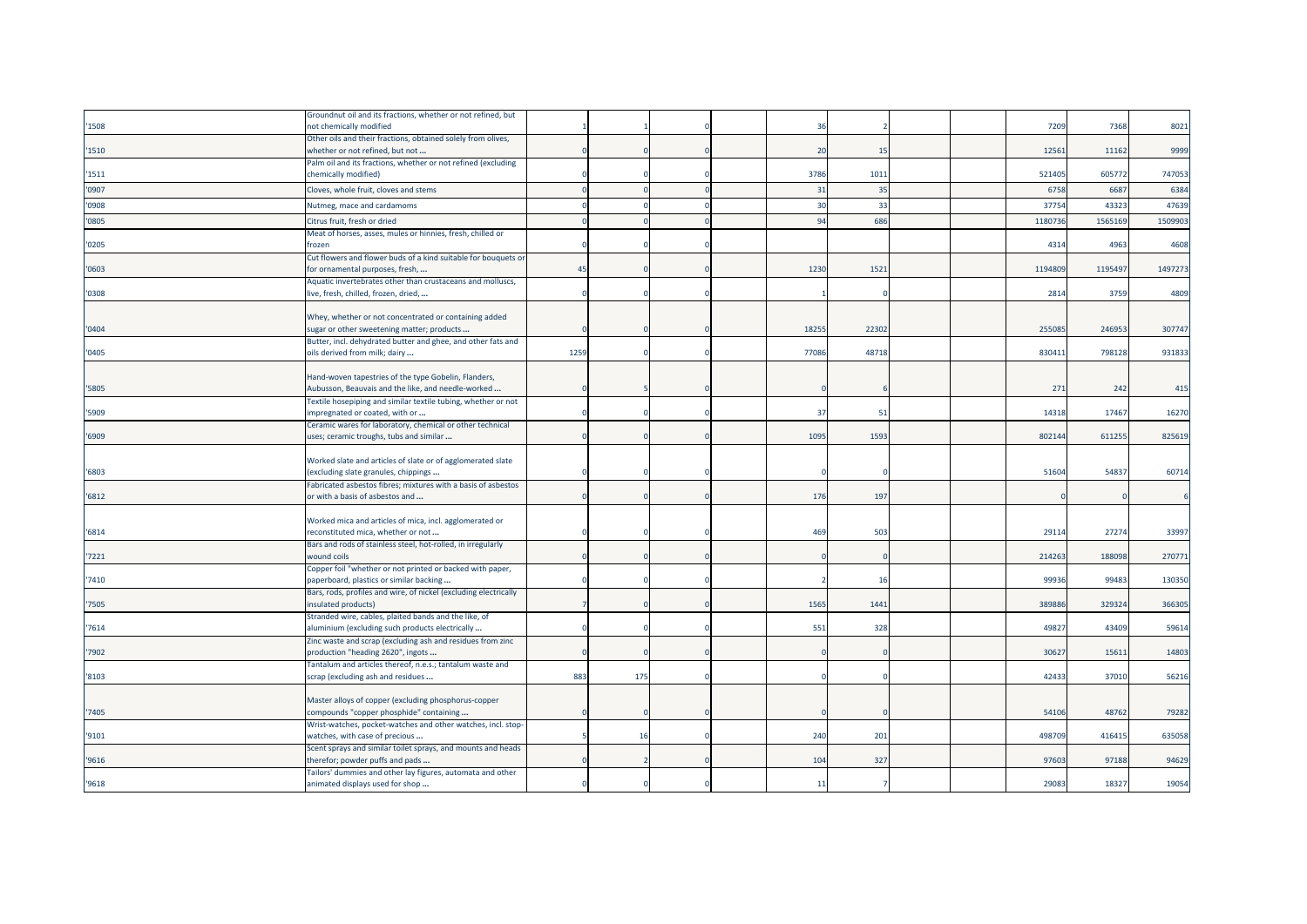|       | Special purpose motor vehicles (other than those principally       |      |     |  |       |        |  |        |         |         |
|-------|--------------------------------------------------------------------|------|-----|--|-------|--------|--|--------|---------|---------|
| '8705 | designed for the transport of                                      |      | 135 |  | 14498 | 8316   |  | 81862  | 816445  | 814734  |
|       | Fishing vessels; factory ships and other vessels for processing    |      |     |  |       |        |  |        |         |         |
| '8902 | or preserving fishery products                                     |      |     |  |       |        |  |        |         | 11601   |
|       | Frames and mountings for spectacles, goggles or the like, and      |      |     |  |       |        |  |        |         |         |
| '9003 | parts thereof, n.e.s.                                              |      |     |  | 68    | 16     |  | 370883 | 296671  | 367837  |
|       | Moving, grading, levelling, scraping, excavating, tamping,         |      |     |  |       |        |  |        |         |         |
| '8430 | compacting, extracting or boring                                   | 95   |     |  | 10801 | 14073  |  | 25014  | 229969  | 302253  |
|       |                                                                    |      |     |  |       |        |  |        |         |         |
|       | Colour lakes (other than Chinese or Japanese lacquer and           |      |     |  |       |        |  |        |         |         |
| '3205 | paints); preparations based on colour                              |      |     |  |       |        |  | 12197  | 10686   | 9934    |
|       | Carboxylic acids with additional oxygen function and their         |      |     |  |       |        |  |        |         |         |
| '2918 | anhydrides, halides, peroxides and                                 |      |     |  | 795   | 890    |  | 70107  | 652785  | 808137  |
|       | Hormones, prostaglandins, thromboxanes and leukotrienes,           |      |     |  |       |        |  |        |         |         |
| '2937 | natural or reproduced by synthesis;                                |      |     |  | 117   |        |  | 68082  | 797304  | 1133261 |
|       | Pharmaceutical preparations and products of subheadings            |      |     |  |       |        |  |        |         |         |
| '3006 | 3006.10.10 to 3006.60.90                                           | 1678 | 116 |  | 4250  | 2846   |  | 115207 | 1166051 | 1382824 |
|       |                                                                    |      |     |  |       |        |  |        |         |         |
| '2806 | Hydrogen chloride "hydrochloric acid"; chlorosulphuric acid        |      |     |  | 405   | 276    |  | 14110  | 15619   | 22219   |
| '2819 | Chromium oxides and hydroxides                                     | 126  |     |  |       | 17     |  | 3361   | 24408   | 34563   |
|       |                                                                    |      |     |  |       |        |  |        |         |         |
|       | Iron oxides and hydroxides; earth colours containing >= 70%        |      |     |  |       |        |  |        |         |         |
| '2821 | by weight of combined iron evaluated                               | 17   |     |  | 280   | 81     |  | 47331  | 42729   | 51054   |
|       | Radioactive chemical elements and radioactive isotopes, incl.      |      |     |  |       |        |  |        |         |         |
| '2844 | their fissile or fertile chemical                                  |      |     |  | 87025 | 8029   |  | 58256  | 549437  | 627368  |
| '2613 |                                                                    |      |     |  | 52    |        |  | 9704   | 32784   | 75323   |
|       | Molybdenum ores and concentrates                                   |      |     |  |       |        |  |        |         |         |
|       | Niobium, tantalum, vanadium or zirconium ores and                  |      |     |  |       |        |  |        |         |         |
| '2615 | concentrates                                                       |      |     |  | 23557 | 20557  |  |        |         |         |
|       | Coke and semi-coke of coal, of lignite or of peat, whether or      |      |     |  |       |        |  |        |         |         |
| '2704 | not agglomerated; retort carbon                                    |      |     |  | 2713  | 8702   |  | 581407 | 384788  | 780479  |
|       | Far distilled from coal, from lignite or from peat, and other      |      |     |  |       |        |  |        |         |         |
| '2706 | mineral tars, whether or not                                       |      |     |  | 25937 | 27455  |  |        |         |         |
|       |                                                                    |      |     |  |       |        |  |        |         |         |
|       | Bituminous mastics, cut-backs and other bituminous mixtures        |      |     |  |       |        |  |        |         |         |
| '2715 | based on natural asphalt, on natural                               |      |     |  | 121   | 145    |  | 16920  | 14984   | 17522   |
|       | Waters, incl. natural or artificial mineral waters and aerated     |      |     |  |       |        |  |        |         |         |
| '2201 | waters, not containing added                                       |      |     |  | 4302  | 3528   |  | 21681  | 212173  | 202254  |
|       |                                                                    |      |     |  |       |        |  |        |         |         |
|       | Manufactured tobacco and manufactured tobacco substitutes          |      |     |  |       |        |  |        |         |         |
| '2403 | and "homogenised" or "reconstituted"                               |      |     |  | 10271 | 118646 |  | 523183 | 600131  | 952908  |
| '2502 | Unroasted iron pyrites                                             |      |     |  |       |        |  | 468    | 4082    | 3006    |
|       | Natural barium sulphate "barytes"; natural barium carbonate        |      |     |  |       |        |  |        |         |         |
| '2511 | 'witherite", whether or not calcined                               |      |     |  |       |        |  | 25749  | 26324   | 27077   |
|       | Slate, whether or not roughly trimmed or merely cut, by            |      |     |  |       |        |  |        |         |         |
| '2514 | sawing or otherwise, into blocks or                                |      |     |  |       |        |  | 5810   | 5080    | 6307    |
|       | Limestone flux; limestone and other calcareous stone, of a         |      |     |  |       |        |  |        |         |         |
| '2521 | kind used for the manufacture of                                   |      |     |  | 328   | 378    |  | 42555  | 31219   | 38781   |
|       |                                                                    |      |     |  |       |        |  |        |         |         |
| '2523 | Cement, incl. cement clinkers, whether or not coloured             |      |     |  | 26792 | 34686  |  | 177992 | 18845   | 186393  |
|       | Locust beans, seaweeds and other algae, sugar beet and             |      |     |  |       |        |  |        |         |         |
| '1212 | sugar cane, fresh, chilled, frozen or                              | 29   | 157 |  | 1173  | 1120   |  | 95981  | 99739   | 116805  |
|       | Fats of bovine animals, sheep or goats (excluding oil and          |      |     |  |       |        |  |        |         |         |
| '1502 | oleostearin)                                                       |      |     |  | 248   | 954    |  | 22790  | 21903   | 25709   |
| '0103 | Live swine                                                         |      |     |  | 1700  | 665    |  | 136280 | 109953  | 678026  |
|       | Fish, fresh or chilled (excluding fish fillets and other fish meat |      |     |  |       |        |  |        |         |         |
| '0302 | of heading 0304)                                                   |      |     |  | 398   | 24     |  | 664569 | 562722  | 596799  |
|       |                                                                    |      |     |  |       |        |  |        |         |         |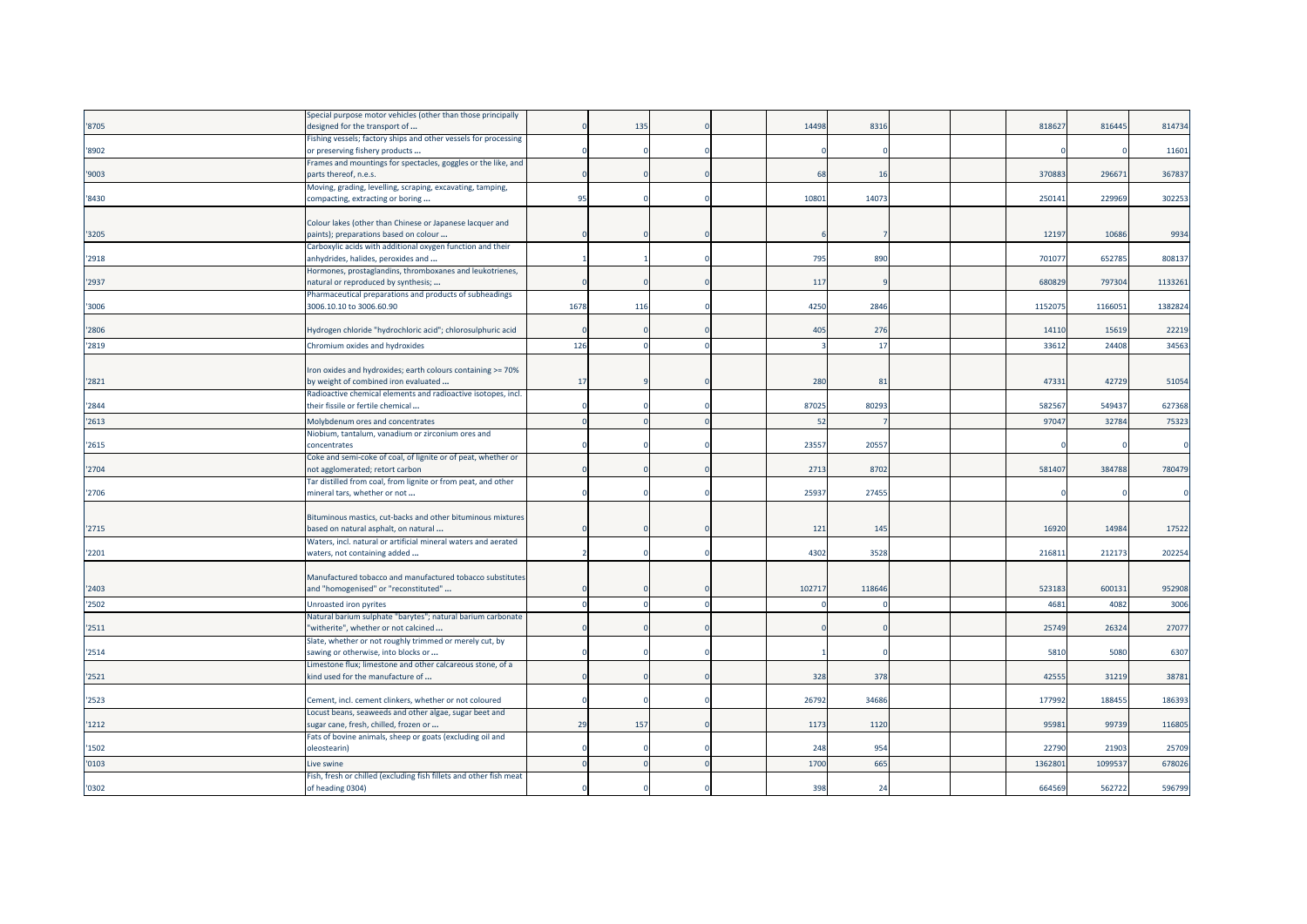|       | Cabbages, cauliflowers, kohlrabi, kale and similar edible                                                              |          |  |       |      |  |        |        |         |
|-------|------------------------------------------------------------------------------------------------------------------------|----------|--|-------|------|--|--------|--------|---------|
| '0704 | brassicas, fresh or chilled                                                                                            | $\Delta$ |  | 3076  | 1394 |  | 28989  | 339963 | 369632  |
| '5002 | Raw silk "non-thrown"                                                                                                  |          |  |       |      |  | 3579   | 5980   | 5283    |
| '5007 | Woven fabrics of silk or of silk waste                                                                                 |          |  | 49    |      |  | 1630   | 10746  | 7933    |
|       | Waste of wool or of fine or coarse animal hair, incl. yarn                                                             |          |  |       |      |  |        |        |         |
| '5103 | waste (excluding garnetted stock,                                                                                      |          |  |       |      |  | 1933   | 1506   | 1432    |
| '5202 | Cotton waste, incl. yarn waste and garnetted stock                                                                     |          |  |       |      |  | 57968  | 82080  | 65512   |
| '5204 | Cotton sewing thread, whether or not put up for retail sale                                                            |          |  |       |      |  | 2379   | 4026   | 5343    |
| '5306 | Flax yarn                                                                                                              |          |  |       |      |  | 5706   | 6437   | 6866    |
| '5308 | Yarn of vegetable textile fibres; paper yarn (excluding flax<br>yarn, yarn of jute or of other                         |          |  |       |      |  | 4986   | 3826   | 3878    |
| '5311 | Woven fabrics of other vegetable textile fibres; woven fabrics<br>of paper yarn (excluding those                       |          |  |       |      |  | 2796   | 2129   | 2853    |
|       | Woven fabrics of artificial filament yarn, incl. monofilament of                                                       |          |  |       |      |  |        |        |         |
| '5408 | >= 67 decitex and a maximum                                                                                            |          |  | 602   | 383  |  | 59425  | 44421  | 37676   |
| '5601 | Wadding of textile materials and articles thereof; textile fibres<br>with a length of <= 5 mm                          |          |  | 79770 | 7068 |  | 111183 | 103553 | 95568   |
|       |                                                                                                                        |          |  |       |      |  |        |        |         |
| '4501 | Natural cork, raw or merely surface-worked or otherwise<br>cleaned; cork waste; crushed, powdered                      |          |  |       |      |  | 8446   | 6689   | 12839   |
|       |                                                                                                                        |          |  |       |      |  |        |        |         |
| '4704 | Chemical wood pulp, sulphite (excluding dissolving grades)<br>Pulps of fibres derived from recovered "waste and scrap" |          |  |       |      |  | 93758  | 94292  | 90911   |
| '4706 | paper or paperboard or of other fibrous                                                                                |          |  | 240   | 429  |  | 108268 | 109848 | 120385  |
| '3601 | Propellent powders                                                                                                     |          |  | 12    | 20   |  | 26582  | 33126  | 40168   |
|       | Gum, wood or sulphate turpentine and other terpenic oils                                                               |          |  |       |      |  |        |        |         |
| '3805 | produced by the distillation or other                                                                                  |          |  |       |      |  | 5333   | 5396   | 4427    |
|       | Wood tar; wood tar oils; wood creosote; wood naphtha;                                                                  |          |  |       |      |  |        |        |         |
| '3807 | vegetable pitch; brewer's pitch and similar                                                                            |          |  | 24    | 20   |  | 1928   | 1122   | 1751    |
|       | Anti-freezing preparations and prepared de-icing fluids                                                                |          |  |       |      |  |        |        |         |
| '3820 | (excluding prepared additives for mineral                                                                              |          |  | 2847  | 2819 |  | 73697  | 60860  | 75326   |
| '4301 | Raw furskins, incl. heads, tails, paws and other pieces or<br>cuttings suitable for use in furriery                    |          |  | 18963 | 2165 |  | 43566  | 9924   | 11714   |
|       |                                                                                                                        |          |  |       |      |  |        |        |         |
|       | Gelatin, whether or not in square or rectangular sheets,                                                               |          |  |       |      |  |        |        |         |
| '3503 | whether or not surface-worked or coloured,                                                                             |          |  | 3449  | 4328 |  | 221384 | 230465 | 202045  |
| '4003 | Reclaimed rubber in primary forms or in plates, sheets or strip                                                        |          |  | 1274  | 921  |  | 3873   | 5008   | 10060   |
| '0901 | Coffee, whether or not roasted or decaffeinated; coffee husks<br>and skins; coffee substitutes                         |          |  | 1559  | 1805 |  | 323182 | 354157 | 4113810 |
| '0903 | Mate                                                                                                                   |          |  | 18    |      |  | 5039   | 6696   | 6483    |
|       | Hop cones, fresh or dried, whether or not ground, powdered                                                             |          |  |       |      |  |        |        |         |
| '1210 | or in the form of pellets; lupulin                                                                                     |          |  | 1884  | 2519 |  | 7389   | 87555  | 73722   |
|       | Margarine, other edible mixtures or preparations of animal or                                                          |          |  |       |      |  |        |        |         |
| '1517 | vegetable fats or oils and edible                                                                                      |          |  | 72420 | 7013 |  | 31791  | 316921 | 339562  |
|       | Coral and similar materials, shells of molluscs, crustaceans or                                                        |          |  |       |      |  |        |        |         |
| '0508 | echinoderms, cuttle-bone, powder                                                                                       |          |  | 278   | 425  |  | 3824   | 3441   | 3656    |
|       | Bulbs, tubers, tuberous roots, corms, crowns and rhizomes,                                                             |          |  |       |      |  |        |        |         |
| '0601 | dormant, in growth or in flower,                                                                                       |          |  |       | 18   |  | 214663 | 229369 | 261214  |
|       | Carrots, turnips, salad beetroot, salsify, celeriac, radishes and                                                      |          |  |       |      |  |        |        |         |
| '0706 | similar edible roots, fresh<br>Crustaceans, whether in shell or not, live, fresh, chilled,                             |          |  | 1343  | 1576 |  | 25831  | 239887 | 246228  |
| '0306 | frozen, dried, salted or in brine,                                                                                     |          |  | 840   | 5152 |  | 410183 | 447162 | 467767  |
|       |                                                                                                                        |          |  |       |      |  |        |        |         |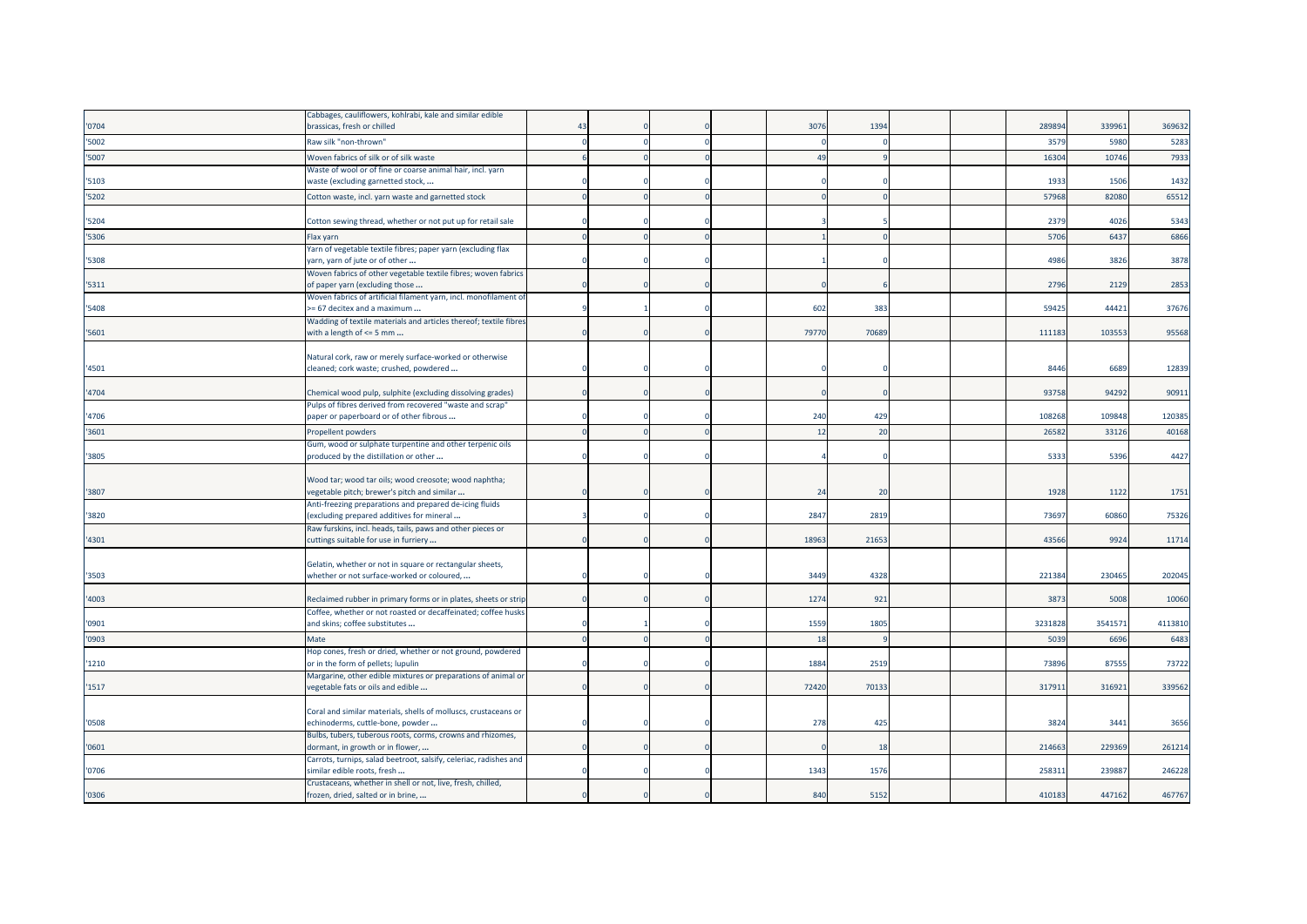| '0105 | Live poultry, "fowls of the species Gallus domesticus, ducks,<br>geese, turkeys and guinea fowls"          |    |  |       |                |  | 34450   | 347856  | 346604  |
|-------|------------------------------------------------------------------------------------------------------------|----|--|-------|----------------|--|---------|---------|---------|
|       |                                                                                                            |    |  | 43723 | 5723           |  | 189326  | 185310  | 1912828 |
| '0201 | Meat of bovine animals, fresh or chilled                                                                   |    |  |       |                |  |         |         |         |
| '0203 | Meat of swine, fresh, chilled or frozen                                                                    |    |  | 5265  | 6077           |  | 186487  | 168429  | 1460629 |
| '3803 | Tall oil, whether or not refined                                                                           |    |  |       |                |  | 9173    | 7848    | 9941    |
| '3201 | Tanning extracts of vegetable origin; tannins and their salts,<br>ethers, esters and other derivatives     |    |  | 23    | 2 <sup>i</sup> |  | 9735    | 9142    | 11607   |
|       |                                                                                                            |    |  | 12    |                |  | 3686    | 3195    |         |
| '2927 | Diazo-, azo- or azoxy-compounds<br>Petroleum coke, petroleum bitumen and other residues of                 |    |  |       |                |  |         |         | 45070   |
| '2713 | petroleum oil or of oil obtained from                                                                      |    |  | 1571  | 687            |  | 473401  | 249601  | 302027  |
| '2808 | Nitric acid; sulphonitric acids                                                                            |    |  | 661   | 207            |  | 2502    | 23126   | 48692   |
|       | Compounds, inorganic or organic, of rare-earth metals, of                                                  |    |  |       |                |  |         |         |         |
| '2846 | yttrium or of scandium or of mixtures                                                                      |    |  | 62    | 58             |  | 3037    | 23605   | 48013   |
|       | Ores and concentrates (excluding iron, manganese, copper,                                                  |    |  |       |                |  |         |         |         |
| '2617 | nickel, cobalt, aluminium, lead,                                                                           |    |  | 810   | 108            |  | 12      | 11      | 12      |
|       |                                                                                                            |    |  |       |                |  |         |         |         |
| '2619 | Slag, dross, scalings and other waste from the manufacture of<br>iron or steel (excluding granulated       |    |  | 1217  | 332            |  | 6850    | 7448    | 9383    |
|       |                                                                                                            |    |  |       |                |  |         |         |         |
| '2702 | Lignite, whether or not agglomerated (excluding jet)<br>Woven fabrics of metal thread and woven fabrics of |    |  | 27    | 15             |  | 5739    | 17274   | 13104   |
| '5809 | metallised yarn of heading 5605, of a kind                                                                 |    |  |       |                |  | 1523    | 1363    | 1827    |
|       | Pile fabrics, incl. "long pile" fabrics and terry fabrics, knitted                                         |    |  |       |                |  |         |         |         |
| '6001 | or crocheted                                                                                               |    |  | 554   | 496            |  | 4468    | 52716   | 52162   |
|       | Jute and other textile bast fibres, raw or processed, but not                                              |    |  |       |                |  |         |         |         |
| '5303 | spun; tow and waste of such fibres,                                                                        |    |  |       |                |  | 3583    | 2048    | 3825    |
| '5516 | Woven fabrics of artificial staple fibres                                                                  |    |  | 190   | 194            |  | 7088    | 64852   | 58851   |
|       | Metallised yarn, whether or not gimped, being textile yarn, or                                             |    |  |       |                |  |         |         |         |
| '5605 | strip or the like of heading                                                                               |    |  |       |                |  | 6235    | 4099    | 5083    |
| '5004 | Silk yarn (excluding that spun from silk waste and that put up<br>for retail sale)                         |    |  |       |                |  | 2689    | 2595    | 2682    |
|       | Yarn spun from silk waste (excluding that put up for retail                                                |    |  |       |                |  |         |         |         |
| '5005 | sale)                                                                                                      |    |  |       |                |  | 4217    | 3637    | 3086    |
| '5101 | Wool, neither carded nor combed                                                                            | 17 |  | 190   | 132            |  | 3075    | 23602   | 23787   |
|       |                                                                                                            |    |  |       |                |  |         |         |         |
| '5107 | Yarn of combed wool (excluding that put up for retail sale)                                                |    |  |       |                |  | 16455   | 108542  | 120815  |
|       | Woven fabrics of coarse animal hair or of horsehair (excluding                                             |    |  |       |                |  |         |         |         |
| '5113 | fabrics for technical uses of                                                                              |    |  |       |                |  | 213     | 110     | 137     |
| '5206 | Cotton yarn containing predominantly, but < 85% cotton by<br>weight (excluding sewing thread and           |    |  |       |                |  | 23630   | 17220   | 23066   |
|       | Polymers of vinyl acetate or of other vinyl esters, in primary                                             |    |  |       |                |  |         |         |         |
| '3905 | forms; other vinyl polymers,                                                                               | 23 |  | 695   | 1142           |  | 39358   | 373276  | 453109  |
| '3910 | Silicones in primary forms                                                                                 |    |  | 1302  | 855            |  | 48844   | 43306   | 55977   |
|       |                                                                                                            |    |  |       |                |  |         |         |         |
| '3912 | Cellulose and its chemical derivatives, n.e.s., in primary forms                                           |    |  | 138   | 154            |  | 24292   | 254453  | 274682  |
|       | Preparations and charges for fire-extinguishers; charged fire-                                             |    |  |       |                |  |         |         |         |
| '3813 | extinguishing grenades (excluding                                                                          |    |  | 162   | 211            |  | 7033    | 6572    | 6282    |
| '4406 | Railway or tramway sleepers "cross-ties" of wood                                                           |    |  | 1481  | 106            |  | 12510   | 13794   | 15032   |
| '4822 | Bobbins, spools, cops and similar supports of paper pulp,<br>paper or paperboard, whether or not           |    |  | 3309  | 345            |  | 27121   | 26285   | 34645   |
|       | Raw skins of sheep or lambs, fresh, or salted, dried, limed,                                               |    |  |       |                |  |         |         |         |
| '4102 | pickled or otherwise preserved,                                                                            |    |  |       |                |  | 988     | 557     | 941     |
|       | Biodiesel and mixtures thereof, not containing or containing <                                             |    |  |       |                |  |         |         |         |
| '3826 | 70 % by weight of petroleum                                                                                |    |  |       |                |  | 1359298 | 1604475 | 1797207 |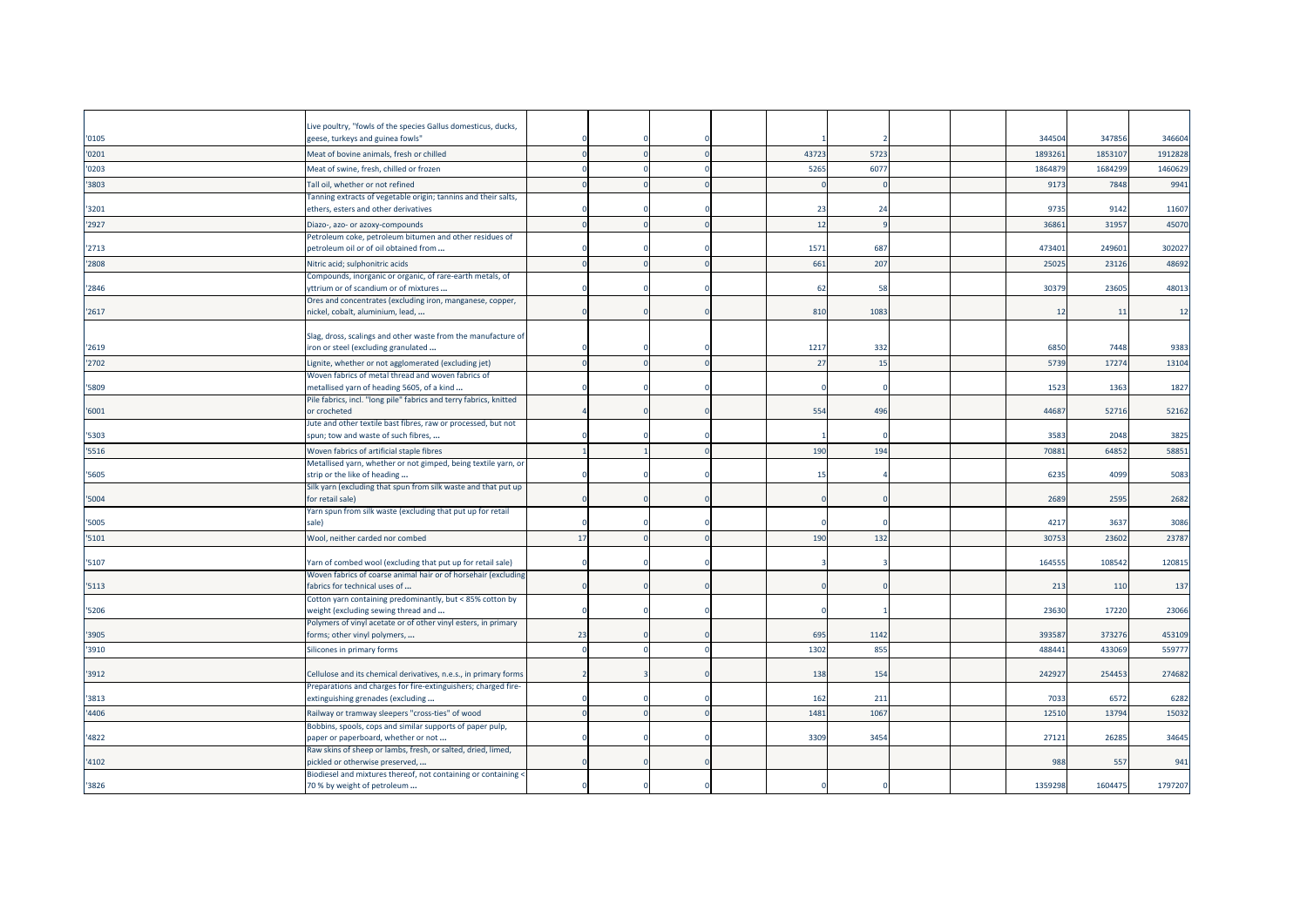|       | Nickel mattes, nickel oxide sinters and other intermediate                                           |          |    |  |       |      |  |        |        |        |
|-------|------------------------------------------------------------------------------------------------------|----------|----|--|-------|------|--|--------|--------|--------|
| 7501  | products of nickel metallurgy :                                                                      |          |    |  |       |      |  | 421    |        | 282    |
|       | Sewing needles, knitting needles, bodkins, crochet hoods,                                            |          |    |  |       |      |  |        |        |        |
| 7319  | embroidery stilettos and similar                                                                     |          |    |  |       |      |  | 16712  | 14407  | 12057  |
|       | Railway or tramway track construction material of iron or                                            |          |    |  |       |      |  |        |        |        |
| '7302 | steel, the following : rails, check-rails                                                            | 16       | 11 |  | 15708 | 7342 |  | 274985 | 303078 | 350922 |
|       |                                                                                                      |          |    |  |       |      |  |        |        |        |
|       | Lead waste and scrap (excluding ashes and residues from lead                                         |          |    |  |       |      |  |        |        |        |
| 7802  | production "heading No 2620",                                                                        |          |    |  |       |      |  | 27150  | 19808  | 33331  |
|       | Scissors, tailors' shears and similar shears, and blades                                             |          |    |  |       |      |  |        |        |        |
| '8213 | therefor, of base metal (excluding                                                                   |          |    |  | 1247  | 1623 |  | 47908  | 51242  | 61020  |
|       | Base metals clad with silver, not further worked than semi-                                          |          |    |  |       |      |  |        |        |        |
| '7107 | manufactured                                                                                         |          |    |  |       |      |  | 2522   | 2959   | 3992   |
|       | Articles of asphalt or of similar materials, e.g. petroleum                                          |          |    |  |       |      |  |        |        |        |
| '6807 | bitumen or coal tar pitch                                                                            |          |    |  | 245   | 395  |  | 68768  | 68388  | 60635  |
|       |                                                                                                      |          |    |  |       |      |  |        |        |        |
| '6811 | Articles of asbestos-cement, cellulose fibre-cement or the like                                      |          |    |  | 4432  | 4286 |  | 6365   | 57080  | 57809  |
|       | Flat-rolled products of iron or non-alloy steel, of a width of <                                     |          |    |  |       |      |  |        |        |        |
| '7211 | 600 mm, hot-rolled or cold-rolled                                                                    |          |    |  | 1532  | 8155 |  | 504594 | 401564 | 585931 |
|       | Articles of precious metal or of metal clad with precious                                            |          |    |  |       |      |  |        |        |        |
| '7115 | metal, n.e.s.                                                                                        |          |    |  | 8230  | 5880 |  | 16876  | 168460 | 164753 |
|       | Ferrous products obtained by direct reduction of iron ore and                                        |          |    |  |       |      |  |        |        |        |
| 7203  | other spongy ferrous products,                                                                       |          |    |  |       |      |  | 116343 | 100888 | 192202 |
|       | Machinery (excluding of heading 8450) for washing, cleaning,                                         |          |    |  |       |      |  |        |        |        |
| 8451  | wringing, drying, ironing, pressing                                                                  |          |    |  | 1005  | 829  |  | 693965 | 668604 | 828983 |
|       |                                                                                                      |          |    |  |       |      |  |        |        |        |
|       | Machining centres, unit construction machines "single                                                |          |    |  |       |      |  |        |        |        |
| '8457 | station" and multi-station transfer machines                                                         |          |    |  | 79    | 29   |  | 574840 | 329184 | 346170 |
|       |                                                                                                      |          |    |  |       |      |  |        |        |        |
|       | Bookbinding machinery, incl. book-sewing machines                                                    |          |    |  |       |      |  |        |        |        |
| '8440 | (excluding machinery of heading 8441, general-purpose                                                | 12       | 95 |  | 127   | 444  |  | 80221  | 60776  | 65961  |
|       | Carriages for disabled persons, whether or not motorised or                                          |          |    |  | 339   | 260  |  | 105400 | 106507 |        |
| '8713 | otherwise mechanically propelled                                                                     |          |    |  |       |      |  |        |        | 116170 |
| '9706 | Antiques of > 100 years old                                                                          |          |    |  |       |      |  | 1826   | 11569  | 21159  |
|       | Image projectors, and photographic enlargers and reducers                                            |          |    |  |       |      |  |        |        |        |
| '9008 | (excluding cinematographic)                                                                          |          |    |  | 3980  | 3270 |  | 69471  | 37402  | 34186  |
|       |                                                                                                      |          |    |  |       |      |  |        |        |        |
|       | Optical microscopes, incl. those for photomicrography,                                               |          |    |  |       |      |  |        |        |        |
| '9011 | cinephotomicrography or microprojection                                                              | $\Delta$ | 18 |  | 582   | 258  |  | 184704 | 192104 | 266379 |
|       | Cases for wrist-watches, pocket-watches and other watches,                                           |          |    |  |       |      |  |        |        |        |
| '9111 | incl. stop-watches, of heading 9101                                                                  |          |    |  | 13    | 63   |  | 43580  | 36281  | 46156  |
|       | Balances of a sensitivity of 50 mg or better, with or without                                        |          |    |  |       |      |  |        |        |        |
| '9016 | weights                                                                                              |          |    |  |       | 26   |  | 26673  | 24828  | 29265  |
|       | Light-vessels, fire-floats, dredgers, floating cranes, and other                                     |          |    |  |       |      |  |        |        |        |
| '8905 | vessels the navigability of                                                                          |          |    |  | 201   | 762  |  | 533    | 23220  | 9369   |
| '8906 | Vessels, incl. warships and lifeboats (excluding rowing boats                                        |          |    |  |       | 80   |  | 20658  | 11913  | 4271   |
|       | and other vessels of heading                                                                         |          |    |  |       |      |  |        |        |        |
| '8908 | Vessels and other floating structures for breaking up                                                |          |    |  |       |      |  |        |        |        |
|       |                                                                                                      |          |    |  |       |      |  |        |        |        |
| '9613 | Cigarette lighters and other lighters, whether or not<br>mechanical or electrical and parts thereof, |          |    |  | 16    | 72   |  | 115395 | 111438 | 125439 |
|       |                                                                                                      |          |    |  |       |      |  |        |        |        |
| '9106 | Time of day recording apparatus and apparatus for<br>measuring, recording or otherwise indicating    |          |    |  | 254   |      |  | 14644  | 18072  | 16890  |
|       | Pianos, incl. automatic; harpsichords and other keyboard                                             |          |    |  |       |      |  |        |        |        |
| '9201 | stringed instruments                                                                                 |          |    |  | 39    |      |  | 5643   | 53787  | 65066  |
|       | Bombs, grenades, torpedos, mines, missiles, cartridges and                                           |          |    |  |       |      |  |        |        |        |
| '9306 | other ammunition and projectiles                                                                     |          |    |  |       |      |  | 115078 | 123886 | 106975 |
|       |                                                                                                      |          |    |  |       |      |  |        |        |        |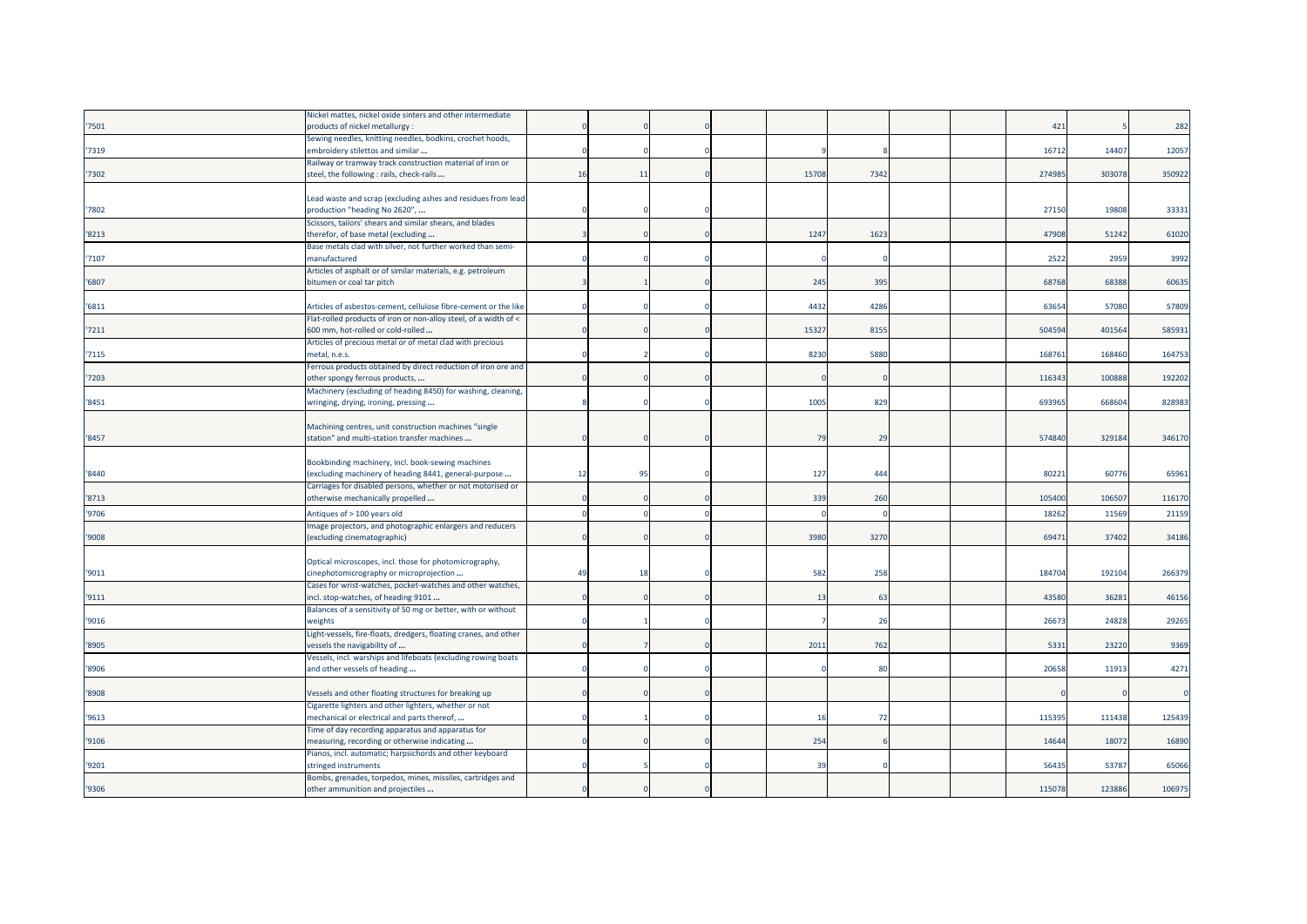|       | Fies, bow ties and cravats of textile materials (excluding        |                |  |              |            |  |                 |         |         |
|-------|-------------------------------------------------------------------|----------------|--|--------------|------------|--|-----------------|---------|---------|
| '6215 | knitted or crocheted)                                             |                |  | 51           | 28         |  | 30906           | 17914   | 16316   |
|       | Embroidery on a textile fabric ground, in the piece, in strips or |                |  |              |            |  |                 |         |         |
| '5810 | in motifs                                                         |                |  | 35           | 57         |  | 30288           | 24726   | 27714   |
|       | Woven fabrics of jute or of other textile bast fibres of heading  |                |  |              |            |  |                 |         |         |
| '5310 | 5303                                                              |                |  | 39           |            |  | 9034            | 8357    | 15431   |
|       | Artificial staple fibres, carded, combed or otherwise             |                |  |              |            |  |                 |         |         |
| '5507 | processed for spinning                                            |                |  |              |            |  | 63 <sup>9</sup> | 449     | 534     |
|       | Yarn of synthetic staple fibres (excluding sewing thread and      |                |  |              |            |  |                 |         |         |
| '5509 | varn put up for retail sale)                                      |                |  | $-13$        | 38         |  | 20223           | 155322  | 181801  |
|       | Yarn of man-made staple fibres, put up for retail sale            |                |  |              |            |  |                 |         |         |
| '5511 | (excluding sewing thread)                                         |                |  |              |            |  | 21280           | 23167   | 26797   |
|       | Composite paper and paperboard "made by sticking flat             |                |  |              |            |  |                 |         |         |
| '4807 | layers of paper or paperboard together                            |                |  | 59           | 83         |  | 55639           | 48913   | 57247   |
|       | Envelopes, letter cards, plain postcards and correspondence       |                |  |              |            |  |                 |         |         |
| '4817 | cards, of paper or paperboard;                                    | $\overline{3}$ |  | 404          | 477        |  | 71428           | 66378   | 79113   |
|       |                                                                   |                |  |              |            |  |                 |         |         |
| '5203 | Cotton, carded or combed                                          |                |  |              |            |  | 564             | 494     | 467     |
|       | Woven fabrics of cotton, containing predominantly, but <          |                |  |              |            |  |                 |         |         |
| '5210 | 85% cotton by weight, mixed principally                           |                |  | 65           | 32         |  | 29228           | 21322   | 23218   |
|       | Natural cork, debacked or roughly squared, or in square or        |                |  |              |            |  |                 |         |         |
| '4502 | rectangular blocks, plates, sheets                                |                |  |              |            |  | 152             | 683     | 63      |
|       | Plaits and similar products of plaiting materials, whether or     |                |  |              |            |  |                 |         |         |
| '4601 | not assembled into strips; plaiting                               |                |  | 875          | 1059       |  | 17032           | 20642   | 29385   |
| '4701 | Mechanical wood pulp, not chemically treated                      |                |  |              |            |  | 27591           | 18788   | 19166   |
|       | Wood pulp obtained by a combination of mechanical and             |                |  |              |            |  |                 |         |         |
| '4705 | chemical pulping processes                                        |                |  |              |            |  | 64027           | 44886   | 51535   |
|       | Stainless steel in ingots or other primary forms (excluding       |                |  |              |            |  |                 |         |         |
| '7218 | remelting scrap ingots and products                               |                |  | 4073         | 2597       |  | 8945            | 80394   | 112080  |
|       | Glass envelopes, incl. bulbs and tubes, open, and glass parts     |                |  |              |            |  |                 |         |         |
| '7011 | thereof, without fittings, for                                    |                |  |              |            |  | 11773           | 9041    | 10992   |
|       |                                                                   |                |  |              |            |  |                 |         |         |
|       | Diamonds, whether or not worked, but not mounted or set           |                |  |              |            |  |                 |         |         |
| '7102 | (excluding unmounted stones for pick-up                           |                |  | 3862         | 1848       |  | 25810           | 195745  | 224804  |
|       | Cullet and other waste and scrap of glass; glass in the mass      |                |  |              |            |  |                 |         |         |
| '7001 | (excluding glass in the form of                                   |                |  | 156          | 276        |  | 31941           | 33086   | 33483   |
|       |                                                                   |                |  |              |            |  |                 |         |         |
| '7901 | Unwrought zinc:                                                   |                |  |              | 14         |  | 110790          | 90501   | 1265650 |
| '8001 | Unwrought tin                                                     |                |  |              | $\sqrt{ }$ |  | 387179          | 283069  | 544566  |
|       |                                                                   |                |  |              |            |  |                 |         |         |
|       | Molybdenum and articles thereof, n.e.s.; molybdenum waste         |                |  |              |            |  |                 |         |         |
| '8102 | and scrap (excluding ash and residues                             | 67             |  | 12           | 10         |  | 9999            | 83358   | 113578  |
|       | Magnesium and articles thereof, n.e.s.; magnesium waste and       |                |  |              |            |  |                 |         |         |
| '8104 | scrap (excluding ash and residues                                 |                |  | 82           | 337        |  | 192726          | 141301  | 195327  |
|       | Bismuth and articles thereof, n.e.s.; bismuth waste and scrap     |                |  |              |            |  |                 |         |         |
| '8106 | (excluding ash and residues containing                            |                |  |              |            |  | 13697           | 8831    | 11589   |
|       | Industrial or laboratory furnaces and ovens, non-electric, incl.  |                |  |              |            |  |                 |         |         |
| '8417 | ncinerators (excluding drying                                     |                |  | 7357         | 9178       |  | 17549           | 185308  | 182380  |
|       | Self-propelled railway or tramway coaches, vans and trucks        |                |  |              |            |  |                 |         |         |
| '8603 | (excluding those of heading 8604)                                 |                |  | 8650         | 8923       |  | 756309          | 599188  | 445138  |
|       |                                                                   |                |  |              |            |  |                 |         |         |
|       | Railway or tramway passenger coaches, luggage vans, post          |                |  |              |            |  |                 |         |         |
| '8605 | office coaches and other special purpose                          |                |  | 39           | 87         |  | 29203           | 13098   | 21062   |
|       |                                                                   |                |  |              |            |  |                 |         |         |
| '8702 | Motor vehicles for the transport of >= 10 persons, incl. driver   |                |  | 1451         | 2953       |  | 1063707         | 1287973 | 1154555 |
|       | Hydraulic turbines, water wheels, and regulators therefor         |                |  |              |            |  |                 |         |         |
| '8410 | excluding hydraulic power engines                                 |                |  | 584          | 291        |  | 1897            | 13188   | 13239   |
|       | Producer gas or water gas generators, with or without their       |                |  |              |            |  |                 |         |         |
| '8405 | purifiers; acetylene gas generators                               |                |  | $\mathbf{R}$ | 78         |  | 9045            | 10523   | 12802   |
|       |                                                                   |                |  |              |            |  |                 |         |         |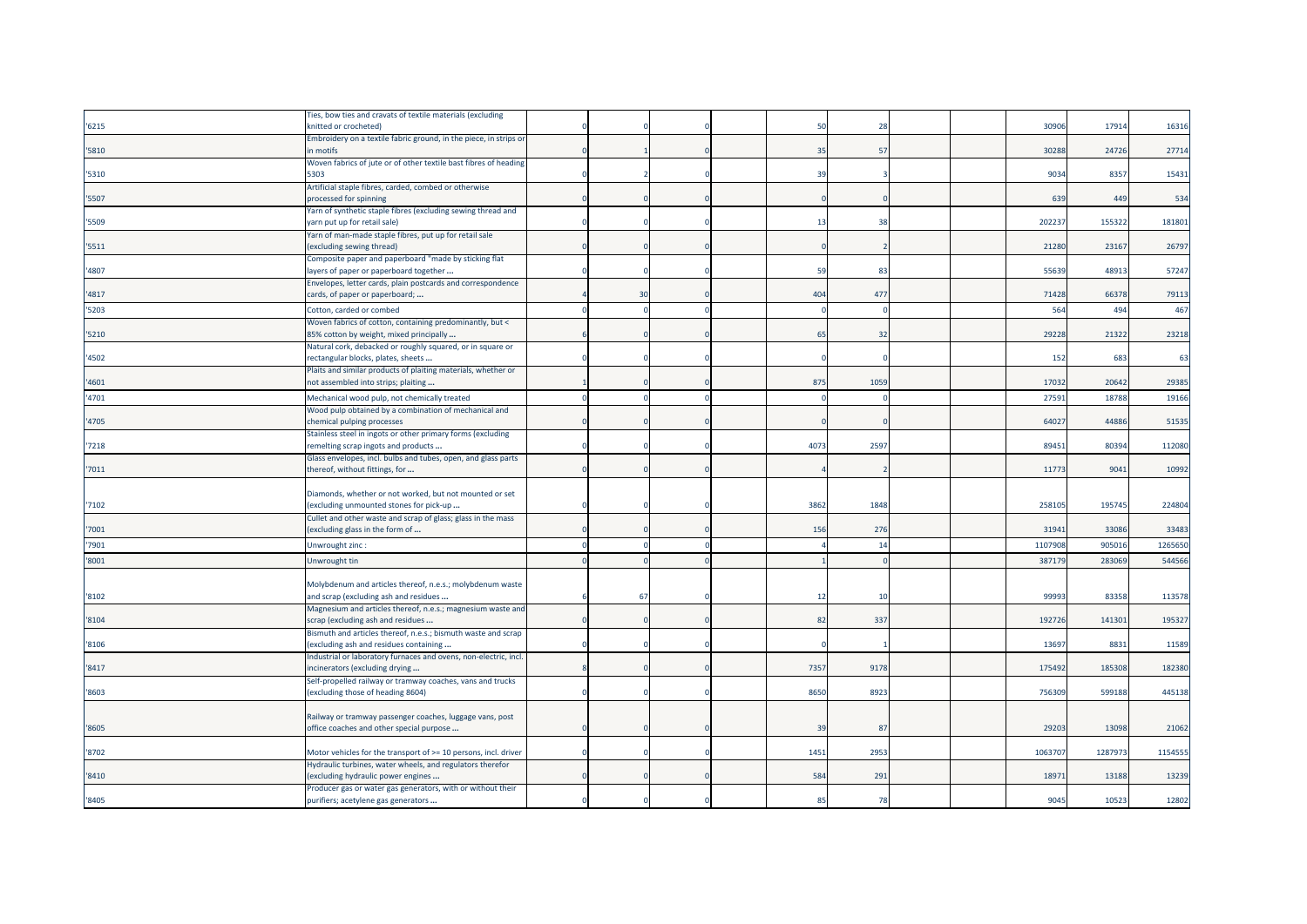|       | Presses, crushers and similar machinery used in the                                                                         |     |    |  |                |       |  |         |          |          |
|-------|-----------------------------------------------------------------------------------------------------------------------------|-----|----|--|----------------|-------|--|---------|----------|----------|
| '8435 | manufacture of wine, cider, fruit juices                                                                                    |     |    |  | 578            | 1019  |  | 26254   | 16476    | 18849    |
|       | Machine tools for working metal, sintered metal carbides or                                                                 |     |    |  |                |       |  |         |          |          |
| '8463 | cermets, without removing material                                                                                          |     | 10 |  | 2994           | 1259  |  | 61202   | 51332    | 56997    |
|       | Calculating machines and pocket-size "dimensions <= 170 mm                                                                  |     |    |  |                |       |  |         |          |          |
| '8470 | < 100 mm x 45 mm" data recording,                                                                                           |     |    |  | 576            | 628   |  | 20999   | 239685   | 251495   |
| '2843 | Colloidal precious metals; inorganic or organic compounds of<br>precious metals, whether or not                             |     |    |  |                | 35    |  | 813128  | 371404   | 703297   |
|       |                                                                                                                             |     |    |  |                |       |  |         |          |          |
|       | Compounds, inorganic or organic, of mercury, whether or not                                                                 |     |    |  |                |       |  |         |          |          |
| '2852 | chemically defined (excluding amalgams)                                                                                     |     |    |  |                |       |  | 3108    | 4060     | 3757     |
|       |                                                                                                                             |     |    |  |                |       |  |         |          |          |
|       | Ethers, ether-alcohols, ether-phenols, ether-alcohol-phenols,                                                               |     |    |  |                |       |  |         |          |          |
| '2909 | alcohol peroxides, ether peroxide,                                                                                          |     |    |  | 183            | 245   |  | 458694  | 445439   | 637167   |
| '2911 | Acetals and hemiacetals, whether or not with other oxygen                                                                   |     |    |  |                | 23    |  | 3046    | 4220     | 5339     |
|       | function, and their halogenated,<br>Polycarboxylic acids, their anhydrides, halides, peroxides and                          |     |    |  |                |       |  |         |          |          |
| '2917 | peroxyacids; their halogenated,                                                                                             | 123 |    |  | 228            | 265   |  | 106988  | 796515   | 1154399  |
|       | Petroleum oils and oils obtained from bituminous minerals,                                                                  |     |    |  |                |       |  |         |          |          |
| '2709 | crude                                                                                                                       |     |    |  | -5             | 2435  |  | 4073807 | 27401959 | 39951893 |
| '2801 | Fluorine, chlorine, bromine and iodine                                                                                      |     |    |  | 50             | 198   |  | 66804   | 71088    | 63782    |
| '2807 | Sulphuric acid; oleum                                                                                                       |     |    |  | 40             | 15    |  | 2655    | 26197    | 43287    |
|       | Hydroxide and peroxide of magnesium; oxides, hydroxides                                                                     |     |    |  |                |       |  |         |          |          |
| '2816 | and peroxides, of strontium or barium                                                                                       |     |    |  |                |       |  | 23818   | 22801    | 28220    |
|       | Hypochlorites; commercial calcium hypochlorite; chlorites;                                                                  |     |    |  |                |       |  |         |          |          |
| '2828 | hypobromites                                                                                                                |     |    |  | 23             |       |  | 32838   | 36497    | 33076    |
|       | Glycosides, natural or reproduced by synthesis, and their                                                                   |     |    |  |                |       |  |         |          |          |
| '2938 | salts, ethers, esters and other                                                                                             |     |    |  | 2 <sup>i</sup> | 53    |  | 35388   | 45146    | 60935    |
|       | Mineral or chemical phosphatic fertilisers (excluding those in                                                              |     |    |  |                |       |  |         |          |          |
| '3103 | tablets or similar forms, or                                                                                                |     |    |  |                |       |  | 25622   | 15141    | 12877    |
| '3211 | Prepared driers                                                                                                             |     |    |  | 14             | 24    |  | 22945   | 19286    | 20836    |
|       |                                                                                                                             |     |    |  |                |       |  |         |          |          |
| '4114 | Chamois leather, incl. combination chamois leather (excluding<br>glacé-tanned leather subsequently                          |     |    |  |                |       |  | 1099    | 11699    | 9383     |
|       | Synthetic rubber and factice derived from oils, in primary                                                                  |     |    |  |                |       |  |         |          |          |
| '4002 | forms or in plates, sheets or strip;                                                                                        |     |    |  | 246            | 262   |  | 1217326 | 947393   | 1303985  |
|       | Vulcanised rubber thread and cord (excluding ungimped                                                                       |     |    |  |                |       |  |         |          |          |
| '4007 | single thread with a diameter of > 5                                                                                        |     |    |  |                |       |  | 5647    | 6207     | 6414     |
|       | Safety fuses; detonating fuses; percussion or detonating caps;                                                              |     |    |  |                |       |  |         |          |          |
| '3603 | igniters; electric detonators                                                                                               |     |    |  | 3685           | 1141  |  | 30610   | 23590    | 26443    |
| '3605 |                                                                                                                             |     |    |  | 586            | 592   |  | 6978    | 5787     | 7612     |
|       | Matches (excluding pyrotechnic articles of heading 3604)<br>Preparations for oral or dental hygiene, incl. denture fixative |     |    |  |                |       |  |         |          |          |
| '3306 | pastes and powders; yarn used                                                                                               |     |    |  | 1039           | 1705  |  | 341923  | 349520   | 446174   |
|       |                                                                                                                             |     |    |  |                |       |  |         |          |          |
| '1105 | Flour, meal, powder, flakes, granules and pellets of potatoes                                                               |     |    |  | 45             |       |  | 35951   | 31604    | 34632    |
|       |                                                                                                                             |     |    |  |                |       |  |         |          |          |
|       | Roots and tubers of manioc, arrowroot, salep, Jerusalem                                                                     |     |    |  |                |       |  |         |          |          |
| '0714 | artichokes, sweet potatoes and similar                                                                                      |     | 22 |  | -11            | -22   |  | 6687    | 73850    | 69840    |
| '0102 | Live bovine animals                                                                                                         |     |    |  | 54245          | 4105  |  | 36478   | 42892    | 59728    |
|       | Milk and cream, not concentrated nor containing added sugar                                                                 |     |    |  |                |       |  |         |          |          |
| '0401 | or other sweetening matter                                                                                                  |     |    |  | 15310          | 11965 |  | 1265840 | 1421311  | 1654275  |
| '1801 | Cocoa beans, whole or broken, raw or roasted                                                                                |     |    |  | $\overline{5}$ |       |  | 118318  | 121015   | 1240862  |
|       | Lac; natural gums, resins, gum-resins, balsams and other                                                                    |     |    |  |                |       |  |         |          |          |
| '1301 | natural oleoresins                                                                                                          |     |    |  |                |       |  | 3959    | 41239    | 49382    |
| '1501 | Pig fat, incl. lard, and poultry fat, rendered or otherwise<br>extracted (excluding lard stearin                            |     |    |  | 4829           | 6091  |  | 18535   | 22454    | 34168    |
|       |                                                                                                                             |     |    |  |                |       |  |         |          |          |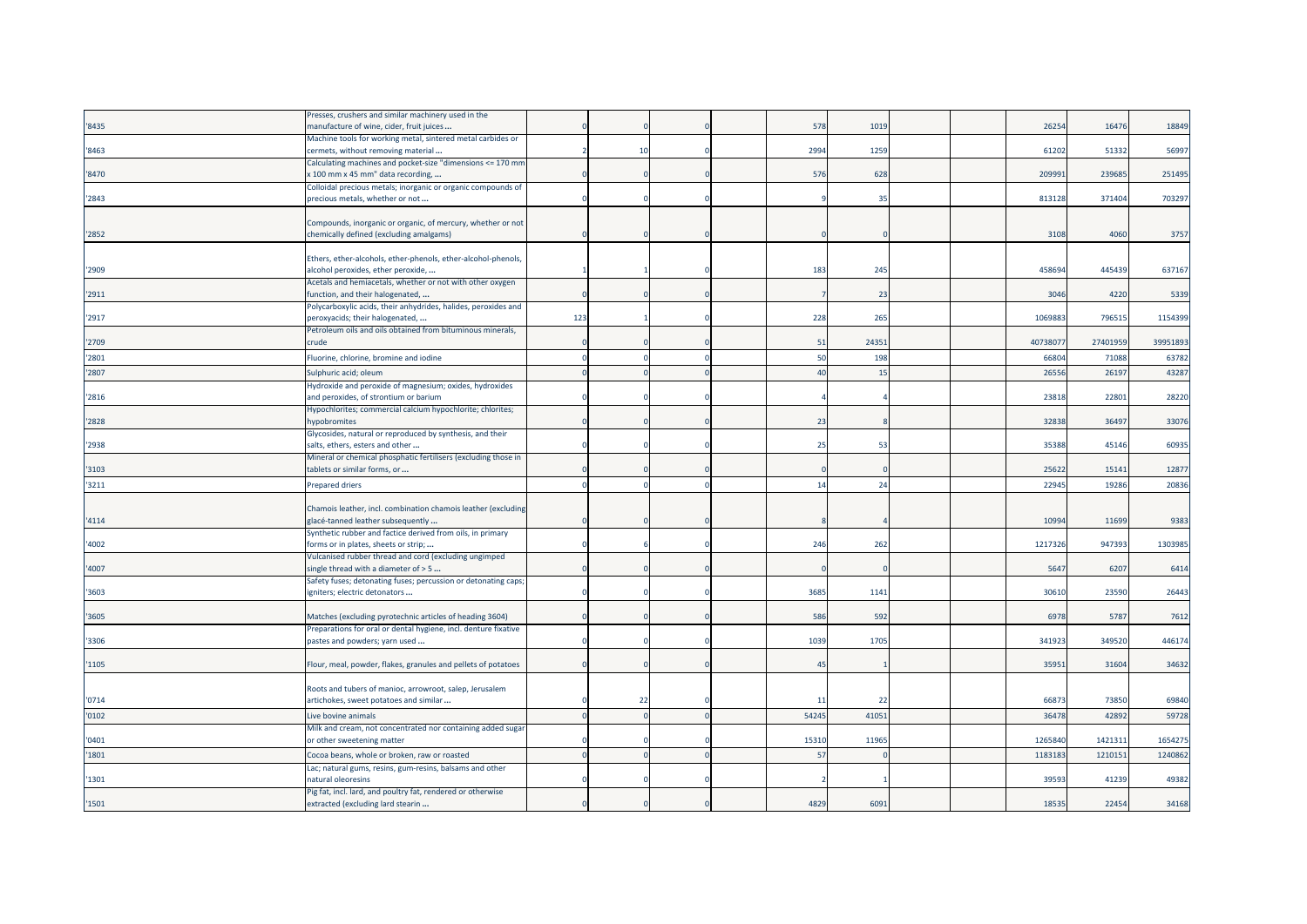|       | Lard stearin, lard oil, oleostearin, oleo-oil and tallow oil                                       |     |    |  |        |        |  |         |         |         |
|-------|----------------------------------------------------------------------------------------------------|-----|----|--|--------|--------|--|---------|---------|---------|
| '1503 | excluding emulsified, mixed or                                                                     |     |    |  |        |        |  | 587     | 4787    | 5808    |
|       | Degras; residues resulting from the treatment of fatty                                             |     |    |  |        |        |  |         |         |         |
| 1522  | substances or animal or vegetable waxes                                                            |     |    |  |        |        |  | 884     | 741     | 821     |
|       | Quartz (excluding natural sands); quartzite, whether or not                                        |     |    |  |        |        |  |         |         |         |
| '2506 | roughly trimmed or merely cut,                                                                     |     |    |  | 3129   | 2127   |  | 18682   | 14577   | 16478   |
|       | Natural calcium phosphates and natural aluminium calcium                                           |     |    |  |        |        |  |         |         |         |
| '2510 | phosphates, natural and phosphatic                                                                 |     |    |  |        |        |  | 7341    | 6569    | 6028    |
| '2512 | Siliceous fossil meals, e.g. kieselguhr, tripolite and diatomite,<br>and similar siliceous earths, |     |    |  |        | Δ.     |  | 1782    | 16606   | 18169   |
|       | Marble, travertine, ecaussine and other calcareous                                                 |     |    |  |        |        |  |         |         |         |
| '2515 | monumental or building stone of an apparent                                                        |     |    |  |        |        |  | 8460    | 8599    | 10220   |
|       | Pebbles, gravel, broken or crushed stone, for concrete                                             |     |    |  |        |        |  |         |         |         |
| '2517 | aggregates, for road metalling or for                                                              |     |    |  | 37278  | 29766  |  | 29443   | 247858  | 280389  |
|       |                                                                                                    |     |    |  |        |        |  |         |         |         |
|       | Quicklime, slaked lime and hydraulic lime (excluding pure                                          |     |    |  |        |        |  |         |         |         |
| '2522 | calcium oxide and calcium hydroxide)                                                               |     |    |  | 46     | 150    |  | 46232   | 41259   | 57870   |
| '2524 | Asbestos (excluding products made from asbestos)                                                   |     |    |  | 23     |        |  |         |         |         |
|       |                                                                                                    |     |    |  |        |        |  |         |         |         |
|       | Manganese ores and concentrates, incl. ferruginous                                                 |     |    |  |        |        |  |         |         |         |
| '2602 | manganese ores and concentrates, with a                                                            |     |    |  | 3315   | 10816  |  | 14143   | 11517   | 12708   |
| '2610 | Chromium ores and concentrates                                                                     |     |    |  | 296    | 275    |  | 4914    | 27370   | 30023   |
|       | Mushrooms and truffles, prepared or preserved otherwise                                            |     |    |  |        |        |  |         |         |         |
| '2003 | than by vinegar or acetic acid                                                                     | 117 |    |  | 89     | 97     |  | 10195   | 10531   | 110294  |
|       | Vermouth and other wine of fresh grapes, flavoured with                                            |     |    |  |        |        |  |         |         |         |
| '2205 | plants or aromatic substances                                                                      |     |    |  | 1676   | 1092   |  | 44579   | 54516   | 81220   |
| '2307 | Wine lees; argol                                                                                   |     |    |  |        |        |  |         | 14      |         |
| '2401 | Unmanufactured tobacco; tobacco refuse                                                             |     |    |  | 110    | 88     |  | 82836   | 741782  | 792361  |
| '2716 | Electrical energy                                                                                  |     |    |  | 378686 | 280830 |  | 2023963 | 2318430 | 5562195 |
|       | Alkali or alkaline-earth metals; rare-earth metals, scandium                                       |     |    |  |        |        |  |         |         |         |
| '2805 | and yttrium, whether or not intermixed                                                             |     |    |  |        |        |  | 15068   | 193350  | 150040  |
|       |                                                                                                    |     |    |  |        |        |  |         |         |         |
| '2822 | Cobalt oxides and hydroxides; commercial cobalt oxides                                             |     |    |  |        |        |  | 37559   | 28484   | 37490   |
| '2824 | Lead oxides; red lead and orange lead                                                              |     |    |  |        |        |  | 1632    | 6768    | 4441    |
|       | Provitamins and vitamins, natural or reproduced by synthesis,                                      |     |    |  |        |        |  |         |         |         |
| '2936 | incl. natural concentrates, derivatives                                                            |     |    |  | 473    | 191    |  | 54288   | 656789  | 708692  |
| '2616 | Precious-metal ores and concentrates                                                               |     |    |  |        |        |  | 171751  | 2482326 | 3289630 |
|       | Coal gas, water gas, producer gas, lean gas and similar gases                                      |     |    |  |        |        |  |         |         |         |
| '2705 | excluding petroleum gases and                                                                      |     |    |  |        |        |  |         |         |         |
| '1109 | Wheat gluten, whether or not dried                                                                 |     |    |  |        |        |  | 4933    | 44084   | 46551   |
| '0301 | Live fish                                                                                          |     |    |  | 421    | 599    |  | 61699   | 57650   | 68823   |
|       | Guts, bladders and stomachs of animals (other than fish),                                          |     |    |  |        |        |  |         |         |         |
| '0504 | whole and pieces thereof, fresh,                                                                   |     |    |  | 6836   | 6917   |  | 57380   | 494732  | 532336  |
|       | Lettuce "Lactuca sativa" and chicory "Cichorium spp.", fresh                                       |     |    |  |        |        |  |         |         |         |
| '0705 | or chilled                                                                                         |     |    |  |        |        |  | 42647   | 445160  | 488322  |
| '0104 | Live sheep and goats                                                                               |     |    |  | 1394   | 3760   |  | 1560    | 21078   | 34047   |
| '1002 |                                                                                                    | 161 |    |  | 3854   | 2567   |  | 103489  | 169586  | 170848  |
|       | Rye                                                                                                |     |    |  |        |        |  |         |         |         |
|       | Albumins, incl. concentrates of two or more whey proteins                                          |     |    |  |        |        |  |         |         |         |
| '3502 | containing by weight > 80% whey proteins,                                                          | 49  | 26 |  | 1959   | 3219   |  | 12251   | 118495  | 143650  |
|       | Peptones and their derivatives; other protein substances and                                       |     |    |  |        |        |  |         |         |         |
| '3504 | their derivatives, n.e.s.; hide                                                                    |     |    |  | 1263   | 1207   |  | 250678  | 275826  | 321023  |
|       | Rosin, resin acids and derivatives thereof; rosin spirit and                                       |     |    |  |        |        |  |         |         |         |
| '3806 | rosin oils; run gums                                                                               |     |    |  |        |        |  | 130452  | 113733  | 168232  |
|       |                                                                                                    |     |    |  |        |        |  |         |         |         |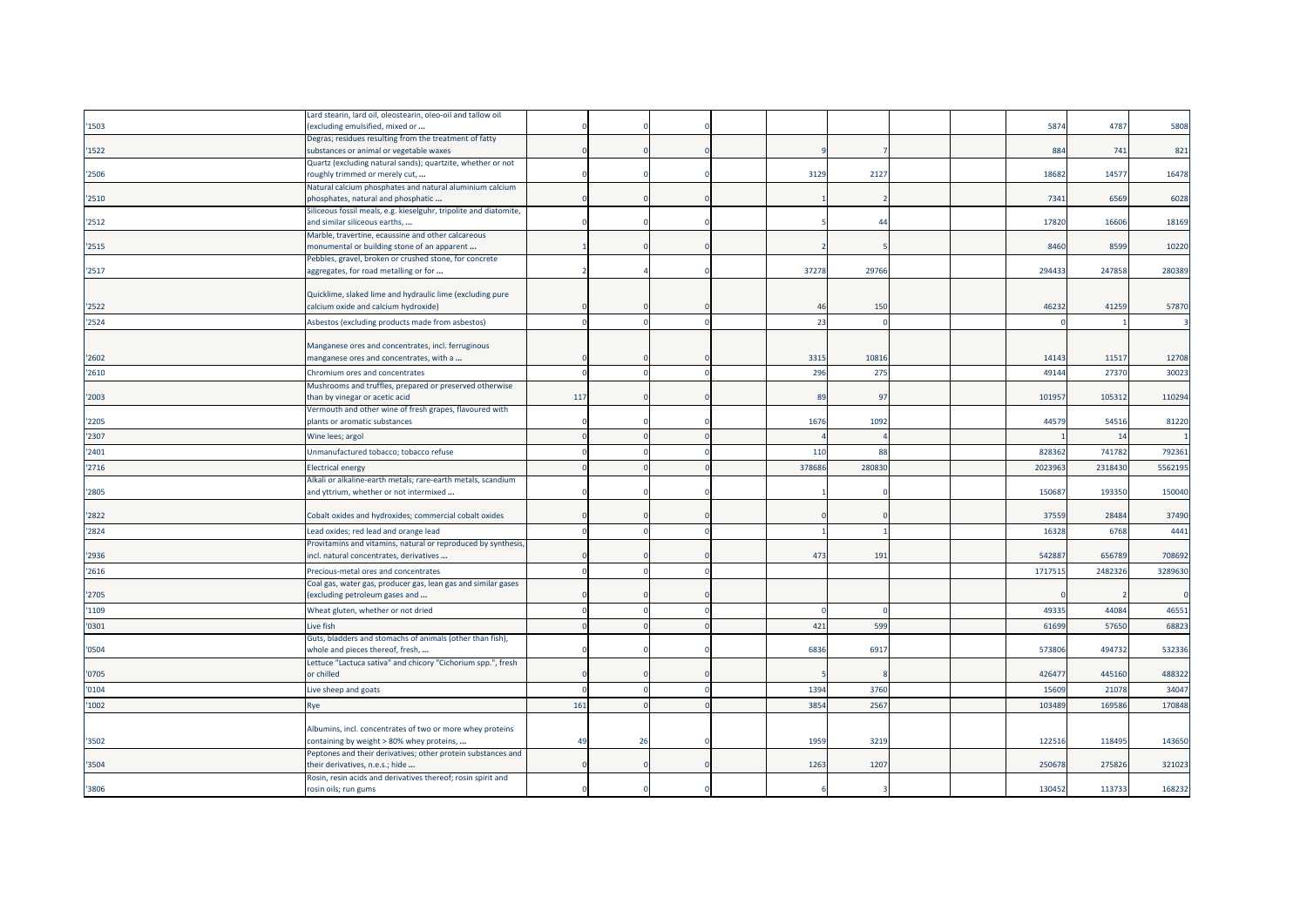|       | Articles of gut, goldbeater's skin, bladders or tendons                                         |     |    |  |                |       |  |         |         |         |
|-------|-------------------------------------------------------------------------------------------------|-----|----|--|----------------|-------|--|---------|---------|---------|
| '4206 | (excluding silkworm gut, sterile catgut,                                                        |     |    |  |                |       |  | 1246    | 1711    | 1290    |
|       | Prepared culture media for the development or maintenance                                       |     |    |  |                |       |  |         |         |         |
| '3821 | of micro-organisms "incl. viruses                                                               |     |    |  | 114            | 28    |  | 201204  | 244429  | 241531  |
| '3906 | Acrylic polymers, in primary forms                                                              |     |    |  | 3216           | 1947  |  | 109228  | 984450  | 1194292 |
|       | Waste, parings and scrap of soft rubber and powders and                                         |     |    |  |                |       |  |         |         |         |
| '4004 | granules obtained therefrom                                                                     |     |    |  |                |       |  | 24687   | 24814   | 26511   |
| '4006 | Rods, bars, tubes, profiles and other forms of unvulcanised<br>rubber, incl. mixed rubber, and  |     |    |  | 782            | 1011  |  | 21528   | 18727   | 21318   |
|       |                                                                                                 |     |    |  |                |       |  |         |         |         |
| '5307 | Yarn of jute or of other textile bast fibres of heading 5303                                    |     |    |  |                | 18    |  | 1795    | 2377    | 3650    |
|       | Felt, whether or not impregnated, coated, covered or                                            |     |    |  |                |       |  |         |         |         |
| '5602 | laminated, n.e.s.                                                                               |     |    |  | 359            | 445   |  | 65949   | 59451   | 64065   |
|       | Carpets and other textile floor coverings, of textile materials,                                |     |    |  |                |       |  |         |         |         |
| '5701 | «notted, whether or not made                                                                    |     |    |  |                |       |  | 69098   | 59905   | 65497   |
| '5001 | Silkworm cocoons suitable for reeling                                                           |     |    |  |                |       |  |         |         |         |
|       | Garnetted stock of wool or of fine or coarse animal hair,                                       |     |    |  |                |       |  |         |         |         |
| '5104 | neither carded nor combed                                                                       |     |    |  |                |       |  |         | 132     | 134     |
| '5201 | Cotton, neither carded nor combed                                                               |     |    |  |                |       |  | 3886    | 34325   | 38111   |
|       | Newsprint as specified in Note 4 to chapter 48, in rolls of a                                   |     |    |  |                |       |  |         |         |         |
| '4801 | width > 36 cm or in square or                                                                   | 33  | 27 |  | 10             | 15    |  | 42392   | 288270  | 300559  |
|       | Toilet or facial tissue stock, towel or napkin stock and similar                                |     |    |  |                |       |  |         |         |         |
| '4803 | paper for household or sanitary                                                                 |     |    |  | 9814           | 10069 |  | 288016  | 267408  | 234398  |
|       | Plans and drawings for architectural, engineering, industrial,                                  |     |    |  |                |       |  |         |         |         |
| '4906 | commercial, topographical or                                                                    |     |    |  | 2243           | 1381  |  | 2796    | 3214    | 2225    |
|       | Zinc dust, powders and flakes (excluding grains of zinc, and                                    |     |    |  |                |       |  |         |         |         |
| '7903 | spangles of heading 8308)                                                                       |     |    |  |                |       |  | 18608   | 21076   | 25016   |
| '7506 | Plates, sheets, strip and foil, of nickel (excluding expanded<br>plates, sheets or strip)       |     |    |  |                | 18    |  | 102828  | 75089   | 75343   |
|       | Aluminium tube or pipe fittings "e.g., couplings, elbows,                                       |     |    |  |                |       |  |         |         |         |
| '7609 | sleeves"                                                                                        |     | 35 |  | 128            | 171   |  | 69900   | 55861   | 62211   |
|       | Powders and flakes, of copper (excluding grains of copper and                                   |     |    |  |                |       |  |         |         |         |
| '7406 | spangles of heading 8308)                                                                       |     |    |  | $\overline{1}$ |       |  | 63062   | 53676   | 86178   |
|       | Articles of natural or cultured pearls, precious or semi-                                       |     |    |  |                |       |  |         |         |         |
| '7116 | precious stones "natural, synthetic                                                             |     |    |  | 86             | 107   |  | 5251    | 65559   | 66577   |
|       | Iron and non-alloy steel in ingots or other primary forms                                       |     |    |  |                |       |  |         |         |         |
| '7206 | excluding remelting scrap ingots,                                                               | 185 |    |  |                |       |  | 19861   | 14977   | 27832   |
|       | Flat-rolled products of stainless steel, of a width of < 600 mm,                                |     |    |  |                |       |  |         |         |         |
| '7220 | hot-rolled or cold-rolled                                                                       |     |    |  |                |       |  | 66550   | 619674  | 826937  |
| 7223  | Wire of stainless steel, in coils (excluding bars and rods)                                     |     |    |  | 130            | 114   |  | 211346  | 197159  | 302460  |
|       | Silver, incl. silver plated with gold or platinum, unwrought or                                 |     |    |  |                |       |  |         |         |         |
| '7106 | n semi-manufactured forms,                                                                      |     |    |  |                |       |  | 627458  | 824718  | 1262899 |
|       | Friction material and articles thereof, e.g., sheets, rolls, strips                             |     |    |  |                |       |  |         |         |         |
| '6813 | segments, discs, washers,                                                                       |     |    |  | 2177           | 2092  |  | 9067    | 81949   | 96096   |
|       | Glass in balls, rods or tubes, unworked (excluding glass                                        |     |    |  |                |       |  |         |         |         |
| '7002 | microspheres <= 1 mm in diameter,                                                               |     |    |  | 256            | 50    |  | 51199   | 47277   | 57557   |
|       | Sheets of glass, drawn or blown, whether or not having an                                       |     |    |  |                |       |  |         |         |         |
| '7004 | absorbent, reflecting or non-reflecting                                                         |     |    |  |                |       |  | 5445    | 2681    | 4722    |
|       |                                                                                                 |     |    |  |                |       |  |         |         |         |
|       | Umbrellas and sun umbrellas, incl. walking-stick umbrellas,                                     |     |    |  |                |       |  |         |         |         |
| '6601 | garden umbrellas and similar umbrellas                                                          |     |    |  | 5955           | 5435  |  | 210753  | 198712  | 264703  |
| '5808 | Braids of textile materials, in the piece; ornamental trimmings<br>of textile materials, in the |     |    |  | 2157           | 2513  |  | 16019   | 16932   | 21030   |
|       | Chemical wood pulp, soda or sulphate (excluding dissolving                                      |     |    |  |                |       |  |         |         |         |
| '4703 | grades)                                                                                         |     |    |  | 78             | 57    |  | 2509086 | 1844892 | 2537056 |
|       |                                                                                                 |     |    |  |                |       |  |         |         |         |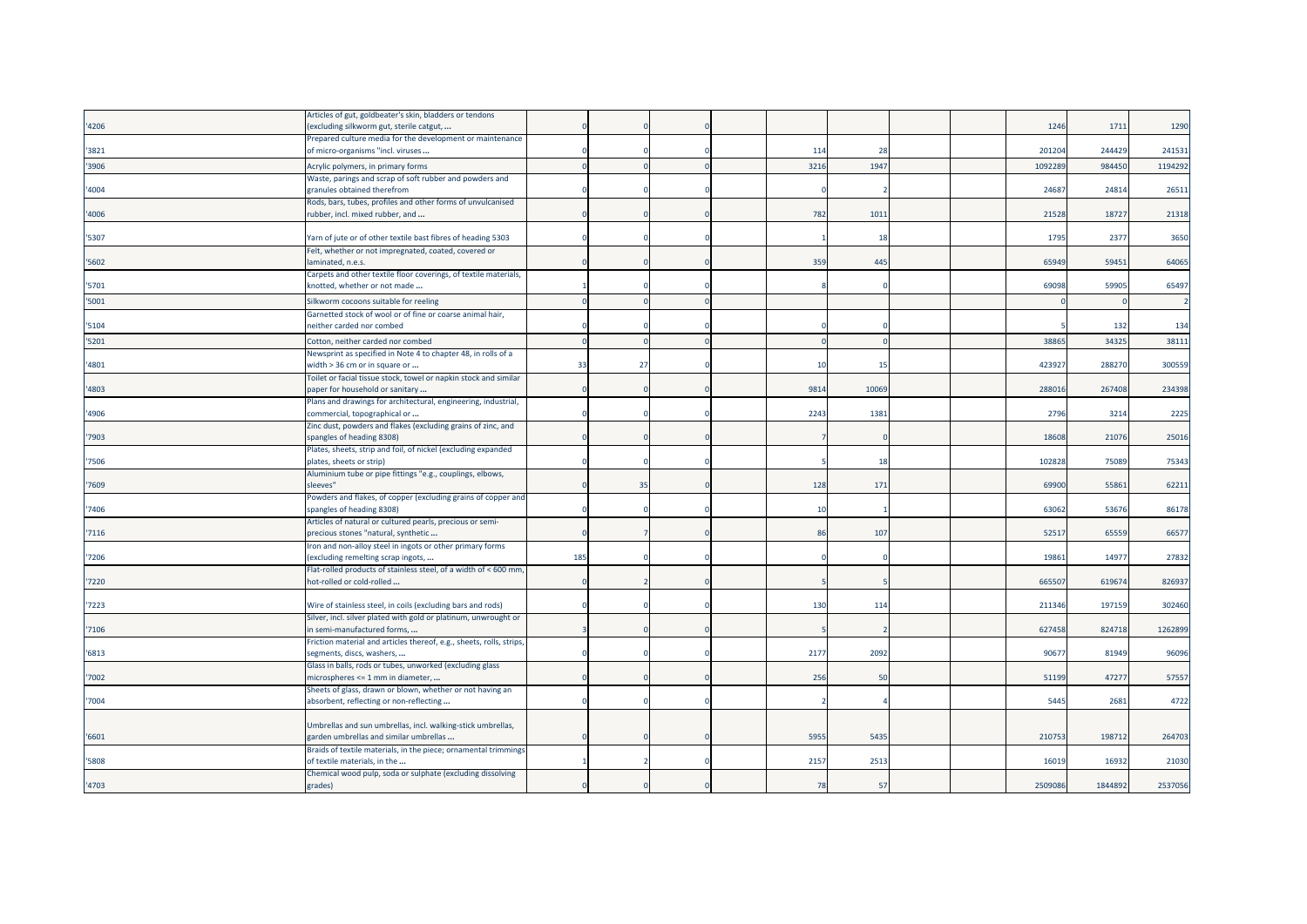|       | Wind musical instruments "e.g. clarinets, trumpets, bagpipes,  |    |    |  |       |       |  |         |         |         |
|-------|----------------------------------------------------------------|----|----|--|-------|-------|--|---------|---------|---------|
| '9205 | «eyboard pipe organs, harmoniums                               |    |    |  | 343   | 321   |  | 78532   | 67902   | 64096   |
|       | Musical boxes, fairground organs, mechanical street organs,    |    |    |  |       |       |  |         |         |         |
| '9208 | mechanical singing birds, musical                              |    |    |  |       |       |  | 6709    | 4450    | 6138    |
|       | Spectacles, goggles and the like, corrective, protective or    |    |    |  |       |       |  |         |         |         |
| '9004 | other (excluding spectacles for                                |    |    |  | 6526  | 3279  |  | 51551   | 551423  | 538730  |
|       |                                                                |    |    |  |       |       |  |         |         |         |
|       | Apparatus and equipment for photographic or                    |    |    |  |       |       |  |         |         |         |
| '9010 | cinematographic laboratories, not elsewhere specified          |    | 82 |  | 648   | 373   |  | 27597   | 28390   | 37611   |
|       | Vacuum flasks and other vacuum vessels, and parts thereof      |    |    |  |       |       |  |         |         |         |
| '9617 | excluding glass inners)                                        |    |    |  | 106   | 96    |  | 11742   | 134786  | 158338  |
|       | Motor vehicles for the transport of goods, incl. chassis with  |    |    |  |       |       |  |         |         |         |
| '8704 | ingine and cab                                                 | 40 |    |  | 982   | 1253  |  | 761047  | 6714712 | 7235499 |
|       | Chassis fitted with engines, for tractors, motor vehicles for  |    |    |  |       |       |  |         |         |         |
| '8706 | the transport of ten or more                                   |    |    |  |       |       |  | 17456   | 256111  | 238124  |
|       | Ships' derricks; cranes, incl. cable cranes (excluding wheel-  |    |    |  |       |       |  |         |         |         |
| '8426 | mounted cranes and vehicle cranes                              |    | 36 |  | 14965 | 17755 |  | 531362  | 526180  | 554159  |
|       | Fork-lift trucks; other works trucks fitted with lifting or    |    |    |  |       |       |  |         |         |         |
| '8427 | handling equipment (excluding straddle                         |    |    |  | 1295  | 926   |  | 1053853 | 937365  | 1158355 |
|       | Amino-resins, phenolic resins and polyurethanes, in primary    |    |    |  |       |       |  |         |         |         |
| '3909 | forms                                                          |    |    |  | 957   | 509   |  | 1095020 | 975004  | 1459361 |
| '3915 | Waste, parings and scrap, of plastics                          | 25 | 58 |  | 446   | 820   |  | 16779   | 14192   | 192305  |
| '3404 | Artificial waxes and prepared waxes                            |    |    |  | 100   | 22    |  | 17610   | 17389   | 236781  |
|       |                                                                |    |    |  |       |       |  |         |         |         |
|       | Photographic plates and film, exposed and developed            |    |    |  |       |       |  |         |         |         |
| '3705 | (excluding products made of paper, paperboard                  |    |    |  | 12    |       |  | 26953   | 25385   | 27442   |
|       |                                                                |    |    |  |       |       |  |         |         |         |
|       | Halogenated, sulphonated, nitrated or nitrosated derivatives   |    |    |  |       |       |  |         |         |         |
| '2913 | of cyclic polymers of aldehydes                                |    |    |  | 39    | 95    |  | 1131    | 9452    | 7899    |
|       | Esters of other inorganic acids of non-metals and their salts; |    |    |  | 18    | 35    |  | 97009   | 83958   |         |
| '2920 | their halogenated, sulphonated,                                |    |    |  |       |       |  |         |         | 99622   |
|       |                                                                |    |    |  |       |       |  |         |         |         |
|       | Medicaments consisting of two or more constituents mixed       |    |    |  |       |       |  |         |         |         |
| '3003 | together for therapeutic or prophylactic                       |    |    |  | 1393  | 1074  |  | 436764  | 692886  | 451762  |
|       | Fluorides; fluorosilicates, fluoroaluminates and other complex |    |    |  |       |       |  |         |         |         |
| '2826 | fluorine salts (excluding inorganic                            |    |    |  |       |       |  | 27055   | 32391   | 33267   |
| '2831 | Dithionites and sulfoxylates                                   |    |    |  |       |       |  | 7829    | 5896    | 6075    |
| '2834 | Nitrites; nitrates                                             |    |    |  | 2753  | 2881  |  | 4394    | 36862   | 43719   |
|       |                                                                |    |    |  |       |       |  |         |         |         |
|       | Phosphinates "hypophosphites", phosphonates "phosphites"       |    |    |  |       |       |  |         |         |         |
| '2835 | and phosphates; polyphosphates, whether                        |    |    |  | 99    | 28    |  | 18500   | 187044  | 259392  |
|       | Tanned or crust skins of sheep or lambs, without wool on,      |    |    |  |       |       |  |         |         |         |
| '4105 | whether or not split (excluding further                        |    |    |  |       |       |  | 211     | 145     | 85      |
| '4812 | Filter blocks, slabs and plates, of paper pulp                 |    |    |  |       | 17    |  | 5086    | 5315    | 7087    |
|       |                                                                |    |    |  |       |       |  |         |         |         |
|       | Leather further prepared after tanning or crusting "incl.      |    |    |  |       |       |  | 6429    |         |         |
| '4112 | parchment-dressed leather", of sheep                           |    |    |  |       |       |  |         | 3437    | 3003    |
|       | Synthetic monofilament of >= 67 decitex and with a cross       |    |    |  | 214   | 292   |  | 64373   | 57148   | 79364   |
| '5404 | sectional dimension of <= 1 mm; strip                          |    |    |  |       |       |  |         |         |         |
|       |                                                                |    |    |  |       |       |  |         |         |         |
| '5502 | Artificial filament tow as specified in Note 1 to chapter 55   |    |    |  | 390   | 402   |  | 3531    | 19922   | 22827   |
|       | Waste of man-made staple fibres, incl. noils, yarn waste and   |    |    |  |       |       |  |         |         |         |
| '5505 | garnetted stock                                                |    |    |  |       |       |  | 41653   | 29433   | 38241   |
|       | Woven fabrics containing >= 85% synthetic staple fibres by     |    |    |  |       |       |  |         |         |         |
| '5512 | weight                                                         |    |    |  | 496   | 362   |  | 151984  | 140768  | 159363  |
|       | Woven fabrics containing predominantly, but < 85% synthetic    |    |    |  |       |       |  |         |         |         |
| '5515 | staple fibres by weight, other                                 | 42 | 16 |  | 1196  | 844   |  | 96300   | 75690   | 70108   |
|       | Music, printed or in manuscript, whether or not bound or       |    |    |  |       |       |  |         |         |         |
| '4904 | illustrated                                                    |    |    |  | 28    | 38    |  | 15998   | 12484   | 11905   |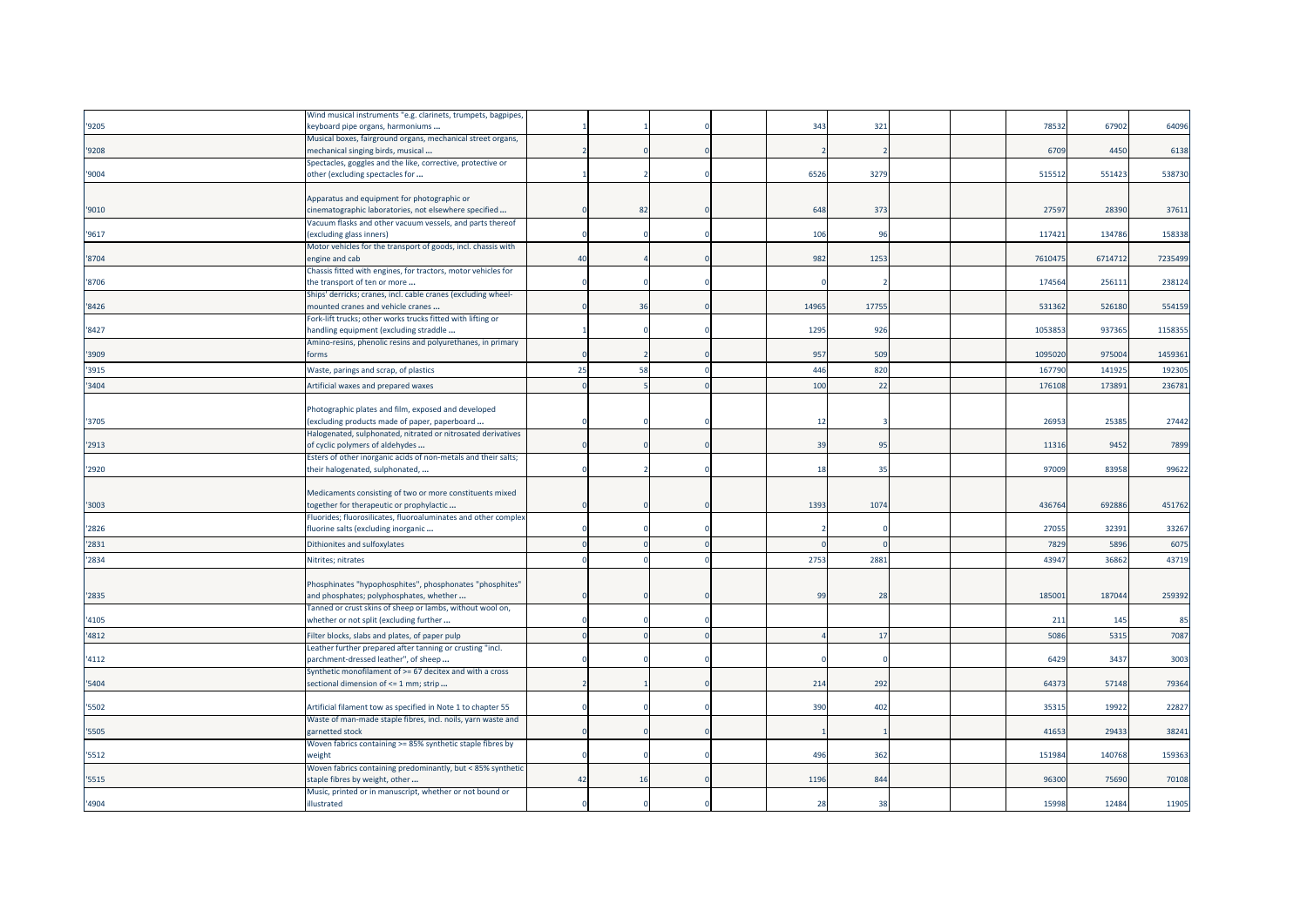| '5106 | Carded wool yarn (excluding that put up for retail sale)                                             |     |      |  | 266          |       |  | 4711   | 2801    | 3592    |
|-------|------------------------------------------------------------------------------------------------------|-----|------|--|--------------|-------|--|--------|---------|---------|
|       | Woven fabrics of combed wool or of combed fine animal hair                                           |     |      |  |              |       |  |        |         |         |
| '5112 | (excluding fabrics for technical<br>Groundnuts, whether or not shelled or broken (excluding          |     |      |  | 870          | 368   |  | 11916: | 69844   | 64152   |
| '1202 | roasted or otherwise cooked)                                                                         |     |      |  | 127          | 160   |  | 181444 | 213697  | 216944  |
| '0803 | Bananas, incl. plantains, fresh or dried                                                             |     |      |  | 18           | 43    |  | 100688 | 1046919 | 110353  |
| '0406 | Cheese and curd                                                                                      |     |      |  | 26779        | 2431  |  | 453304 | 474950  | 5093324 |
|       | Edible offal of bovine animals, swine, sheep, goats, horses,                                         |     |      |  |              |       |  |        |         |         |
| '0206 | asses, mules or hinnies, fresh,                                                                      |     |      |  | 4337         | 5498  |  | 9936   | 106692  | 90203   |
|       | Meat and edible offal of rabbits, hares, pigeons and other                                           |     |      |  |              |       |  |        |         |         |
| '0208 | animals, fresh, chilled or frozen                                                                    |     |      |  |              |       |  | 147995 | 124219  | 114098  |
|       | Peel of citrus fruit or melons, incl. watermelons, fresh, frozen,                                    |     |      |  |              | 15    |  |        |         |         |
| '0814 | dried or provisionally preserved                                                                     |     |      |  |              |       |  | 9017   | 7901    | 8508    |
| '0905 | Vanilla                                                                                              |     |      |  |              |       |  | 12600  | 102446  | 97180   |
| '0906 | Cinnamon and cinnamon-tree flowers                                                                   |     |      |  | 67           | 58    |  | 22169  | 2195    | 27327   |
| '1802 | Cocoa shells, husks, skins and other cocoa waste                                                     |     |      |  |              |       |  | 209    | 2681    | 5401    |
| '1513 | Coconut "copra", palm kernel or babassu oil and fractions<br>thereof, whether or not refined,        |     |      |  | 82           | 474   |  | 44507  | 479832  | 807813  |
|       |                                                                                                      |     |      |  |              |       |  |        |         |         |
| '1520 | Glycerol, crude; glycerol waters and glycerol lyes                                                   |     |      |  |              | 89    |  | 4413   | 45738   | 58631   |
| '2207 | Undenatured ethyl alcohol of an alcoholic strength of >= 80%;<br>ethyl alcohol and other spirits,    |     | 9531 |  | 4411         | 1651  |  | 103765 | 106051  | 962595  |
|       | Bran, sharps and other residues, whether or not in the form                                          |     |      |  |              |       |  |        |         |         |
| '2302 | of pellets, derived from the sifting,                                                                | 371 | 301  |  | 95175        | 92691 |  | 110800 | 115209  | 134980  |
|       | Oilcake and other solid residues, whether or not ground or in                                        |     |      |  |              |       |  |        |         |         |
| '2305 | the form of pellets, resulting                                                                       |     |      |  |              |       |  | 426    | 211     | 340     |
| '2814 | Ammonia, anhydrous or in aqueous solution                                                            |     |      |  | 5451         | 2977  |  | 201184 | 151897  | 227159  |
|       |                                                                                                      |     |      |  |              |       |  |        |         |         |
| '2519 | Natural magnesium carbonate "magnesite"; fused magnesia;<br>dead-burned "sintered" magnesia, whether |     |      |  | $\mathbf{1}$ |       |  | 23233  | 164759  | 204299  |
|       | Natural steatite, whether or not roughly trimmed or merely                                           |     |      |  |              |       |  |        |         |         |
| '2526 | cut, by sawing or otherwise, into                                                                    |     |      |  |              |       |  | 115007 | 104710  | 121092  |
|       |                                                                                                      |     |      |  |              |       |  |        |         |         |
| '2529 | Feldspar; leucite, nepheline and nepheline syenite; fluorspar                                        |     |      |  | 17940        | 1576  |  | 94103  | 81585   | 85833   |
| '2606 | Aluminium ores and concentrates                                                                      |     |      |  |              | 41    |  |        | 163797  | 121154  |
| '2609 | Tin ores and concentrates                                                                            |     |      |  |              |       |  | 13709  |         |         |
|       |                                                                                                      |     |      |  |              |       |  |        | 18      |         |
|       | Electrical insulators of any material (excluding insulating                                          |     |      |  |              |       |  |        |         |         |
| '8546 | fittings)                                                                                            | 164 |      |  | 17214        | 1032  |  | 12121  | 122449  | 120280  |
|       | Rail locomotives (excluding those powered from an external                                           |     |      |  |              |       |  |        |         |         |
| '8602 | source of electricity or by accumulators);                                                           |     |      |  |              | 257   |  | 1950   | 142600  | 29644   |
|       | Works trucks, self-propelled, not fitted with lifting or handling                                    |     |      |  |              |       |  |        |         |         |
| '8709 | equipment, of the type used                                                                          |     |      |  | -77          | 227   |  | 33342  | 32194   | 32003   |
|       | Machines for extruding, drawing, texturing or cutting man-                                           |     |      |  |              |       |  |        |         |         |
| '8444 | made textile materials                                                                               |     | -83  |  |              | 81    |  | 4327   | 4476    | 3737    |
| '8447 | Knitting machines, stitch-bonding machines and machines for<br>making gimped yarn, tulle, lace,      |     |      |  | 25           | 12    |  | 38231  | 29565   | 28239   |
| '8458 | Lathes, incl. turning centres, for removing metal                                                    |     |      |  | 2752         | 3602  |  | 63127  | 35305   | 438380  |
|       | Electron microscopes, proton microscopes and diffraction                                             |     |      |  |              |       |  |        |         |         |
| '9012 | apparatus                                                                                            | 10  |      |  |              |       |  | 175322 | 177033  | 171532  |
| '9108 | Watch movements, complete and assembled                                                              |     |      |  |              |       |  | 2529   | 2911:   | 30913   |
| '9303 | Firearms and similar devices which operate by the firing of an<br>explosive charge, e.g. sporting    |     |      |  |              |       |  | 35442  | 35444   | 38998   |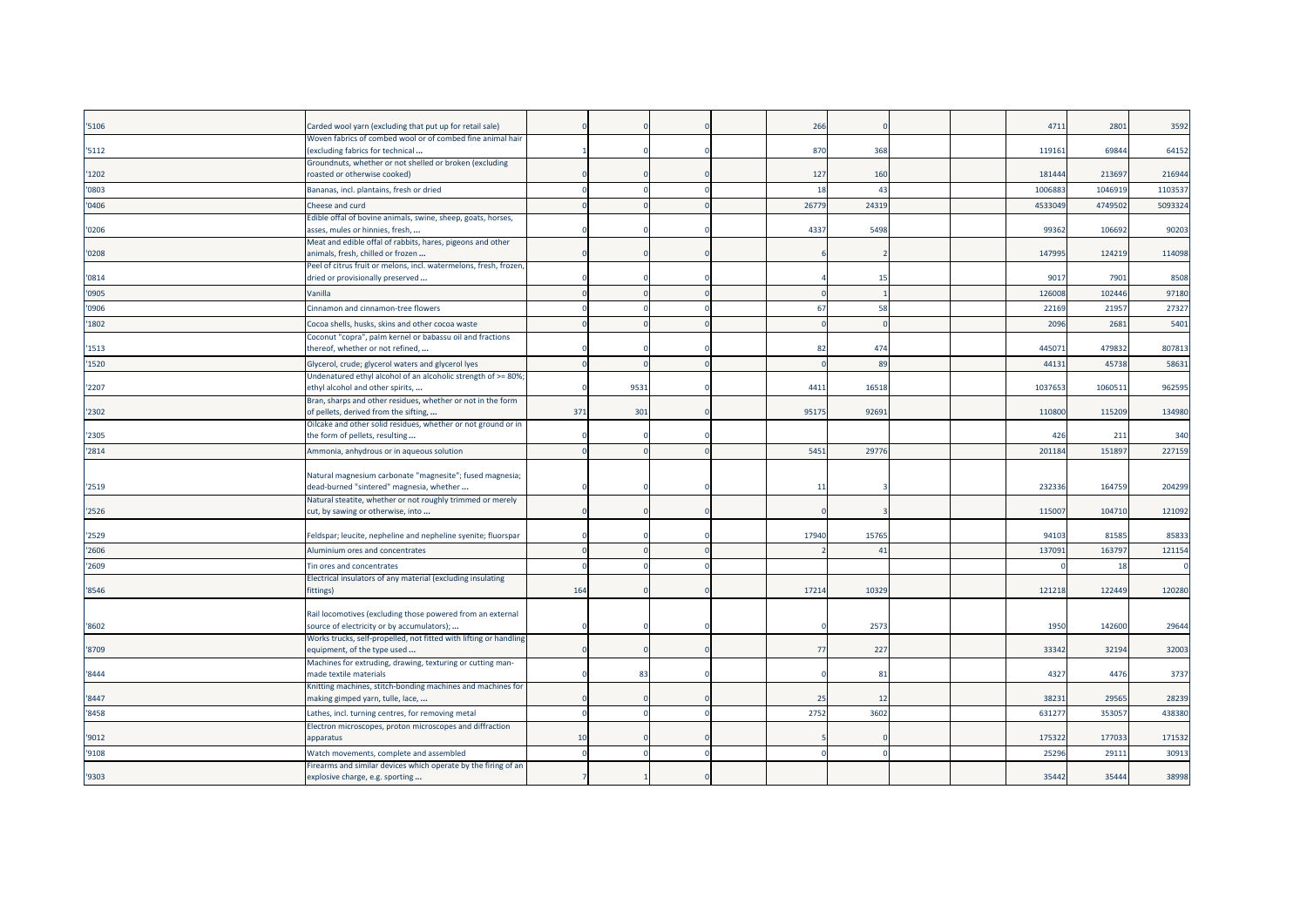|       | Parachutes, incl. dirigible parachutes and paragliders, and                                         |      |  |        |                 |  |        |         |         |
|-------|-----------------------------------------------------------------------------------------------------|------|--|--------|-----------------|--|--------|---------|---------|
| '8804 | rotochutes; parts thereof and accessories                                                           |      |  | 2090   | 25 <sub>0</sub> |  | 1653   | 16983   | 2162    |
| '8901 | Cruise ships, excursion boats, ferry-boats, cargo ships, barges<br>and similar vessels for the      |      |  | 85363  | 9083            |  | 200473 | 109193  | 1883063 |
| '6213 | Handkerchiefs, of which no side exceeds 60 cm (excluding<br>knitted or crocheted)                   |      |  |        |                 |  | 7685   | 5979    | 4212    |
| '7014 | Signalling glassware and optical elements of glass, not<br>optically worked (excluding clock or     |      |  | 387    | 643             |  | 84883  | 91634   | 114765  |
| '7905 | Zinc plates, sheets, strip and foil                                                                 |      |  |        |                 |  | 13864  | 128860  | 163346  |
| '8003 | Tin bars, rods, profiles and wire, n.e.s.                                                           |      |  | 44     | 112             |  | 7291   | 5518    | 14964   |
| '8109 | Zirconium and articles thereof, n.e.s.; zirconium waste and<br>scrap (excluding ash and residues    | 1730 |  | 1788   |                 |  | 3012   | 32086   | 27525   |
| '8111 | Manganese and articles thereof, n.e.s.; manganese waste and<br>scrap (excluding ash and residues    |      |  | 11036  | 370             |  | 10033  | 7117    | 128234  |
| '8304 | Filing cabinets, card-index cabinets, paper trays, paper rests,<br>pen trays, office-stamp stands   |      |  | -95    | 75              |  | 981    | 11776   | 11126   |
| '8401 | Nuclear reactors; fuel elements "cartridges", non-irradiated,<br>for nuclear reactors; machinery    |      |  | 6240   | 3379            |  | 15161  | 19037   | 14021   |
| '7226 | Flat-rolled products of alloy steel other than stainless, of a<br>width of < 600 mm, hot-rolled     |      |  | 236    | 10              |  | 33288  | 27534   | 390140  |
| 7313  | Barbed wire of iron or steel; twisted hoop or single flat wire,<br>barbed or not, and loosely       |      |  | 1017   | 348             |  | 2987   | 3326    | 3432    |
| '6603 | Parts, trimmings and accessories for umbrellas and sun<br>umbrellas of heading 6601 or for walking  |      |  | 199    | 97              |  | 37965  | 36624   | 49502   |
| '7108 | Gold, incl. gold plated with platinum, unwrought or not<br>further worked than semi-manufactured    |      |  | 15544  | 4039            |  | 441733 | 8239794 | 1102984 |
| '7111 | Base metals, silver or gold, clad with platinum, not further<br>worked than semi-manufactured       |      |  |        |                 |  | 1725   | 1685    | 2199    |
| '7225 | Flat-rolled products of alloy steel other than stainless, of a<br>width of >= 600 mm, hot-rolled    |      |  | 139070 | 11187           |  | 180489 | 164408  | 1952910 |
| '6216 | Gloves, mittens and mitts, of all types of textile materials<br>(excluding knitted or crocheted     |      |  | 5390   | 463             |  | 77825  | 75778   | 79841   |
| '5604 | Textile-covered rubber thread and cord; textile yarn, strip and<br>the like of heading 5404 and     |      |  |        | 53              |  | 1852   | 17980   | 16944   |
| '5606 | Gimped yarn, gimped strip and the like of heading 5404 or<br>5405; chenille yarn, incl. flock       |      |  | 5765   | 5375            |  | 2958   | 25005   | 26100   |
| '5802 | Terry towelling and similar woven terry fabrics, tufted textile<br>fabrics (excluding narrow woven  |      |  | 33     | 12              |  | 2340   | 1371    | 1478    |
| '5811 | Quilted textile products in the piece, composed of one or<br>more layers of textile materials       |      |  | 58     | 43              |  | 5310   | 2697    | 2791    |
| '5902 | Tyre cord fabric of high-tenacity yarn of nylon or other<br>polyamides, polyesters or viscose       |      |  |        |                 |  | 160498 | 122097  | 161878  |
| '5003 | Silk waste, incl. cocoons unsuitable for reeling, yarn waste<br>and garnetted stock                 |      |  |        |                 |  | 7030   | 6918    | 6873    |
| '5006 | Silk yarn and yarn spun from silk waste, put up for retail sale;<br>silkworm gut                    |      |  |        |                 |  | 603    | 613     | 633     |
| '5102 | Fine or coarse animal hair, neither carded nor combed<br>(excluding wool, hair and bristles used    |      |  | 277    | 383             |  | 1337   | 10978   | 12002   |
| '5205 | Cotton yarn other than sewing thread, containing >= 85%<br>cotton by weight (excluding that put     |      |  | 102    |                 |  | 169041 | 150477  | 172564  |
| '5403 | Artificial filament yarn, incl. artificial monofilament of < 67<br>decitex (excluding sewing thread |      |  |        | 45              |  | 4469   | 30977   | 33219   |
| '5501 | Synthetic filament tow as specified in Note 1 to chapter 55                                         |      |  |        |                 |  | 23766  | 25196   | 36150   |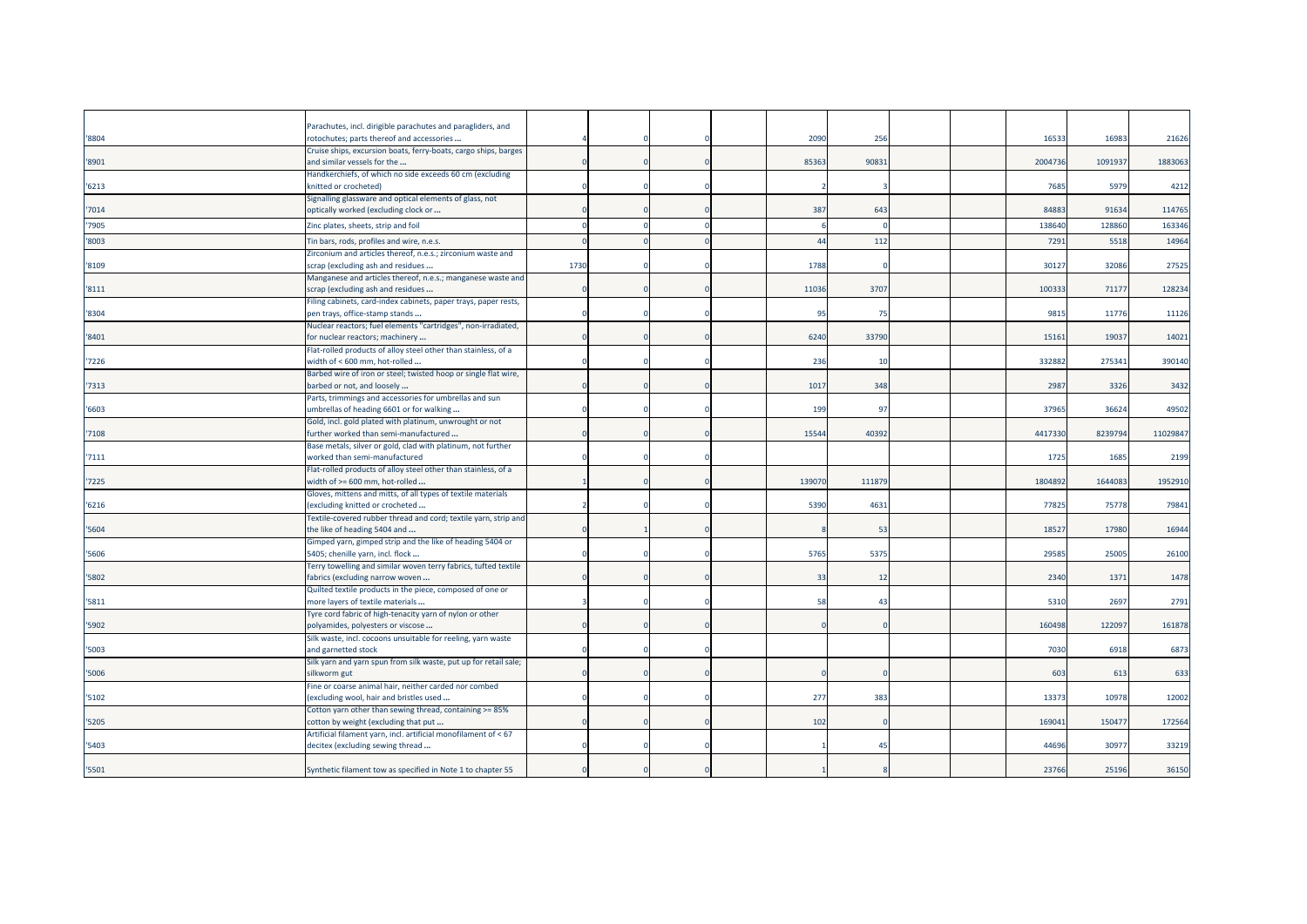| '9029 | Revolution counters, production counters, taximeters,<br>milometers, pedometers and the like (excluding                                                    | 33 |    |  | 949            | 1196 |  | 1329622 | 1212449 | 1204288 |
|-------|------------------------------------------------------------------------------------------------------------------------------------------------------------|----|----|--|----------------|------|--|---------|---------|---------|
| 8429  | Self-propelled bulldozers, angledozers, graders, levellers,<br>scrapers, mechanical shovels, excavators,                                                   |    |    |  | 2021           | 2979 |  | 2575218 | 2234496 | 2695149 |
| 8434  | Milking machines and dairy machinery (excluding<br>refrigerating or heat treatment equipment,                                                              |    |    |  | 3101           | 1026 |  | 220417  | 22691   | 188707  |
| '8454 | Converters, ladles, ingot moulds and casting machines of a<br>kind used in metallurgy or in metal                                                          | 25 |    |  | 7822           | 6847 |  | 136776  | 91606   | 69651   |
| 8472  | Office machines, e.g. hectograph or stencil duplicating<br>machines, addressing machines, automatic                                                        | 14 | 14 |  | 1525           | 2211 |  | 327505  | 303832  | 309187  |
| 7504  | Powders and flakes, of nickel (excluding nickel oxide sinters)                                                                                             |    |    |  |                |      |  | 57554   | 46221   | 56992   |
| 7508  | Articles of nickel, n.e.s. (excluding powder, flakes, bars,<br>profiles, wire, plates, sheets,<br>Aluminium wire (excluding stranded wire, cables, plaited |    |    |  | 895            | 456  |  | 81090   | 56312   | 77921   |
| 7605  | bands and the like and other articles                                                                                                                      |    |    |  | 44             | 199  |  | 244751  | 215502  | 261254  |
| 7611  | Reservoirs, tanks, vats and similar containers, of aluminium,<br>for any material (other than                                                              |    |    |  | 2 <sup>c</sup> |      |  | 11719   | 7757    | 15324   |
| '8212 | Non-electric razors and razor blades of base metal, incl. razor<br>blade blanks in strips                                                                  |    |    |  | 246            | 669  |  | 207194  | 218578  | 199278  |
| 7401  | Copper mattes; cement copper "precipitated copper"                                                                                                         |    |    |  |                |      |  | 9400    | 3656    | 5007    |
| '8007 | Articles of tin, n.e.s.                                                                                                                                    |    |    |  |                |      |  | 20375   | 1644    | 35008   |
| '8105 | Cobalt mattes and other intermediate products of cobalt<br>metallurgy; cobalt and articles thereof,                                                        |    |    |  | 303            | 316  |  | 183854  | 13459   | 162782  |
| 3911  | Petroleum resins, coumarone-indene resins, polyterpenes,<br>polysulphides, polysulphones and other                                                         |    |    |  | 10             | 12   |  | 634428  | 544077  | 635371  |
| 4013  | Inner tubes, of rubber                                                                                                                                     |    |    |  | 1927           | 1448 |  | 43124   | 47075   | 64057   |
| '4101 | Raw hides and skins of bovine "incl. buffalo" or equine<br>animals, fresh, or salted, dried, limed,                                                        |    |    |  | 210            | 89   |  | 87839   | 49231   | 86855   |
| '4113 | Leather further prepared after tanning or crusting "incl.<br>parchment-dressed leather", of goats                                                          |    |    |  | 20             | 30   |  | 51222   | 33570   | 25262   |
| '2926 | Nitrile-function compounds                                                                                                                                 |    |    |  | 190            | 365  |  | 25201   | 208926  | 273251  |
| 2912  | Aldehydes, whether or not with other oxygen function; cyclic<br>polymers of aldehydes; parafo                                                              |    |    |  | 225            | 270  |  | 195361  | 203885  | 249121  |
| '2840 | Borates; peroxoborates "perborates"                                                                                                                        |    |    |  |                |      |  | 35626   | 38594   | 57560   |
| 2847  | Hydrogen peroxide, whether or not solidified with urea                                                                                                     |    |    |  | - 59           | 46   |  | 56161   | 72779   | 73141   |
| '2827 | Chlorides, chloride oxides and chloride hydroxides; bromides<br>and bromide oxides; iodides and                                                            |    |    |  | 176            | 194  |  | 160651  | 154072  | 183159  |
| '2830 | Sulphides; polysulphides, whether or not chemically defined                                                                                                |    |    |  | 42             | 105  |  | 27427   | 20334   | 28509   |
| '2939 | Vegetable alkaloids, natural or reproduced by synthesis, and<br>their salts, ethers, esters and                                                            |    |    |  | 31             | 158  |  | 147214  | 131638  | 161256  |
| '2940 | Sugars, chemically pure (excluding sucrose, lactose, maltose,<br>glucose and fructose); sugar                                                              |    |    |  |                |      |  | 45358   | 54427   | 81754   |
| '3202 | Synthetic organic tanning substances; inorganic tanning<br>substances; tanning preparations, whether                                                       |    |    |  |                | 38   |  | 9129    | 8279    | 10617   |
| '3604 | Fireworks, signalling flares, rain rockets, fog signals and other<br>pyrotechnic articles (excluding                                                       |    |    |  | 84             | 27   |  | 127402  | 118706  | 35238   |
| '3702 | Photographic film in rolls, sensitised, unexposed, of any<br>material other than paper, paperboard                                                         |    |    |  |                | 100  |  | 38624   | 35089   | 41945   |